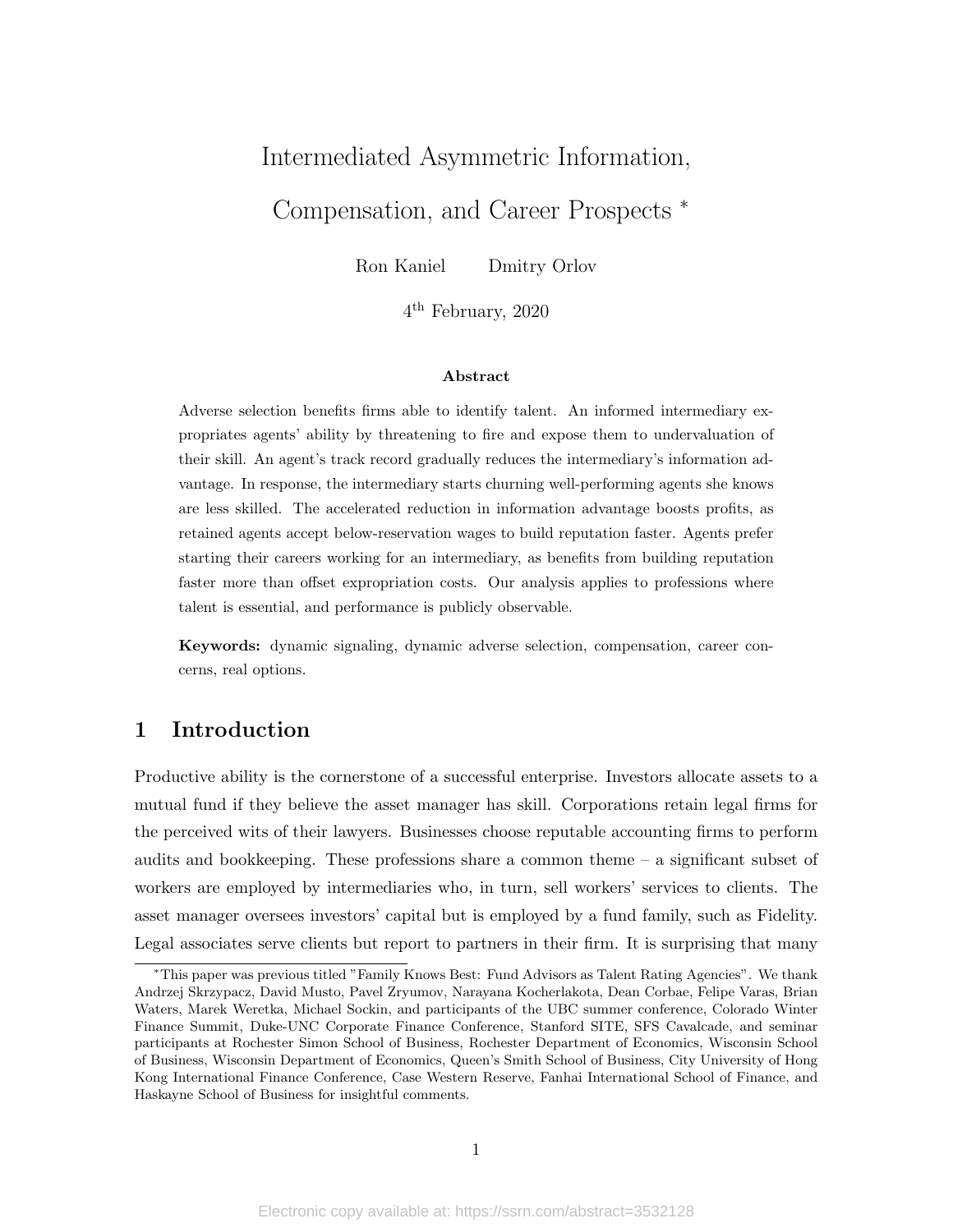workers possessing such general industry skills do not contract directly with clients to sell their services, especially in professions where agents' performance is observable. Economists have, however, long understood that asymmetric information prevents skilled workers from charging the actual value of their services and enables informed intermediaries to step into the market and contract with clients on the agent's behalf. In this paper, we analyze the dynamic profitability of such intermediation and show how compensation and turnover are jointly shaped by asymmetric information and performance over the life cycle of an agent's career. We do so in a setting where both the agent's outside option while working for the intermediary and the value of the intermediary firm are endogenously determined in equilibrium.

Our analysis reveals an intriguing dynamic interplay between performance, turnover pattern, and evolving compensation. The equilibrium consists of quiet periods with limited departures of agents from the intermediary and limited wage dispersion, followed by periods with increased turnover and differentiated compensation. The intermediary is a monopsonist for the agent's labor when the information asymmetry is high. She screens the agents at the hiring stage but then retains them as long as they generate good performance, regardless of their ability to generate good performance in the future. Importantly, the quiet period is not induced by the intermediary's desire to learn about the agent, but instead the desire to maintain high information asymmetry. Over time, the agent's public track record reduces this information advantage, and the intermediary starts churning lower-skilled agents. While this reduces the intermediary's information advantage, her profitability increases in these periods as higher-skilled agents pay to build their reputation with clients and separate from lower-skilled agents. In equilibrium, the intermediary serves as a reputation building conduit for the hired agents, making it optimal for them to start their careers with the intermediary. While most models of labor market signaling assume exogenous costs of attending school, our model points to rich compensation dynamics arising endogenously when the agent is already employed, but still trying to signal his skill to the market.

In our model, the intermediary owns a long-term business and employs a sequence of agents to operate it. Each agent can work for the intermediary, but can, at any point, quit and open an independent firm to contract directly with clients.<sup>[1](#page-1-0)</sup> The agent is privately informed about his skill relative to clients. The intermediary acquires this information at the time the agent is hired, while the clients remain uninformed.<sup>[2](#page-1-1)</sup> We assume this private information is

<span id="page-1-0"></span><sup>&</sup>lt;sup>1</sup>We assume the agent faces no dead-weight costs of opening the firm, but our findings can easily incorporate such friction. Moreover, the agent's positive reservation value from leaving the industry results in an opportunity cost of him opening his firm even in our current setting.

<span id="page-1-1"></span><sup>&</sup>lt;sup>2</sup>Consistent with survey evidence in [Behrenz](#page-43-0)  $(2001)$ , who shows that most of the private information of the firm accrues at the interview stage.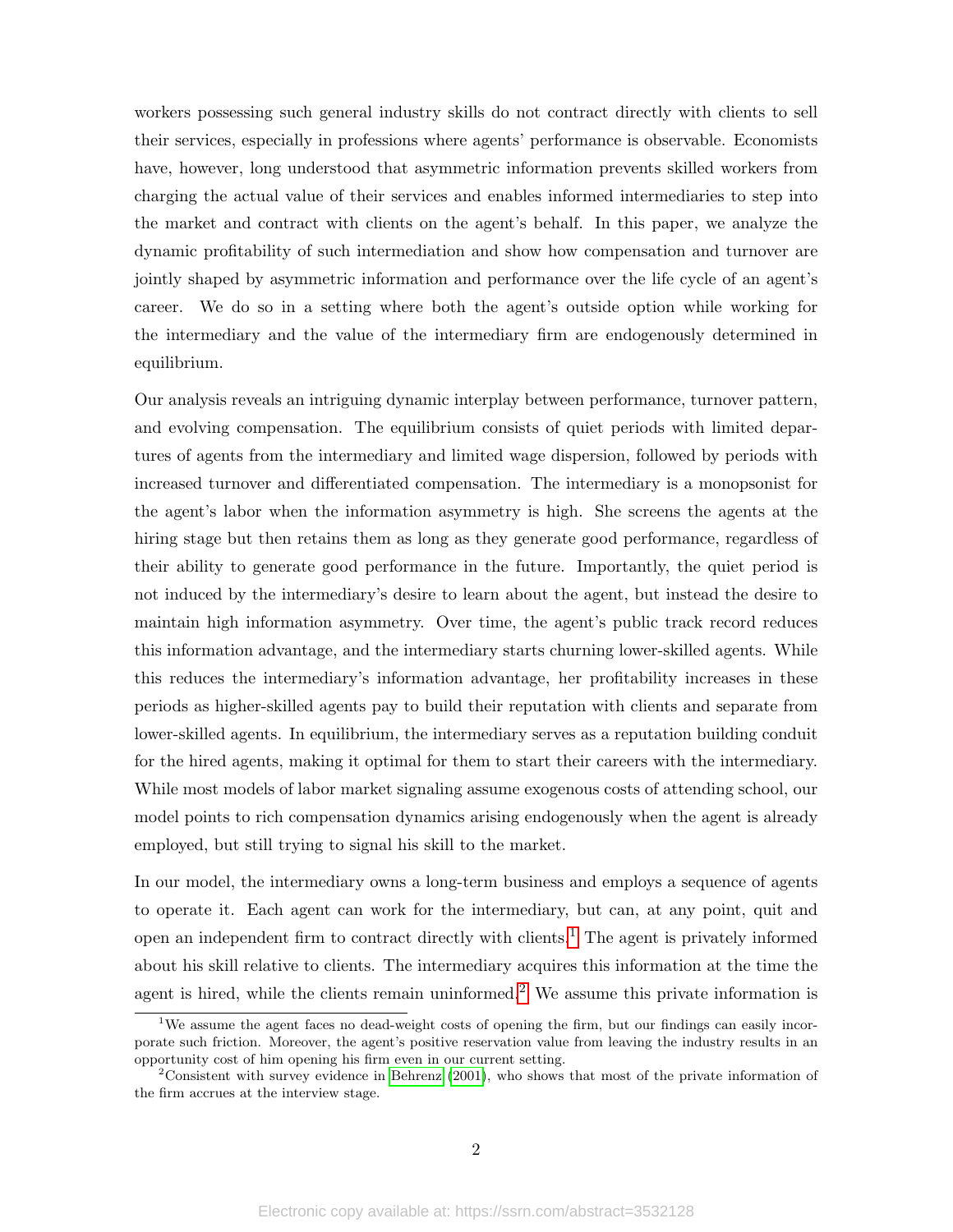imperfect and that all parties further learn about the agent's skill from his publicly-observed performance. In every period, the intermediary either pays the agent enough to retain him or the agent separates from the intermediary, and the intermediary hires a new one at a cost. The decision to replace an agent depends on the intermediary's profitability relative to the benefit of hiring a new agent. The intermediary's revenue is determined by the clients' belief about the quality of the agent's services, i.e., by the belief about the ability of the retained agents.[3](#page-2-0) The intermediary's cost is the compensation necessary to retain the agent and is unobserved by clients, as consistent with practice. The agent's compensation depends on the private information of the intermediary-agent pair as well as the clients' perception of the agents who are let go by the intermediary. The difference in skill between agents who are retained and those who quit allows the intermediary to pay the agent only a fraction of the revenues collected from clients. Private information makes the intermediary a transient monopsonist for the agent's labor, making it optimal for him to start his career working for the intermediary.

The intermediary favors employing higher-skilled agents for two reasons. First, even though the immediate revenue is determined by the clients' belief and is not sensitive to the residual private information, a better agent has higher performance prospects, resulting in improved revenues in the future. Second, the intermediary can bargain more effectively with a higher skilled agent, as being fired and pooled with lower-skilled agents presents a more severe punishment for a higher-skilled agent, who is more sensitive to clients' beliefs about him as he expects to stay in the industry longer. Consequently, the intermediary's threat of early termination is more effective when negotiating the compensation with a better agent, leading to greater profitability of employing him.

When information asymmetry is high, the intermediary retains all agents, as long as they perform sufficiently well. The intuition is that the revenues are pinned down by clients' belief about the retained agents, while compensation costs are determined by the worst remaining agent. Even an intermediary employing the worst agent can collect substantial revenues from pooling with higher-skilled agents before letting go of the agent and paying the resampling cost. We term this as the quiet period of the employment relationship. It is characterized by low turnover and a lack of wage dispersion. The agent's performance trackrecord gradually reduces information asymmetry, making retention of the lower-skilled agent expensive, eroding the intermediary's profitability of retaining all agents, and eventually

<span id="page-2-0"></span><sup>&</sup>lt;sup>3</sup>It is common that the client is the residual claimant of the quality of the provided service. In the context of mutual funds, investors pay a percentage fee of assets under management to the fund family but are the residual claimants of the manager's performance. The fund family rarely invests its capital into its funds. In the context of legal services, it is common for a client to retain a law firm for a fee. The law firm then represents the client, but does not bear residual claim to the outcome of the trial or negotiation.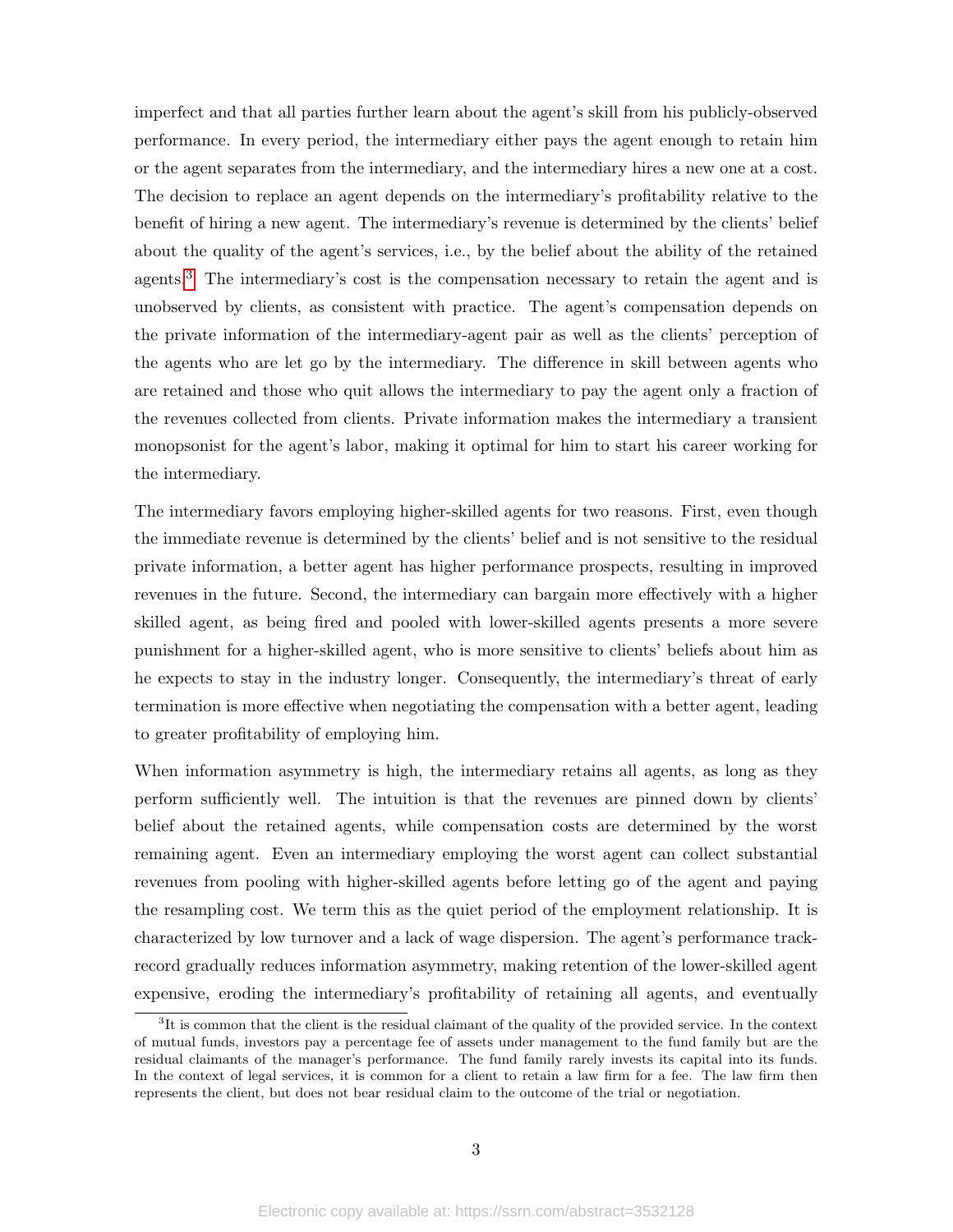ending the quiet period.

When the information asymmetry is low, the intermediary cannot profitably retain all agents. Dropping lower-skilled agents improves the pool of retained workers, leading to an increase in revenues from clients, but also a further reduction in information asymmetry. The intermediary can affect the rate of this decline by strategically setting her retention policy. One might naturally conjecture that she would refrain as much as possible from letting go of lowerskilled agents in order to maintain a steady profit wedge. We show that, on the contrary, she accelerates reduction in information asymmetry by churning low-skilled agents at a faster rate, and highlight that the higher churning rate increases the intermediary's profits. The key to understanding this is to keep in mind that being retained by the intermediary conveys a positive signal about the agent's ability to clients and improves his future career prospects. A higher skilled agent is willing to be under-compensated to the extent that he accepts even less than the compensation of the separating low-skilled agent in order to capture the deferred benefit of such reputation building. Such willingness allows the intermediary to differentially underpay higher-skilled agents during churning periods, boosting her profits despite diminishing information asymmetry. Such dynamics lead her net profits to be non-monotone in elapsed time and performance – they decline while in a quiet region, but then increase as the intermediary starts churning lower-skilled agents. Churning periods are associated with more wage dispersion, as higher-skilled agents differentially pay for reputation – a result that highlights the importance of private compensation contracts, contrary to prior literature. In equilibrium, better agents are retained for longer but are more underpaid while working for the intermediary. These results hold regardless of whether the intermediary can commit to long-term contracts with the agent.

We show that the pay-for-reputation mechanism is robust to a number of extensions of the model. First, we allow the agent to move laterally across different, but symmetricallyinformed intermediaries. Such a possibility gives the agent bargaining power and reduces the intermediary's profits, but does not alter the equilibrium structure. Second, we allow the agent to signal his ability to clients by selling his services at a persistent discount when he opens his own firm. We show that, as long as the agent's performance is reasonably informative, the agent prefers to build a reputation by working for the intermediary, and does not rely on independent signaling. The intuition is that, while a higher-skilled agent benefits more from a better reputation, he also suffers a greater dead-weight cost of signaling his ability independently. Third, we contrast the role of reputation building and general training. We show that the intermediary has an interest in training the agent only when the information asymmetry is high, and she can capture part of the incremental surplus. As the information asymmetry declines due to publicly-observable performance signals, the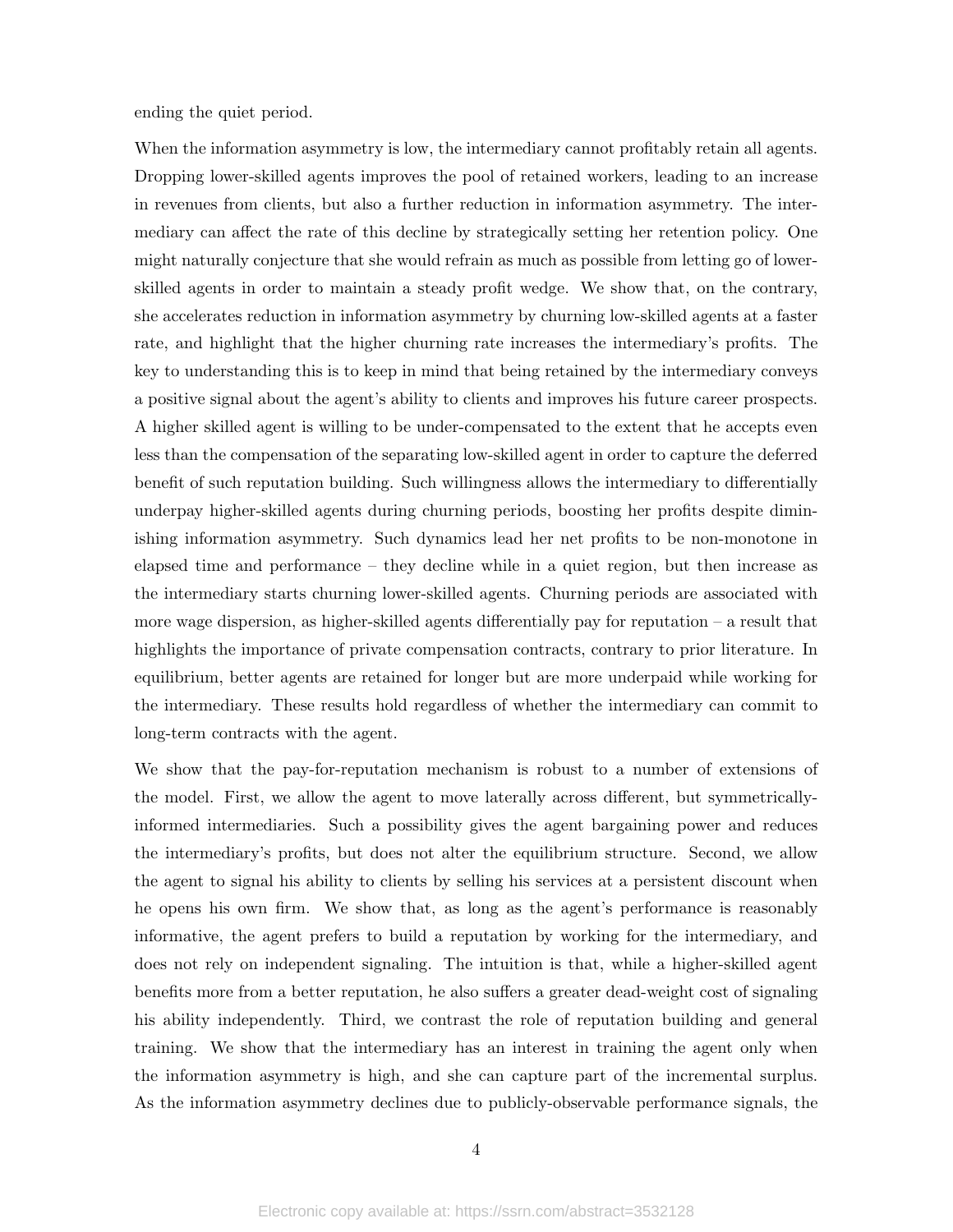intermediary substitutes training with profitable turnover, in which higher skilled agents pay for building a reputation.

To illustrate the economic mechanism, we first express it in a parsimonious model where performance signals stem from a perfectly informative negative Poisson process.[4](#page-4-0) This sharpens the economic intuition but, because elapsed time is the only state variable, makes it difficult to separate the effects of performance and residual uncertainty about the agent in determining compensation and turnover. To remedy this, we develop a novel learning model that combines a general distribution of private information and conditionally normal Brownian performance signals.<sup>[5](#page-4-1)</sup> We are then able to characterize the equilibrium of this more general model as a solution to a multi-dimensional real-option problem, demonstrate that the equilibrium structure is very similar to the case of the Poisson model, and also derive a number of additional distinguishing results highlighting the effect of past performance on the agent's compensation and turnover.

In the Brownian model, the intermediary's profitability endogenously increases if the agent performs well, as clients' more dispersed beliefs about the retained agent lead them to put more weight on performance signals relative to their conditional belief about the worst remaining agent. The intermediary's revenue thus increases more with good performance than does the agent's reservation wage, leading to her profit wedge to be increasing with the agent's performance, absent any churning. This observation implies an intuitive equilibrium structure - the intermediary lets go of lower-skilled agents when their performance drops below a certain threshold. This churning threshold and the corresponding retention decisions depend on the residual uncertainty about the agent and belief about the worst remaining agent. We characterize equilibrium dynamics given three dynamic states: elapsed time, cumulative performance, and the worst agent retained by the intermediary.

In equilibrium, the agent's compensation is increasing in performance. When it drops below the churning threshold, however, and in contrast to the Poisson version of the model, compensation of all retained agents suffers a discontinuous downward drop as the intermediary churns lower-skilled agents at a strictly positive rate, and all retained agents pay for reputation. The intuition is that an agent is retained at a discount during downsizing but benefits from a better reputation going forward if he survives with the current intermediary. Interestingly, as residual uncertainty about the agent declines over time, the intermediary increases the churning threshold and corresponding turnover rate, as the option value of retaining a lower-skilled agent in the hope he performs well declines, leading to all agents being let go in

<span id="page-4-1"></span><span id="page-4-0"></span> $4$ The tractability of this approach has been emphasized in Hörner and Skrzypacz [\(2018\)](#page-44-0).

<sup>&</sup>lt;sup>5</sup>The model is a natural analog of Brownian performance signals in the setting of [Fuchs and Skrzypacz](#page-43-1) [\(2010\)](#page-43-1), and continuous types in the setting of [Daley and Green](#page-43-2) [\(2012\)](#page-43-2).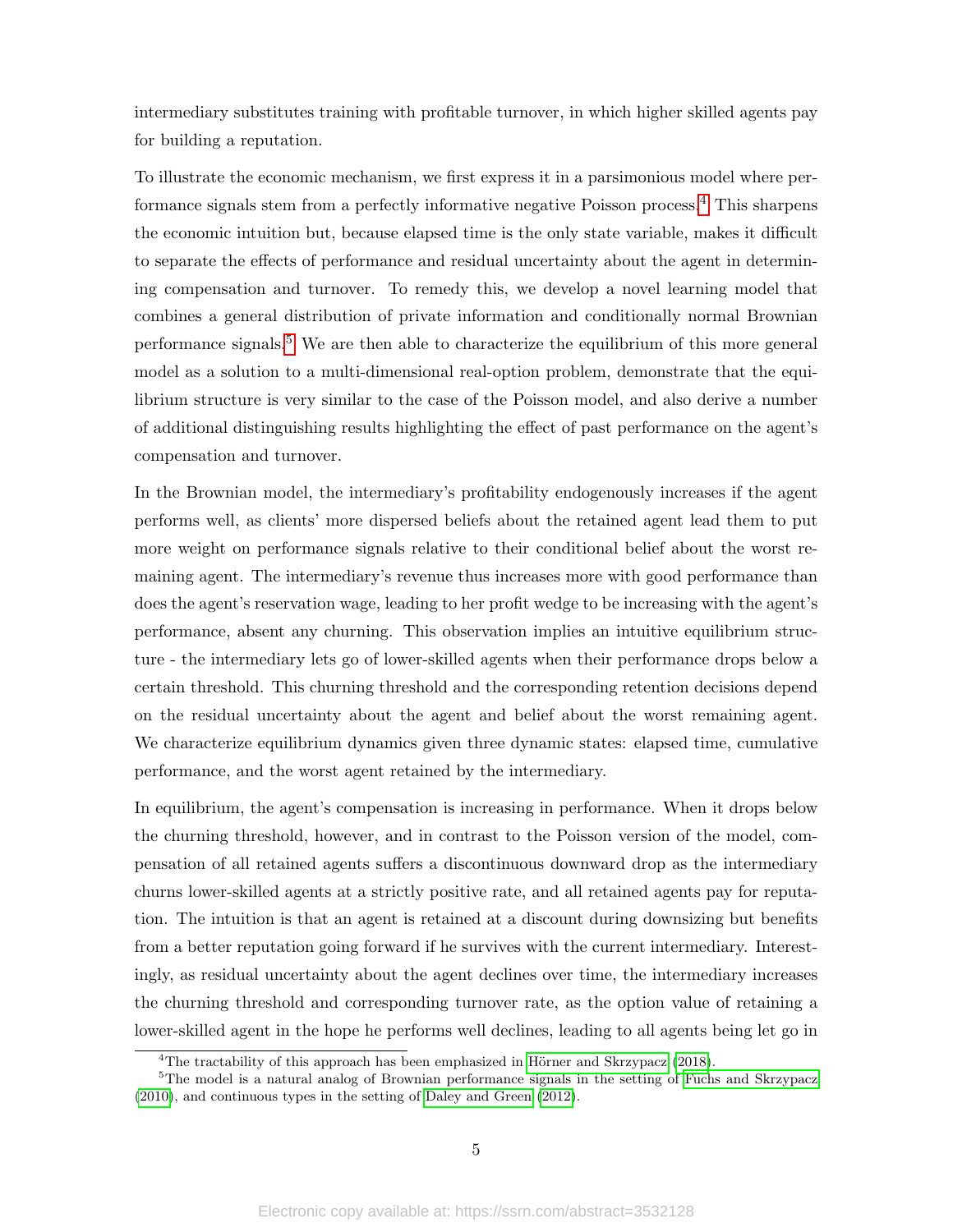finite time.

Our analysis applies to professions in which the agent's talent is essential, his performance is observable with reasonable frequency, and the agent can contract directly with clients. In this environment, an intermediary able to identify ability can enter the market and sell the agent's services to clients. The prospect of generating a track record attracts the worker to the intermediary, while the intermediary's private information allows her to bargain with the worker profitably. Some of the occupations we have in mind are a mutual fund manager employed by a fund family to run one of its funds, a non-partner lawyer in a law firm, a non-partner physician or architect, an accountant working for one of the big accounting firms.

#### <span id="page-5-0"></span>1.1 Related Literature

Our model contributes to a couple of strands of the literature: dynamic signaling and adverse selection, compensation and turnover in the presence of dynamic performance signals, and delegation through intermediation.

In our model, the intermediary is able to extract rents from the agent by being informed about his ability, similar to early works on asymmetric information in the labor markets, such as [Greenwald](#page-44-1) [\(1986\)](#page-44-1) and [Gibbons and Katz](#page-44-2) [\(1991\)](#page-44-2). [Greenwald](#page-44-1) [\(1986\)](#page-44-1) shows, in a three-period model, that in equilibrium, lower-skilled workers separate from the firm first; in the period they separate, their wages are higher than the wage of retained workers who more than make up the gap in subsequent period wages. A key contribution of our framework is that, in addition to retention decisions, we incorporate dynamic and publicly observable performance signals generated by the agent. The interplay between the dynamic evolution of asymmetric information, impacted by both performance signals and retention decisions, and reputation considerations is a key driver of our results. This leads to novel turnover dynamics including an interplay between quiet periods where all retained agents earn the same wage, and the intermediary does not strategically let agents go, and churning periods that emerge when asymmetric information is low in which retained agents' compensation is tightly linked to their skill level. This is in contrast to prior work where all retained agents receive the same wage.

Higher skilled agents may signal their ability to prospective employers by becoming educated, as shown by the seminal work of [Spence](#page-44-3) [\(1973\)](#page-44-3). We show that the incentive of higherskilled agents to signal their ability to the market shape their compensation and turnover dynamics even if they are already employed. [Waldman](#page-44-4) [\(1984\)](#page-44-4) and [Bernhardt](#page-43-3) [\(1995\)](#page-43-3) study the role of promotions in determining worker compensation. These papers assume that worker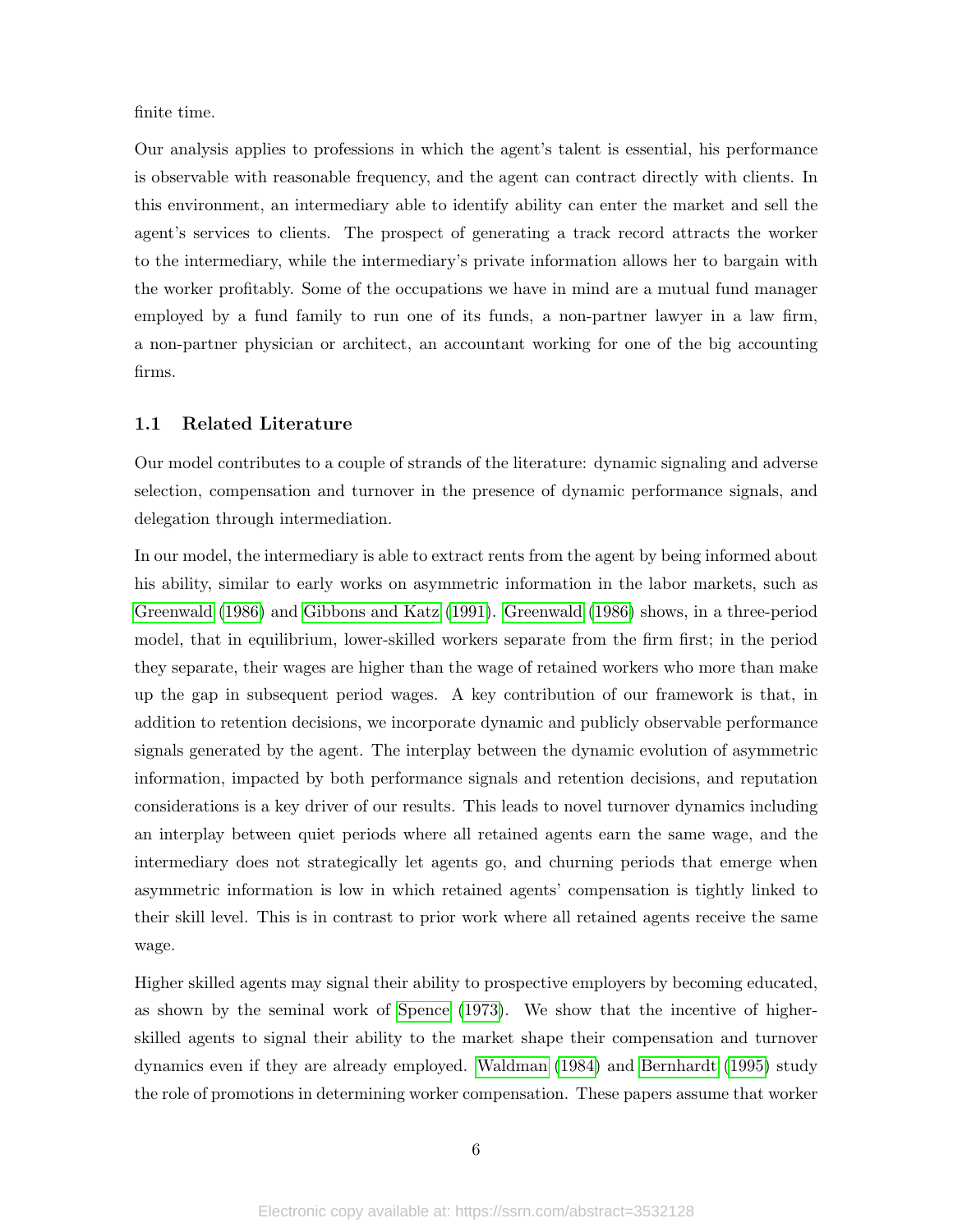compensation is publicly observed, leading to higher-skilled agents being promoted first. We show that, when compensation is unobserved by the outside, the employer can charge the agent for building a reputation. There is significant literature studying equilibrium selection in dynamic signaling games. [Cho and Sobel](#page-43-4) [\(1990\)](#page-43-4) show in a static setting, that, as long as the players' preferences satisfy certain monotonicity conditions, the divinity criterion is equivalent to the independence from never weak-best responses of [Kohlberg and Mertens](#page-44-5) [\(1986\)](#page-44-5) and leads to a unique signaling equilibrium. [Noldeke and Van Damme](#page-44-6) [\(1990\)](#page-44-6) show in a dynamic game with two types that divinity<sup>[6](#page-6-0)</sup> leads to the Riley outcome of the [Spence](#page-44-3) [\(1973\)](#page-44-3) signaling model. Introducing such refinements directly in a continuous-time model presents a significant challenge. We identify the unique equilibrium in which the clients positively update about the ability of the agent while he is employed, similar to the motivation of the divinity criterion in [Cho and Sobel](#page-43-4) [\(1990\)](#page-43-4).

[Farber and Gibbons](#page-43-5) [\(1996\)](#page-43-5) consider a model of the public learning about the agent's ability, but abstract away from asymmetric information. The resulting wage of the agent is equal to his expected marginal product. We show that adverse selection alters wage dynamics in two fundamental ways. First, during quiet periods, clients learn about skill only from performance signals, and all agents are paid the marginal product of the worst retained type. Second, during periods of churning, clients infer the agent's skill based on both performance and retention; consequently, higher-skilled agents pay for reputation.

Quiet periods also arise in [Kremer and Skrzypacz](#page-44-7) [\(2007\)](#page-44-7), [Daley and Green](#page-43-2) [\(2012\)](#page-43-2), and [Zryumov](#page-44-8) [\(2018\)](#page-44-8), where the possibility of a pooling offer in the future discourages early trade. The economics behind the quiet period is, however, different in our paper – delays occur because an intermediary employing a lower-skilled agent can collect revenues corresponding to the average remaining agent, resulting in a transient pooling period, before the agent leaves and accepts a separating offer from clients. These quiet periods resemble probation stages when the employer keeps turnover at a minimum, and there is little wage dispersion. However, the key driver is not the objective of the intermediary to learn about the agent's ability from his performance, but, instead, that pooling is optimal as long as information asymmetry is sufficiently high. Once information asymmetry is low, the intermediary both starts churning agents and wages of retained agents become inversely related to their private skill level.

Reputation contributes to the revenues an agent generates and can be regarded as a form of general human capital. Prior work has shown that when labor markets are imperfect, firm-sponsored general skills training can emerge in equilibrium; see [Acemoglu and Pischke](#page-43-6)

<span id="page-6-0"></span> $6$ They use the Independence of Never Weak Best Responses, which is equivalent in the setting.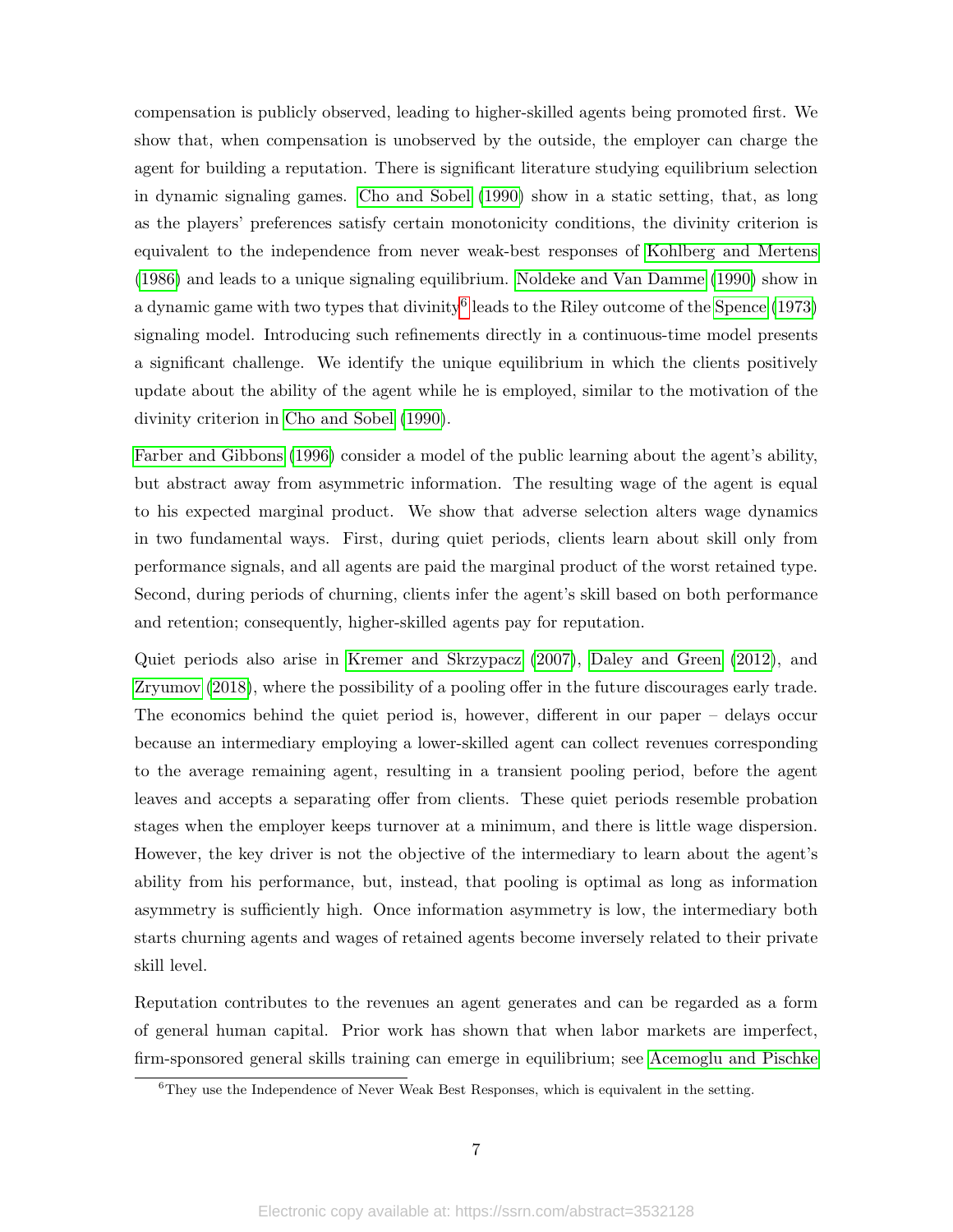[\(1999\)](#page-43-6) for a survey. Specifically, [Acemoglu and Pischke](#page-43-7) [\(1998\)](#page-43-7) show this occurs when there is asymmetric information between current and potential employers about workers' skill since the current employer can capture part of the incremental surplus. We confirm the intermediary has an interest in training the agent when information asymmetry is high. However, our analysis reveals that as information asymmetry declines, due to all parties observing performance signals, the intermediary substitutes training with profitable turnover, in which higher skilled agents pay for building a reputation. Higher turnover is detrimental to training incentives, as shown in [Acemoglu and Pischke](#page-43-7) [\(1998\)](#page-43-7), but is beneficial for accumulating reputation as we show in this paper.

Identifying talent is essential in the asset management industry. [Berk and Green](#page-43-8) [\(2004\)](#page-43-8) appeal to it to explain the relationship between fund size and performance. Moreover, [Berk,](#page-43-9) [Van Binsbergen, and Liu](#page-43-9) [\(2017\)](#page-43-9) identify private information a fund family has about the skill of the managers it employs. While there has been extensive theoretical work on delegation contracts between investors and asset management entities, a centerpiece that has been mostly ignored is that investors sign contracts with the intermediary, for example, a mutual fund family, and not directly with the asset manager. In this paper, we focus on contracting implications for this important and under-researched second layer. An exception in the literature is the work of [Gervais, Lynch, and Musto](#page-44-9) [\(2005\)](#page-44-9), who show that a fund family can add value by committing to fire a fixed percentage of the managers it perceives to be the worst. We show that a fund family does not need to commit to long term contracts and termination policies as lower-skilled agents become too expensive to retain anyway. Our findings are also consistent with the observed behavior of mutual fund managers who, at times, are allowed to open a separate hedge fund to run on the side.<sup>[7](#page-7-0)</sup>

Our work also relates to the literature on dynamic certification. In that literature the certifier, for example, a rating agency, issues a formal stamp of approval, where typically two types of certifiers are assumed: a type committed to being honest and an opportunistic type; see for example [Mathis, McAndrews, and Rochet](#page-44-10)  $(2009)^8$  $(2009)^8$  $(2009)^8$ . In contrast, in our setting retention serves as an indirect stamp of approval, and the intermediary acts optimally.

Similar to [Fuchs and Skrzypacz](#page-43-1) [\(2010\)](#page-43-1), [Kremer and Skrzypacz](#page-44-7) [\(2007\)](#page-44-7), and [Bonatti and](#page-43-10) Hörner  $(2017)$ , in our base model we take advantage of the tractability benefits of modeling performance as a perfectly informative Poisson arrival process.[9](#page-7-2) However, a limitation of this structure is that it co-mingles the effects of residual uncertainty about an agent's skill and his

<span id="page-7-0"></span><sup>7</sup>See [Nohel, Wang, and Zheng](#page-44-11) [\(2010\)](#page-44-11) and [Deuskar, Pollet, Wang, and Zheng](#page-43-11) [\(2011\)](#page-43-11) for details.

<span id="page-7-2"></span><span id="page-7-1"></span><sup>8</sup>For a survey see [Dranov and Zhe Jin](#page-43-12) [\(2010\)](#page-43-12).

 $9F$ or a discussion of the tractability benefits see Hörner and Skrzypacz [\(2018\)](#page-44-0) for a survey of the experimentation literature.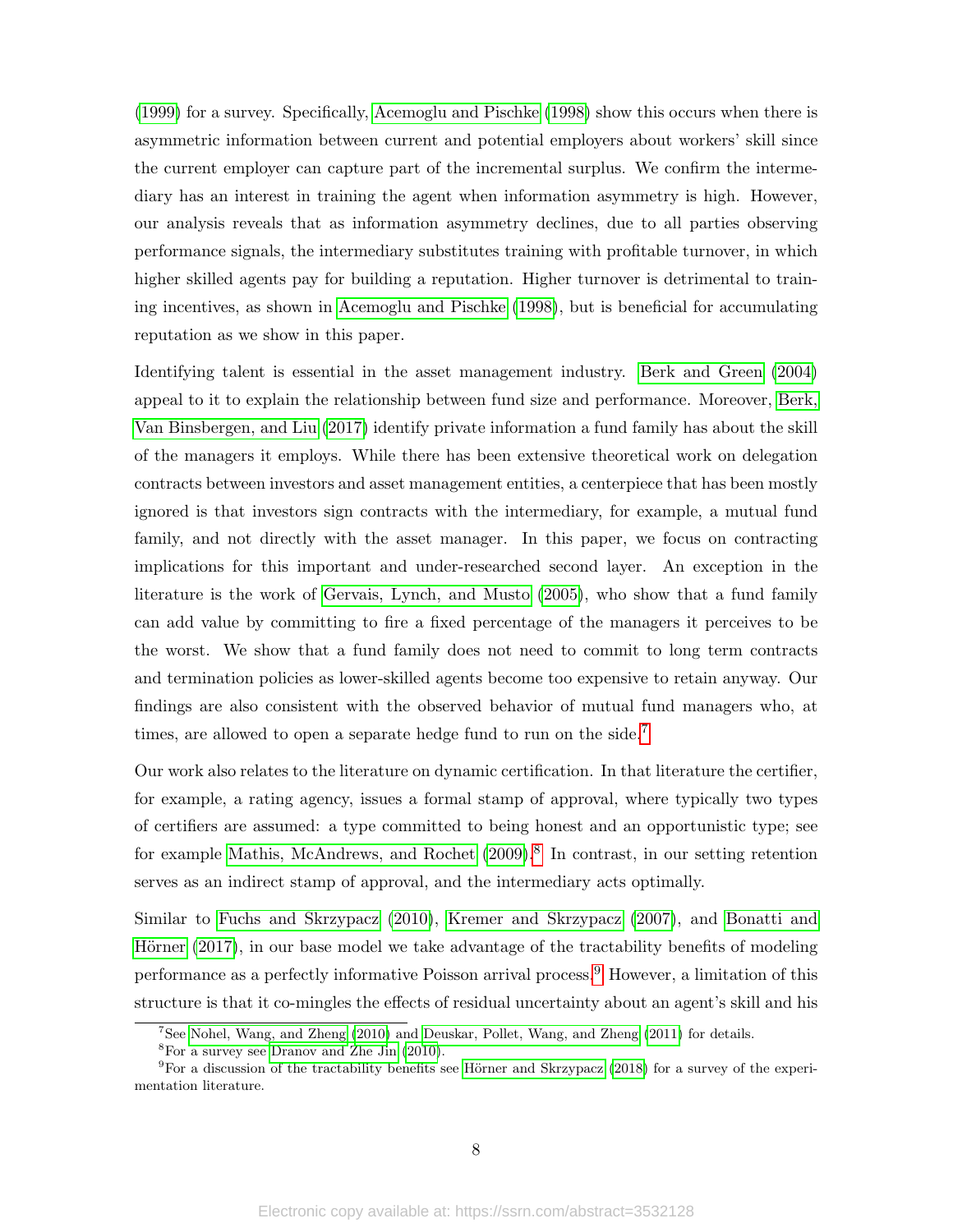performance in his retention and compensation. We are able to disentangle these two forces in a Brownian model of performance while showing that the equilibrium structure remains unchanged.

Our method to solving the Brownian model provides methodological contributions on structuring and numerically solving dynamic adverse selection models with learning about a continuum of types.[10](#page-8-0) First, we obtain the intermediary's churning strategy by solving a set of parallel, but independent, non-stationary optimal stopping problems. Second, we note the tractability benefit of combining a truncated normal distribution of private information about the agent type with dynamic Brownian signals of the type. The benefit stems from the class of truncated normal distributions being a conjugate of itself with respect to the Gaussian likelihood function. Finally, we perform a Girsanov change of measure and integrate out the latent information conditional on a public history. We are then able to obtain the intermediary's equilibrium expected value as a solution to a single dynamic program. This reduces the required number of calculations dramatically as we have integrated out private information so much so that it enables solving problems that otherwise would just take too long even with significant computation resources. This is a novel dynamic framework that can be applied to study the implications of dynamics asymmetric information in other economic settings.

The rest of the paper is organized as follows. Section [2](#page-8-1) introduces the baseline model. We derive the equilibrium and characterize its properties in Section [3.](#page-13-0) Section [4](#page-26-0) considers imperfect competition among intermediaries, the possibility of the agent independently signaling ability, and the differences between reputation building and training. We consider the model of Brownian performance in Section [5.](#page-31-0) Section [6](#page-42-0) concludes. Formal proofs and additional analyses are in Online Appendix [A](#page-0-0) and Online Appendix [B](#page-0-0) provides theoretical steps necessary for the numerical evaluation of the Brownian model.

### <span id="page-8-1"></span>2 Setup

Our setting stems from four building blocks. First, the employee provides clients a service with publicly observable outcomes, which we denote by  $X_t$ ; for example, the success or failure of a trial lawyer in court. Second, the public attributes a significant part of the performance to that individual's skill, which we denote by  $\theta$ . For example, the performance of a mutual fund is attributed to a large extent to the skill of the fund manager and not the family the fund belongs to. Third, while the employing firm knows more about the skill of the employee than the public, this information asymmetry eventually declines as a result of all parties

<span id="page-8-0"></span><sup>10</sup>To our knowledge, [Daley and Green](#page-43-2) [\(2012\)](#page-43-2) and [Daley and Green](#page-43-13) [\(2014\)](#page-43-13) are the only models exploring Brownian performance signals, yet they focus on the binary nature of asymmetric information.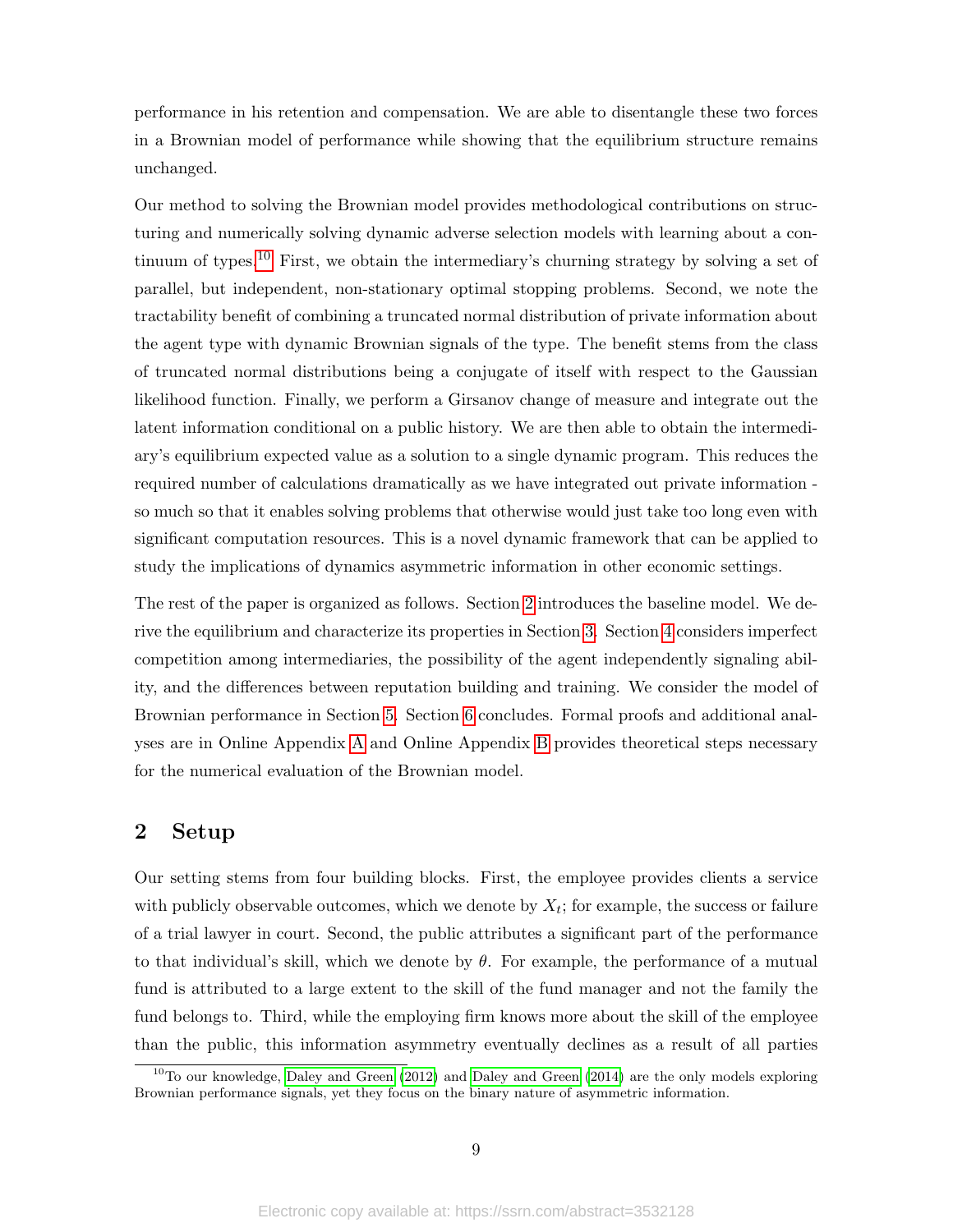learning from performance. Finally, it is not prohibitively costly for the agent to cut out the intermediary and provide his services directly to clients by opening his own firm. In what follows, we refer to the worker as the agent and the firm as the intermediary. We cast the game in continuous time  $t \in \mathbb{R}_+$  due to its significant tractability advantages in analyzing both games of asymmetric information and real option problems.

**Service Technology.** An agent has unknown skill  $\theta \in \{0, 1\}$ , that is not directly observable by any of the players, and affects the cumulative performance of his services sold to clients, given by a publicly observable process

<span id="page-9-3"></span>
$$
X_t = \mu t - N_t^{\theta}.\tag{1}
$$

Process  $N^{\theta} = (N_t^{\theta})_{t\geq 0}$  is Poisson with a constant arrival intensity  $\lambda(1-\theta)$ . <sup>[11](#page-9-0)</sup> A skilled,  $\theta = 1$ , agent never performs a bad service, generating a flow payoff of  $\mu$  to clients. An unskilled,  $\theta = 0$ , agent exposes clients to a possibility of a bad service, such as bad investment returns or legal penalties, generating an expected flow payoff of  $\mu - \lambda$  to clients. The expected value of the agent's service at time t is  $\mu + \lambda (E_t [\theta] - 1)$  which is increasing in the agent's expected skill. If the agent performed poorly prior to time t, i.e.,  $X_t < \mu t$  (which is equivalent to  $N_t^{\theta} > 0$ , then all players correctly identify him as unskilled.

**Clients.** The clients are willing to pay  $A(E_t[\theta])$  for services rendered by the agent in period t if his perceived skill is  $E_t[\theta]$ , where  $A(\cdot)$  is increasing in  $\theta$ . For expositional simplicity, we assume this willingness-to-pay is the same whether the agent works for the intermediary, or contracts directly with clients.[12](#page-9-1) While we model the clients' demand for services in reduced form to fit a broad set of applications, we assume the clients rationally update their beliefs about the agent's skill-based both on performance and retention outcomes.

In equilibrium, the agent leaves the intermediary at a, possibly infinite, time  $\tau$  observable by all players. We denote by  $q_t$  the clients' equilibrium belief about the skill of the agent retained by the intermediary up to time  $t$ 

<span id="page-9-2"></span>
$$
q_t \stackrel{def}{=} \mathcal{E}\left[\theta \,|\, (X_s)_{s \le t}, t < \tau\right] = \mathcal{E}\left[\theta \,|\, X_t, t < \tau\right].\tag{2}
$$

Belief  $q_t$  determines the revenue  $A(q_t)$  obtained by the intermediary in period t.

The time at which the agent separates from the intermediary is, potentially, informative about his skill. We denote by  $k_t$  the clients' equilibrium belief about the agent who leaves

<span id="page-9-1"></span><span id="page-9-0"></span> $11$ We show in Section [5](#page-31-0) that the results hold in a Brownian model of performance.

 $12$ We allow the agent to sell services at a discount in Section [4.2.](#page-27-0) Our results and methods are directly extendable to settings in which the demand for agent's services is different if he contracts with clients directly.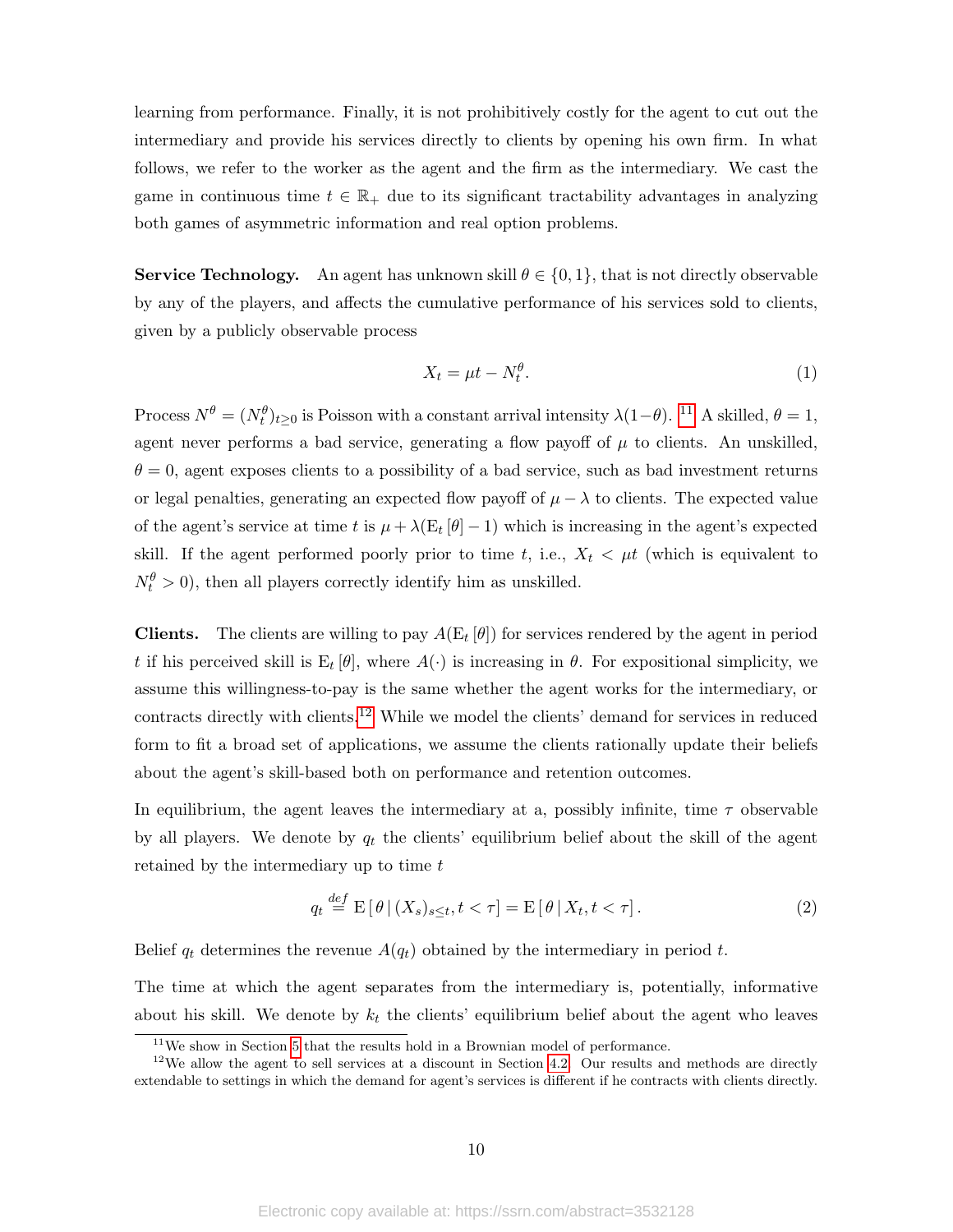<span id="page-10-5"></span>the intermediary at time t. If he leaves the intermediary with good performance  $X_t = \mu t$ , then

<span id="page-10-6"></span>
$$
k_t \stackrel{def}{=} \mathcal{E} \left[ \theta \, | \, X_t = \mu t, \tau = t \right]. \tag{3}
$$

If the agent separates from the intermediary after bad performance, then all players identify him as unskilled, resulting in  $k_t = 0$ . Belief  $k_t$  determines the starting revenue  $A(k_t)$  obtained by the agent were he to open his own firm and, thus, influences his career prospects were he to separate from the intermediary. We term  $k_t$  as the agent's (outside) reputation.

**Agent.** The intermediary-agent pair is endowed with an initial private signal about  $\theta$ . We identify this signal with their private posterior  $\tilde{p}_0 \sim F(\cdot)$  at  $t = 0$ ,<sup>[13](#page-10-0)</sup> and require  $F(\cdot)$  to be continuously distributed with full support on  $[p, \overline{p}]$ . If the agent performs well up to time t, the intermediary-agent pair update their private posterior belief about his skill to

$$
\tilde{p}_t = \pi(\tilde{p}_0, t) \stackrel{def}{=} P(\theta = 1 | X_t = \mu t, \tilde{p}_0) = \frac{\tilde{p}_0}{\tilde{p}_0 + (1 - \tilde{p}_0) \cdot e^{-\lambda t}}.
$$
\n(4)

If the agent performed a bad service before time t, i.e.,  $X_t \leq \mu t$ , then  $\tilde{p}_t = 0$ . We refer to  $\tilde{p}_t$ as the agent's private type at time  $t$ , or, simply, as the agent's type when it is unambiguous. Suppose the agent leaves the intermediary after good performance up to time  $t$  and opens his firm.<sup>[14](#page-10-1)</sup> Once he does so, subsequent learning about  $\theta$  is driven solely by public performance signals  $X_t$ ,<sup>[15](#page-10-2)</sup> meaning that after a history of good performance between t and s, the clients' posterior belief becomes  $\pi(k_t, s-t)$ . The agent is risk-neutral and discounts cash flows at a rate  $\rho$ . His expected value from separating from the intermediary at time t given (outside) reputation  $k_t$  and private type  $\tilde{p}_t$  is the expected discounted sum of revenues

<span id="page-10-3"></span>
$$
U(\tilde{p}_t, k_t) \stackrel{def}{=} \max_{\tilde{\eta}} \mathcal{E}_{\tilde{p}_t} \left[ \int_t^{\hat{\eta}} e^{-\rho(s-t)} A\Big(\pi(k_t, s-t)\Big) ds + e^{-\rho(\hat{\eta}-t)} \cdot L \right]. \tag{5}
$$

We denote by  $\eta$  the stopping time maximizing [\(5\)](#page-10-3), which denotes the time when the agent chooses to leave the industry altogether. When  $\eta > t$ , the agent opens his own firm upon quitting the intermediary and when  $\eta = t$  he leaves the industry immediately upon being let go. His reservation value  $L \geq A(0)/\rho$  captures the agent's prospects outside of the industry.<sup>[16](#page-10-4)</sup> Reputation  $k_t$  determines the agent's expected value from opening his firm at time t, providing an outside option when negotiating compensation with the intermediary. Process  $(k_t)_{t\geq 0}$  governs the endogenous dynamics of this outside option.

<span id="page-10-1"></span><span id="page-10-0"></span><sup>&</sup>lt;sup>13</sup>If  $\tilde{s}$  is the signal privately observed by the intermediary-agent pair, then  $\tilde{p}_0 = \mathbb{E}[\theta | \tilde{s}]$ .

<sup>&</sup>lt;sup>14</sup>We assume that opening the firm is costless, but our results are unaffected if such a cost is present. We show in Section [4.1](#page-26-1) that the results are unchanged if the agent can switch laterally between intermediaries.

<span id="page-10-4"></span><span id="page-10-2"></span> $15$ We show in Section [4.2](#page-27-0) that the results are unchanged if the agent can independently signal his ability.

 $16$ Mathematically, such normalization is without loss of generality. Economically, it states that it is more efficient for unskilled agents to leave the industry and is similar to the favorable selection argument in [Jovanovic](#page-44-12) [\(1982\)](#page-44-12).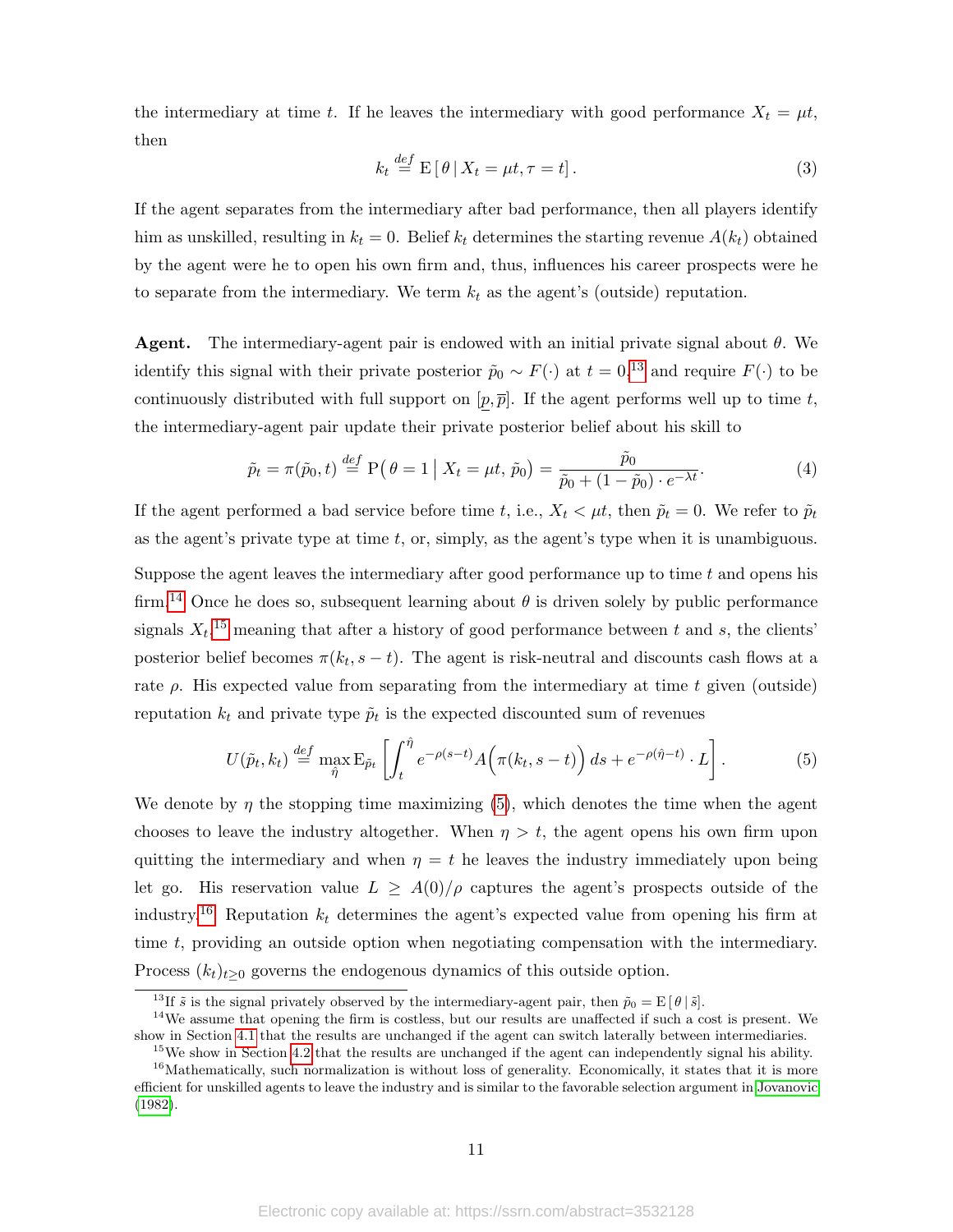**Intermediary.** The intermediary's revenue at time t is given by  $A(q_t)$  which is determined by the clients' belief about the agent in her employment. The profit of the intermediary, however, is the revenue net of the cost of retaining the agent. We denote by  $\tilde{w}_t$  the wage paid by the intermediary to the agent and note that it may depend on the private type  $\tilde{p}_t$ . Consistent with all of our applications, wage  $\tilde{w}_t$  is unobservable by clients, allowing the intermediary to condition it on her private information. The agent of type  $\tilde{p} = (\tilde{p}_t)_{t>0}$  accepts a "sequence" of wages  $\tilde{w} = (\tilde{w}_t)_{t \in [0,\tau]}$  if staying with the intermediary until time  $\tau$  is weakly better than leaving immediately given prevailing reputation  $k_t$ 

<span id="page-11-2"></span>
$$
\mathcal{E}_{\tilde{p}_t} \left[ \int_t^\tau e^{-\rho(s-t)} \tilde{w}_s \, ds + e^{-\rho(\tau-t)} \cdot U(\tilde{p}_\tau, k_\tau) \right] \ge U(\tilde{p}_t, k_t) \tag{6}
$$

for all  $t \in [0, \tau]$  and the expectations is taken with respect to future performance, conditional on the agent's type  $\tilde{p}_t$ .

The intermediary sets wages strategically, understanding the adverse-selection frictions faced by the agent, manifested by the difference between his true type  $\tilde{p}_t$  and his (outside) reputation  $k_t$ , were he to leave. We assume the intermediary cannot commit to long-term contracts to illustrate how the agent's reputation  $k_t$  alone can act as a commitment device for deferred compensation.<sup>[17](#page-11-0)</sup> The intermediary is risk-neutral, and discounts the future at rate  $r \leq \rho$ , resulting in an expected profit

<span id="page-11-3"></span>
$$
\mathcal{E}_{\tilde{p}_0}\left[\int_0^{\tau} e^{-rt}(A(q_t)-\tilde{w}_t) dt + e^{-r\tau} \cdot V\right],
$$

where  $V$  is the endogenous continuation value of the intermediary when she lets go of the agent and, potentially, hires a new agent. In most applications, the intermediary runs a long-term business and can replace the outgoing agent with a new one, at a cost. The intermediary's continuation value V is pinned down as a solution to the fixed point equation

$$
V = \max\left[e^{-r\Delta} \cdot \mathbb{E}\left[\int_0^{\tau} e^{-rt}(A(q_t) - \tilde{w}_t) dt + e^{-r\tau} \cdot V\right] - I, 0\right]
$$
(7)

where I is the fixed cost and  $\Delta$  is the delay to replace the agent.<sup>[18](#page-11-1)</sup>

Application to Money-Management. Consider a mutual fund family offering a fund to its investors. It charges investors a percentage fee  $f$  on its assets under management, while privately compensating the manager it employs. Investors know the name of the manager who oversees their wealth but do not know his investment skill and learn about it from observing the returns he generates. Moreover, the fund family is likely to know more about its manager

<span id="page-11-1"></span><span id="page-11-0"></span><sup>&</sup>lt;sup>17</sup>Our findings are robust to giving commitment power to the intermediary as we show in Lemma [A.2.](#page-21-0)

<sup>&</sup>lt;sup>18</sup>If I or  $\Delta$  is very large, the intermediary may choose to not to hire a new agent, leading to  $V = 0$ . By setting  $\Delta = +\infty$  and  $I < 0$ , such specification captures the case of an exogenous outside option.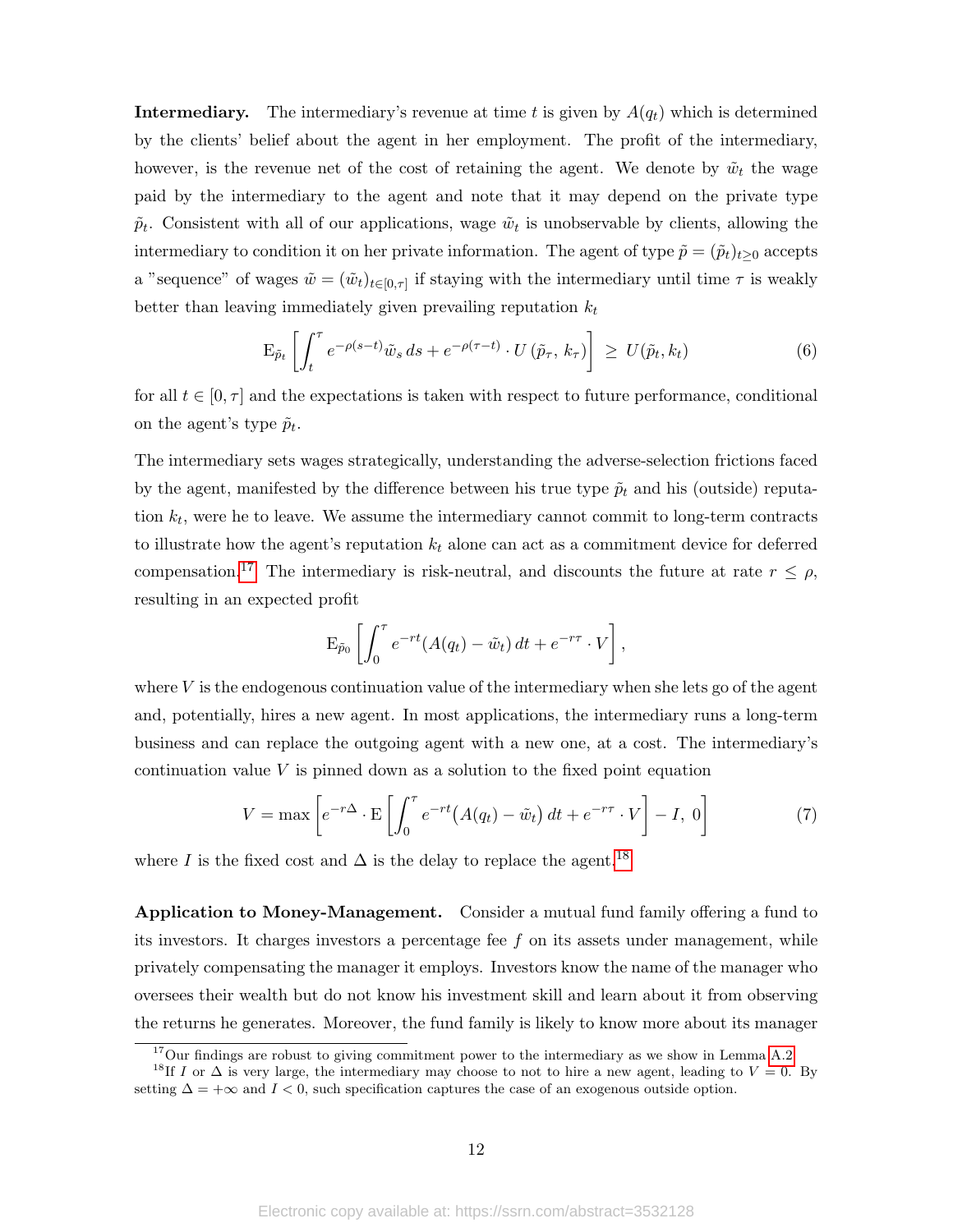than the clients, as shown by [Berk, Van Binsbergen, and Liu](#page-43-9) [\(2017\)](#page-43-9). The realized per-dollar return is identified with  $dX_t - g(S_t) dt$ , where  $S_t$  represents assets under management and function  $g(\cdot)$  captures decreasing returns to scale due to increased market impact, as modeled by the seminal work of [Berk and Green](#page-43-8) [\(2004\)](#page-43-8). Investors provide capital competitively, and invest in the fund until its expected return equates their opportunity cost  $r_I$ 

$$
E_t\left[dX_t-g(S_t)\,dt\right]=\left(\mu-\lambda\left(1-q_t\right)-g(S_t)-f\right)dt\stackrel{\text{(i)}}{=}r_I\,dt.
$$

The resulting revenue  $A(\cdot)$  of the intermediary (fund family in this case) is given by

$$
A(q_t) = f \cdot S_t = f \cdot g^{-1} \left( \lambda q_t + \mu - \lambda - f - r_I \right).
$$

The manager's outside option is to open his own fund by attracting investment capital. He can attract more capital and, thus, collect more fees, if he has a better reputation in the money-management industry.<sup>[19](#page-12-0)</sup>

Equilibrium definition. Our solution concept is a Perfect Bayesian Equilibrium adapted to our continuous-time setting with frequent actions and asymmetric information.

**Definition 1.** A (monotone) Perfect Bayesian Equilibrium is a public termination time  $\tau$ , a collection of private wage processes  $\tilde{w} = (\tilde{w}_t)_{t\geq 0}$  for each agent type  $(\tilde{p})_{t\geq 0}$ , and the clients' belief processes  $(q_t)_{t\geq 0}$  and  $(k_t)_{t\geq 0}$  such that

(i) Stopping time  $\tau$  and wage process  $\tilde{w} = (\tilde{w}_t)_{t \geq 0}$  solve the intermediary's retention problem given the clients' beliefs

$$
\{\tau, \,\tilde{w}\} \in \underset{\{\hat{\tau}, \,\hat{w}\}}{\arg \max} \, \mathrm{E}_{\tilde{p}_0} \left[ \int_0^{\hat{\tau}} e^{-rt} \left( A(q_t) - \hat{w}_t \right) \, dt + e^{-r\hat{\tau}} \cdot V \right],
$$

subject to the retention constraint [\(6\)](#page-11-2) being satisfied with equality for every  $t \in [0, \tau)$ and the expected firm value  $V$  satisfying  $(7)$ .

- (ii) Belief  $k_t$  is monotone in initial types:  $\pi(k_t, -t)$  is weakly increasing in t along the path of good performance.
	- On-path beliefs:  $k_t = \mathbb{E} \left[ \tilde{p}_t | X_t, \tau = t \right]$  and  $q_t = \mathbb{E} \left[ \tilde{p}_t | X_t, \tau > t \right]$  if  $t \in support(\tau)$ .
	- $-$  Off-path beliefs:  $k_t$  ∈ support $(\tilde{p}_t | \tau > t)$  if  $t \notin support(\tau)$  and  $P(\tau > t) \neq 0$ . If  $P(\tau > t) = 0$ , then  $k_t = q_t = \pi(\bar{p}, t)$ .

The intermediary chooses when to let the agent go while satisfying the agent's retention constraint [\(6\)](#page-11-2). In a subgame perfect equilibrium, the intermediary pays the agent just enough

<span id="page-12-0"></span> $19$ If the manager opens a hedge fund, his revenues may be different from those obtained in a mutual fund, but our setting is robust to such extension.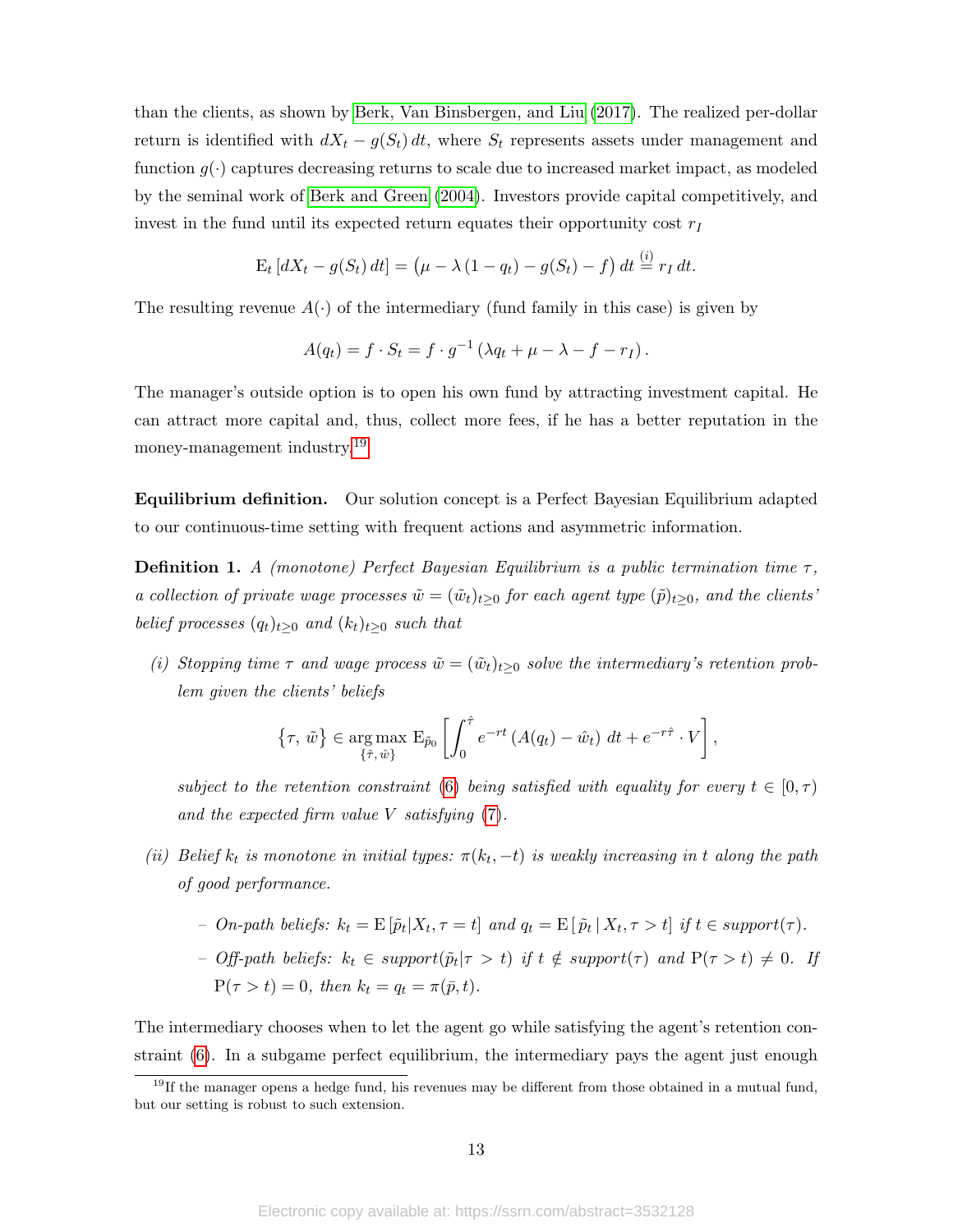for him to stay in the next period, implying that [\(6\)](#page-11-2) must be satisfied with equality along the path of play. While it is difficult to introduce subgame-perfection in a game with frequent observable actions directly in continuous time,  $2<sup>0</sup>$  requiring that the retention constraint [\(6\)](#page-11-2) is binding captures the subgame-perfect wage-setting by the intermediary. Equilibrium wages  $\tilde{w}$  are a function of performance, private information, as well as public beliefs, and the intermediary solves the optimal retention problem for the agent of every skill level  $\tilde{p}$ separately.

We require that the clients' beliefs are consistent with the intermediary's strategy so that, along the equilibrium path, belief processes  $(q_t)_{t\geq 0}$  and  $(k_t)_{t\geq 0}$  satisfy [\(2\)](#page-9-2) and [3](#page-10-5) respectively. In addition, we require that the agent does not get penalized for working for the intermediary, which corresponds to the outside reputation  $k_t$  increasing weakly faster along the path of good performance than just stemming from public news.[21](#page-13-2) We also require that once all agents leave the intermediary, the clients' belief is that the remaining agent is the highest possible type, following the intuition underlying the  $D_1$  criterion that the deviating type must be the one obtaining the greatest gains from a deviation. This is identical to the equilibrium refinement used in the dynamic signaling game of [Noldeke and Van Damme](#page-44-6) [\(1990\)](#page-44-6), but applied directly to a signaling game featuring a continuum of types, dynamic performance signals, and cast directly in continuous time.

### <span id="page-13-0"></span>3 Equilibrium Analysis

To characterize the equilibrium, we proceed in three steps. First, we characterize the agent's endogenous dynamic outside option  $U(\tilde{p}_t, k_t)$  if he leaves the intermediary at time t given clients' belief  $k_t$ . This determines the agent's reservation wage when working for the intermediary. Second, we characterize the intermediary's decision of retaining the agent as a function of his skill level  $\tilde{p}_t$  and the intermediary's continuation value V. Finally, we complete the characterization by pinning down V.

#### <span id="page-13-3"></span>3.1 Agent's Dynamic Outside Option

The agent's outside option comprises of either starting his own firm or leaving the industry. The decision to start his own firm at time t depends on starting revenues  $A(k_t)$  and their expected growth rate, which is determined by the agent's private type  $\tilde{p}_t$ . As higher skill

<span id="page-13-1"></span> $20$ See [Simon and Stinchcombe](#page-44-13) [\(1989\)](#page-44-13) for pathological cases that may arise in continuous time games with frequent actions. In our model, the binding constraint [\(6\)](#page-11-2) can be derived from considering a limit of equilibria in which the intermediary sets a fixed wage for a small, but discrete time interval.

<span id="page-13-2"></span> $^{21}$ A weaker assumption, which is also sufficient for our purposes, is that the support of types remaining employed by the intermediary is convex. While this does not rule out higher skilled agents from leaving the intermediary first, the intermediary would not be able to retain other agents, implying an atom of exits.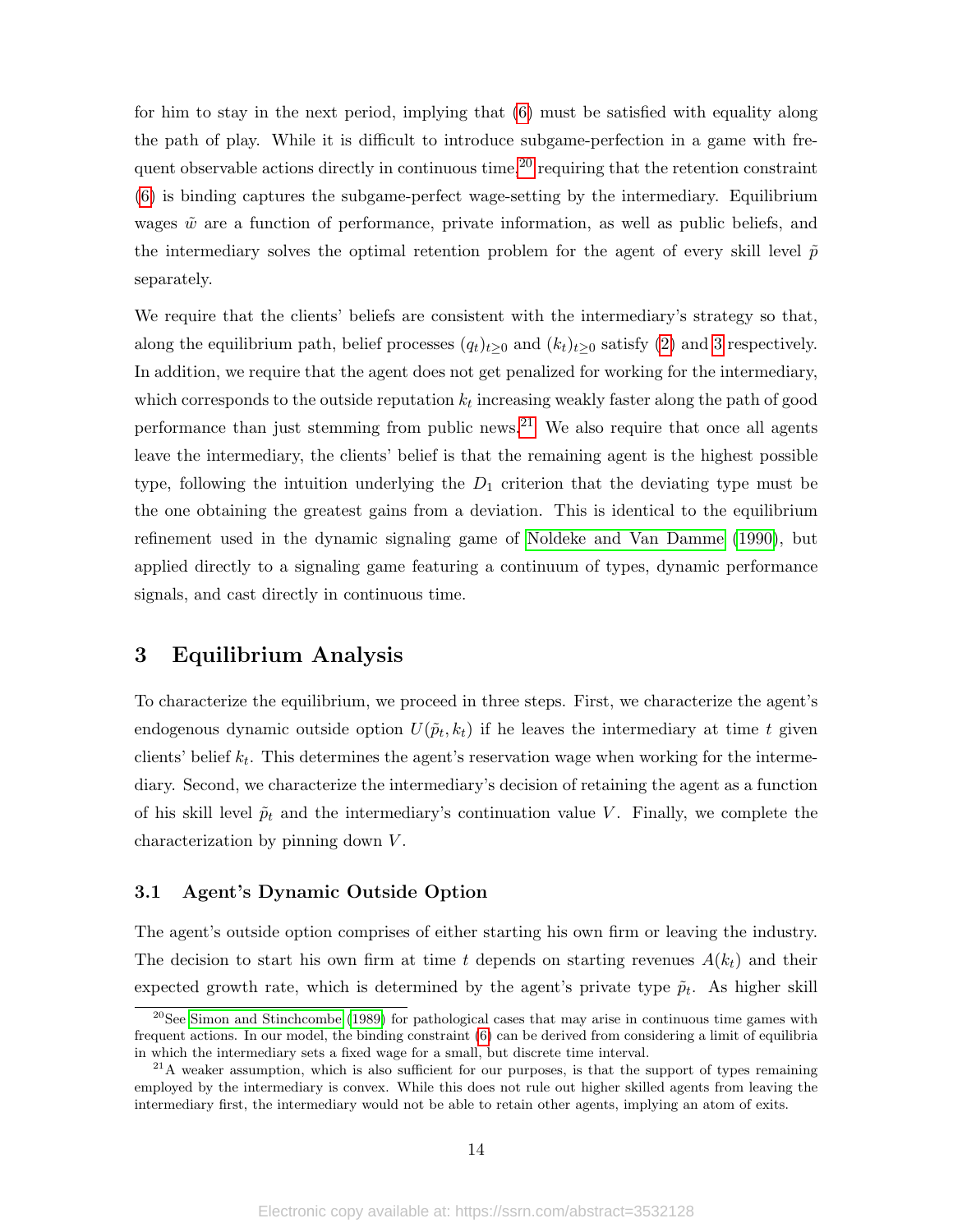implies a higher likelihood of continued good performance, it also leads to greater expected revenues in the future.

Define by  $u_{\theta}(k)$  to be the expected value to an agent of opening a firm conditional on  $\theta \in \{0,1\}$ given reputation k and operating it as long as he performs well. If  $\theta = 1$ , then the agent never performs poorly and

<span id="page-14-3"></span><span id="page-14-2"></span>
$$
u_1(k) \stackrel{def}{=} \int_0^\infty e^{-\rho t} \cdot A(\pi(k,t)) \ dt \tag{8}
$$

is the discounted sum of revenues in perpetuity. If, however,  $\theta = 0$  then at an exponentially distributed random time he performs poorly, is revealed to be unskilled, and consequently leaves the industry. His conditional expected value

$$
u_0(k) \stackrel{def}{=} \int_0^\infty e^{-(\rho+\lambda)t} \cdot A(\pi(k,t)) \, dt + \frac{\lambda}{\rho+\lambda} \cdot L,\tag{9}
$$

is the expected discounted sum of revenues until he performs poorly and the payoff L from leaving the industry.

Since good performance increases posterior beliefs of both the clients and the agent, if it is optimal for the agent to open his own firm, then it is best to operate it along the path of good performance. The agent, then, leaves the industry only once he performs poorly.

<span id="page-14-4"></span>**Lemma 1.** The agent's expected value of leaving the intermediary given his own belief  $\tilde{p}$  and the clients' belief k is given by

<span id="page-14-0"></span>
$$
U(\tilde{p},k) = \max\Big[\tilde{p}\cdot u_1(k) + (1-\tilde{p})\cdot u_0(k), L\Big].
$$
\n(10)

It is weakly increasing in his skill  $\tilde{p}$  and client's belief k about his ability.

Equation [\(10\)](#page-14-0) provides a tractable solution for the agent's dynamic reservation value and allows us to establish an important property of the agent's outside option.

<span id="page-14-1"></span>**Proposition 1.** Agent's value function  $U(\tilde{p}, k)$  satisfies single crossing: a higher skilled agent is more sensitive to changes in clients' beliefs than a lower skilled agent

$$
\frac{\partial}{\partial k}U(\tilde{p}',k) > \frac{\partial}{\partial k}U(\tilde{p},k) \qquad \text{for any} \qquad \tilde{p}' > \tilde{p}.\tag{11}
$$

The result of Proposition [1](#page-14-1) can be obtained by differentiating [\(10\)](#page-14-0) with respect to  $\tilde{p}$  and, then, differentiating  $(8)$  and  $(9)$  with respect to k under the sign of the integral

$$
\frac{\partial^2}{\partial \tilde{p} \partial k} U(\tilde{p}, k) = u'_1(k) - u'_0(k) = \int_0^\infty \underbrace{\left( e^{-\rho t} - e^{-(\rho + \lambda)t} \right)}_{>0} \cdot \underbrace{\left( A'(\pi(k, t)) \cdot \partial_1 \pi(k, t) \right)}_{\geq 0} dt \geq 0.
$$

A higher-skilled agent expects to remain in the industry in the future with a higher probability, making him, effectively, more patient. Thus, he is more sensitive to changes in his current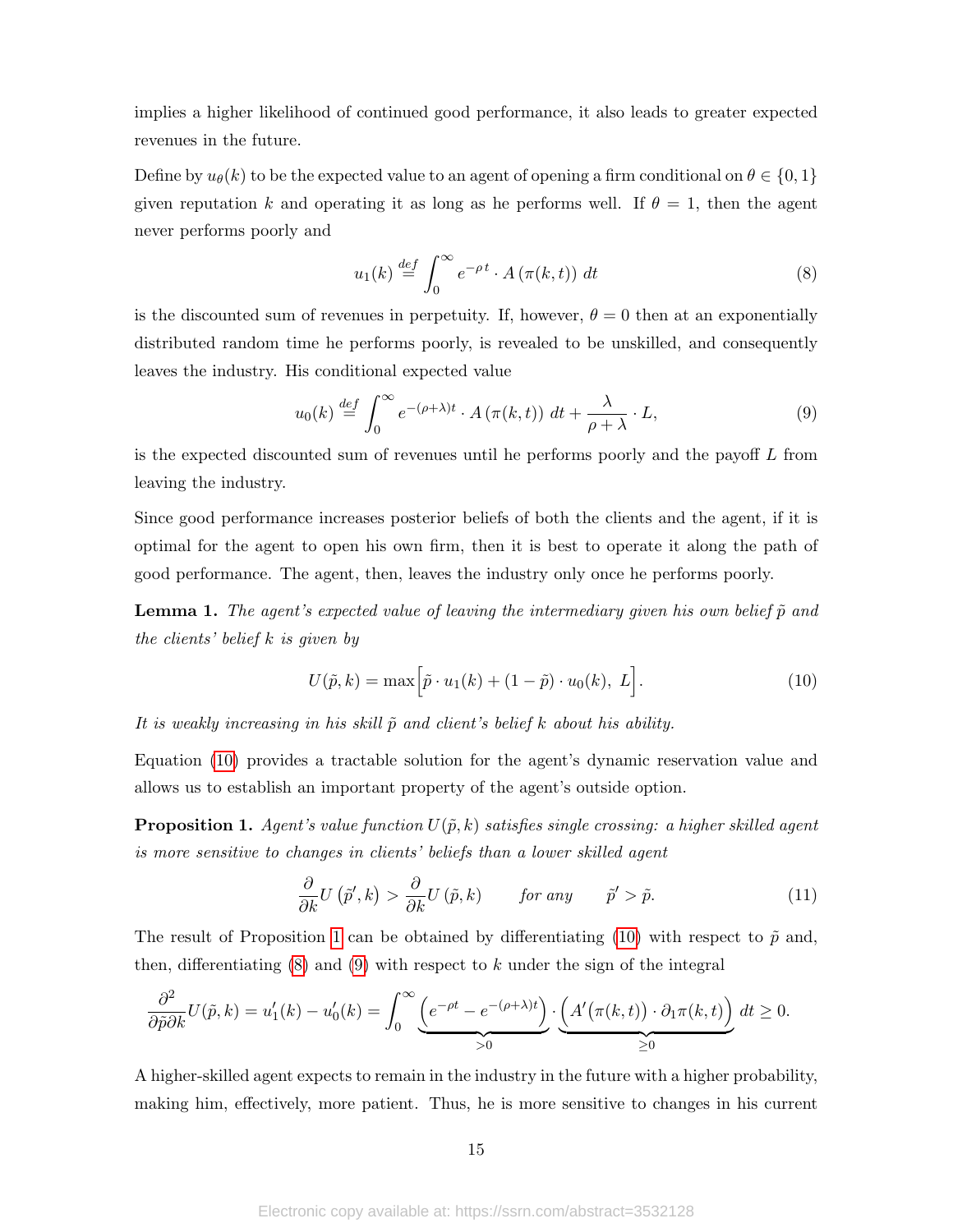reputation, since it entails a longer-term impact on his revenues. An important consequence of Proposition [1](#page-14-1) is that a higher-skilled agent would be willing to sacrifice more short term revenues in favor of building a reputation.

We denote by  $w_R(\tilde{p}, k)$  to be the reservation wage of the agent as the flow utility he receives if he pursues his outside option. Since he is risk-neutral and discounts cash flows at rate  $\rho$ , we can think about him receiving  $\rho L$  in perpetuity when he leaves the industry. The agent's reservation wage can be expressed as

<span id="page-15-2"></span>
$$
w_R(\tilde{p}, k) = \begin{cases} \rho L & \text{if } U(\tilde{p}, k) = L, \\ A(k) & \text{if } U(\tilde{p}, k) > L. \end{cases}
$$
(12)

The agent's reservation wage depends on his skill  $\tilde{p}$  (i.e., his belief about his ability  $\theta$ ) only via the public decision to start his firm. The agent values future revenue growth, and as such may decide to open his own firm, instead of leaving the industry, with initial revenues below  $\rho L$  in order to obtain higher revenues in the future. Moreover, as shown in the proof of Proposition [1,](#page-14-1) a higher-skilled agent values this growth option more than a low-skilled agent. As a result, reservation wage  $w_R(\tilde{p}, k)$  is weakly decreasing in  $\tilde{p}$ .

#### 3.2 Equilibrium Turnover and Compensation

The intermediary's profits stems from the fact that clients are at an information disadvantage and she retains an agent of a given skill only if it is more profitable than to replace him. The difference between revenues  $A(q_t)$  and reservation wage  $w_R(\tilde{p}_t, k_t)$  is weakly increasing in the agent's skill  $\tilde{p}_t$ , implying that lower skilled agents are the first to be let go. Such ordering, intuitively, implies that agents of types  $\tilde{p}_t \geq k_t$  are still employed by the intermediary at time t and we refer to  $\tilde{p}_t = k_t$  as the cutoff agent.<sup>[22](#page-15-0)</sup> The average type of the agent retained by the intermediary is then given by  $q_t = \mathrm{E}[\tilde{p}_t | \tilde{p}_t \geq k_t]$ . In order for the agent's posterior type  $\tilde{p}_t$ at time t to weakly exceed  $k_t$ , it must be that his initial type  $\tilde{p}_0$  is such that  $\pi(\tilde{p}_0, t) > k_t$  or, equivalently,  $\tilde{p}_0 \ge \pi (k_t, -t)$ .<sup>[23](#page-15-1)</sup> The average type of the agent retained by the intermediary given good performance is then obtained by Law of Iterated Expectation

$$
q_t = Q(k_t, t) \stackrel{def}{=} \mathbf{E} \left[ \theta \mid \tilde{p}_0 \ge \pi(k_t, -t), X_t = \mu t \right] = \pi \left( \mathbf{E} \left[ \tilde{p}_0 \mid \tilde{p}_0 \ge \pi(k_t, -t) \right], t \right).
$$

If the difference  $A(q_t) - w_R(k_t, k_t)$  is sufficiently large, then the intermediary optimally retains all agents and beliefs change only as a result of observing performance signals  $X$ . If, however,  $A(q_t)-w_R(k_t, k_t)$ , is low, then the intermediary finds lower-skilled agents unprofitable, relative

<span id="page-15-0"></span> $22$ This is an informal argument. In what follows, we first construct an equilibrium satisfying this property and then establish its uniqueness.

<span id="page-15-1"></span><sup>&</sup>lt;sup>23</sup>The domain of  $\pi(x, t)$  can be extended on  $\mathbb{R} \times [0, 1]$  using the algebraic definition in [\(4\)](#page-10-6). Then  $\pi(\pi(p,-t), t) \equiv p$  for any p.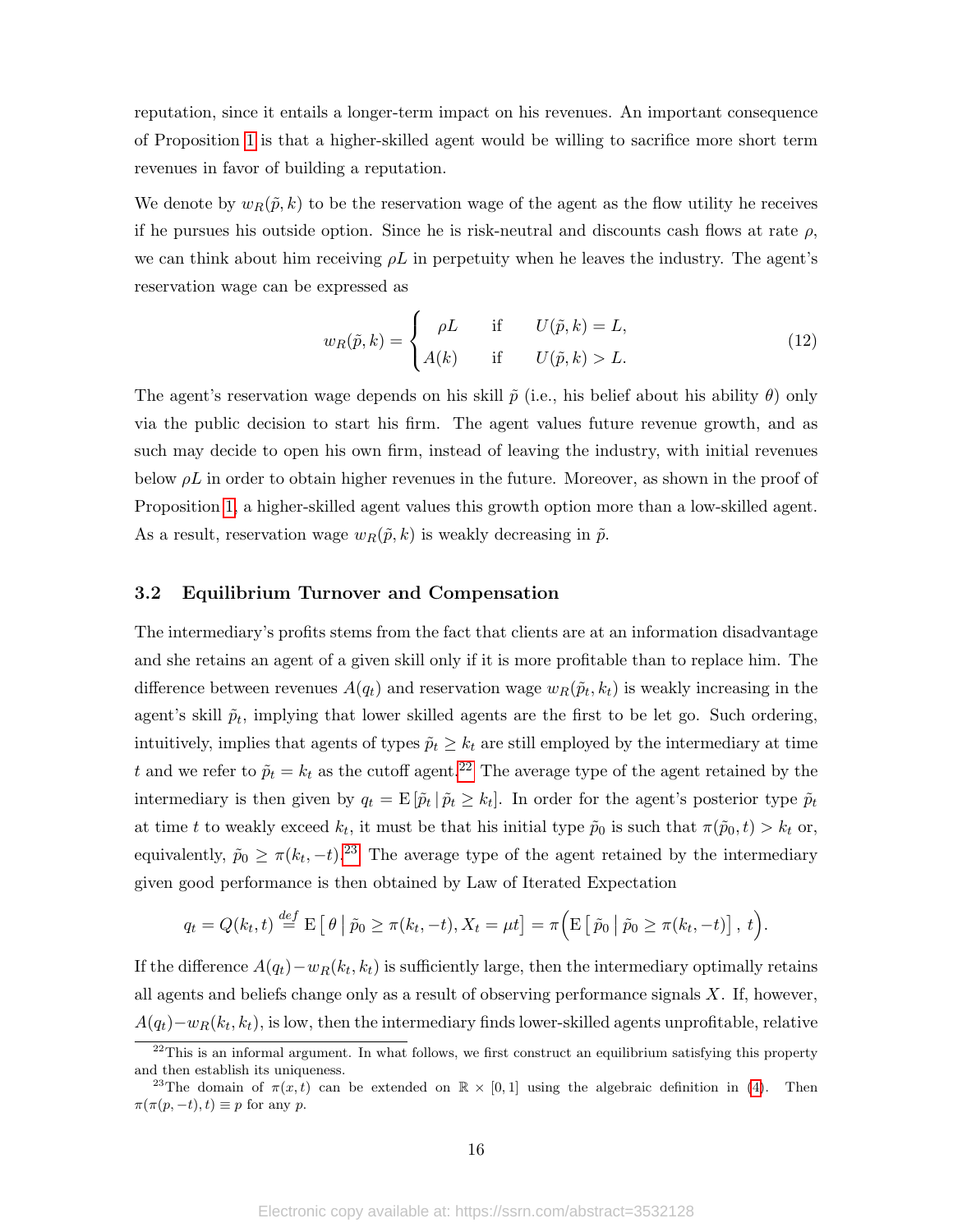to replacing them, and lets them go. Churning the cutoff agent at time t, despite his history of good performance that is indistinguishable from other well-performing agents, increases the expected skill of the worst agent employed next period,  $k_t$ , as well as the clients' belief about the average agent still employed,  $q_t$ , but may further reduce the information advantage  $q_t - k_t$ . At first glance, such erosion of the information advantage, which is the source of the intermediary's profit, seems to be detrimental to her. However, churning lower-skilled agents generates a positive signal about agents who are retained by the intermediary. Consequently, in periods when the intermediary churns lower-skilled agents, higher-skilled agents are willing to pay for reputation building. Consequently, they are willing to work for the intermediary at below their reservation wage, thus increasing the intermediary's profits. Figure [1a](#page-17-0) illustrates that, along the path of good performance, the belief about the cutoff type  $k_t$  exceeds the posterior belief  $\pi(k_0, t)$  about the worst type initially hired, due to selective retention by the intermediary.

<span id="page-16-2"></span>**Proposition 2.** The equilibrium is characterized by a churning set  $\mathbb{T} \subseteq \mathbb{R}_+$  comprised of a finite union of intervals.

- (i) The intermediary lets the agent go either after bad performance, or if he is the cutoff type  $\tilde{p}_t = k_t$  during the churning period  $t \in \mathbb{T}$ .
- (ii) If the agent is not identified as unskilled, i.e.,  $k_t > 0$ , his reputation grows faster during churning periods

$$
dk_t = \underbrace{\lambda k_t (1 - k_t) dt + k_t (dX_t - \mu dt)}_{learning\ from\ performance} + \underbrace{\begin{cases} 0 & if & t \notin \mathbb{T}, \\ \gamma(k_t, t) dt & if & t \in \mathbb{T}, \end{cases}}_{learning\ from\ churning} \tag{13}
$$

Incremental growth rate  $\gamma(k_t,t)$  is determined by the ratio of the profitability of the cutoff agent and his marginal value of reputation<sup>[24](#page-16-0)</sup>

<span id="page-16-1"></span>
$$
\gamma(k_t, t) \stackrel{def}{=} \frac{\left[rV - \left(A(Q(k_t, t)) - w_R(k_t, k_t)\right)\right]^+}{\partial_2 U(k_t, k_t)} \ge 0.
$$
\n(14)

(iii) Agents pay for reputation building by accepting lower compensation

$$
w(\tilde{p}_t, k_t) = w_R(\tilde{p}_t, k_t) - \begin{cases} 0 & \text{if } t \notin \mathbb{T}, \\ \gamma(k_t, t) \cdot \partial_2 U(\tilde{p}_t, k_t) & \text{if } t \in \mathbb{T}. \end{cases}
$$
(15)

(iv) If  $A'(p)p(1-p)$  is decreasing in  $p \geq p$ , then  $\mathbb{T} = [t^*, \infty)$  where  $t^*$  is the first time  $\gamma(k_t,t)>0.$ 

<span id="page-16-0"></span><sup>24</sup>For notational convenience  $\partial_2 U(\tilde{p}, k) \equiv \frac{\partial}{\partial k} U(\tilde{p}, k)$ . In particular,  $\partial_2 U(\tilde{p}, k) \equiv \frac{\partial}{\partial k} U(k, k)|_{\tilde{p}=k}$ .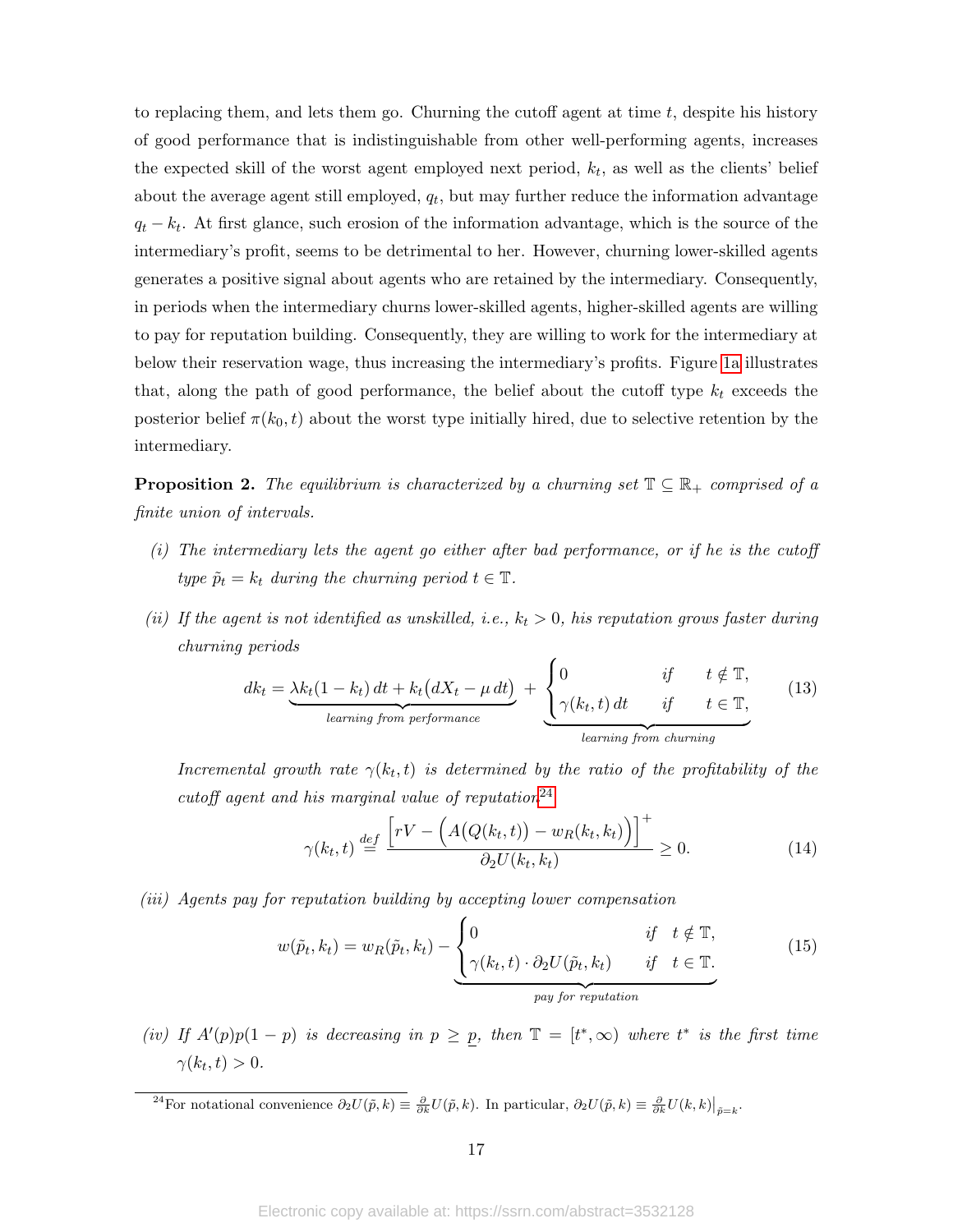<span id="page-17-0"></span>



(a) Belief about cutoff type  $k_t$  (solid) exceeds belief based solely on performance  $\pi(k_0, t)$ (dotted), due to churning of lower skilled agents.

(b) Belief about the cutoff agent is the sum of learning from performance  $\lambda k_t(1 - k_t)$  (solid) and learning from churning  $\gamma_t$  (dashed).

Figure 1: Equilibrium learning dynamics if  $\mathbb{T} = [t^*, \bar{t}]$ . For  $t \in [0, t^*]$  there is no churning and clients only learn from performance. For  $t \in [t^*, \bar{t}]$  the intermediary gradually churns lower skilled agents resulting in faster learning.

To illustrate the economic mechanism, suppose, for simplicity, that  $L$  is sufficiently low so that for all agents  $\tilde{p}_0 > p$  the option of starting their own firm dominates leaving the industry.<sup>[25](#page-17-1)</sup> Define by  $\gamma_t$  the incremental reputation the agent gets if he stays with the intermediary between t and  $t + dt$  instead of opening his own firm, along the path of good performance

$$
\gamma_t \stackrel{def}{=} \dot{k}_t - \lambda k_t (1 - k_t).
$$

Without churning, reputation change is driven purely by the observable performance and  $\gamma_t = 0$ . When the intermediary churns lower-skilled agents, the incremental reputation change  $\gamma_t$  is strictly positive. The agent values this reputation growth as it increases his expected revenues of starting a firm in the future. His private value of gaining  $\gamma_t dt$  units of reputation is, by definition, equal to  $\gamma_t \cdot \partial_2 U(\tilde{p}, k) dt$ . It is optimal for him to stay with the intermediary in period t if the combined value of his compensation  $\tilde{w}_t = w(\tilde{p}_t, k_t)$  and reputation building exceeds his reservation wage

<span id="page-17-2"></span>
$$
w(\tilde{p}_t, k_t) + \gamma_t \cdot \partial_2 U(\tilde{p}_t, k_t) \ge w_R(\tilde{p}_t, k_t).
$$
\n(16)

Inequality [\(16\)](#page-17-2) is binding in equilibrium because the intermediary chooses the lowest possible wage to retain the agent in each period. We see that the agent is willing to forgo short-term compensation only if  $\gamma_t > 0$  since working for the intermediary facilitates building reputation and acts as a deferred compensation device. The intermediary can pay higher skilled agents

<span id="page-17-1"></span><sup>&</sup>lt;sup>25</sup>In this case the reservation wage  $w_R(\tilde{p}_t, k_t)$  is simply equal to  $A(k_t)$ .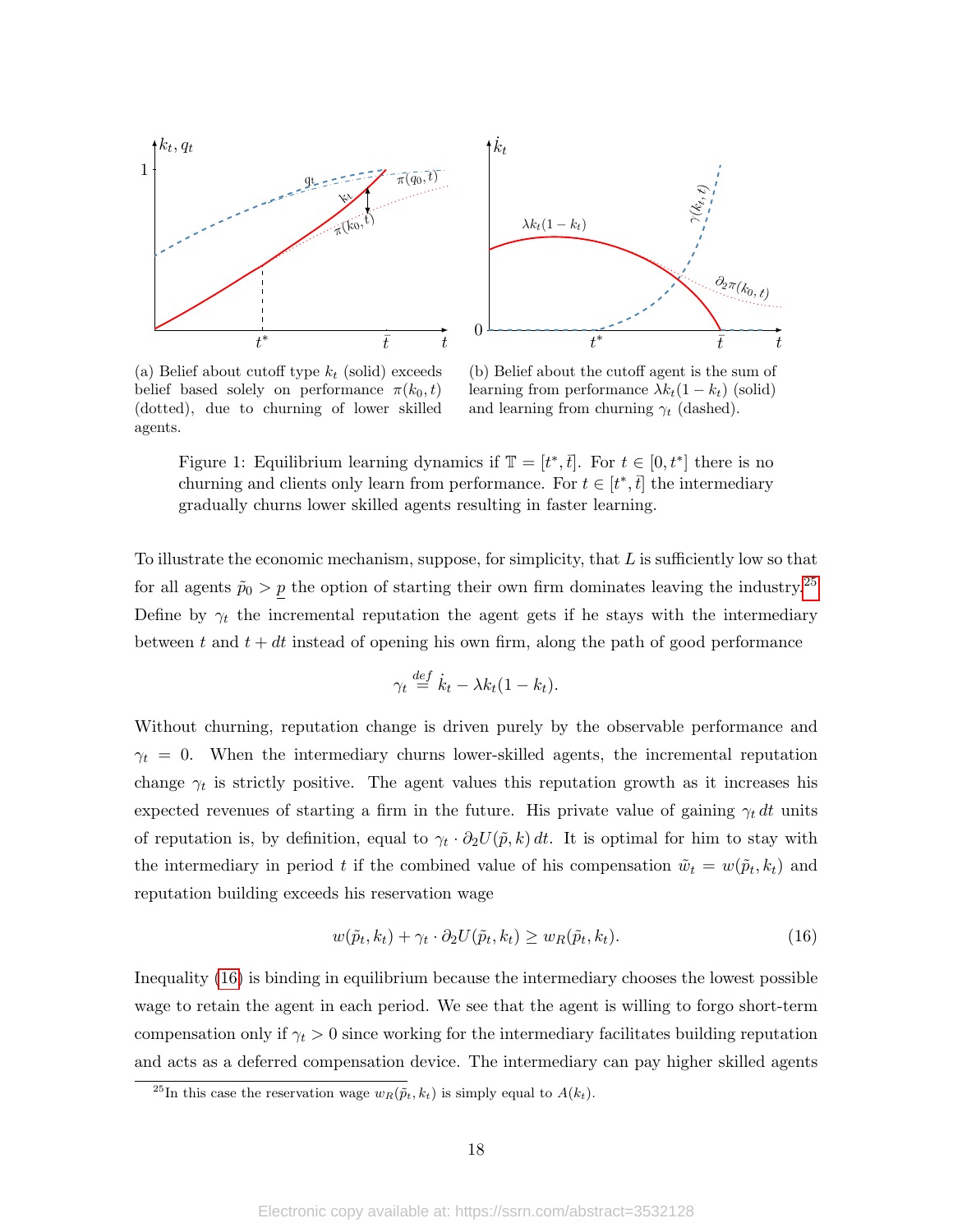less as long as she can commit to selective retention  $\gamma_t > 0$  since higher skilled agents value reputation more as shown in Proposition [1.](#page-14-1)

Churning rate  $\gamma_t$  affects the compensation of all agents but is determined by the incentives of the intermediary to retain the cutoff agent  $\tilde{p}_t = k_t$  in period t. The intermediary's revenue  $A(q_t)$  is public and is pinned down by clients' belief about the agent's ability  $q_t = Q(k_t, t)$ . The intermediary's flow profit of employing the cutoff agent  $\tilde{p}_t = k_t$  is equal to

$$
A(Q(k_t, t)) - w(k_t, k_t) = A(Q(k_t, t)) - w_R(k_t, k_t) + \gamma_t \cdot \partial_2 U(k_t, k_t).
$$

Turnover comes either as a result of the agent generating bad performance, and being fired, or as a result of his retention wage  $w(k_t, k_t)$  being so high that the intermediary would rather replace him. In the latter case, the optimal churning time  $\tau$  makes the intermediary exactly indifferent between retaining the cutoff agent and replacing him in that instance

<span id="page-18-0"></span>
$$
\overbrace{A(Q(k_{\tau},\tau)) - w_R(k_{\tau},k_{\tau})}^{\text{net profit}} = \overbrace{rV}^{\text{oportunity}} \overbrace{\gamma(k_{\tau},\tau)}^{\text{toportunity}} = \frac{rV - \left(A(Q(k_{\tau},\tau)) - w_R(k_{\tau},k_{\tau})\right)}{\partial_2 U(k_{\tau},k_{\tau})}.
$$
\n
$$
(17)
$$

If it were the case that  $A(Q(k_7, \tau)) - w_R(k_7, k_7) > rV$ , then the intermediary would profit by retaining the cutoff agent for a bit longer. By similar logic, if  $A(Q(k_7, \tau)) - w_R(k_7, k_7) < rV$ , then the intermediary would have profited by letting go of the agent  $\tilde{p}_t = k_t$  strictly before time  $\tau$ . Equation [\(17\)](#page-18-0) characterizes the reputation growth  $\gamma(k_t, t)$  at every time t in which there is churning after good performance. By definition,  $\gamma(k_t, t) = 0$  in all other periods. While [\(17\)](#page-18-0) is a necessary first-order condition for churning time  $\tau$  to be optimal, and we still need to identify the set T constituting the support of churning times when the intermediary lets go of the cutoff agent given good performance.

To identify the stopping set T we consider the intermediary's "autarky" problem of retaining the cutoff agent  $k_t = \tilde{p}_t$  absent reputation building dynamics, i.e., if  $k_t = \tilde{p}_t$  evolves solely based on performance [\(4\)](#page-10-6), and the intermediary must pay the agent reservation wage  $w_R(\tilde{p}_t, \tilde{p}_t)$  to retain him

<span id="page-18-1"></span>
$$
\sup_{\hat{\tau}} \mathcal{E}_{\tilde{p}_t} \left[ \int_t^{\hat{\tau}} e^{-r(s-t)} \left[ A(Q(\tilde{p}_s, s)) - w_R(\tilde{p}_s, \tilde{p}_s) \right) \right] ds + e^{-r(\hat{\tau}-t)} \cdot V \right]. \tag{18}
$$

Surprisingly, the equilibrium decision to churn a  $\tilde{p}'_t < k_t$  agent at time t is determined by the incentive to fire the agent in [\(18\)](#page-18-1) and is unaffected by the pay-for-reputation dynamics. The heuristic argument is that reputation building rate  $\gamma(k_\tau, \tau)$  makes the intermediary employing cutoff agent  $\tilde{p}_{\tau} = k_{\tau}$  exactly indifferent between keeping and firing her agent, as can be seen in [\(17\)](#page-18-0), and is strictly insufficient for any  $\tilde{p}'_t < k_t$  agent to be retained going forward.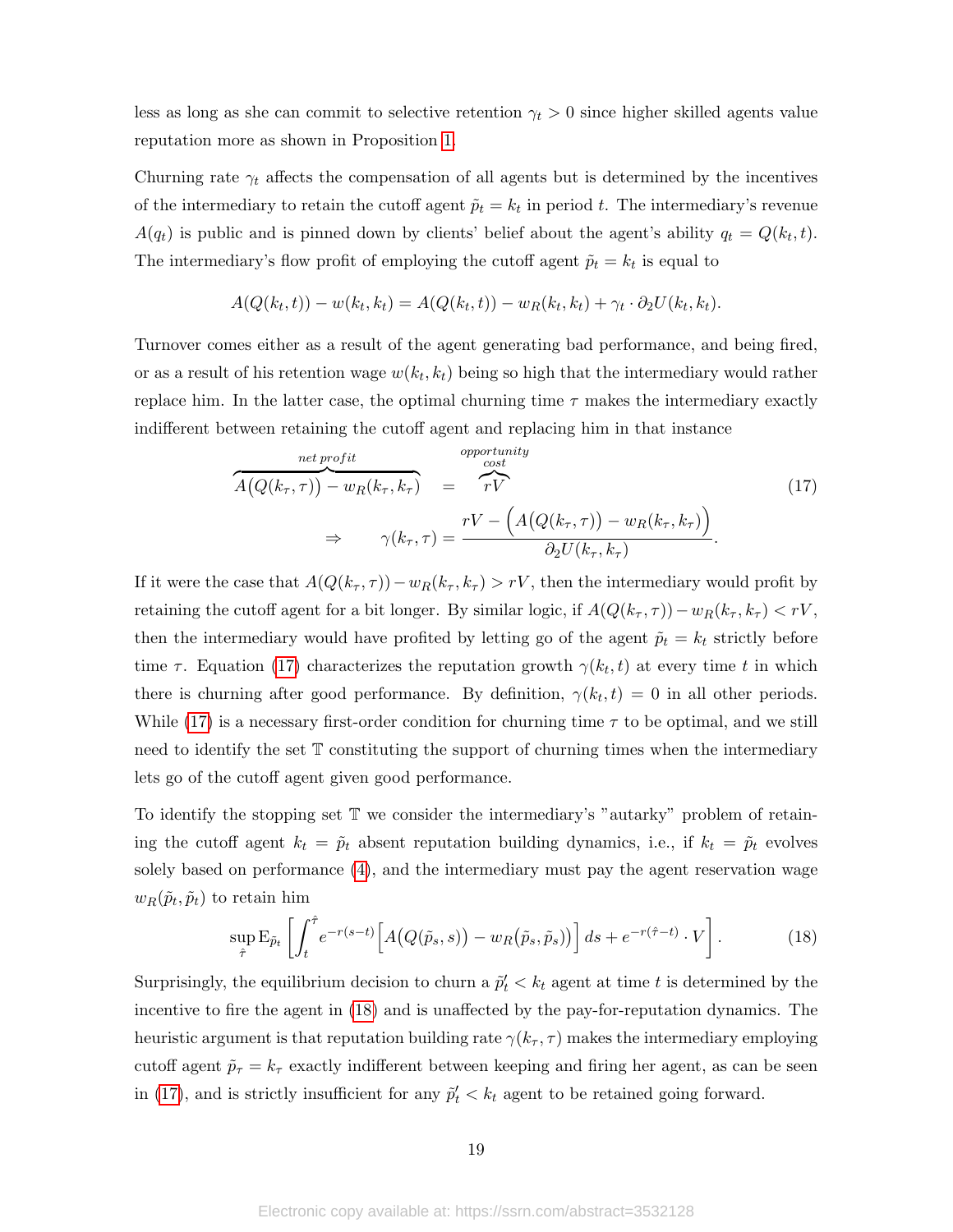#### 3.2.1 Churning Set T

First consider the case where the profit wedge of the intermediary declines as performance signals are observed. Specifically, suppose that for each belief  $q$  about the retained agent and type k of the cutoff agent, the difference  $A(\pi(q,t)) - A(\pi(k,t))$  is declining in t. A sufficient condition for it is  $A'(p)p(1-p)$  be decreasing for  $p \geq p^{26}$  $p \geq p^{26}$  $p \geq p^{26}$  Define  $t^*$  to be the first time when the initial cutoff agent  $\tilde{p}_0 = k_0$  becomes unprofitable for the intermediary

$$
t^* \stackrel{def}{=} \inf\big\{t \ge 0: \ A(\pi(q_0, t)) - A(\pi(k_0, t)) < rV\big\}.\tag{19}
$$

The profit wedge is decreasing with performance signals and, once an agent becomes unprof-itable, he remains unprofitable in the future.<sup>[27](#page-19-1)</sup> Figure [2](#page-19-2) illustrates the equilibrium wage and profitability dynamics.

<span id="page-19-2"></span>

(a) Equilibrium wage  $w(\tilde{p}_t, k_t)$  (solid line) and reservation wage  $w_R(\tilde{p}_t, k_t) = A(k_t)$  (dotted line). The difference  $w_R(\tilde{p}_t, k_t) - w(\tilde{p}_t, k_t)$ (filled area) is the agent paying for reputation.

<span id="page-19-3"></span>

(b) The intermediary's contemporaneous profit is the difference between her revenues  $A(q_t)$  (dashed line) and the agent's compensation  $w(\tilde{p}_t, t)$  (solid line). Profit wedge equals  $rV$  at  $t^*$  and  $\bar{t}$ .

Figure 2: Wage and revenue dynamics if  $A(p) = p$  and  $F(\cdot) \sim U\left[\frac{1}{3}\right]$  $\frac{1}{3}, 1].$ 

For  $t < t^*$  the profit wedge  $A(q_t) - A(k_t)$  is sufficiently high so that the intermediary retains all well performing agents and only lets go of agents who have generated bad performance. We refer to this as the "quiet" period. The intermediary's profit wedge decreases as clients learn from performance and departures of agents who perform poorly and reveal themselves as unskilled. At  $t = t^*$  the profit from retaining the lowest skilled agent is exactly equal to the intermediary's opportunity cost, i.e.,  $A(q_{t^*}) - A(k_{t^*}) = rV$ . For  $t > t^*$  the intermediary gradually churns lower-skilled agents by letting them go at an increasing rate  $\gamma(k_t, t)$  (See Figure [1b\)](#page-17-0), even though they have generated good performance up to time  $t$ , until all types are let go at a finite time  $\bar{t}$ . The resulting churning set is given by  $\mathbb{T} = [t^*, \bar{t}]$ . Churning is

<span id="page-19-0"></span><sup>&</sup>lt;sup>26</sup> $A'(p)p(1-p)$  is decreasing for  $p > p$  for all continuously differentiable functions  $A(\cdot)$  such that  $A'(\cdot) \in$  $[0, +\infty)$  as long as p is close enough to 1. For example, if  $A(\cdot)$  is linear, then  $p \geq \frac{1}{2}$  is sufficient.

<span id="page-19-1"></span><sup>&</sup>lt;sup>27</sup>We show in Lemma [2](#page-21-0) that  $w_R(k_t, k_t)$  in Equation [\(14\)](#page-16-1) can be replaced by  $A(k_t)$ .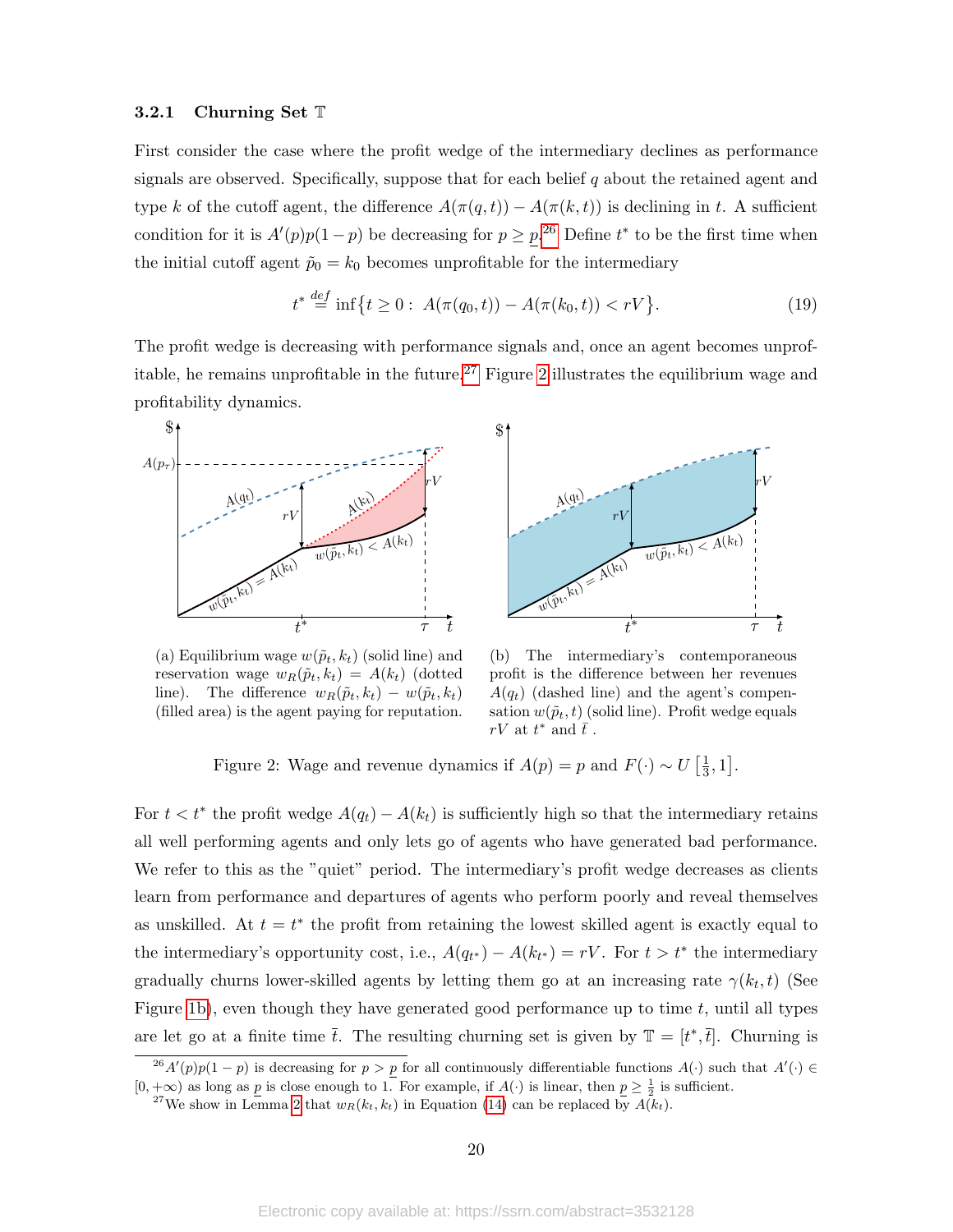based on the intermediary's private information and is indicative of the agent's skill, further reducing the profit wedge  $A(q_t) - A(k_t)$ . Yet, the intermediary can profit from this as better agents are willing to accept lower pay to build reputation, as can be seen in Figure [2a.](#page-19-2) For  $t \in [t^*, \bar{t}]$  the intermediary lets go of the lowest skilled agents at an increasing rate  $\gamma(k_t, t)$ .

<span id="page-20-0"></span>**Corollary 1.** For a general churning set  $\mathbb T$  the equilibrium dynamics exhibit four robust properties

- (i) higher-skilled agents, as measured by their private information, have longer careers with the intermediary;
- (ii) intermediary's flow profit decreases before the start of the churning period and increases after;
- (iii) higher-skilled agents pay for building a reputation in periods when the intermediary churns lower-skilled agents, i.e.,  $t \in \mathbb{T}$ ;
- (iv) if the agent is churned, then he quits the intermediary after good performance and obtains a positive jump in compensation at the time of opening his own firm. The compensation increase is higher if the agent leaves when information asymmetry  $q_{\tau} - k_{\tau}$ is lower.

Results  $(i) - (iii)$  of Corollary [1](#page-20-0) follow from our previous arguments. Reputation building dynamics are critical for these results – absent it, the agent would be bound to his reservation wage before and after he leaves the intermediary. Figure [2](#page-19-2) illustrates these properties. They are robust to the shape of the revenue function  $A(\cdot)$  and the distribution of private information  $F(\cdot)$ . Result *(iv)* stems from the fact that if the asymmetry is low, the intermediary is churning agents at a higher rate and, hence, they pay more for reputation just before quitting, leading to a bigger increase in compensation right after as illustrated in Figure [2a.](#page-19-2) An additional empirical implication of our analysis is that wage dispersion within the intermediary is higher in periods of churning, as in quite periods, agents' wage does not depend on their skill level, whereas in churning periods wage is tightly linked to the agent's skill.

**Non-monotone profit wedge.** If  $A'(p)p(1-p)$  is not decreasing in p, the profit wedge  $A(q_t) - A(k_t)$  may (locally) increase in response to good performance signals<sup>[28](#page-20-1)</sup>. Identifying the churning set T requires a more subtle understanding of the optimal turnover decision of the intermediary: when dynamically determining the optimal retention decision (i.e., when solving [\(18\)](#page-18-1)) churning time  $\tau$  still satisfies [\(17\)](#page-18-0), however, the prospect of a greater profit

<span id="page-20-1"></span><sup>&</sup>lt;sup>28</sup>This may occur due to the nonlinear nature of binary learning  $\pi(p, t)$ , or due to potential convexity of the revenue function  $A(\cdot)$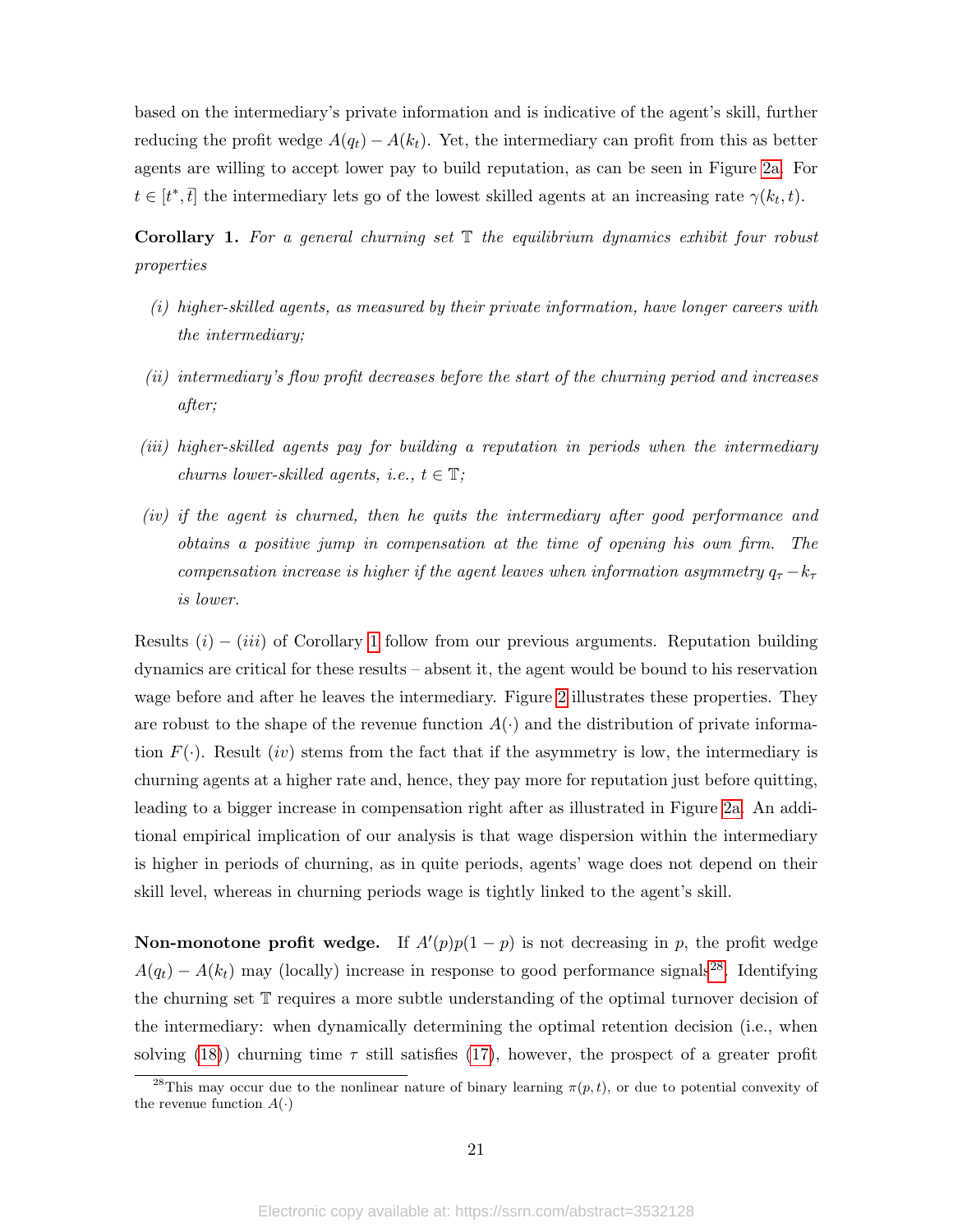wedge in the future implies that it may be sub-optimal to churn the agent the first time the local indifference condition [\(17\)](#page-18-0) is met. In other words, the intermediary may strategically lose money on the agent in the short-run in the hope that his good performance leads to high profits in the future. The intermediary switches between (positive length) periods in which all agents are retained and periods in which lower-skilled agents are gradually churned, pinning down the life-cycle of an agent's career. Eventually, even the highest skilled agents leave the intermediary to contract directly with clients. Thus, the churning set T is a natural generalization of the simple case of  $[t^*, \bar{t}]$ . Our key insights and the economic mechanism driving them do not depend on the specific shape of the distribution of asymmetric information  $F(\cdot)$  or the shape of the revenue function  $A(\cdot)$ . The solution approach and equilibrium structure also naturally extend to a Brownian model of performance, as shown in Section [5.](#page-31-0)

**Initial**  $k_0$ . It may not be profitable for the intermediary to hire all agents initially.  $p$  may be very low so that the worst agents would not value staying in the industry. Their reservation wage  $\rho L$  may, as a result, be high relative to the revenues  $A(Q(p, t))$  were they to be hired. The intermediary is, thus, selective at  $t = 0$ , and agents who are not hired at  $t = 0$  leave the industry.

<span id="page-21-0"></span>**Lemma 2.** The intermediary hires all agents who prefer to stay in the industry under full information, i.e., all  $\tilde{p}_0$  such that  $U(\tilde{p}_0, \tilde{p}_0) > L$ . However, she hires weakly fewer agents than would have opened their firm in the absence of the intermediary. Higher skilled agents may obtain strictly positive rents from going to work for the intermediary.

Lemma [2](#page-21-0) is important in understanding the role of the intermediary in modulating entry into the industry. The agents willing to open their firm under full information are willing to pay the intermediary for reputation, and, as a result, she is interested in hiring them even if it is only to extract this value from them. In the absence of the intermediary, lowerskilled agents can pool with higher skilled agents until their performance reveals their skill. They have a greater incentive to enter into the industry than the intermediary has in hiring them, as she faces an additional opportunity cost  $rV$  of hiring a new agent. This leads to the intermediary's incentive to hire a lower-skilled agent lower than the incentive of that agent to pool with higher skilled agents until bad performance is realized. The intermediary, thus, serves an additional purpose of initial selection. The agents who are not hired by the intermediary are locked out of the market and leave the industry. Higher skilled agents find the initial certification valuable and may find it *strictly* optimal to start their careers with the intermediary.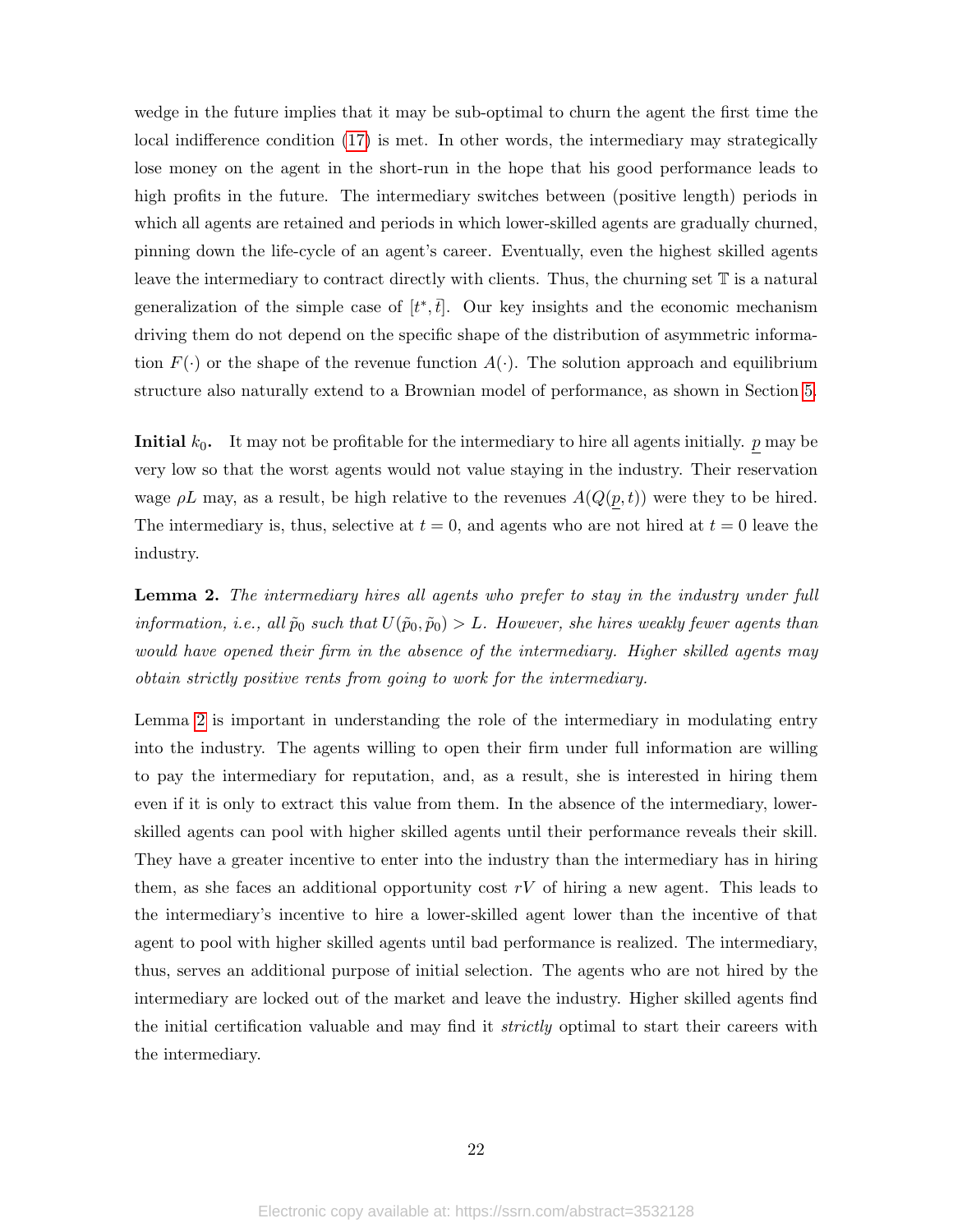Uniqueness given V. For a given expected continuation value  $V > 0$  of the intermediary, the equilibrium dynamics are uniquely pinned down, and we show that there exists a unique equilibrium limit to a sequence of games in which V converges to 0.

**Lemma 3.** Proposition [2](#page-16-2) specifies the unique pure-strategy equilibrium if  $V > 0$ . Moreover, it specifies the limiting equilibrium corresponding to  $V = 0$ .

We first establish that there cannot be an atom of agents leaving the intermediary at a given time t along the equilibrium path. If this were the case, then the monotonicity of process  $k$ requires that it is lower-skilled agents that are being let go. If a positive mass of lower-skilled agents leave the intermediary, then the skill of the worst remaining agent increases discretely and belief consistency (on- and off-path) implies that  $k_t$  experiences a positive jump at  $t^{29}$  $t^{29}$  $t^{29}$ . If  $k_t$  experiences a positive jump at time t, i.e.,  $k_{t+} - k_t > 0$ , then it is sub-optimal to let go of the agent at this time, as the intermediary would like to charge the agent for building reputation in that period, leading to a contradiction that there can be an atom of quits at any time. We, thus, focus on continuous belief process  $(k_t)_{t\geq0}$  with the requirement that for an off-equilibrium path  $t > \tau$  the clients' beliefs satisfy  $k_t = q_t = \pi(\bar{p}, t)$ . Together with the monotonicity and consistency requirements, this leads to a unique process  $(k_t)_{t>0}$  derived in above.

**Equilibrium value V.** In most applications our model is intended to capture, the intermediary can replace the agent, justifying the endogenous determination of  $V$  via  $(7)$ . Explicit characterization of the equilibrium value  $V$ , however, is challenging due to the dependency of the revenue and wage processes  $A(q_t)$  and  $w(\tilde{p}_t, k_t)$  on V, especially for a general revenue function  $A(\cdot)$  and distribution of private information  $F(\cdot)$ .<sup>[30](#page-22-1)</sup>

<span id="page-22-2"></span>**Lemma 4.** Assume the intermediary has an outside option of 0 and denote by  $V_n$  to be her expected value if she can sequentially hire at most n agents. Then

- (i) there exists a unique limit  $V = \lim_{n \to \infty} V_n$  and, if  $\Delta > 0$ , then V is a solution to [\(7\)](#page-11-3);
- (ii) if the replacement costs I or  $\Delta$  are relatively large, then V is the unique solution to [\(7\)](#page-11-3);
- (iii) When both I and  $\Delta$  are small, there may be other equilibria, corresponding to the multiple solutions to [\(7\)](#page-11-3).

<span id="page-22-0"></span><sup>&</sup>lt;sup>29</sup>In the event that  $P(\tau < t) = 1$ , the *independence of never weak best-responses*, as in [Noldeke and](#page-44-6) [Van Damme](#page-44-6) [\(1990\)](#page-44-6), puts off-path beliefs on types who gain most from the deviation, which are the best ones, i.e.,  $\pi(\bar{p}, t)$ . If  $V = 0$ , then the independence of never weak best-responses has no effect, and we focus on the unique limiting equilibrium. Monotonicity in initial types is sufficient but not necessary - our results hold if we were to restrict attention to the *best or worst* agents leaving the intermediary at any point in time.

<span id="page-22-1"></span> $30$ It is useful to note that [\(7\)](#page-11-3) does not specify a contraction operator for the expected value V.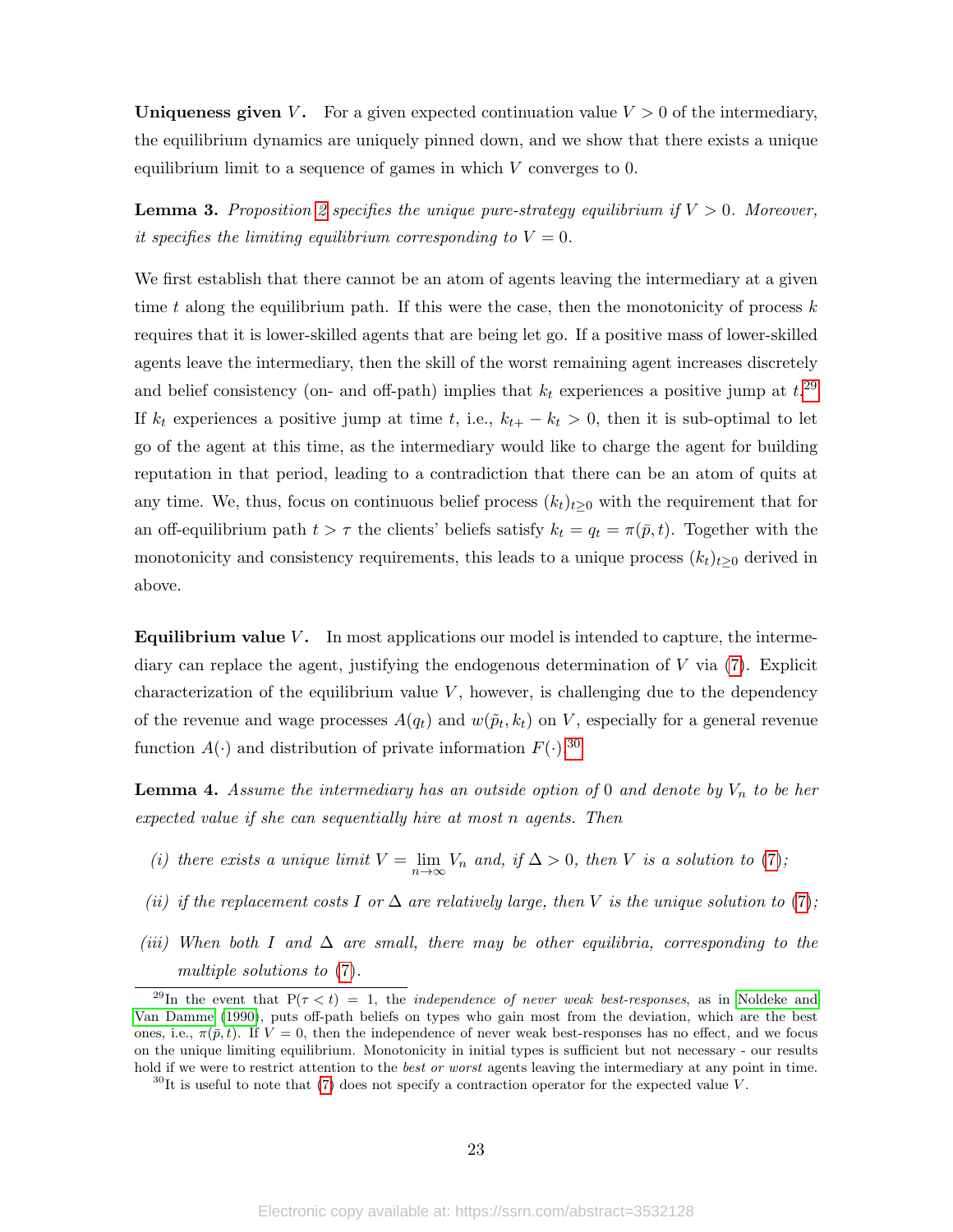An equilibrium value  $V$  can be obtained as the unique limit to the intermediary's equilibrium payoff in games in which she can sequentially employ a finite number of agents. By continuity, V must satisfy [\(7\)](#page-11-3). If costs I or  $\Delta$  are very large, then the intermediary would rather not look for a new agent at all, implying that  $V = 0$ . In this special case the intermediary never churns lower-skilled agents since  $A(q_t) - A(k_t) > 0 = rV$ . If the intermediary's value V is positive but small, the quiet period  $[0, t^*]$ ,<sup>[31](#page-23-0)</sup> over which the intermediary's revenues are independent of  $V$ , is large. It implies that the intermediary's continuation payoff on the right-hand side of  $(7)$  is less sensitive to V, implying a single root of the fixed point equation  $(7)$ . If costs I or  $\Delta$  are sufficiently large, then V is small enough to guarantee this unique solution. We observe numerically that [\(7\)](#page-11-3) admits a unique solution for a broad range of replacement costs I and  $\Delta$ . Finally, if replacement costs are low, there may be multiple equilibria, ranked by the intermediary's expected payoff  $V$ . These equilibria correspond to multiple solutions to [\(7\)](#page-11-3), which we illustrate in Figure [A.1](#page-5-0) in Online Appendix [A.](#page-0-0) The intuition is that a higher equilibrium value  $V$  can be self-enforcing as it acts as a commitment device to churn agents at a high rate, leading to more pay-for-reputation dynamics and, in turn, justifying the higher expected value.

#### 3.3 Intermediary's Profitability

Adverse selection is bad for workers but is beneficial for employers who can identify talent. The intermediary's cost of compensating an agent is driven by the worst remaining agent, while her revenues are pinned down by the average agent employed.

**Lemma 5.** Suppose replacement costs I, or  $\Delta$  are reasonably large. The intermediary's expected value V is weakly

- (i) decreasing in the cutoff agent's expected skill  $p$  and outside option  $L$ ;
- (ii) increasing in the average quality of the agent's average skill  $E[\tilde{p}]$ ;
- (iii) decreasing in the informativeness  $\lambda$  of performance signals for a sufficiently low r or a sufficiently high  $\lambda$ .

The dependence of  $V$  on the support of beliefs and performance informativeness are illustrated by solid lines in Figures [3b](#page-24-0) and [4b](#page-25-0) respectively. Value V not only captures the overall profitability of the intermediary, but also the continuation value she obtains if she were to replace the current agent. Such a feedback effect has profound implications on the dynamics of the agent's career in response to changes in the information environment.

<span id="page-23-0"></span><sup>&</sup>lt;sup>31</sup>The definition of  $t^*$  in [\(19\)](#page-19-3) extends to a general churning set  $\mathbb{T}$  as  $t^* \stackrel{def}{=} \inf\{t : t \in \mathbb{T}\}.$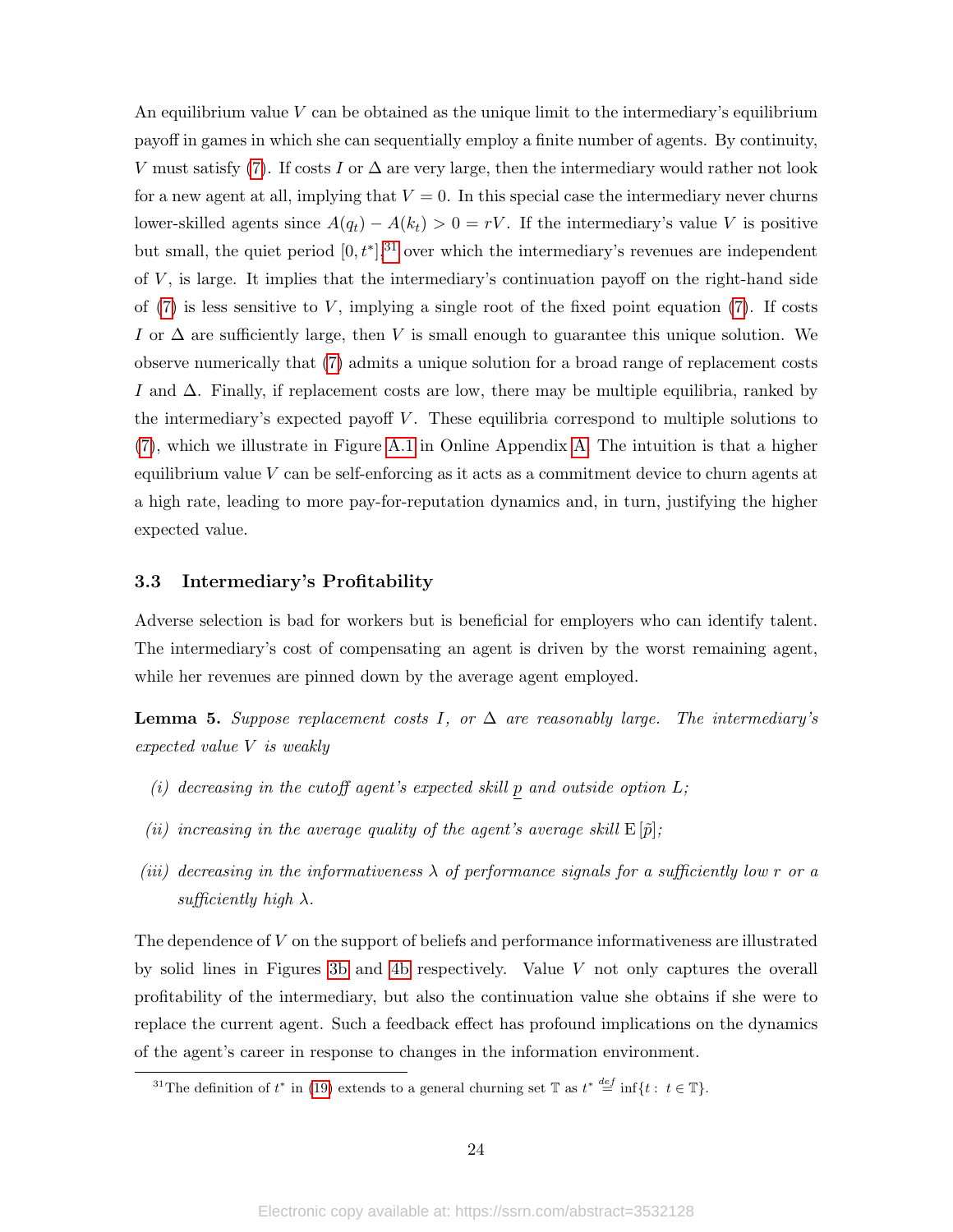<span id="page-24-0"></span>

(a) Churning start and end times.

(b) Equilibrium value V and percentage of revenues obtained from pay-for-reputation.

0%

5%

Figure 3: Comparative statics with respect to information asymmetry  $E[\tilde{p}] - p$ . For the parameters considered, the intermediary hires all initial types, i.e.,  $\underline{p} = k_0$ , and the churning set is given by  $\mathbb{T} = [t^*, \bar{t}].$ 

Figure [3a](#page-24-0) plots the churning interval  $\mathbb{T} = [t^*, \bar{t}]$  as a function of the initial information asymmetry, measured by  $E[\tilde{p}]-p$ . As depicted in the figure, the intermediary starts churning agents earlier (lower  $t^*$ ) and for longer (larger interval  $\bar{t} - t^*$ ) for intermediate levels of asymmetry. If asymmetry is low then, as can be seen in Figure [3b,](#page-24-0) the value  $V$  of hiring a new agent is low, implying the agent is retained for longer (larger  $t^*$ ). If asymmetry is large, then  $V$  is greater, but belief about the worst agent  $p$  is also quite low. Consequently, it takes a long performance track-record to improve the reputation of the worst agent enough to induce churning by the intermediary. The intermediary, thus, retains agents for a long time, as long as they generate good performance.<sup>[32](#page-24-1)</sup>

For every  $t \in \mathbb{T}$ , higher-skilled agents pay the intermediary in order to build their reputation faster. Total profits of the intermediary obtained through this channel are also maximized for intermediate levels of asymmetry. Define  $V_{pr}^{\%}$  to be the fraction of the intermediary's expected profits arising from the agents paying to build reputation

$$
V_{pr}^{\%} \stackrel{def}{=} \frac{\mathrm{E}\left[\int_0^{\tau} e^{-rt}(w_R(\tilde{p}_t, k_t) - w(\tilde{p}_t, k_t))\,dt\right]}{\mathrm{E}\left[\int_0^{\tau} e^{-rt}(A(q_t) - w(\tilde{p}_t, k_t))\,dt\right]}.
$$

We see in Figure [3b](#page-24-0) that  $V_{pr}^{\%}$  (dashed line) exhibits an inverse U-shape. For extreme levels of asymmetry there is very little churning and, thus,  $V_{pr}^{\%}$  is close to 0. For intermediate levels of asymmetry the churning set  $\mathbb T$  starts sooner and lasts for longer, implying that  $V_{pr}^{\%}$  is higher. Both panels of Figure [3](#page-24-0) highlight the importance of the intermediary's value V being de-

<span id="page-24-1"></span><sup>&</sup>lt;sup>32</sup>This argument holds exactly if  $L = A(0)/\rho$ , but the same forces are in play if L strictly exceeds it.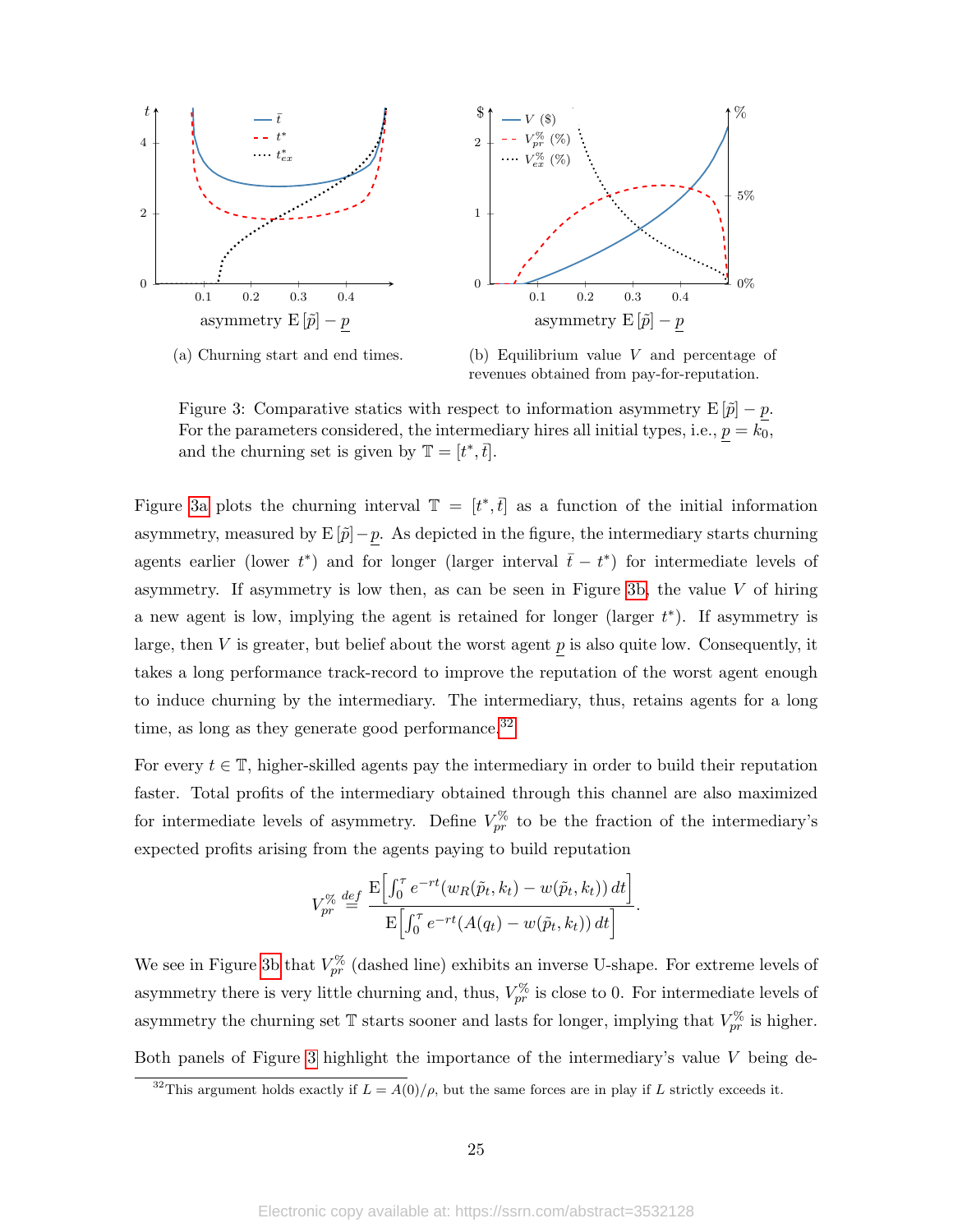termined in equilibrium, embedding the inter-temporal spillover effects across the sequence of employed agents. We plot the start of the churning time  $t_{ex}^*$  and the pay-for-reputation percentage  $V_{ex}^{\%}$  if V were taken as exogenous in Figures [3a](#page-24-0) and [3b](#page-24-0) respectively. The differences are stark:  $t_{ex}^*$  is increasing in the initial asymmetry, while  $V_{ex}^{\%}$  is decreasing, leading to misleading predictions when the information asymmetry is low.

**Corollary 2.** The fraction of the intermediary's profits  $V_{pr}^{\%}$  obtained from the agents paying for reputation is greatest for intermediate levels of the initial information asymmetry  $E[\tilde{p}]-p$ .

<span id="page-25-0"></span>

(a) Churning start and end times.

(b) Equilibrium value V and percentage of revenues obtained from pay-for-reputation.

Figure 4: Comparative statics with respect to information persistence  $1/\lambda$ .

Similar forces are in play when we consider implications of informativeness  $\lambda$  of performance on the value  $V$  of the intermediary. We plot the comparative statics in Figure [4](#page-25-0) as a function of the information persistence  $1/\lambda$  in order for the x-axis to increase in the measure of information asymmetry and making it economically comparable to Figure [3.](#page-24-0)

For low information persistence, the profitability of the new agent is so low that the intermediary would rather not churn a currently employed agent. For high information persistence, beliefs about the current agent are slow to change, implying little benefit of replacing a given agent. The churning set T is U-shaped in persistence, and the percent of profits due stemming from pay-for-reputation  $V_{pr}^{\%}$  is maximized for interior levels of persistence. The contrast to how results would look if the intermediary's continuation value V were exogenous is telling and highlights the importance of accounting for  $V$  being determined in equilibrium; with an exogenous  $V$ , both the churning start time and the fraction of present value of profits are monotone.

**Corollary 3.** The fraction of the intermediary's profits  $V_{pr}^{\%}$  obtained from the agents paying for reputation is greatest for intermediate levels of information persistence  $1/\lambda$ .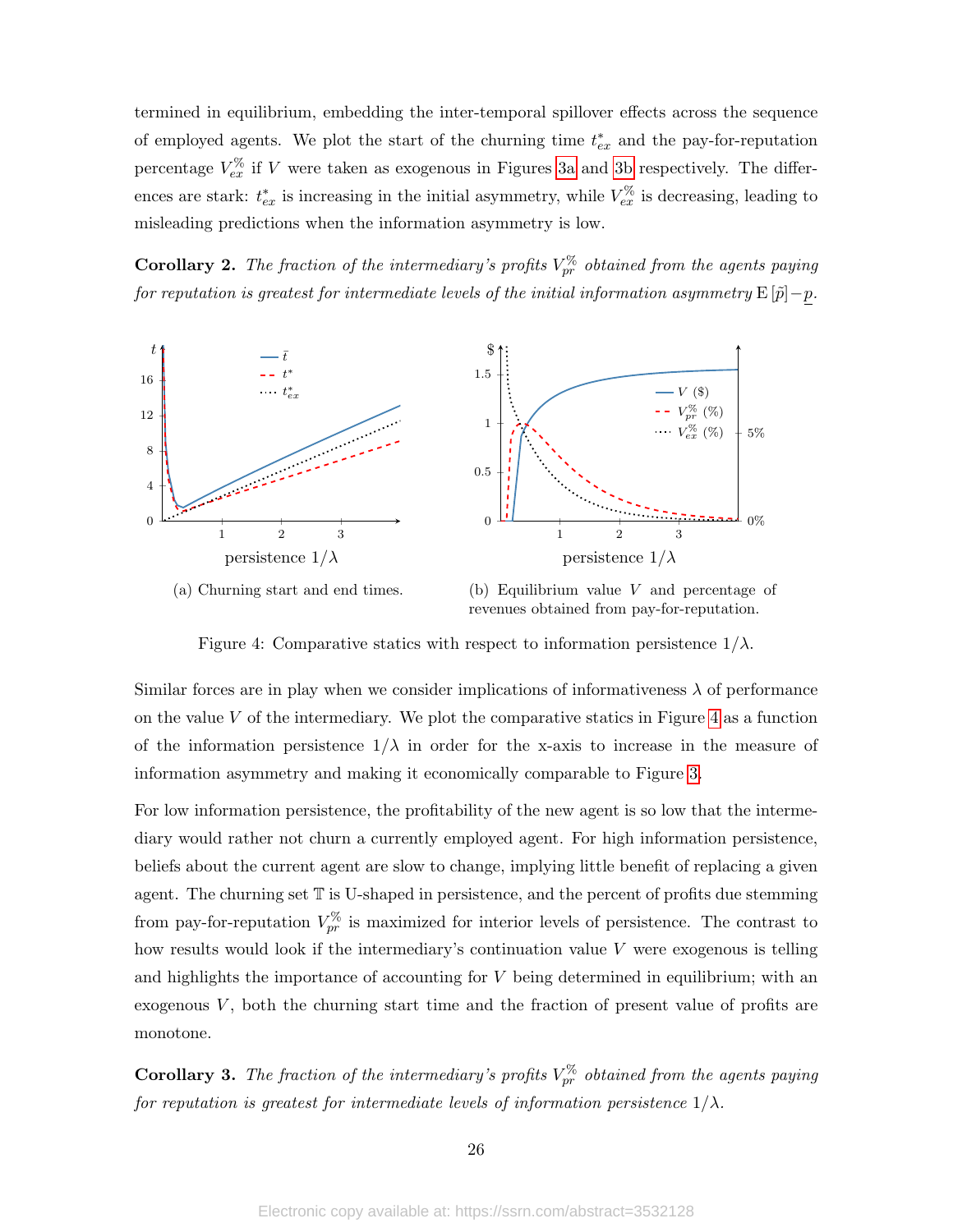### <span id="page-26-0"></span>4 Competition, Signaling, and Training

We show that the pay-for-reputation mechanism applies even if the agent has bargaining power, stemming from either imperfect competition among informed intermediaries, or from the possibility of independently signaling his ability to clients. Moreover, we highlight the interactions and differences between training and reputation building, showing the former is concentrated in quiet periods when the information asymmetry is large, while the latter occurs during churning periods when information asymmetry is small.

#### <span id="page-26-1"></span>4.1 Competition for Agents

The intermediary can underpay the agent since his outside option is to either open a firm, but be perceived as a lower type, or leave the industry altogether. Suppose, if the agent leaves the current intermediary, he can finds one new intermediary to work for with probability  $\zeta_1$ , and finds two or more intermediaries to work for with probability  $\zeta_2$ .<sup>[33](#page-26-2)</sup> For tractability, we assume the intermediary at the new firm has the same information  $\tilde{p}$  about the agent's ability. The possibility of finding multiple intermediaries is beneficial to the agent as they compete for his services by offering a signing bonus.<sup>[34](#page-26-3)</sup> With probability  $1-\zeta_1-\zeta_2$ , the agent does not find a new intermediary and either starts his own firm or leaves the industry. The risk of not finding a new intermediary and having to start his firm prematurely is still costly for the agent if he chooses to leave the incumbent intermediary.[35](#page-26-4)

**Lemma 6.** For a given intermediary's expected value V, the equilibrium churning set  $\mathbb{T}$  and belief processes  $(k_t, q_t)_{t \geq 0}$  are unchanged. The agent's compensation is determined by his endogenous bargaining power  $\zeta = \frac{\zeta_2}{\zeta_1 + \zeta_2}$ . Moreover, if the intermediary and the agent are equally patient,  $r = \rho$ , then

$$
w_{\zeta}(\tilde{p}_t, t) = \underbrace{(1 - \zeta) w_R(\tilde{p}_t, k_t) + \zeta (A(Q(k_t, t)) - rV)}_{reservation \; wage \; with \; bargaining \; power \; \zeta} - \underbrace{(1 - \zeta) \gamma(k_t, t) \, \mathbbm{1} \left\{ t \in \mathbb{T} \right\} \partial_2 U(\tilde{p}_t, k_t)}_{pay \; for \; reputation}.
$$

The intermediary's equilibrium value V is weakly decreasing in  $\zeta$ .

For a given expected value of V, the churning set  $\mathbb T$  is derived in Proposition [2.](#page-16-2) The agent's bargaining power, however, increases the wages he obtains from the intermediary and lowers her equilibrium value  $V$ . Thus, in equilibrium, the intermediary churns agents less, even though they require greater compensation.

<span id="page-26-2"></span> $33$ If the agent approached only one intermediary at a time, the intermediary would retain all of the bargaining power, economic behavior known as the Diamond paradox and shown in [Diamond](#page-43-14) [\(1971\)](#page-43-14).

<span id="page-26-3"></span> $34$ In the absence of commitment to long-term contracts multiple intermediaries compete a-la Bertrand by offering an up-front payment to the agent, but, subsequently, keeping the agent at his outside option.

<span id="page-26-4"></span><sup>&</sup>lt;sup>35</sup>The main model corresponds to the case of  $\zeta_2 = \zeta_1 = 0$ .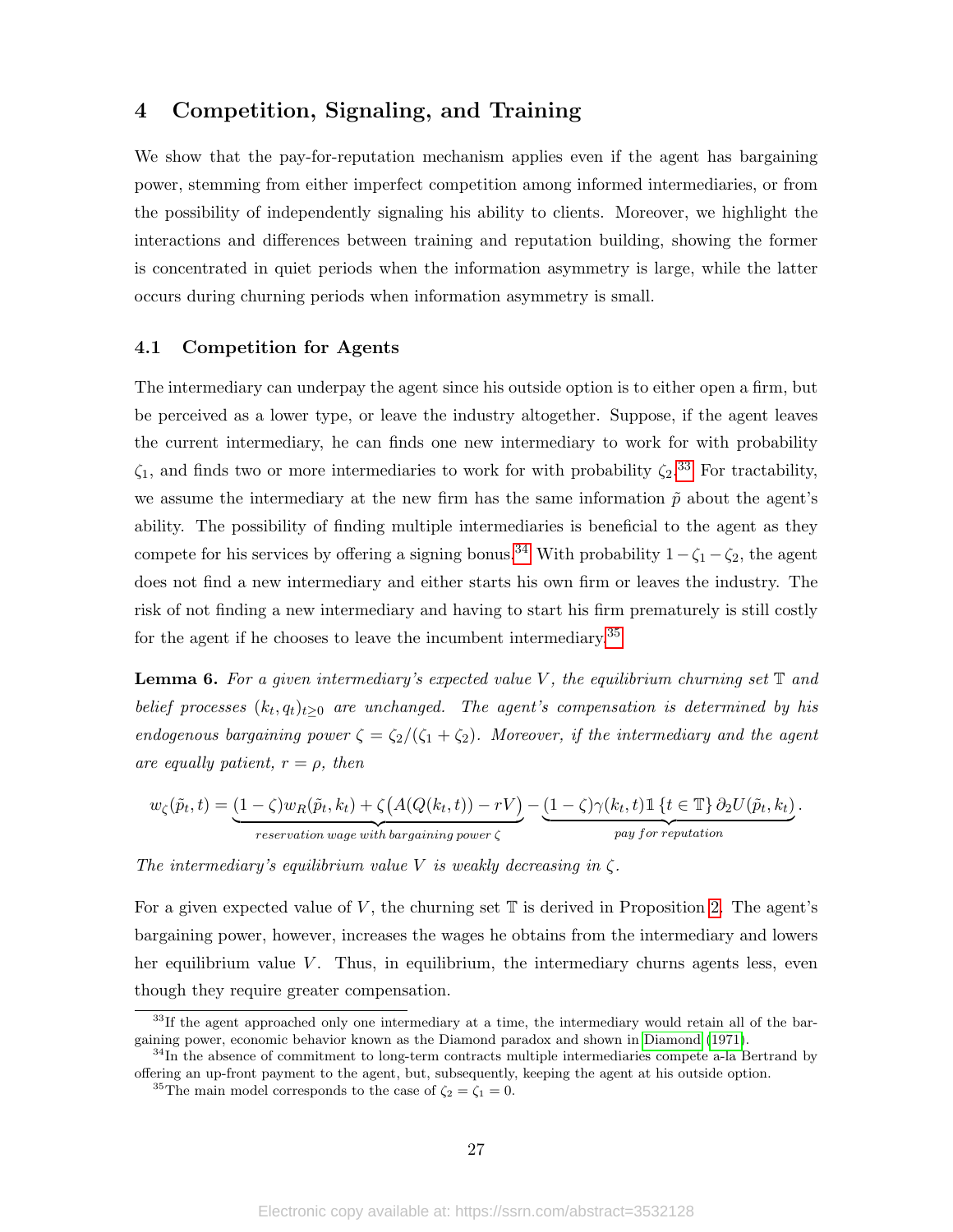#### <span id="page-27-0"></span>4.2 Signaling Mechanisms

We show that the agent values building reputation by working for the intermediary even if he is able to signal his ability to clients at a cost. While such a possibility limits the intermediary's ability to underpay the agent, the pay-for-reputation dynamics still hold. Moreover, higher-skilled agents are now willing to pay the intermediary for the possibility to generate a track record of performance before contracting with clients directly. In equilibrium, agents pay more for generating performance signals, but pay less for building reputation, relative to if they had no opportunity to signal independently.

Suppose, when opening his firm, the agent can offer services at a percentage discount  $\beta$ , resulting in revenue  $\beta \cdot A(\cdot)$ . For tractability, we assume that  $\beta$  is chosen once and does not change, although the argument applies to any setting in which repricing of services is sufficiently costly.<sup>[36](#page-27-1)</sup>

**Lemma 7.** Suppose the cutoff agent's type is  $k_t$ . A higher skilled agent  $\tilde{p}_t > k_t$  can signal his ability to clients by offering a discount  $\beta(\tilde{p}_t, k_t)$  on his services given by

<span id="page-27-2"></span>
$$
\beta(\tilde{p}_t, k_t) = exp\left(-\int_{k_t}^{\tilde{p}_t} \frac{\partial_2 U(x, x)}{U(x, x) - \frac{\lambda L(1 - x)}{\rho + \lambda}} dx\right).
$$
\n(20)

Discount  $\beta(\tilde{p}_t, k_t)$  is a function of both the agent's private type  $\tilde{p}_t$ , as well as the past history, summarized by the cutoff type  $k_t$  in that period. The agent's expected value if he can signal his ability is then given by

$$
U_{\beta}(\tilde{p},k) \stackrel{def}{=} \tilde{p} \cdot \beta(\tilde{p},k) \cdot u_1(\tilde{p}) + (1-\tilde{p}) \cdot \left[ \beta(\tilde{p},k) \cdot u_0(\tilde{p}) + (1-\beta(\tilde{p},k)) \cdot \frac{\lambda L}{\rho+\lambda} \right].
$$

The possibility to signal the agent's skill improves his dynamic outside option, but it comes at a cost which increases in his skill, as can be seen from [\(20\)](#page-27-2). Higher skilled agents suffer this discount to revenues for longer, implying greater overall cost of signaling for higher skilled agents. This increased cost implies that higher skilled agents preserves the singlecrossing property of the modified outside option  $U_{\beta}(\tilde{p}, k)$ . Proposition [3](#page-27-3) establishes that, in equilibrium, the agent does not signal his ability independently to clients, yet this possibility affects his compensation and tenure dynamics.

<span id="page-27-3"></span>Proposition 3. Higher-skilled agents value reputation more even if they are able to signal their ability to clients

$$
\partial_2 U_{\beta}(\tilde{p}',k) > \partial_2 U_{\beta}(\tilde{p},k)
$$
 for any  $\tilde{p}' > \tilde{p}$ .

<span id="page-27-1"></span><sup>&</sup>lt;sup>36</sup>In the context of asset management, management fees are specified as a percentage of assets under management, justifying a percentage discount in pricing. These contracts are signed with a large number of investors and are costly to renegotiate.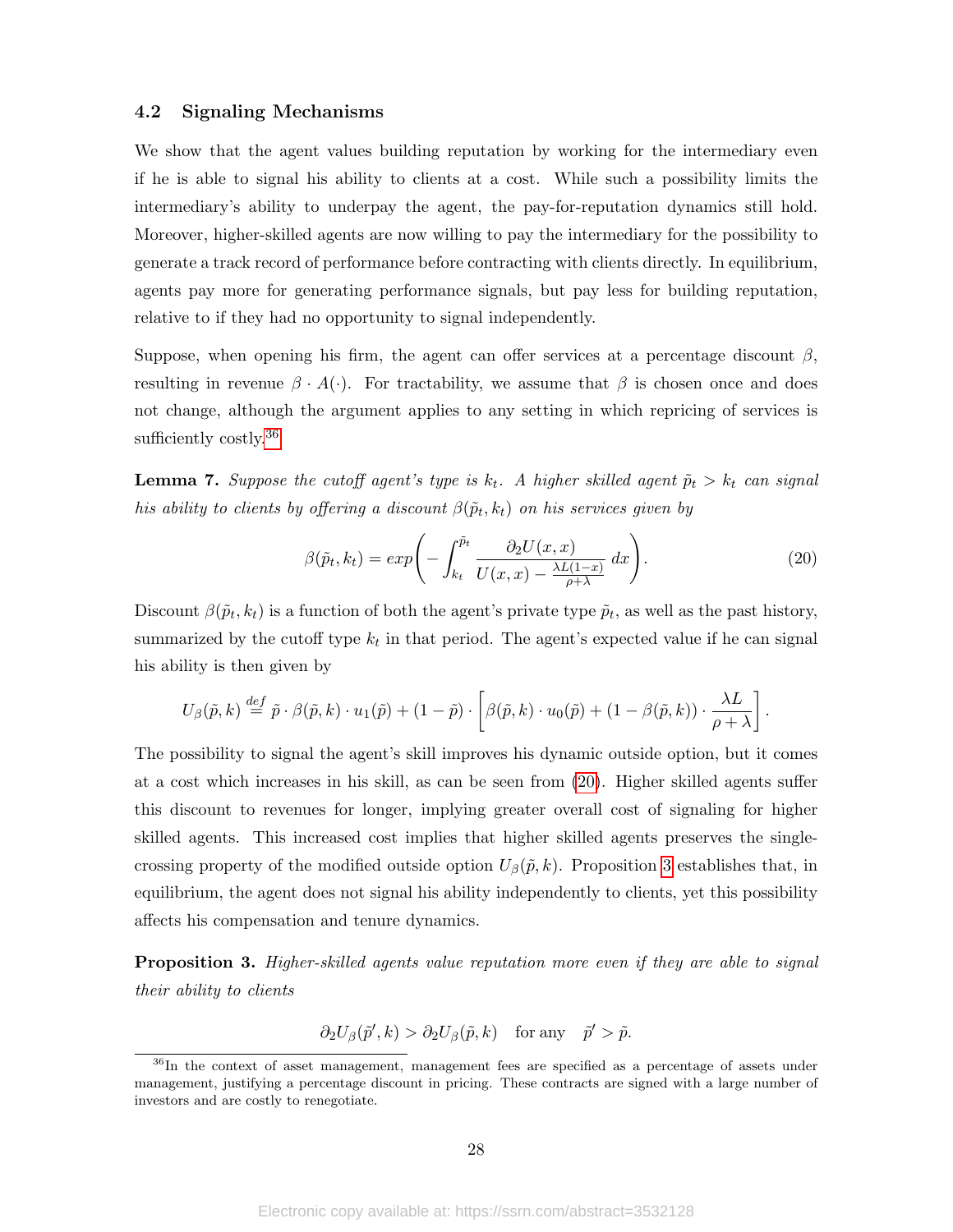If  $\lambda/\rho$  is sufficiently large,<sup>[37](#page-28-0)</sup> then the agent starts by working for the intermediary, opens his firm when clients correctly assesses his skill, i.e.,  $\tilde{p}_{\tau} = k_{\tau}$ , and does not offer a discount when opening his firm on equilibrium path. The intermediary's payoff is lower than if the agent were unable to signal his ability, and, consequently, churning starts later.

A higher skilled agent suffers a greater dead-weight cost of signaling his skill to clients. Working for the intermediary provides two advantages. First, the agent generates a track-record of performance. Second, due to the intermediary's churning, the agent can build a reputation relatively quickly. When the agent is sufficiently patient, or performance is sufficiently informative, the agent does not signal his skill with fees but instead builds reputation only by working for the intermediary. The option of independent signaling, however, has an overall increase in the agent's payoff and reduces the intermediary's expected profits.

For tractability, we have assumed that the agent chooses  $\beta(\tilde{p}, k)$  once at the time of opening his firm. If the agent were able to change it subsequently, then a high-skilled agent can credibly signal his skill by starting with a high discount, i.e., a low  $\beta$ , and then reduce the discount once his performance is sufficiently good. Such dynamic contracts are preferable by the high-skilled agents as it allows them to condition profits on their good performance and separate efficiently from lower-skilled agents.<sup>[38](#page-28-1)</sup> Formally, if  $\beta_t$  can take values in [ $\beta$ , 1], then the most efficient signaling contract is to offer  $\beta_t = \beta$  until the first time when  $\tilde{p}_t = k_t$ , and set  $\beta_t = 1$  subsequently. Whether reputation-building is more efficient independently or via the intermediary depends on the ranking of

<span id="page-28-2"></span>
$$
\underbrace{\frac{(1-\beta)\cdot A(k_t)}{\partial_2 U(k_t, k_t)}}_{independent} \underbrace{\frac{\left[rV - A(q_t) + A(k_t)\right]^+}{\partial_2 U(k_t, k_t)}}_{reputation building}.
$$
\n(21)

If  $\underline{\beta}$  is not too low or the intermediary's expected value V is sufficiently high, the right hand side of [\(21\)](#page-28-2) may be higher than the left, implying that intermediated reputation building may be more efficient even if the agent can change the discount rate frequently. Importantly, allowing a low  $\beta$  implies the agent must have substantial capital of his own to sustain himself for an extended period of time, which may not be the case in many economic settings.

The intermediary does not have an incentive to signal the agent's ability to clients – any such signaling would benefit the agent at her expense. This preference for opacity may help rationalize the low variation in fees among mutual funds and hedge funds in the finance industry.

<span id="page-28-0"></span><sup>37</sup>The precise sufficient condition is  $A'(p) \ge \frac{A(1)-A(p)}{1-p} \cdot \frac{(\rho/\lambda+1)\rho/\lambda}{\rho/\lambda+p}$  for every  $p \ge \underline{p}$ .

<span id="page-28-1"></span><sup>38</sup>See [Laffont and Martimort](#page-44-14) [\(2009\)](#page-44-14), Chapter 3.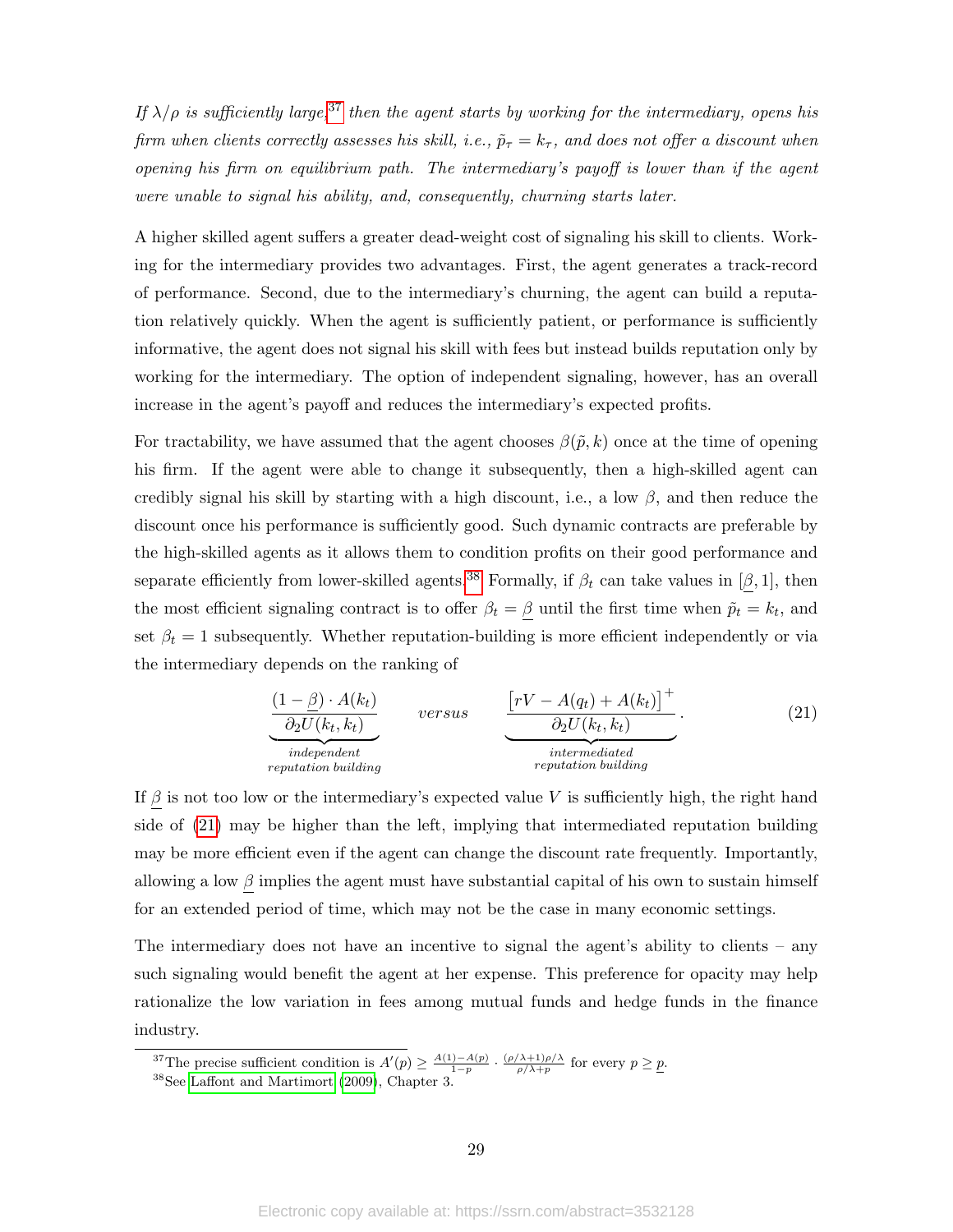#### 4.3 Paying for Reputation versus Paying for Training

Agents are willing to accept below reservation wages to establish a reputation with clients. Reputation does not affect worker productivity but can be thought of as a "quality" of a worker, enabling him to generate greater revenues. We show, however, that building a reputation is distinct from training and occurs at different times of an agent's career.

Suppose skill is subject to depreciation at rate  $\delta$ , such that a skilled,  $\theta = 1$ , agent becomes an unskilled,  $\theta = 0$ , agent with intensity  $\delta$ . Assume the intermediary can spend a private convex flow cost  $c(a)$  to reduce this depreciation intensity by a. Furthermore, assume training also benefits an unskilled,  $\theta = 0$ , agent by making him skilled with intensity a. To avoid corner solutions, we assume  $c'(\delta) = +\infty$ , so that  $a \leq \delta$ . Under such specification the belief process follows

<span id="page-29-1"></span>
$$
d\tilde{p}_t = \underbrace{\lambda \tilde{p}_t (1 - \tilde{p}_t) dt + \tilde{p}_t (dX_t - \mu dt)}_{learning\ from\ performance} - \underbrace{(\delta - \tilde{a}_t) \tilde{p}_t dt}_{skill\ depreciation} + \underbrace{\tilde{a}_t (1 - \tilde{p}_t) dt}_{skill\ accumulation}.
$$
 (22)

where  $\tilde{a}_t$  is the training provided to type  $\tilde{p}_t$  agent, given the cutoff type equal to  $k_t$ . The depreciation of skill makes agents value training regardless of their ability  $\tilde{p}_t$  and provides a tractable setting to contrast pay-for-reputation with pay-for-training.<sup>[39](#page-29-0)</sup> Denote by  $\tilde{a}_t$  =  $a(\tilde{p}_t, k_t)$  to be the training offered by the intermediary to an agent with skill  $\tilde{p}_t$ , given clients' belief  $k_t$  about the cutoff agent. The equilibrium wage of the agent is then given by

$$
w_T(\tilde{p}_t, k_t) = w_R(\tilde{p}_t, k_t) - \underbrace{a(\tilde{p}_t, k_t) \cdot \partial_1 U(\tilde{p}_t, k_t)}_{pay\ for\ training} - \underbrace{(\gamma(t, k_t) + a(k_t, k_t)) \cdot \partial_2 U(\tilde{p}_t, k_t)}_{pay\ for\ reputation}.
$$

Agents value being skilled as it increases their chances of staying in the industry. They are willing to be underpaid for an increase in their ability, consistent with the logic of [Becker](#page-43-15) [\(1962\)](#page-43-15) and [Acemoglu and Pischke](#page-43-6) [\(1999\)](#page-43-6). That increase, however, is not directly observed by clients, who have to conjecture the amount of training received by the workers. This affects the agent's reputation in equilibrium, as clients infer that the ability of the worst remaining agent increases not only due to the turnover, but also due to training. As a result, training not only improves the agent's ability, but also facilitates reputation building.

The intermediary's incentive to invest in general training, as pointed out by [Acemoglu and](#page-43-6) [Pischke](#page-43-6) [\(1999\)](#page-43-6), is determined by the frictions in the agent's labor market. Denote by  $V(\tilde{p}_t, k_t)$ the continuation value of the intermediary from employing an agent  $\tilde{p}_t$  given market beliefs  $k_t$ . The agent observes the training provided to him and is willing to be under-compensated

<span id="page-29-0"></span><sup>39</sup>[Acemoglu and Pischke](#page-43-7) [\(1998\)](#page-43-7) provide a model in which higher-skilled agents value training more than lower-skilled agents, which creates an additional reason for wage compression, which can be easily embedded in [\(22\)](#page-29-1). In our model, however, wage compression is present even if skill and training are substitutes, as long as the intermediary's cost of training is sufficiently large.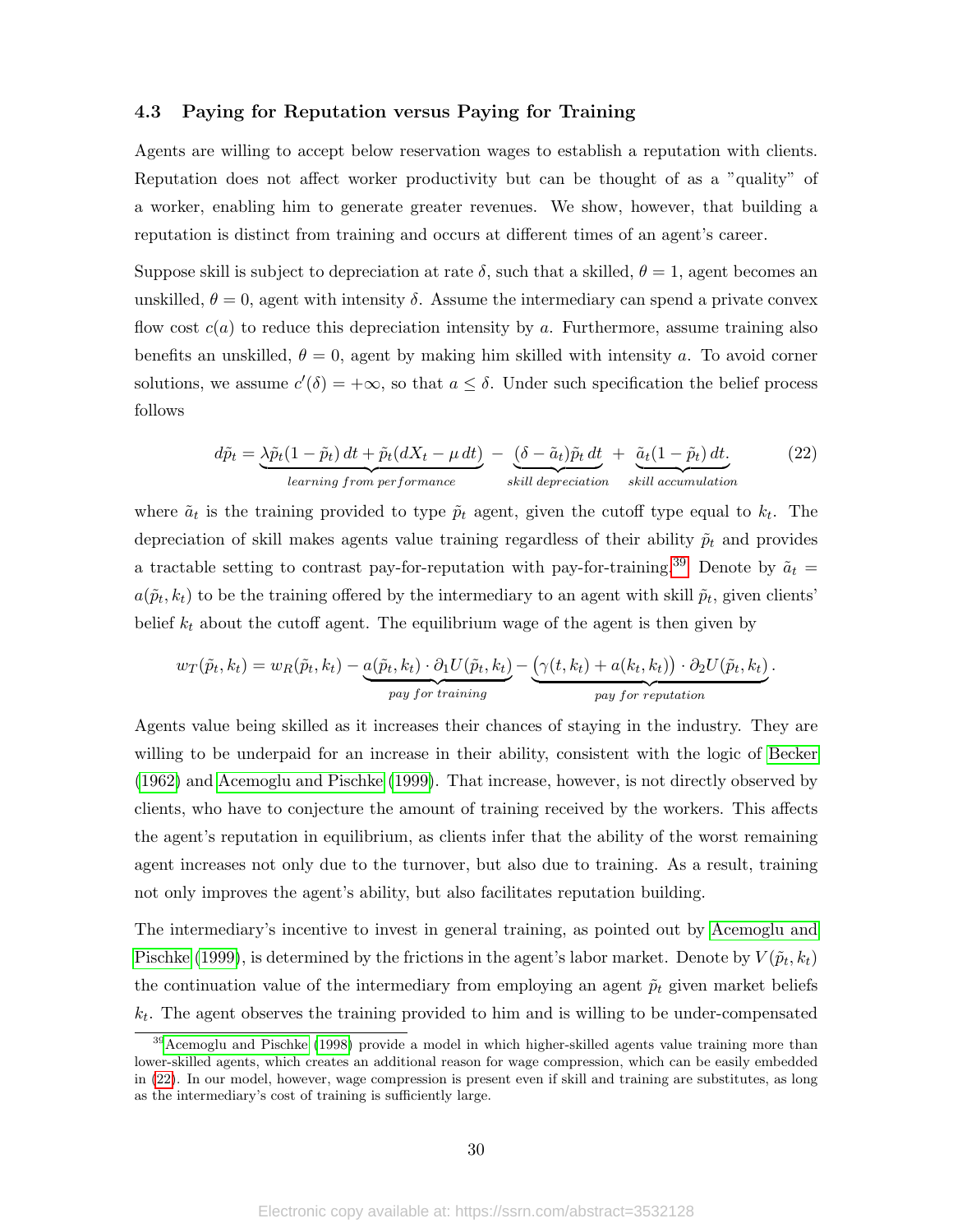in exchange. The amount of training is, then, pinned down by equating the marginal cost of training to the marginal value of skill to both the agent and the intermediary

<span id="page-30-0"></span>
$$
c'(a(\tilde{p}_t, k_t)) = \underbrace{\partial_1 U(\tilde{p}_t, k_t)}_{(i)} + \underbrace{\partial_1 V(\tilde{p}_t, k_t)}_{(ii)}.
$$
\n(23)

Term  $(i)$  in  $(23)$  captures the agent's incentive to increase his ability and, thus, pay for his training. Because of the difference between  $\tilde{p}_t$  and  $k_t$ , the agent does not capture all of the surplus generated by his training. Term  $(ii)$  in  $(23)$  captures the intermediary's marginal value of employing a higher skilled agent. The intermediary values higher-skilled agents more since they are more likely to generate good performance, and are willing to pay more for reputation building. As the information advantage of the intermediary declines, however, her incentive to train the worker also declines.

Lemma 8. The intermediary's incentive to train the agent declines as he approaches termination, i.e.,  $\partial_1 V(k_t, k_t) = 0$  for  $t \in \mathbb{T}$ .

The intermediary has no interest in training the agent when he is close to being let go, while this is precisely the time when the agent builds reputation, as can be seen from the increase in reputation growth in Figure [1b.](#page-17-0) Churning occurs when information asymmetry is low, training, in contrast, occurs exactly when information asymmetry is high and reputation growth  $\gamma(k_t, t)$  is low. In addition, [Acemoglu and Pischke](#page-43-7) [\(1998\)](#page-43-7) show that there may multiple equilibria characterized by different turnover rates, with greater turnover leading to less training. Multiple equilibria also arise in our model, as shown in Lemma [4,](#page-22-2) with turnover being beneficial for reputation building: greater turnover improves intermediary's profitability, increases her selectivity at the hiring stage, and speeds up reputation building by higher-skilled agents.

#### 4.4 Further robustness

Long-term commitment. We conduct our analysis assuming the intermediary cannot commit to long-term contracts. This way, the agent's incentives to forgo short-term compensation are solely driven by his reputation building motives and not deferred compensation promised by the intermediary. We show in Lemma [A.1](#page-14-4) of the Online Appendix that, under the optimal long-term contract chosen by the intermediary, the agent's continuation value is pinned down by the binding retention constraint [\(6\)](#page-11-2), implying equivalent reputation and compensation dynamics.

Limited liability. We do not impose limited liability in the baseline formulation of the model. This is justified by the fact that the agent pays for reputation out of his strictly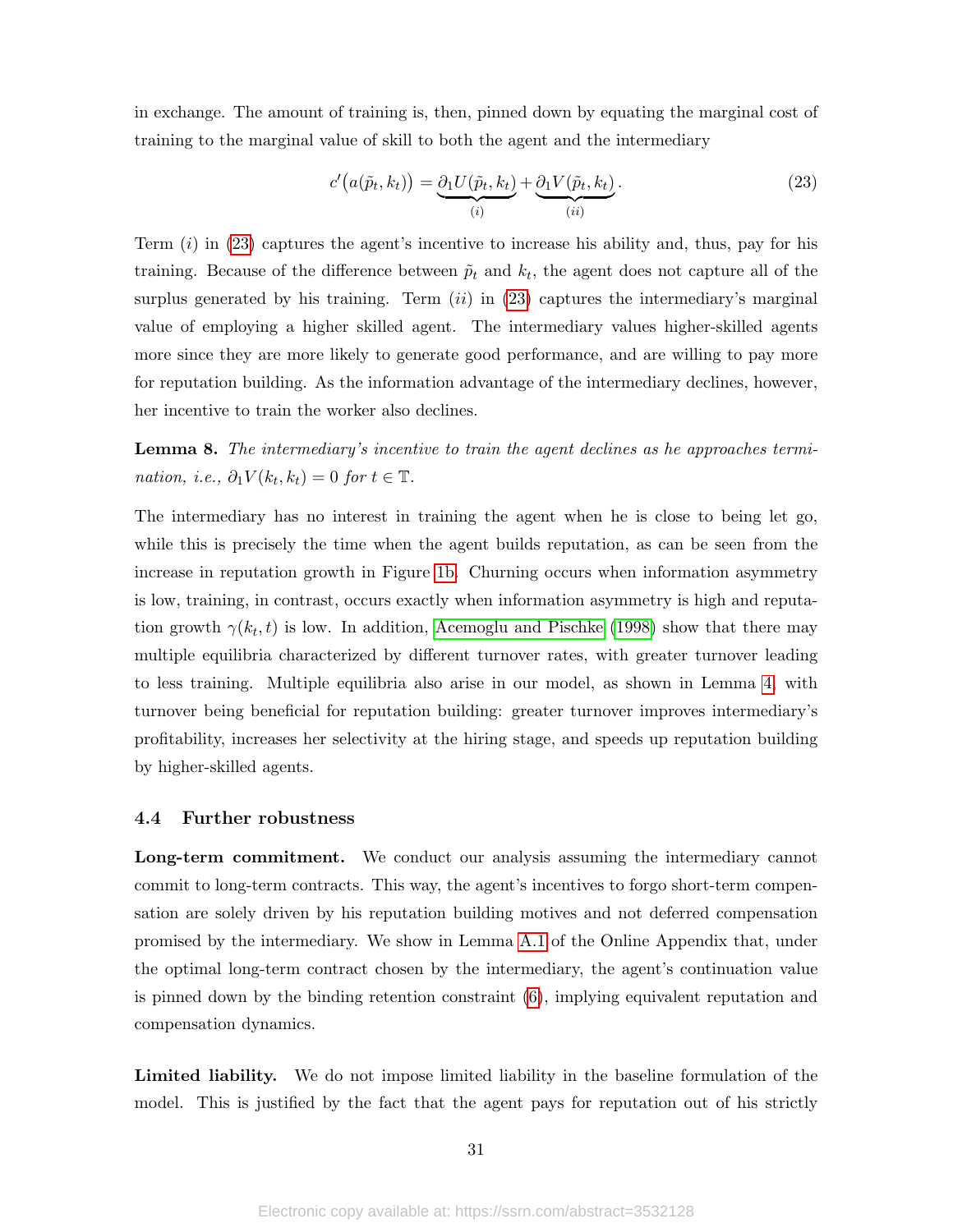positive reservation wage  $w_R(\tilde{p}_t, k_t)$ , implying that equilibrium wages  $w(\tilde{p}_t, k_t)$  are positive if V is not very big. If V is big, then the rate of churning may be quite high, and limited liability may bind when the agent pays for reputation building. In this case, the agent gets a strictly positive benefit during the reputation building stage. Foreseeing this, the intermediary can underpay the agent even during the quiet period, extracting the expected gain obtained by the agent during the churning period.

Positive Poisson performance signals. We model performance signals as a perfectly informative negative Poisson process. The tractability of using a perfectly informative Poisson learning technology is well described in the survey of the experimentation literature of Hörner [and Skrzypacz](#page-44-0) [\(2018\)](#page-44-0). In the professions we have in mind, it is easy to reveal a lack of skill, but it likely requires a long track record to convince clients of true ability. As a result, highly skilled agents cannot rely on outstanding performance to convince clients of their ability, increasing their reliance on reputation. If the performance signals stemmed from a positive Poisson process, then our economic argument would still hold as long as the agent's skill when working for the intermediary is imperfectly correlated with his skill when he opens his own firm. The intuition is similar to Holmström [\(1999\)](#page-44-15), in which residual public uncertainty is essential to making agents care about their reputation via performance.

### <span id="page-31-0"></span>5 Brownian Model of Performance

While the Poisson structure for performance signals is highly tractable, the resulting model co-mingles the effects of residual uncertainty about an agent's skill and his performance in his retention and compensation. Our objective in this section is to disentangle the two. We do so by introducing Brownian performance signals. We show that good performance endogenously increases information asymmetry, leading the intermediary to retain well-performing agents for longer. Importantly, the equilibrium structure remains similar, exhibiting a combination of quiet periods with periods in which the intermediary churns agents to entice higher-skilled agents to pay for reputation.

Introducing Brownian performance signals is a nontrivial task both in setting up and analyzing the model. If we were to, simply, replace the Poisson process  $N^{\theta}$  in [\(1\)](#page-9-3) with a Brownian motion while keeping  $\tilde{\theta}$  binary, we would inherit the restrictive property of binary learning linking posterior belief about the agent's ability with the residual uncertainty about it. In particular, after a history of good performance, the clients' belief becomes less and less sensitive to performance, making a well-performing agent, potentially, care less about his future performance. We view this as an artifact of the binary learning technology, and contrary to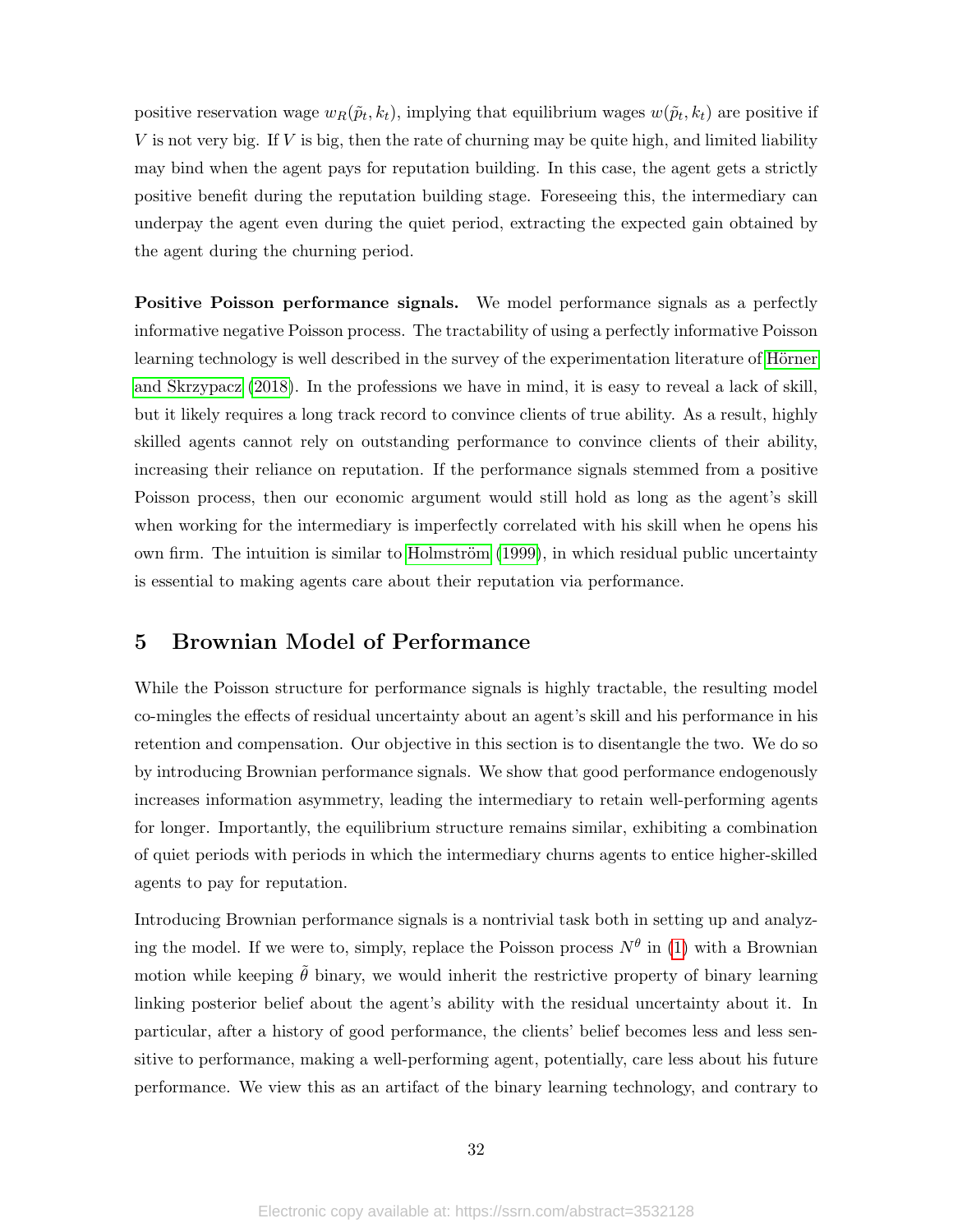the economic intuition that agents with a better reputation care more to protect it, as shown in Section [3.1.](#page-13-3) To remedy this problem, we consider a model in which  $\theta$  takes a continuum of values, and the players learn about it by observing Brownian performance signals. This leads to a rich learning environment, allowing us to distinguish between the effects of the agent's past performance and residual uncertainty about his ability on compensation and turnover outcomes.

#### 5.1 Brownian Model Information Structure

The agent's skill  $\tilde{\theta}$  follows a normal distribution  $\mathcal{N}(\tilde{p}_0, \sigma_\theta^2)$ , conditional on a random variable  $\tilde{p}_0 \sim F(\cdot)$ . Both the agent and the intermediary privately observe  $\tilde{p}_0$ , while the clients do not. Similar to the Poisson model, we assume  $F(\cdot)$  is continuous and has full support over  $[p, \overline{p}]$ , with  $p > -\infty$  so that the severity of the initial adverse selection problem is bounded.<sup>[40](#page-32-0)</sup> For expositional convenience, we assume  $F(\cdot)$  has a log-concave density function  $f(\cdot)$ .<sup>[41](#page-32-1)</sup> All parties observe performance process  $X_t$  given by

$$
X_t = \theta t + \sigma B_t,\tag{24}
$$

where process  $B = (B_t)_{t\geq 0}$  is a standard Brownian motion independent of  $\theta$ . It is convenient to define the informativeness of the performance signal as

<span id="page-32-2"></span>
$$
\phi\stackrel{def}{=}\sigma_\theta^2/\sigma^2.
$$

The private posterior of the intermediary-agent pair after observing a performance path  $(X_s)_{s\leq t}$  is given by a combination of performance signals and their private information

$$
\tilde{p}_t = \Pi(\tilde{p}_0, t, X_t) \stackrel{def}{=} \mathcal{E}\left[\theta \mid X_t, \tilde{p}_0\right] = \frac{\phi}{\phi t + 1} \cdot X_t + \frac{1}{\phi t + 1} \cdot \tilde{p}_0. \tag{25}
$$

Function  $\Pi(\tilde{p}_0, t, X_t)$  is the analogue of  $\pi(\tilde{p}_0, t)$ , but distinguishes the effects of elapsed time t and realized performance  $X_t$  on the posterior belief of the intermediary-agent pair. Denote by  $k_t$  the clients' belief about the agent who separates from the intermediary and starts his firm at time t:

$$
k_t \stackrel{def}{=} \mathrm{E}\left[\theta \,|\, X_t, \tau = t\right] = \mathrm{E}\left[\tilde{p}_t \,|\, X_t, \tau = t\right].
$$

Similarly, denote by  $q_t$  the clients' belief about the agent retained by the intermediary. The intermediary retains higher skilled agents for longer, implying that  $q_t$  is the average belief

<span id="page-32-0"></span> $^{40}$ This would arise endogenously in our model anyway as agents of very low skill would exit the industry. The necessary methodological step is to obtain a tractable model of Brownian learning about a truncated distribution of private information.

<span id="page-32-1"></span><sup>&</sup>lt;sup>41</sup>Most commonly used distributions, such as uniform, normal, and exponential satisfy this property. See [Burdett](#page-43-16) [\(1996\)](#page-43-16) for the properties of log-concave distributions.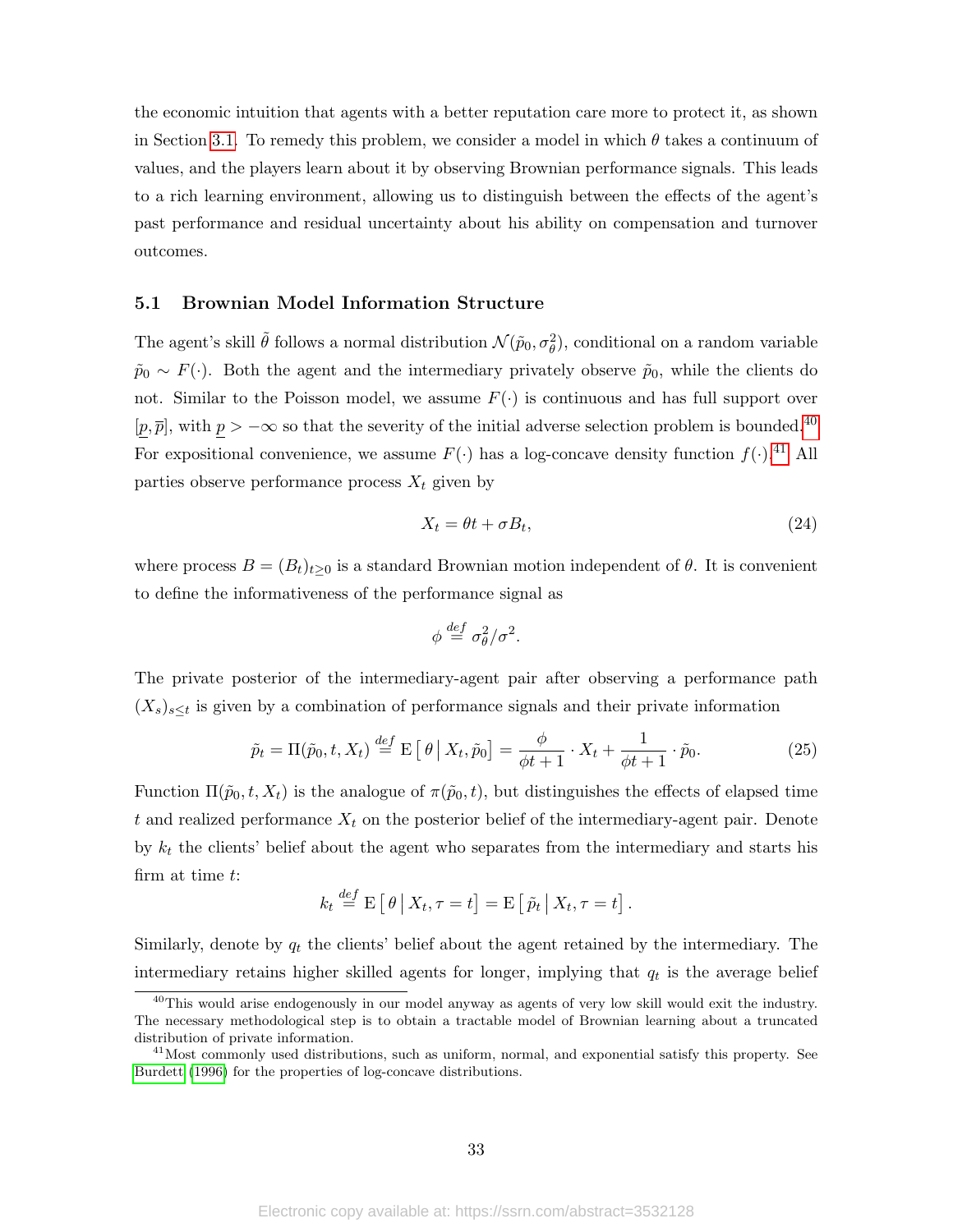about the agents who are more skilled than the cutoff agent<sup>[42](#page-33-0)</sup>

$$
q_t = \mathbf{E}\left[\left.\theta\,\right|(X_s)_{s\leq t}, t < \tau\right] = \mathbf{E}\left[\left.\theta\,\right|X_t, t < \tau\right] = \mathbf{E}\left[\left.\tilde{p}_t\,\right|X_t, \tilde{p}_t > k_t\right].
$$

The equilibrium definition is the same as the one used in Section [2](#page-8-1) with the additional requirement that the clients correctly identify the agent's type when he opens his own firm. In the Poisson setting, the unique equilibrium is separating, and similar arguments can be applied to this Brownian model. The incremental difficulty of ruling out other equilibria in the Brownian model stems from characterizing the agent's subgame if an atom of agents of different types were to leave the intermediary. This leads to a dynamic signaling subgame, very similar to the one we already analyzed in Section [A.4](#page-49-0) of the Online Appendix and one that we could, potentially, tackle.<sup>[43](#page-33-1)</sup>

#### 5.2 Agent's Dynamic Outside Option given Brownian Signals

In a separating equilibrium the agent quits the intermediary when clients correctly identify his skill, i.e.,  $\tilde{p}_{\tau} = k_{\tau}$ . Subsequently, both the agent and the clients update their beliefs for  $s > t$  based on subsequent performance, resulting in a posterior belief process about  $\theta$  given by

<span id="page-33-2"></span>
$$
k_{t,s} = \mathbb{E}\left[\theta \,|\, X_s - X_t, k_t\right] = (\phi t + 1) \cdot \left(\frac{\phi}{\phi s + 1} \cdot (X_s - X_t) + \frac{1}{\phi s + 1} \cdot k_t\right). \tag{26}
$$

The clients' belief increases in response to the agent's good performance and he obtains greater profits. If the agent performs poorly, the belief about him declines, and he may find staying in the industry unprofitable, relative to his outside option L.

As we've seen in Sections [3](#page-13-0) and [4,](#page-26-0) the agent's compensation while working for the intermediary is determined by his outside option of opening his own firm. Suppose the agent was to refuse the compensation offered by the intermediary and open his firm when his type  $\tilde{p}_t$  exceeds the cutoff type  $k_t$ . Consequently, he is relatively more optimistic about future performance since, from his perspective, future performance  $X_t$  has better prospects, increasing his value of staying in the industry. In this case, he finds it optimal to stay in the industry longer than an agent with a lower private belief. For the sake of concision, since  $\tilde{p}_t > k_t$  occurs off-equilibrium path, we assume that the clients continue to update their beliefs according to [\(26\)](#page-33-2) and do not make additional positive inferences about the agent when they observe him staying in the industry after bad performance. We also formulate and solve the subgame equilibrium if the clients update positively if the agent remains in the industry following

<span id="page-33-0"></span><sup>&</sup>lt;sup>42</sup>We show in Lemma [A.25](#page-82-0) that cumulative performance  $X_t$  is a sufficient statistic for  $(X_s)_{s\leq t}$  for a general distribution of private information  $F(\cdot)$ . This drastically simplifies our filtering problem and permits us to derive the equilibrium structure for a general distribution  $F(.)$ .

<span id="page-33-1"></span><sup>&</sup>lt;sup>43</sup>In it we show that even after the agent opens his own firm, a more skilled agent can credibly convey his private information to clients by keeping his firm open after poor performance.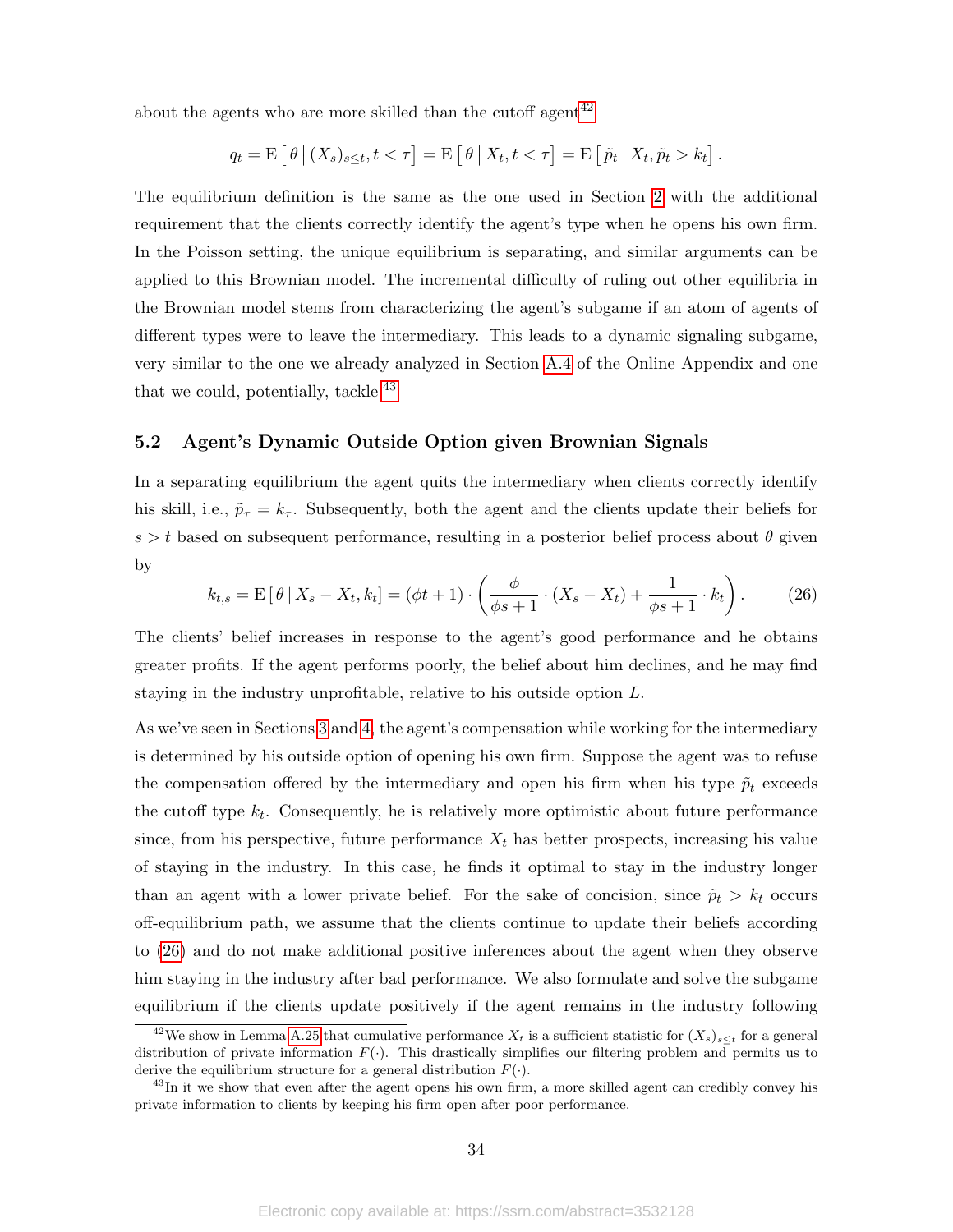bad performance in Section [A.4](#page-49-0) of the Online Appendix [A.](#page-0-0) This requires extra care and notation in defining the clients' inferences, but the implications for the agent's compensation and turnover are qualitatively unchanged.<sup>[44](#page-34-0)</sup> To economize on space, we focus on the simpler subgame equilibrium specification in the main text.

The expected value to the agent who leaves the intermediary is given by

$$
U(\tilde{p}_t, k_t, t) \stackrel{def}{=} \sup_{\hat{\eta}} \mathcal{E}_{\tilde{p}_t} \left[ \int_t^{\hat{\eta}} e^{-\rho(s-t)} A(k_{t,s}) ds + e^{-\rho(\hat{\eta}-t)} \cdot L \right]. \tag{27}
$$

It depends on time  $t$  explicitly as the latter governs the reduction in the posterior variance  $Var(\theta | \tilde{p}_t)$  about the agent's skill.

<span id="page-34-1"></span>Lemma 9. There exists a subgame-perfect equilibrium in which clients' belief follows [\(26\)](#page-33-2) and the agent leaves the industry the first time his belief  $\tilde{p}_s$  falls below a stopping boundary  $b(k_{t,s}, s)$ , *i.e.*,

$$
\eta = \inf \left\{ s : \tilde{p}_s \leq b(k_{t,s}, s) \right\}.
$$

Moreover, if  $A(\cdot)$  is weakly convex, then higher skilled agents value reputation more than lower skilled agents:  $\partial_2 U(\tilde{p}', k, t) > \partial_2 U(\tilde{p}, k, t)$ , for any  $\tilde{p}' > \tilde{p}$ .

Lemma [9](#page-34-1) establishes that higher-skilled agents value reputation more under the sufficient condition that  $A(\cdot)$  is weakly convex. First, higher-skilled agents stay longer in the industry, as clearly seen from the optimality condition  $\tilde{p}_t \geq b(k_{t,s}, s)$ . This is the same economic mechanism as the one behind Proposition [1](#page-14-1) of the Poisson model. Second, a higher-skilled agent is more likely to generate good performance and have a high reputation. Weak convexity of  $A(\cdot)$  ensures that revenues remain sensitive to the clients' perceptions even when the agent's reputation takes high values. While weak convexity is sufficient to ensure the agent's singlecrossing holds, it is not necessary, as the first channel implies our results even if  $A(\cdot)$  is linear. The agent's reservation wage  $w_R(\tilde{p}_t, k_t, t)$  is given by

$$
w_R(\tilde{p}_t, k_t, t) \stackrel{def}{=} \begin{cases} \rho L & \text{if} & U(\tilde{p}_t, k_t, t) > L, \\ A(k_t) & \text{if} & U(\tilde{p}_t, k_t, t) = L. \end{cases}
$$

This is the direct analogue of the agent's reservation value in [\(12\)](#page-15-2). We are now ready to characterize the agent's compensation and employment while working for the intermediary.

<span id="page-34-0"></span><sup>&</sup>lt;sup>44</sup>This analysis requires additional expositional space in order to formulate the equilibrium definition for the agent's dynamic subgame in which clients' positively interpret the agent's deviations. We focus on the more concise version in the main text in order to have more space to explore the Brownian model.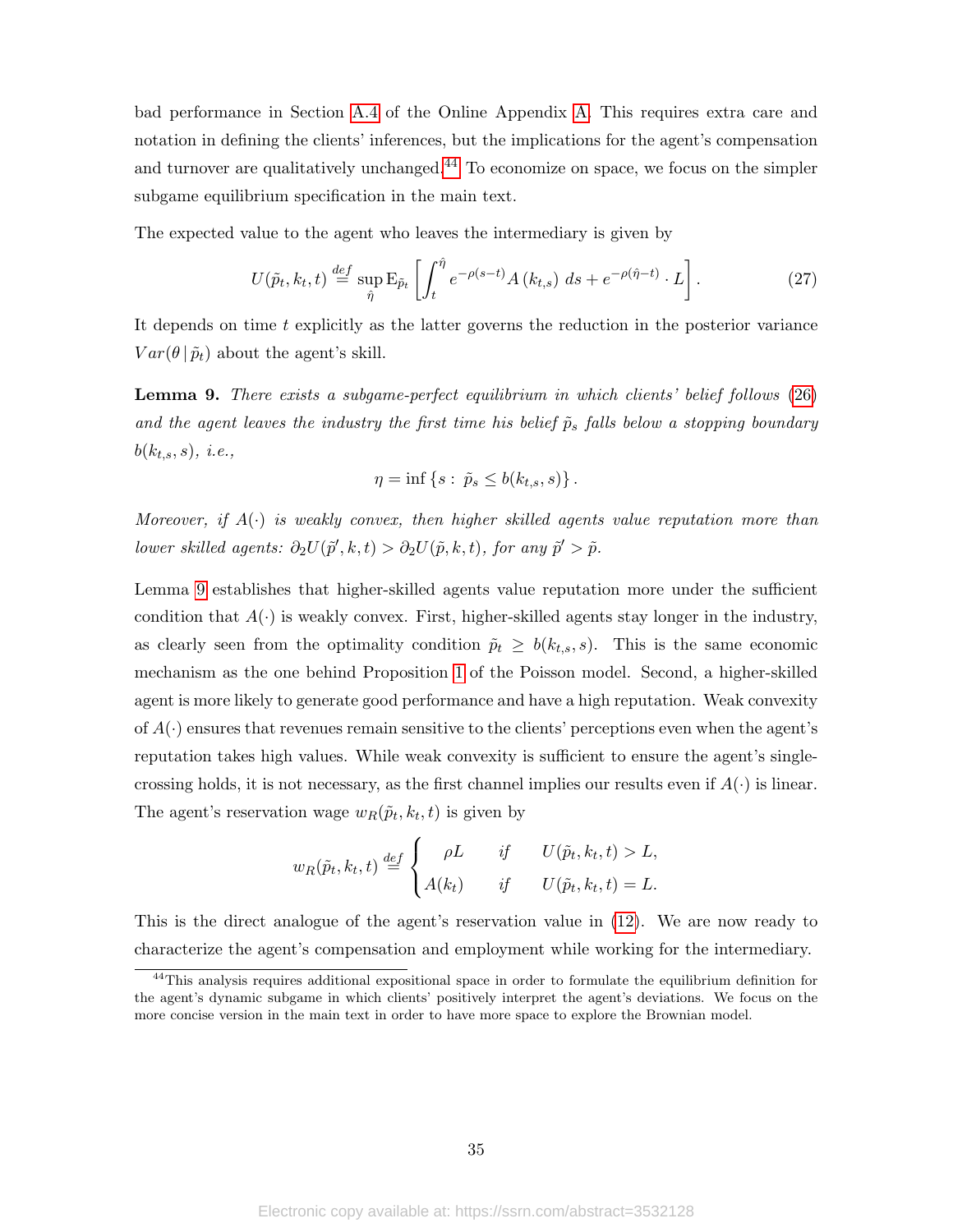#### 5.3 Equilibrium given Brownian Signals

The agent's performance  $X_t$  affects the intermediary's profitability and, therefore, her incentive to retain him. The clients' posterior belief about the retained agent working for the intermediary is given by

<span id="page-35-0"></span>
$$
q_t = Q(k_t, t, X_t) \stackrel{def}{=} \underbrace{\frac{\phi}{\phi t + 1} \cdot X_t}_{(i)} + \underbrace{\frac{1}{\phi t + 1} \cdot E\left[\tilde{p}_t \,|\, X_t, \tilde{p}_t > k_t\right]}_{(ii)}.
$$
\n
$$
(28)
$$

Belief about the average type  $q_t$  depends on past performance in two ways. First, conditional on the realization of  $\tilde{p}_0$ , the incremental performance  $dX_t$  changes the posterior belief by  $\frac{\phi}{\phi t+1} \cdot dX_t$ , implying that term (*i*) in [\(28\)](#page-35-0) is the same as the first term in the right-hand-side of [\(25\)](#page-32-2). A second, and more subtle, inference is that better performance  $X_t$  is more likely to come from a better private type  $\tilde{p}_t$  of the retained agent, implying that term (ii) in [\(28\)](#page-35-0) is also increasing in  $X_t$ . This second channel implies that the posterior belief about the average agent  $\{\tilde{p}_t \geq k_t\}$  is more sensitive to performance signals than the posterior belief about a given agent  $\tilde{p}_t$ . Informally stated, clients put more weight on performance signals than the intermediary-agent pair, because they have a more dispersed belief about  $\theta$ , making the performance process X relatively more informative.<sup>[45](#page-35-1)</sup> The economic implication of this differential learning is that the intermediary's revenues are more sensitive to performance than the agent's reservation wage. Good performance, leading up to time  $t$ , increases the intermediary's profit wedge, before accounting for reputation dynamics.

Retention real option. Similar to the Poisson model, consider a retention problem of the intermediary who employs the cutoff agent  $\tilde{p}_t = k_t$  and chooses when to let him go. This cutoff agent has no room to build reputation, implying that the intermediary needs to pay him the reservation wage  $w_R(\tilde{p}_t, \tilde{p}_t, t)$ . Since this agent is being pooled with better agents while he works for the intermediary, she may keep him employed if the profit wedge  $A(q_t) - w_R(\tilde{p}_t, \tilde{p}_t, t)$ is high enough for  $q_t = Q(\tilde{p}_t, t, X_t)$ . As explained earlier, this is true if past performance  $X_t$ has been relatively good. The intermediary's expected value of employing the cutoff agent is

$$
\sup_{\hat{\tau}} \mathcal{E}_{\tilde{p}} \left[ \int_0^{\hat{\tau}} e^{-rt} \left[ A(Q(\tilde{p}_t, t, X_t)) - w_R(\tilde{p}_t, \tilde{p}_t, t) \right] dt + e^{-r\hat{\tau}} \cdot V \right]. \tag{29}
$$

**Lemma 10.** There exists a stopping surface  $B(\tilde{p}, t)$  such that the intermediary optimally lets go of the cutoff agent when performance  $X_t$  falls below  $B(\tilde{p}_t, t)$ , i.e.,

$$
\tau = \inf\{t \ge 0: \ X_t < B(\tilde{p}_t, t)\}.\tag{30}
$$

<span id="page-35-1"></span><sup>&</sup>lt;sup>45</sup>This is easy to see if, for instance,  $\sigma_{\theta} = 0$ . Then the intermediary and the agent know his skill perfectly and do not need to update on performance signals, while the latter still influence the clients' beliefs.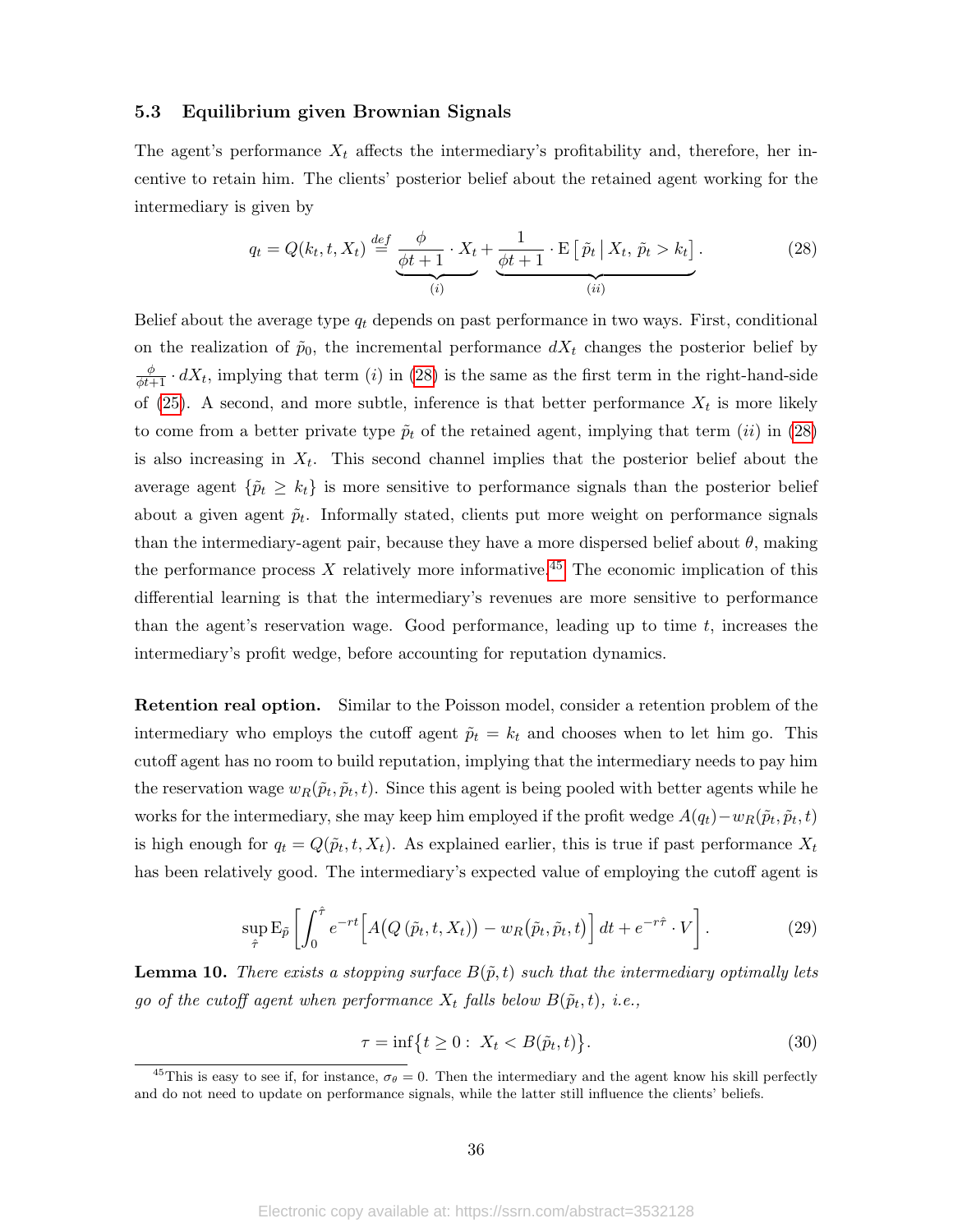Moreover, the stopping surface  $B(\tilde{p}, t)$  satisfies two properties:

- (i)  $\partial_1 B(\tilde{p}, t) < \phi t + 1$  for every  $\tilde{p}$  and t, implying that the difference  $X_t B(\Pi(\tilde{p}_0, t, X_t), t)$ is increasing in performance  $X_t$ .
- (ii) If  $V > 0$ , then  $B(\tilde{p}, t) \to \infty$  as  $t \to \infty$  for every  $\tilde{p}$ , leading to all agents being let go in finite time.

Lemma [10](#page-35-0) characterizes the intermediary's decision to let go of the cutoff agent absent any reputation considerations. The profit wedge of the intermediary in [\(29\)](#page-35-1) depends on performance  $X_t$  and private type  $\tilde{p}_t$ , which is equal to  $\Pi(\tilde{p}_0, t, X_t)$  and also depends on  $X_t$ . The intermediary's decision to let go of the agent in  $(29)$  thus depends on dynamic states t and  $X_t$ , as well as the initial type  $\tilde{p}_0$  of the cutoff agent at  $t = 0$ . Because the intermediary's profit wedge is increasing in performance  $X_t$ , then, for each initial  $\tilde{p}_0$ , there exists a boundary  $B(\tilde{p}_0, t)$  such that the optimal time to fire the agent is when performance  $X_t$  falls below it. By solving [\(29\)](#page-35-1) for each initial type  $\tilde{p}_0 \in [p, \bar{p}]$  we construct the entire stopping surface  $B(\tilde{p}_0, t)$  and pin down the intermediary's decision to let go of the cutoff agent. While such construction is mathematically convenient, it requires us to appeal to the space of initial types  $\tilde{p}_0$ , even if the decision is made at time t, complicating the narrative. If  $F(\cdot)$  has a log-concave density, as we have assumed, then the intermediary's turnover decision can be expressed via a stopping surface  $B(\tilde{p}_t, t)$  defined as

$$
B(\tilde{p}_t, t) \stackrel{def}{=} \sup \left\{ x : x \leq \hat{B}[(\phi t + 1) \cdot \tilde{p}_t - \phi \cdot x, t] \right\}.
$$

The intermediary lets go of the agent if  $X_t \leq B(\tilde{p}_t, t)$ , where  $B(\tilde{p}_t, t)$  differs from  $\hat{B}(\tilde{p}_0, t)$ in that it depends on the agent's posterior type  $\tilde{p}_t$  at time t, rather than his initial type  $\tilde{p}_0$ . In the Brownian setting, process  $X_t$  introduces an independent performance dimension, splitting the three-dimensional state space  $(k, t, X)$  into the quiet region  $\{X > B(k, t)\}\$  and the churning region  $\{X \leq B(k,t)\}\$ . The key step, which we establish in the formal proof of Proposition [4,](#page-37-0) is that the intermediary employing the cutoff agent does not benefit from the future reputation dynamics leading to her expected value being exactly equal to [\(29\)](#page-35-1). This allows us to characterize the equilibrium by solving for  $B(k, t)$  separately and, then, construct the cutoff type dynamics  $(k_t)_{t\geq 0}$  forward using the on-path churning threshold  $B(k_t, t)$ .

Churning rate. The equilibrium churning rate is pinned down by the intermediary employing the cutoff agent  $k_t$ . If  $X_t$  is large, then there is no churning. If, however,  $X_t$  declines and reaches  $B(k_t, t)$ , the intermediary lets go of the cutoff agent  $\tilde{p}_t = k_t$ . Once in the churning region, the intermediary gradually lets go of the cutoff agents if they find reputation building valuable, i.e., if  $k_t \geq b(k_t, t)$ . The equilibrium churning rate  $\gamma(k_t, t)$  is such that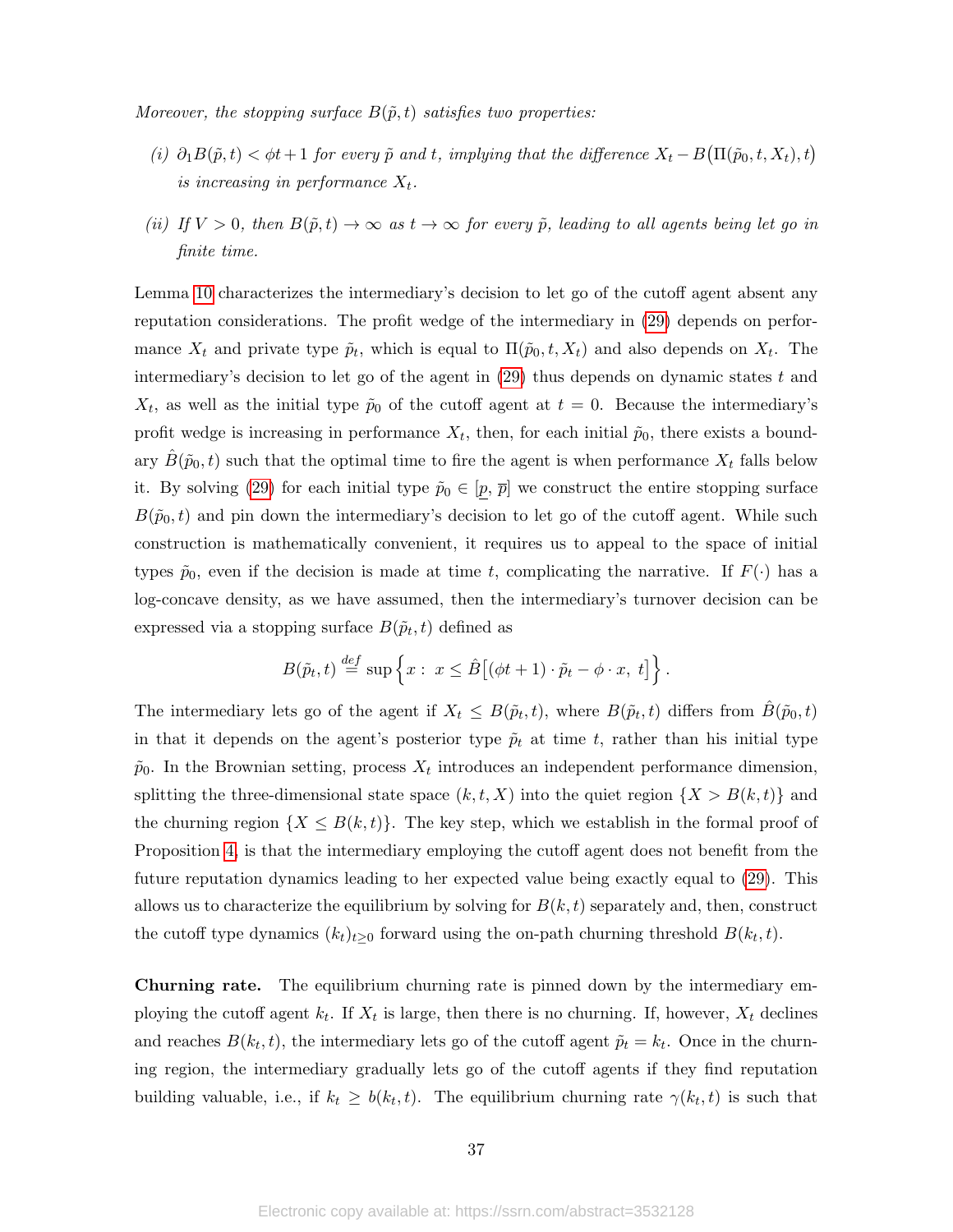the intermediary is marginally indifferent between retaining and firing the agent once in the churning region. The equilibrium churning rate  $\gamma(k_t, t)$  is pinned down by the intermediary's local indifference condition to retain the cutoff type given this history

$$
A(Q(k_t, t, X_t)) - w_R(k_t, k_t, t) + \gamma(k_t, t) \cdot \partial_2 U(k_t, k_t, t) = rV.
$$
\n(31)

This is the Brownian equivalent to the optimal stopping condition [\(17\)](#page-18-0) of the Poisson model, and only applies once the intermediary finds herself in the churning region  $X_t \leq B(k_t, t)$  and the cutoff agent finds reputation building valuable, i.e.,  $k_t \geq b(k_t, t)$ . If  $k_t < b(k_t, t)$ , then the cutoff agent does not value reputation at all as he plans to leave the industry upon being let go. In this case, the intermediary cannot elicit pay-for-reputation dynamics and needs to fire a discrete set of agents  $\delta(k_t, t, X_t)$  to either exit the churning region, or increase the cutoff type by enough so that they begin to value reputation themselves.

<span id="page-37-0"></span>**Proposition 4.** The equilibrium is characterized by the churning boundary  $B(k_t,t)$ , which depends on the cutoff type  $k_t$  and elapsed time t.

- (i) The intermediary lets go of agent  $k_t$  when performance  $X_t$  drops below  $B(k_t,t)$ .
- (ii) The agent's reputation grows faster during churning periods

$$
dk_t = \underbrace{\frac{\phi}{\phi t + 1}(dX_t - k_t - dt)}_{learning\ from\ performance} + \begin{cases} 0 & \text{if } X_t \ge B(k_{t-}, t), \\ \gamma(k_t, t, X_t)dt & \text{if } X_t < B(k_{t-}, t), \ k_{t-} \ge b(k_{t-}, t), \ (32) \\ \delta(k_{t-}, t, X_t) & \text{if } X_t < B(k_{t-}, t), \ k_{t-} < b(k_{t-}, t), \ k_{t-} < b(k_{t-}, t), \end{cases}
$$

where  $\gamma(k_t, t, X_t)$  is determined by the profitability of the cutoff agent

<span id="page-37-1"></span>
$$
\gamma(k_t, t, X_t) \stackrel{def}{=} \frac{\left[rV - \left(A(Q(k_t, t, X_t)) - w_R(k_t, k_t, t)\right)\right]^+}{\partial_2 U(k_t, k_t, t)} \ge 0.
$$
\n(33)

and  $\delta(k_t, t, X_t)$  is the minimal jump necessary to either exit the churning region or increase the cutoff type to a point where he stays in the industry where he to be let go

$$
\delta(k_t, t, X_t) \stackrel{def}{=} \inf \Big\{ \delta > 0 : X_t \ge B(k_t + \delta, t) \quad \text{or} \quad k + \delta = b(k_t + \delta, t) \Big\}.
$$

(iii) Agents pay for reputation building by accepting lower compensation. The cumulative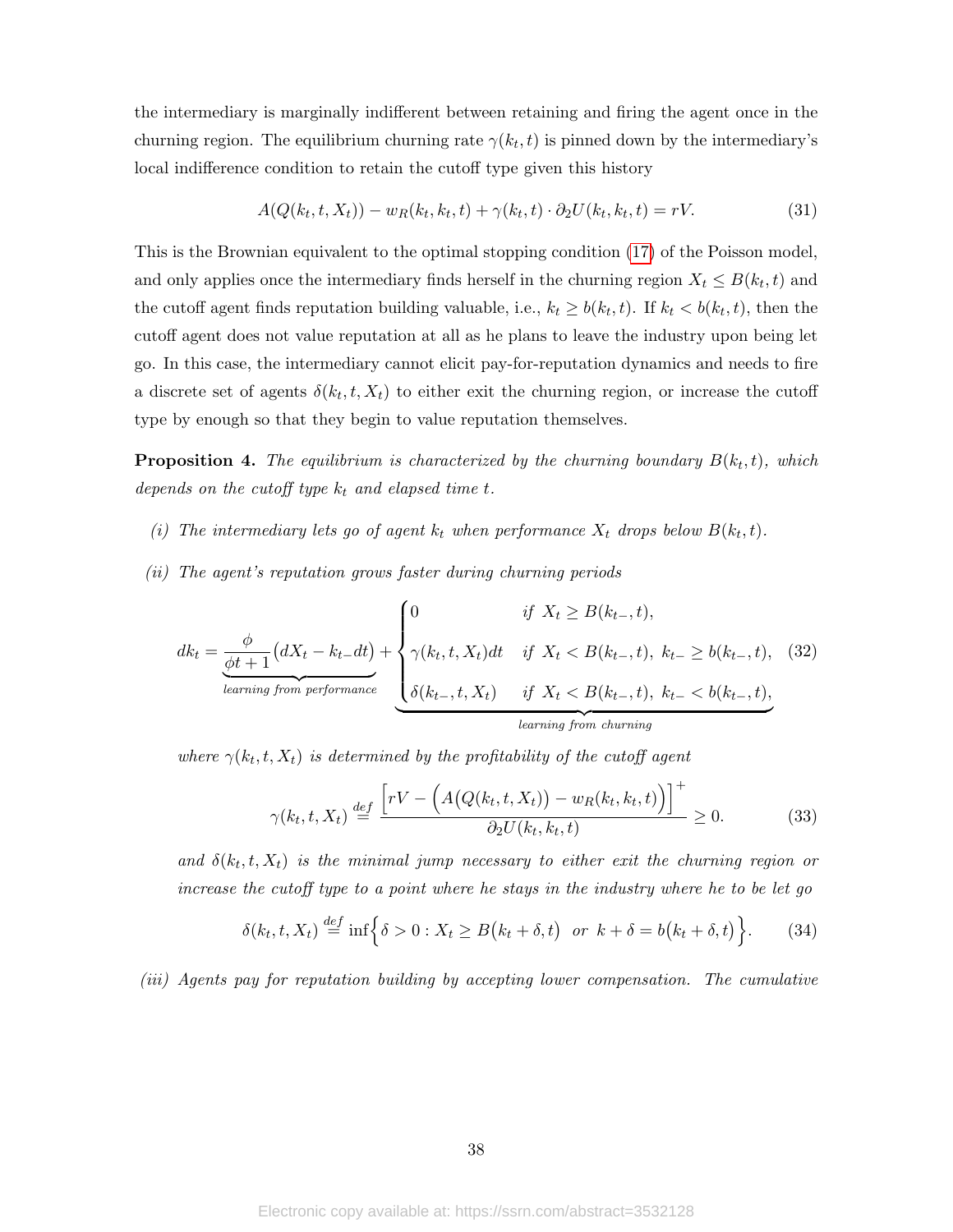compensation process of the agent of skill  $\tilde{p}_t$  is given by

$$
d\tilde{W}_t = w_R(\tilde{p}_t, k_t, t) dt - \begin{cases} 0 & \text{if } X_t \geq B(k_t, t), \\ \gamma(k_t, t, X_t) \partial_2 U(\tilde{p}_t, k_t, t) dt & \text{if } X_t < B(k_t, t), \ k_t > b(k_{t-}, t), \\ U(\tilde{p}_t, k_t, t) - U(\tilde{p}_t, k_{t-}, t) & \text{if } X_t < B(k_t, t), \ k_t = \leq b(k_t, t). \end{cases}
$$

<span id="page-38-0"></span>

(a) Compensation as a function of performance  $X_t$ . We assume the cutoff type is the same, i.e.,  $k_t = \Pi(l, t, X_t)$ , implying that the churning threshold  $B(k_t, t) \equiv \overline{B}(l, t)$  for every  $X_t$ .

(b) Compensation as a function of elapsed time t, along a constant performance path  $X_t = \mu t$ . Time  $t^*$  is the first time in the churning region and the cutoff type  $k_t$  is increasing.

Figure 5: Effects of past performance  $X_t$  and tenure t on compensation. To track the same agent across the state space  $(k_t, t, X_t)$ , we keep the initial types constant:  $\tilde{p}'_t = \Pi(\tilde{p}'_0, t, X_t)$  and  $\tilde{p}_t = \Pi(\tilde{p}_0, t, X_t)$  for fixed initial  $\tilde{p}'_0 > \tilde{p}_0$ .  $A(\cdot)$  is assumed to be linear.

Proposition [4](#page-37-0) is the counterpart of Proposition [2;](#page-16-0) the similarities in the equilibrium structure are evident. Implications of the equilibrium in Proposition [4](#page-37-0) on agent's compensation are illustrated in Figure [5.](#page-38-0) In order to track the same agent across the state-space, we fix initial types  $\tilde{p}'_0 > \tilde{p}_0$  and consider posteriors influenced by time and performance, given by [\(25\)](#page-32-0). Figure [5a](#page-38-0) considers the agent's compensation as performance  $X_t$  changes "quickly". For simplicity, we assume that  $k_t \geq b(k_t, t)$  and the reputation building in [\(32\)](#page-37-1) occurs gradually, allowing us to keep the cutoff type constant, implying that  $k_t$  is also given by  $(25)$  for a fixed initial  $\tilde{p}_0$ . In this case, the agent collects his reservation wage when performance exceeds the churning threshold  $B(k_t, t) = \hat{B}(\tilde{p}_0, t)$ . When performance declines, however, the intermediary churns lower-skilled agents at a strictly positive rate, as manifested by  $\gamma(k_t, t, X_t)$ being bounded away from  $0^{46}$  $0^{46}$  $0^{46}$ . The agent, thus, pays a positive amount for reputation the

<span id="page-38-1"></span> $^{46}$ This stems from the optimality in [\(29\)](#page-35-1) of letting go of the cutoff agent when his profitability is strictly below the opportunity cost  $rV$ .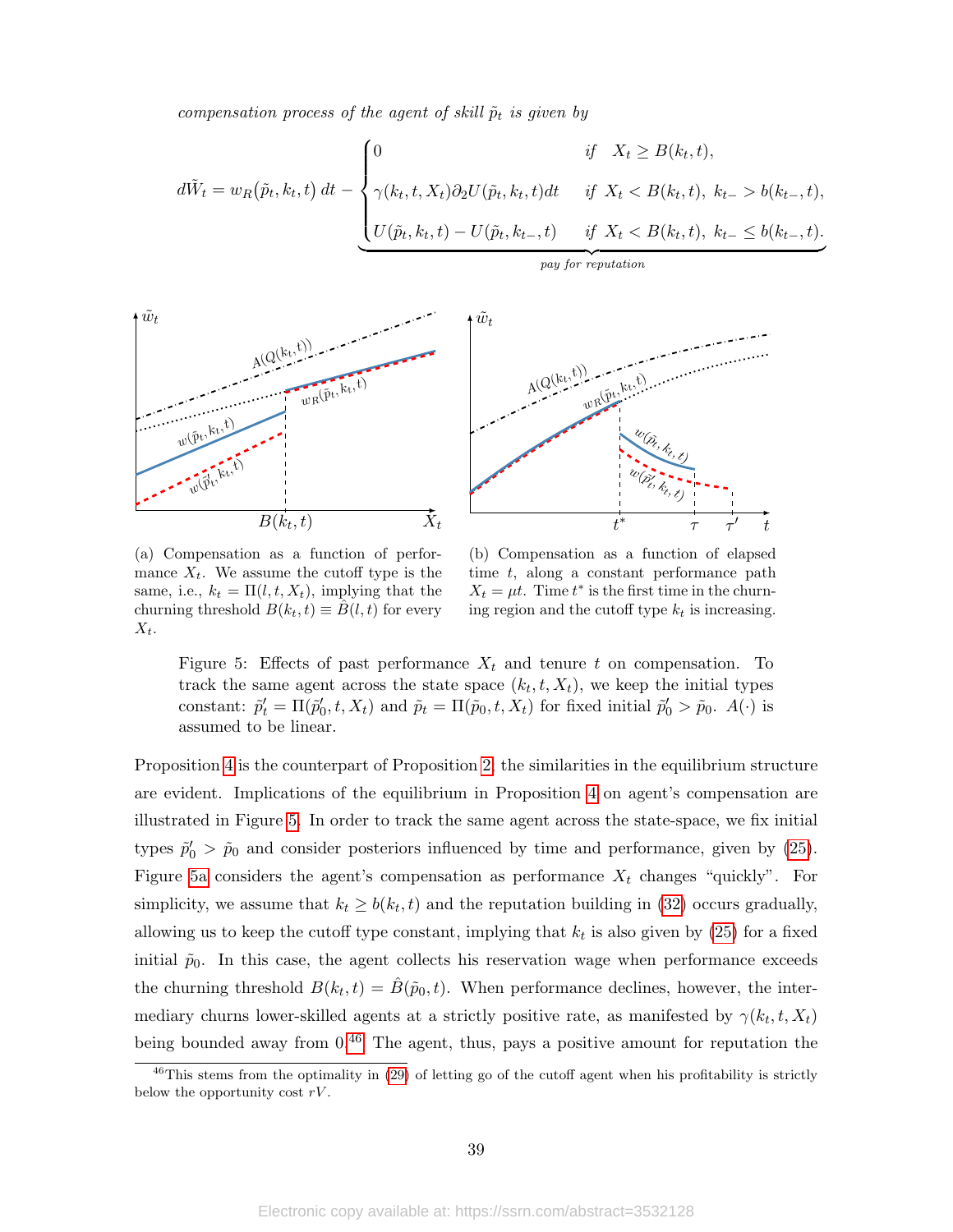moment he enters the churning region, leading to a discontinuity in his flow compensation. The fact that the intermediary cuts wages of all retained agents discontinuously as she enters the churning region in which some employees are let go is distinct from the model based on the Poisson information process. The stark difference stems from the fact that in the current setting, there is an embedded option value to the intermediary of retaining the agent even if the profit flow is currently below the intermediary's flow opportunity cost  $rV$ . The same does not hold for the Poisson model, where the future profit path from retaining an agent of a given skill conditional on that agent not being revealed as low-skilled is known in advance. Once an agent is revealed as low ability, separation from the intermediary is immediate.

Figure [5b](#page-38-0) depicts the agent's compensation along a (simple) performance path  $X_t = \mu t$ , where we assume that  $\mu > p$ . Initially, the information asymmetry is high, and the intermediary can retain all agents paying them their reservation wage. Since  $\mu > p$ , the beliefs about the cutoff agent increase over time, resulting in greater compensation and eroding the intermediary's profitability. Eventually, the intermediary starts churning lower-skilled agents whom she finds unprofitable to employ, resulting in a decrease in compensation, as illustrated in Figure [5b.](#page-38-0) In order to avoid entering the churning region, the agent must perform increasingly well, which is unsustainable in the long-run. The intermediary, eventually, churns all agents.

As we see in Figure [5,](#page-38-0) the agent's compensation increases in performance, but, eventually, decreases in time. The Poisson model bundles these two channels - Figure [2a](#page-19-0) is unable to distinguish between effects of performance and time, which are decoupled in Figures [5a](#page-38-0) and [5b.](#page-38-0) Corollary [4](#page-39-0) summarizes the equilibrium properties under Brownian performance signals. If however,  $k_t > b(k_t, t)$ , then the churned agent stays in the industry, and the rate of reputation building exhibits smooth behavior. $47$ 

<span id="page-39-0"></span>Corollary 4. The equilibrium dynamics exhibit five properties

- (i) higher-skilled agents, as measured by their private information, have longer employment spells with the intermediary;
- (ii) intermediary's flow profit decreases as  $X_t$  approaches  $B(k_t, t)$  from above, but then increases as  $X_t$  declines further as higher-skilled agents pay to build a reputation.
- (iii) higher-skilled agents pay for building a reputation in periods when the intermediary *churns lower-skilled agents, i.e.,*  $X_t < B(k_t, t)$ ;
- (iv) if the agent leaves the intermediary and chooses to open his own firm, he obtains a positive jump in compensation.

<span id="page-39-1"></span><sup>&</sup>lt;sup>47</sup>Similar behavior also occurs in the Poisson model when, at  $t = 0$ , the intermediary lets go of some agents, manifested by the, potentially positive, difference  $k_0 - p$ .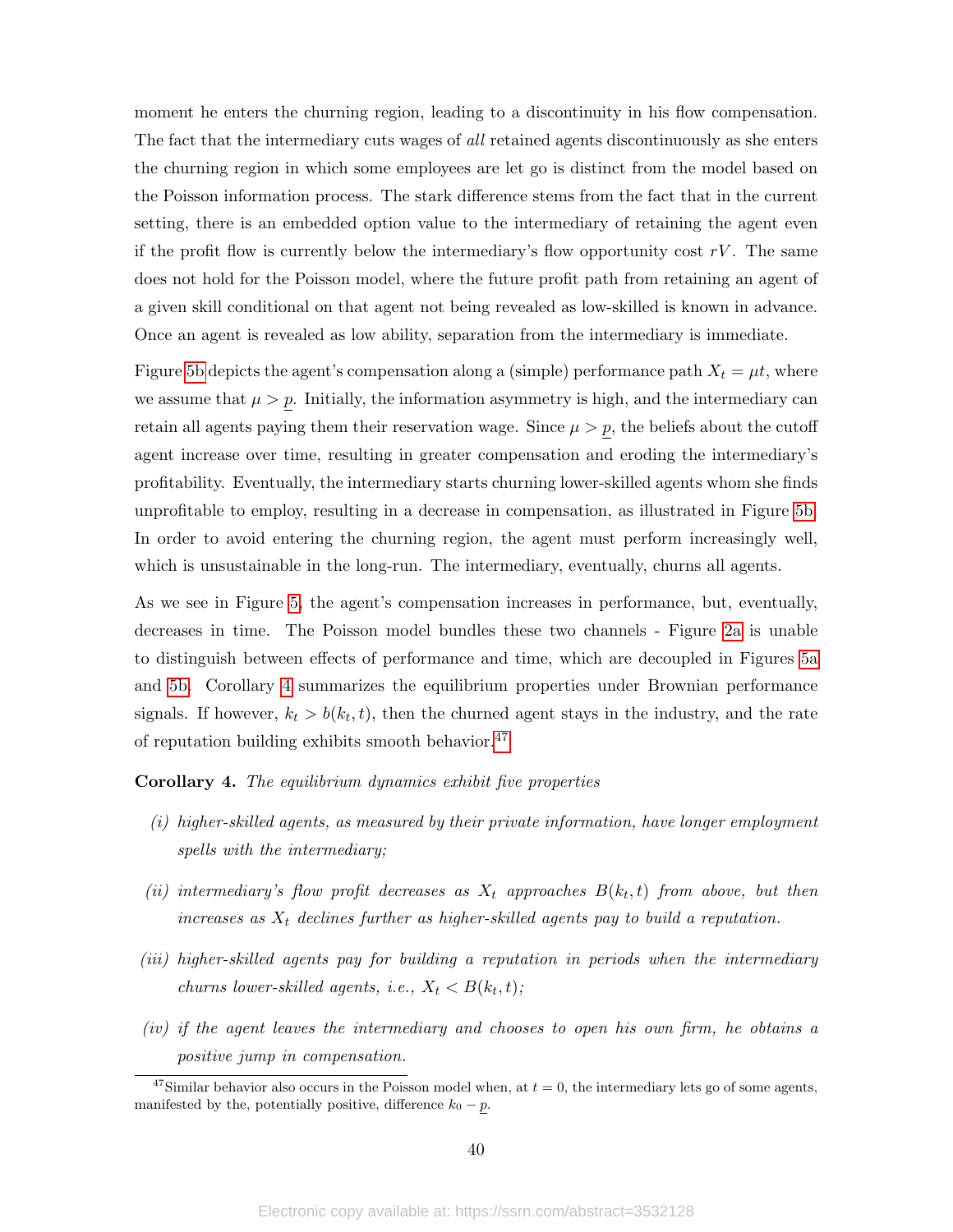(v) agents with a better performance history have longer employment spells with the intermediary; their compensation is increasing in performance outside of the churning region but suffers a discontinuous downward drop once the intermediary starts churning lower-skilled agents.

Results  $(i)-(iv)$  are direct analogs of Corollary [1.](#page-20-0) Point  $(ii)$  highlights that the intermediary's profits increase in performance when outside of the churning region. Once in the churning region, however, the intermediary's flow profit may increase if the agent performs poorly, as a higher high-skilled agent pays to build a reputation. Point  $(v)$  shows that past performance can be a substitute for skill in determining the agent's retention by the intermediary. As illustrated in Figure [5,](#page-38-0) the agent is paid discretely less when in the churning region. This can be thought of as the intermediary cutting bonuses during periods of downsizing. Moreover, almost all agents pay for reputation just before leaving the intermediary and, thus, obtain a positive jump in compensation after opening their own firm.

We also note that similar to the Poisson setting, the model suggests that wage dispersion within the intermediary should be higher in churning periods. Since in the current model churning periods are associated with times where returns have recently been low, we further predict that wage dispersion should be higher in such times.

The expected value of the intermediary is pinned down by the fixed-point condition

<span id="page-40-0"></span>
$$
V = \max\left[e^{-r\Delta} \cdot \mathbb{E}\left[\int_0^{\tau} e^{-rt}\Big(A\big(Q(k_t, t, X_t)\big) - w(\tilde{p}_t, k_t, t)\Big) dt + e^{-r\tau} \cdot V\right] - I, 0\right].
$$
 (35)

The equilibrium is unique for relatively large I or  $\Delta$ , but, similar to the Poisson model, there may exist multiple equilibria for intermediate resampling costs.

#### 5.4 Comparative Statics given Brownian Signals

We derive the equilibrium under mild assumptions on the revenue function  $A(\cdot)$  and private information  $F(\cdot)$ . Such generality ensures the robustness of the economic mechanism but makes it challenging to derive comparative statics. For our numerical calculations, we assume the private information  $\tilde{p}_0$  follows a normal distribution, truncated at  $p > -\infty$  from below and at  $\bar{p}$  from above. The tractability benefit stems from the class of truncated normal distribution being a conjugate of itself with respect to the Gaussian likelihood function, arising from the conditionally normal performance process  $(X_t)_{t\geq0}$ . Such specification allows for a semi-analytic expression for  $Q(k_t, t, X_t)$ . To simplify calculations further, we assume revenues are exponential, i.e.,  $A(x) = e^{\alpha x}$ , for  $\alpha > 0$ , and the agent always stays in the industry, i.e.,  $L = 0$ . This allows to derive the agent's dynamic outside option  $U(\tilde{p}_t, k_t, t)$  in semi-closed form and focus on the intermediary's churning region.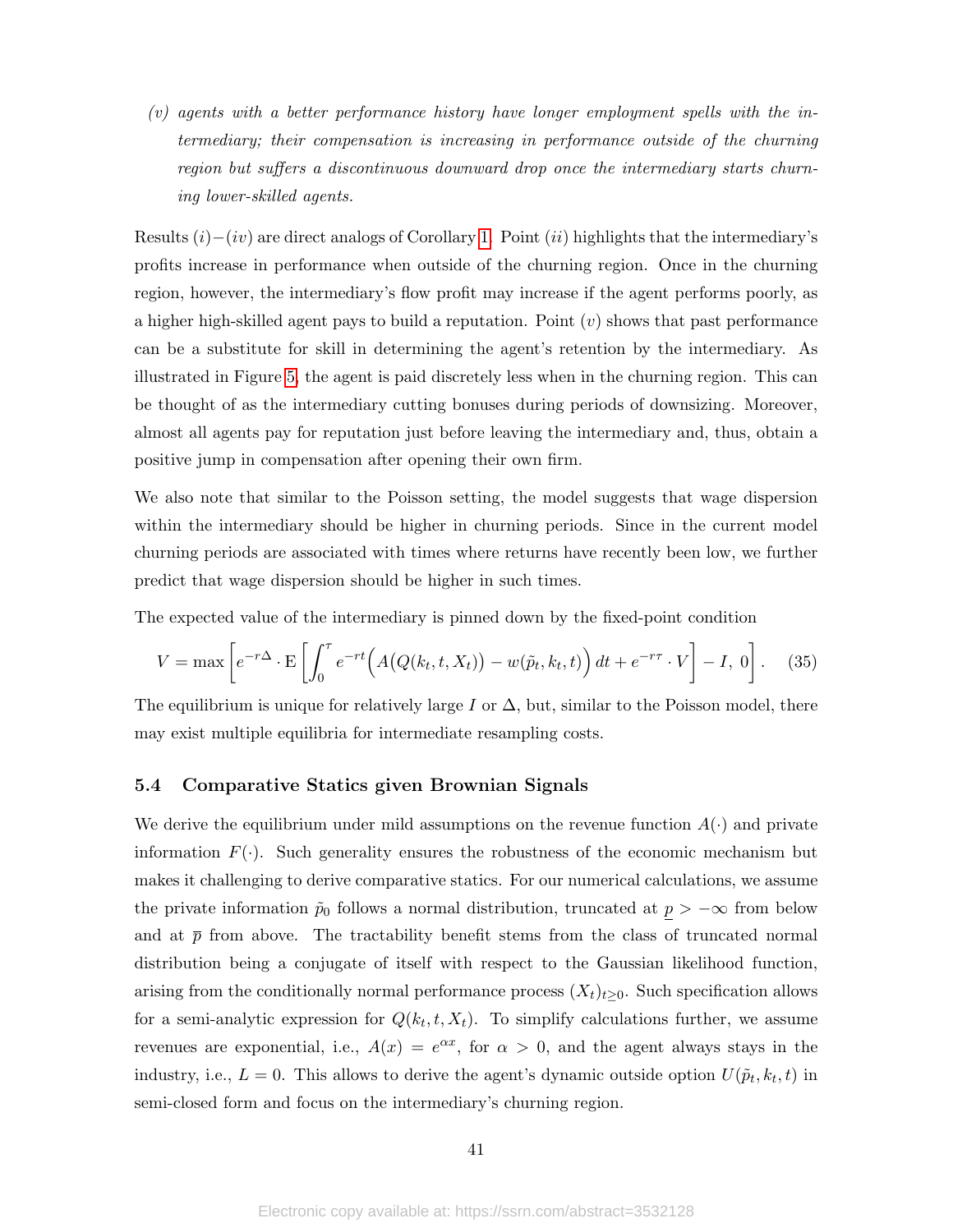For a given intermediary value V, the stopping surface  $B(k, t)$  specifies the forward dynamics of the cutoff process  $(k_t)_{t\geq 0}$  via Proposition [4.](#page-37-0) This permits simulation of the equilibrium paths  $(k_t, t, X_t)$  forward, but does not lend itself to an easy evaluation of [\(35\)](#page-40-0). The difficulty stems from simultaneously evaluating the expected value over three independent sources of uncertainty: private information  $\tilde{p}_0$ , residual uncertainty of  $\theta$  given  $\tilde{p}_0$ , and the Brownian motion  $(B_t)_{t>0}$ . The simulations necessary to evaluate the intermediary's expected value in [\(35\)](#page-40-0) with a satisfactory precision are in the trillions. It turns out that we can significantly simplify the problem by utilizing the fact that the equilibrium dynamics of process  $(k_t, t, X_t)_{t\geq 0}$ are pinned down by the stopping surface  $B(k_t, t)$  via [\(32\)](#page-37-1). We perform a Girsanov change of measure with respect to the drift of the performance process  $X$  to isolate the intermediary's private information  $\tilde{p}_0$  and latent skill  $\theta$ . We then compute the expected values of the Girsanov densities with respect to  $\theta$  conditional on the three-dimensional state  $(k_t, t, X_t)$ .<sup>[48](#page-41-0)</sup> This leaves only the Brownian motion  $(B_t)_{t>0}$  as the source of dynamic uncertainty. We can evaluate [\(35\)](#page-40-0) via a dynamic program in three state variables  $(k_t, t, X_t)$ , in which  $X_t$  follows a standard Brownian motion, and  $k_t$  is described in Proposition [4.](#page-37-0) Evaluating the right-hand side of  $(35)$  for a given V can be performed on a personal computer in a few hours. We identify the fixed points of [\(35\)](#page-40-0) and perform comparative statics, depicted in Figure [6](#page-41-1) by utilizing parallel calculations on a university computer cluster. The technical details of the method are provided in Appendix [B.](#page-0-0)

<span id="page-41-1"></span>

(a) Equilibrium value V and percentage of revenues  $V_{pr}^{\%}$  obtained from pay-forreputation as a function of the support of asymmetric information.

(b) Equilibrium value  $V$  and percentage of revenues  $V_{pr}^{\%}$  obtained from pay-forreputation as a function of the informativeness  $\phi$  of the performance signal.

Figure 6: Value and pay-for-reputation comparative statics under Brownian signals.

Figure [6](#page-41-1) depicts the intermediary's expected value V and the fraction  $V_{pr}^{\%}$  of the intermedi-

<span id="page-41-0"></span><sup>&</sup>lt;sup>48</sup>The strategic considerations pertaining to  $\theta$  affecting the drift of the performance process  $(X_t)_{t\geq0}$  are present via the churning surface  $B(k_t, t)$ .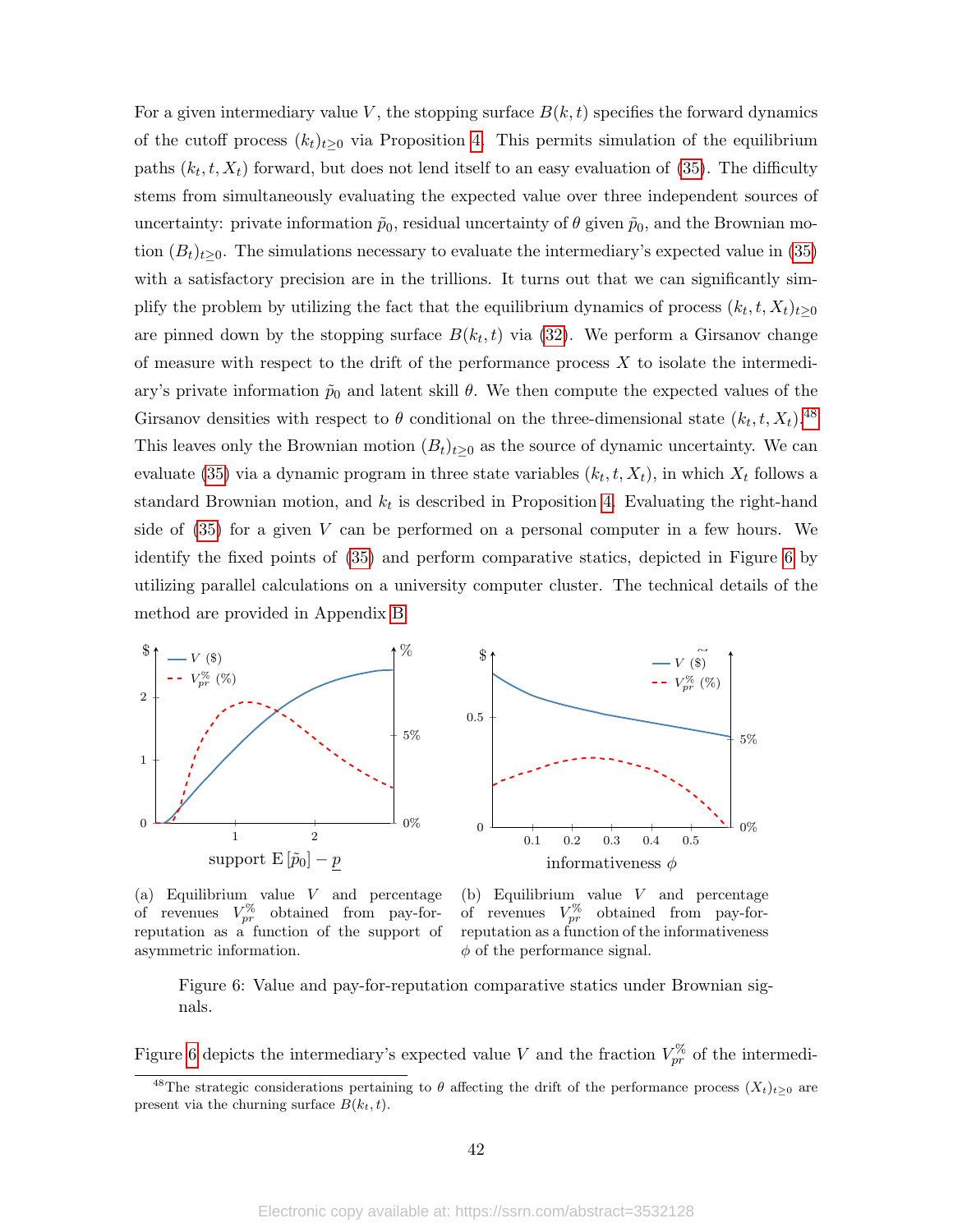ary's profits stemming from the agent paying for reputation. The pay-for-reputation percent  $V_{pr}^{\%}$  as a function of the initial magnitude and persistence of asymmetric information. Similar to the Poisson model, the intermediary's expected value increases in the support of the private information and decreases in the informativeness  $\phi$  of the performance signal, as can be seen in Figures [6a](#page-41-1) and [6b](#page-41-1) respectively. Moreover, similar to the Poisson model,  $V_{pr}^{\%}$  is maximized for interior levels of information asymmetry and persistence.

## 6 Conclusion

Markets for services are plagued by uncertainty about agents' underlying skill. Our analysis highlights the reputation-building role of informed intermediaries, and how clients dynamical observation of the agent's performance shapes turnover dynamics and the interplay between turnover and compensation dynamics. Our focus is on professions with three important characteristics: agents' talent is essential, their performance is observable by clients with reasonable frequency, and they are able to contract directly with clients to provide their services. A few of examples of such professions are fund managers employed by a fund family, non-partner lawyers in a law firm, and accountants working in one of the big accounting firms.

Our investigation provides profound implications for turnover and compensation dynamics, providing a novel rationale for the observed practice of low wage dispersion accompanied by low turnover frequency at the initial phase of employment by an intermediary for such workers. Importantly, the channel we highlight is distinct from the intermediary's desire to evaluate the skills of the employee, but instead is driven by the desire to maintain the information advantage she has relative to clients. Since clients dynamically observe agent's performance, information advantage dissipates over time and, when it shrinks sufficiently, the intermediary starts churning low skilled agents, consequently expediting depreciation of her information advantage: a key insight is that strategic churning enables the intermediary to retain high-skilled agents below market costs, and increases profits relative to the period preceding churning. Churning periods are associated with increased wage dispersion of agents retained by the intermediary. We also endogenize the market value of the intermediary, a feature absent from common dynamic adverse selection models and signaling models. Interestingly, with endogenous intermediary value, the length of quiet and churning intervals becomes non-monotone in the level of initial asymmetric information and informativeness of public performance signals. An important next step is to augment moral hazard considerations, in conjunction with allowing for performance-sensitive compensation contracts, as well as to understand how our mechanism interacts with other rationals for the existence of an intermediary firm such as economies of scale and benefits of working in teams.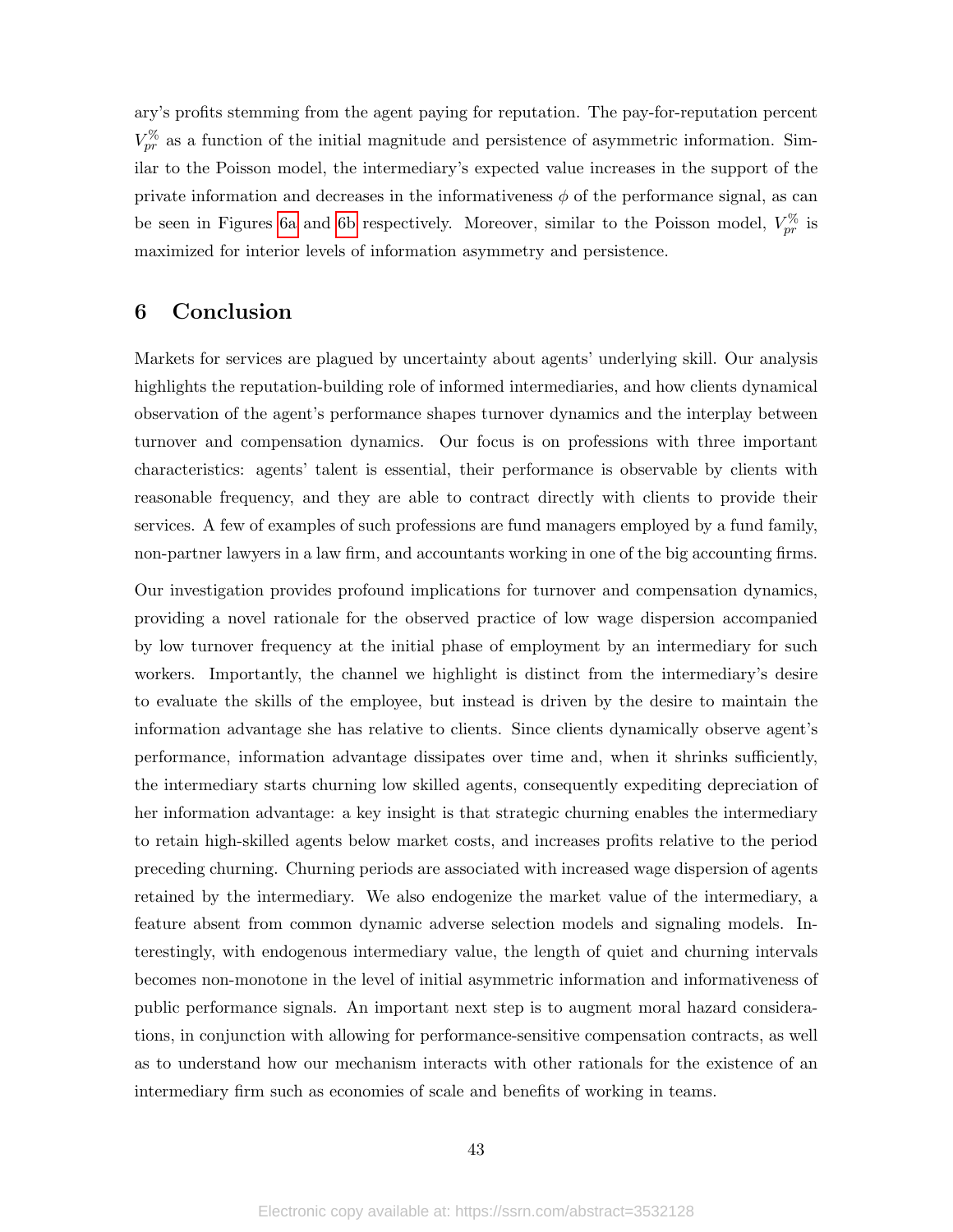## References

- Daron Acemoglu and Jörn-Steffen Pischke. Why do firms train? theory and evidence. The Quarterly Journal of Economics, 113(1):79–119, 1998.
- Daron Acemoglu and Jorn-Steffen Pischke. Beyond becker: training in imperfect labour markets. The economic journal, 109(4):112–142, 1999.
- Gary S Becker. Investment in human capital: A theoretical analysis. *Journal of political* economy, 70(5, Part 2):9–49, 1962.
- Lars Behrenz. Who gets the job and why? an explorative study of employers' recruitment behavior. *Journal of Applied Economics*, 4(2):255–278, 2001.
- Jonathan B Berk and Richard C Green. Mutual fund flows and performance in rational markets. Journal of political economy, 112(6):1269–1295, 2004.
- Jonathan B Berk, Jules H Van Binsbergen, and Binying Liu. Matching capital and labor. The Journal of Finance, 72(6):2467–2504, 2017.
- Dan Bernhardt. Strategic promotion and compensation. The Review of Economic Studies, 62(2):315–339, 1995.
- Alessandro Bonatti and Johannes Hörner. Career concerns with exponential learning. Theoretical Economics, 12(1):425–475, 2017.
- Kenneth Burdett. Truncated means and variances. Economics Letters, 52(3):263–267, 1996.
- In-Koo Cho and Joel Sobel. Strategic stability and uniqueness in signaling games. Journal of Economic Theory, 50(2):381–413, 1990.
- Brendan Daley and Brett Green. Waiting for news in the market for lemons. Econometrica, 80(4):1433–1504, 2012.
- Brendan Daley and Brett Green. Market signaling with grades. Journal of Economic Theory, 151:114–145, 2014.
- Prachi Deuskar, Joshua M Pollet, Z Jay Wang, and Lu Zheng. The good or the bad? which mutual fund managers join hedge funds? The Review of Financial Studies, 24(9):3008– 3024, 2011.
- Peter A Diamond. A model of price adjustment. *Journal of economic theory*,  $3(2):156-168$ , 1971.
- David Dranov and Ginger Zhe Jin. Quality disclosure and certification: Theory and practice. Journal of Economic Literature, 48(4):935–963, 2010.
- Henry S Farber and Robert Gibbons. Learning and wage dynamics. The Quarterly Journal of Economics, 111(4):1007–1047, 1996.
- William Fuchs and Andrzej Skrzypacz. Bargaining with arrival of new traders. American Economic Review, 100(3):802–36, 2010.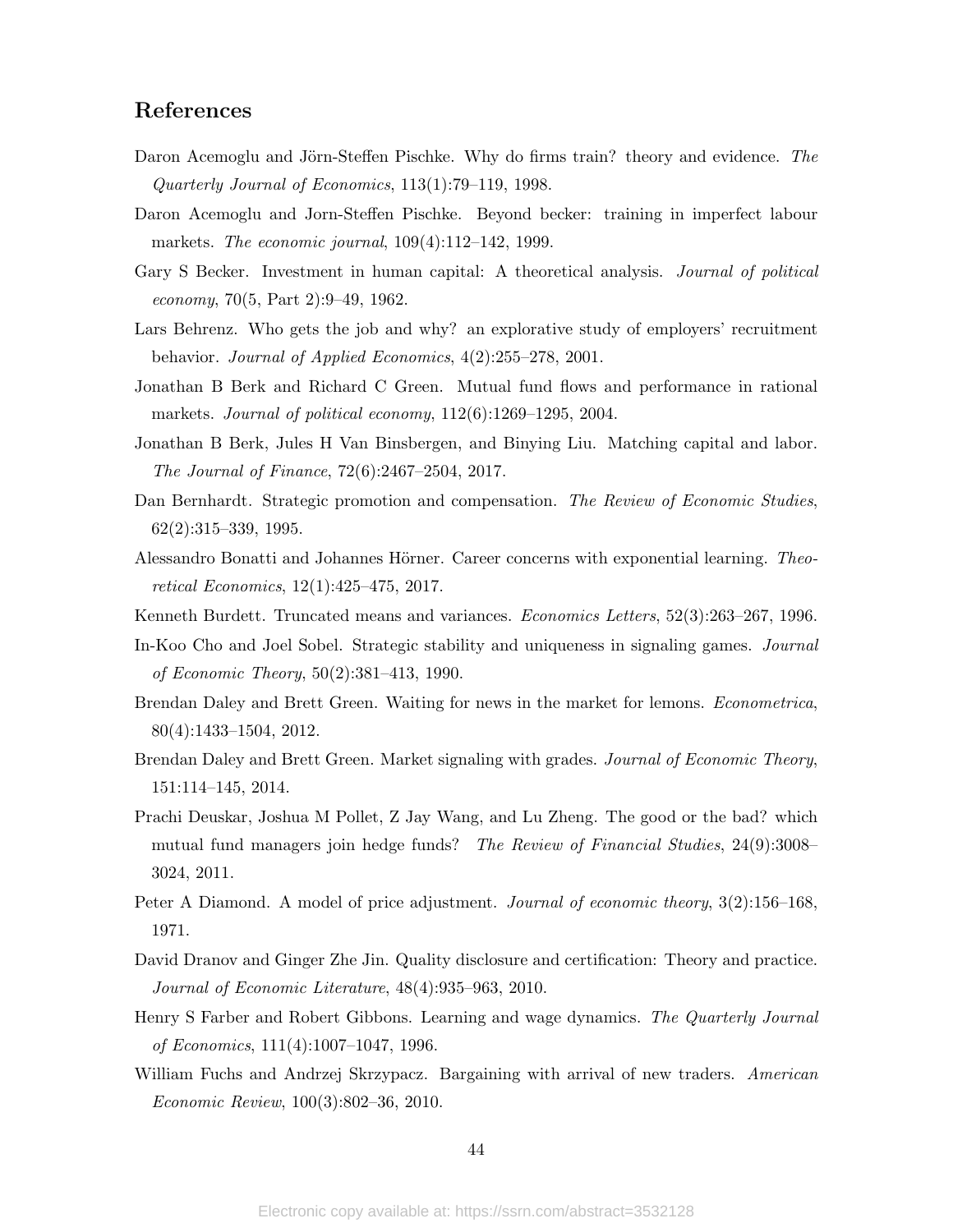- Simon Gervais, Anthony W Lynch, and David K Musto. Fund families as delegated monitors of money managers. The Review of Financial Studies, 18(4):1139–1169, 2005.
- Robert Gibbons and Lawrence F Katz. Layoffs and lemons. Journal of labor Economics, 9 (4):351–380, 1991.
- <span id="page-44-0"></span>Vincent Glode, Richard C Green, and Richard Lowery. Financial expertise as an arms race. The Journal of Finance, 67(5):1723–1759, 2012.
- Bruce C Greenwald. Adverse selection in the labour market. The Review of Economic Studies, 53(3):325–347, 1986.
- Bengt Holmström. Managerial incentive problems: A dynamic perspective. The review of Economic studies, 66(1):169–182, 1999.
- Johannes Hörner and Andrzej Skrzypacz. Learning, experimentation and information design. 2018.
- Boyan Jovanovic. Favorable selection with asymmetric information. The Quarterly Journal of Economics, 97(3):535–539, 1982.
- Elon Kohlberg and Jean-Francois Mertens. On the strategic stability of equilibria. Econometrica: Journal of the Econometric Society, pages 1003–1037, 1986.
- Ilan Kremer and Andrzej Skrzypacz. Dynamic signaling and market breakdown. Journal of Economic Theory, 133(1):58–82, 2007.
- Jean-Jacques Laffont and David Martimort. The theory of incentives: the principal-agent model. Princeton university press, 2009.
- Jerome Mathis, James McAndrews, and Jean-Charles Rochet. Rating the raters:are reputation concerns powerful enough to discipline rating agencies? Journal Monetary Economics, 56:657–674, 2009.
- Tom Nohel, Z Jay Wang, and Lu Zheng. Side-by-side management of hedge funds and mutual funds. The Review of Financial Studies, 23(6):2342–2373, 2010.
- Georg Noldeke and Eric Van Damme. Signalling in a dynamic labour market. The Review of Economic Studies, 57(1):1–23, 1990.
- Leo Simon and Maxwell Stinchcombe. Extensive form games in continuous time: Pure strategies. Econometrica, 57(5):1171–1214, 1989.
- Michael Spence. Job market signaling. The Quarterly Journal of Economics, 87(3):355–374, 1973.
- Michael Waldman. Job assignments, signalling, and efficiency. The RAND Journal of Economics, 15(2):255–267, 1984.
- Pavel Zryumov. Dynamic adverse selection: Time-varying market conditions and endogenous entry. 2018.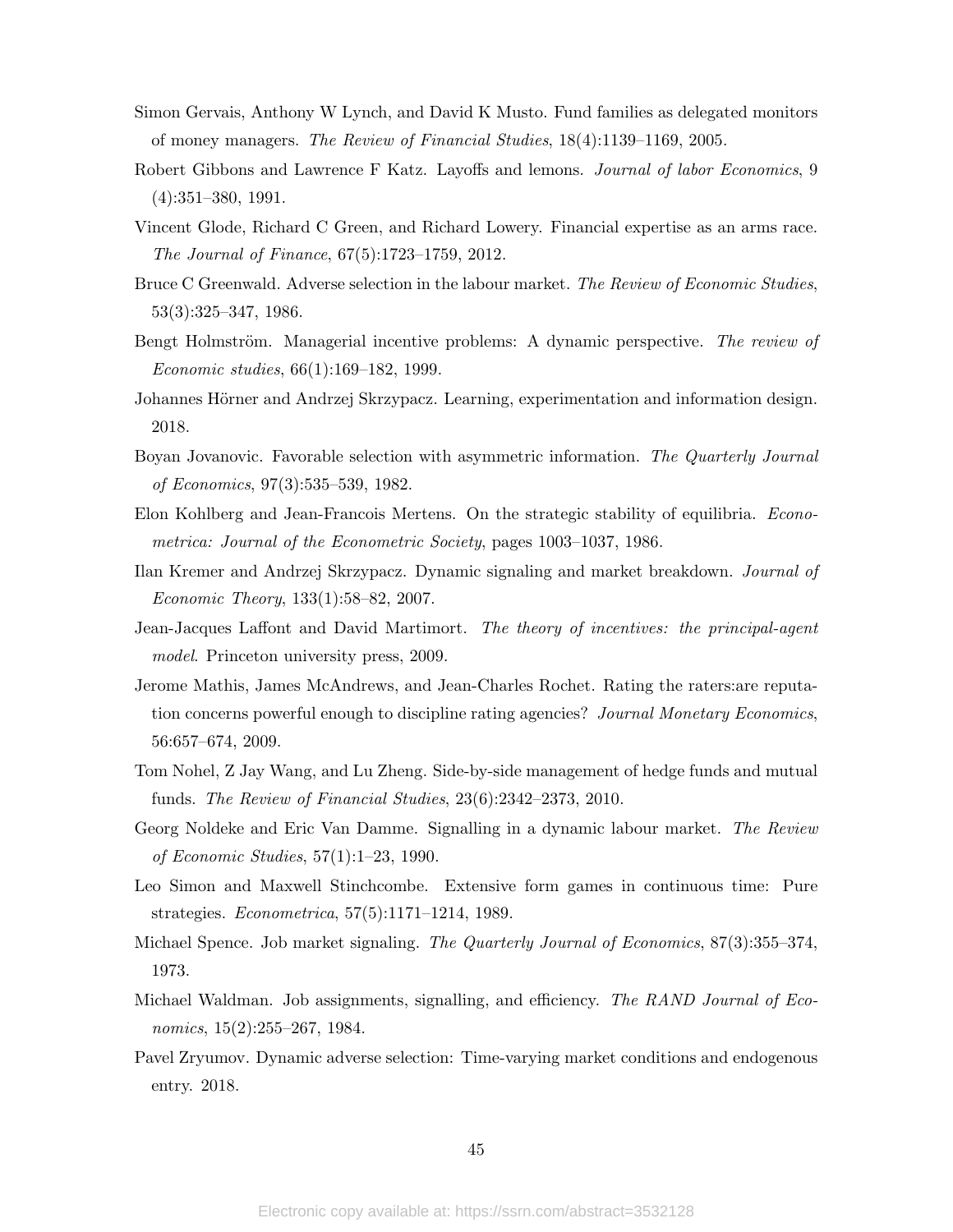# A Online Appendix (Not for Printed Publication)

To facilitate access to the the proofs we provide a table of contents for Online Appendix [A.](#page-0-0)

# Contents

|     | A.2 Implications of firm-specific skill, team production, and rival services A.3                                      |
|-----|-----------------------------------------------------------------------------------------------------------------------|
|     |                                                                                                                       |
|     | A.4 Alternative Specification of Agent's Outside Option given Brownian Signals A.5                                    |
| A.5 |                                                                                                                       |
|     |                                                                                                                       |
|     | Proof of Proposition 1 (agent's single-crossing) $\dots \dots \dots \dots \dots \dots \dots \dots \dots$ . A.11       |
|     |                                                                                                                       |
|     |                                                                                                                       |
|     | Proof of Lemma 3 (equilibrium uniqueness) $\ldots \ldots \ldots \ldots \ldots \ldots \ldots \ldots \ldots$ . A.18     |
|     |                                                                                                                       |
|     | Proof of Lemma 5 (comparative statics) $\ldots \ldots \ldots \ldots \ldots \ldots \ldots \ldots \ldots$ . A.22        |
|     |                                                                                                                       |
|     |                                                                                                                       |
|     | Proof of Lemma 8 (training incentives) $\ldots \ldots \ldots \ldots \ldots \ldots \ldots \ldots \ldots \ldots$ . A.28 |
|     |                                                                                                                       |
|     |                                                                                                                       |
|     |                                                                                                                       |
|     | Proof of Proposition 4 (equilibrium verification given Brownian signals) A.41                                         |

## A.1 Equilibrium Fixed Point V

Define the incremental value of a new agent at the start of his employment to the intermediary as

$$
G(V) \stackrel{def}{=} \mathcal{E} \left[ \int_0^\tau e^{-r\tau} (A(q_t) - w(\tilde{p}_t, k_t)) dt + e^{-r\tau} V \right] - V
$$
\n
$$
= \mathcal{E} \left[ \int_0^\tau e^{-r\tau} (A(q_t) - w(\tilde{p}_t, k_t) - rV) dt \right]
$$
\n(A.1)

Fixed point equation [\(7\)](#page-11-0) can then be rewritten for  $V > 0$  as

$$
V = e^{-r\Delta} \cdot \mathbb{E}\left[\int_0^{\tau} e^{-rt}(A(q_t) - \tilde{w}_t) dt + e^{-r\tau} \cdot V\right] - I
$$

$$
I e^{r\Delta} + V(e^{r\Delta} - 1) = \mathbb{E}\left[\int_0^{\tau} e^{-rt}(A(q_t) - \tilde{w}_t) dt + e^{-r\tau} \cdot V\right] - V
$$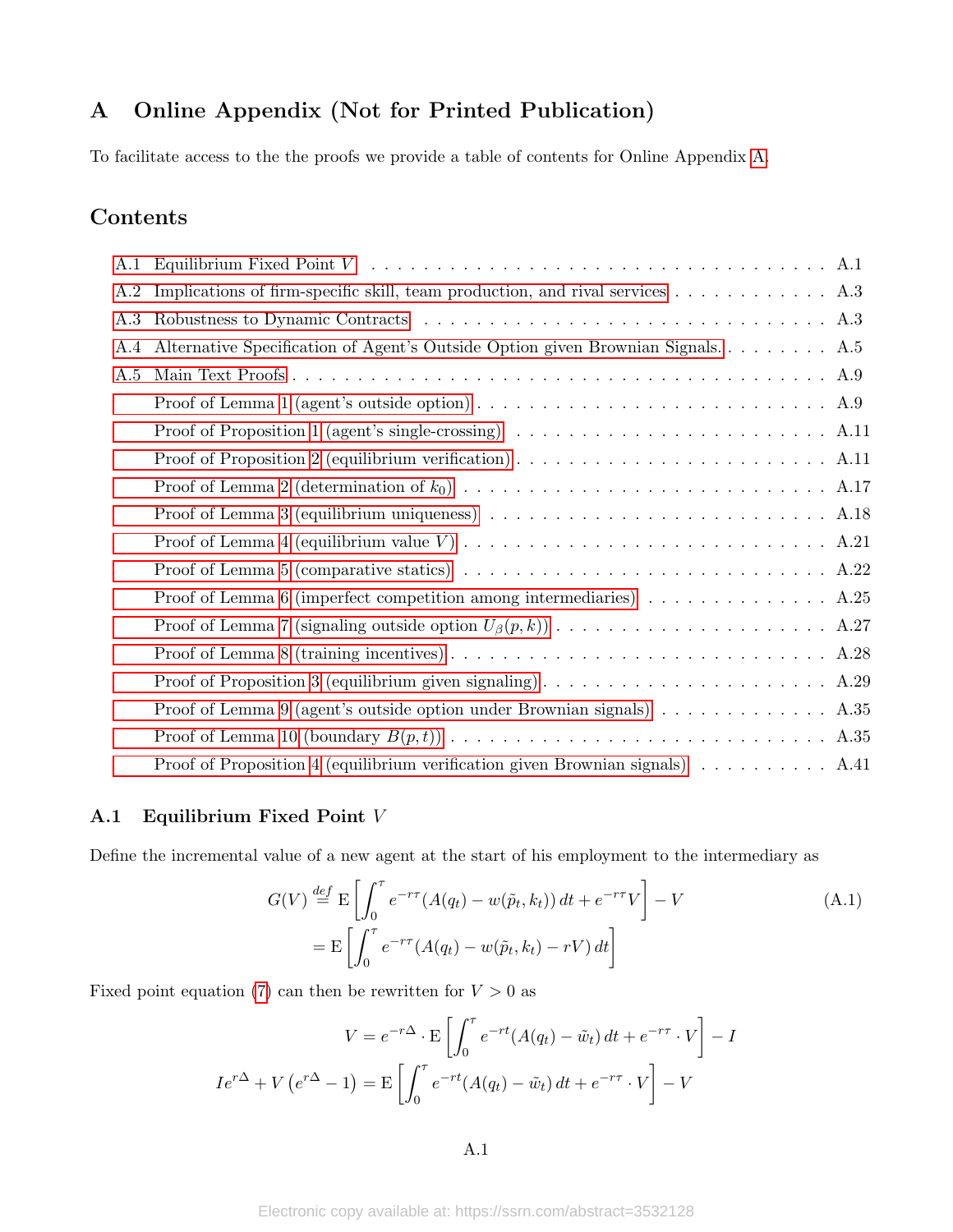<span id="page-46-0"></span>
$$
Ie^{r\Delta} + V(e^{r\Delta} - 1) = G(V). \tag{A.2}
$$

The intuition behind [\(A.2\)](#page-46-0) is that the expected gains from employing a given agent must equal to the fixed costs of replacing him.

<span id="page-46-1"></span>

Figure 7: Graphical representation for the fixed point equation  $(A.2)$  for V. Function  $G(V)$  is depicted in solid. Replacement cost parameters are  $I_2$ I<sub>1</sub>, and  $\Delta_2 = 0 < \Delta_1$ . Ex-ante private information  $\tilde{p}_0$  is distributed uniformly on  $\left[\frac{1}{3}\right]$  $\frac{1}{3}$ , 1 and revenues  $A(p) = p$ . The asymptotic value is  $G(\infty) =$  $\mathrm{E}\left[U(\tilde{p}_0,\tilde{p}_0)-U(\tilde{p}_0,p)\right].$ 

Figure [7](#page-46-1) plots  $G(V)$  as a solid line. It is decreasing for low values of V as the profitability of each agent is offset by a greater opportunity cost in periods when there is no churning. A higher value of  $V$ , however, leads the intermediary to churn lower skilled agents at a higher rate, as can be seen from [\(13\)](#page-16-1). This allows the intermediary to charge higher skilled agents more for building reputation, which increases the gain to the intermediary. The slope of the overall employment gain of the intermediary balances the two economic forces and is, in part, determined by the relative value of employing the agent in times when there is and isn't churning.

Lemma [4](#page-22-1) first shows that there exists a unique equilibrium limit as the number of agents the intermediary can consequently employ increases. If the search costs are sufficiently large, the equilibrium corresponds to the unique root of [\(A.2\)](#page-46-0). On the other hand, if the replacement cost is small, then a large fraction of the intermediary's profits comes from the agents paying for reputation building. It is a surprising result that in this case there may arise additional equilibrium values of V corresponding to either low or high profitability of the intermediary. As a result, the intermediary's reputation to be selective with its agents can be self-enforcing and result in multiple equilibria with different expected values  $V$ . This is a novel and surprising feature in both the dynamic employment and adverse selection literature. It arises from endogenizing the gains from trade by imposing the employment capacity constraint, and is natural in our context since the intermediary is able to hire a new agent. The intuition is similar to a market for goods under adverse selection: higher gains from trade increase market liquidity, which lead to goods being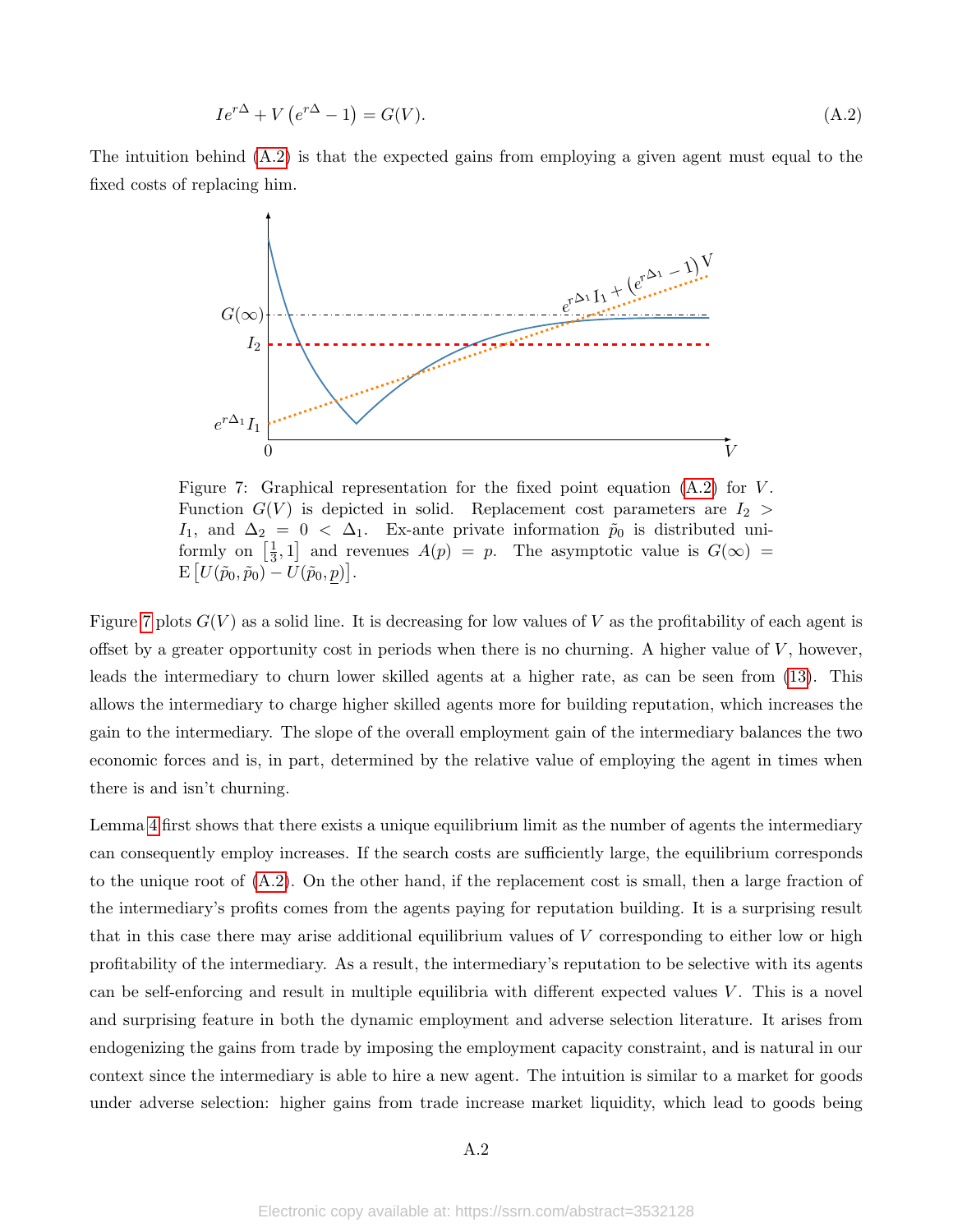produced at a higher rate, feeding back into higher gains from trade. A good example is a of a contractor building houses and having inventory constraints, for instance due to credit availability. A more liquid market increases the rate at which houses are built and sold and increases his equilibrium continuation value.

## <span id="page-47-0"></span>A.2 Implications of firm-specific skill, team production, and rival services

Firm specific skill. The agent's skill may be specific to the firm. This may not be a first-order force in settings such as accounting or money management as they rely on general human capital, but may be more relevant in other contexts. If the intermediary finds an agent who has good synergies with the firm, then she may not wish to churn him. As a result, clients identify agents who are churned by the intermediary by their expected skill but also the fact that they do not have synergies with the current employer.

Team production. In the context of money management, funds within the family can be overseen by teams of two to five money managers. Naturally, this introduces a problem for the markets to infer which of the team members is truly skilled. The analysis in this paper can be applied to the team as a whole where the entire team can leave the family and start a fund on their own. It also, potentially, introduces the possibility of a staggered exit in which the first party that leaves the team is less skilled. As such, the longer the team member stays with the fund, the higher his perceived level of skill is. While this paper focuses on the case when a single manager governs the fund, the same mechanism applies to team production.

Rival services. Suppose an outgoing agent may compete with the intermediary after starting his firm.<sup>[49](#page-47-2)</sup> The economic idea of letting go of a well-established agent because he becomes too expensive is still at play, but it comes at the cost of competing with him in the future. If the intermediary does not let go of him after a long time, however, her profit wedge collapses to 0 due to learning from either good or bad performance. This implies that, as long as the agent is unable to capture the entire market, the intermediary is, eventually, better of replacing him with a new agent. Our solution approach extends to this setting. We would first solve backward for the intermediary's non-stationary expected value from employing the next agent and factor it into the optimal stopping problem determining set T.

#### <span id="page-47-1"></span>A.3 Robustness to Dynamic Contracts

**Lemma A.1.** Suppose the intermediary can commit to a long-term contract. Then, if  $\rho > r$  then under the optimal contract, the agent's continuation value is given by  $U(\tilde{p}_t, k_t)$ . If  $\rho = r$ , then the contract

<span id="page-47-2"></span><sup>49</sup>Such dynamic has been studied in [Glode, Green, and Lowery](#page-44-0) [\(2012\)](#page-44-0) in the context of the financial service industry.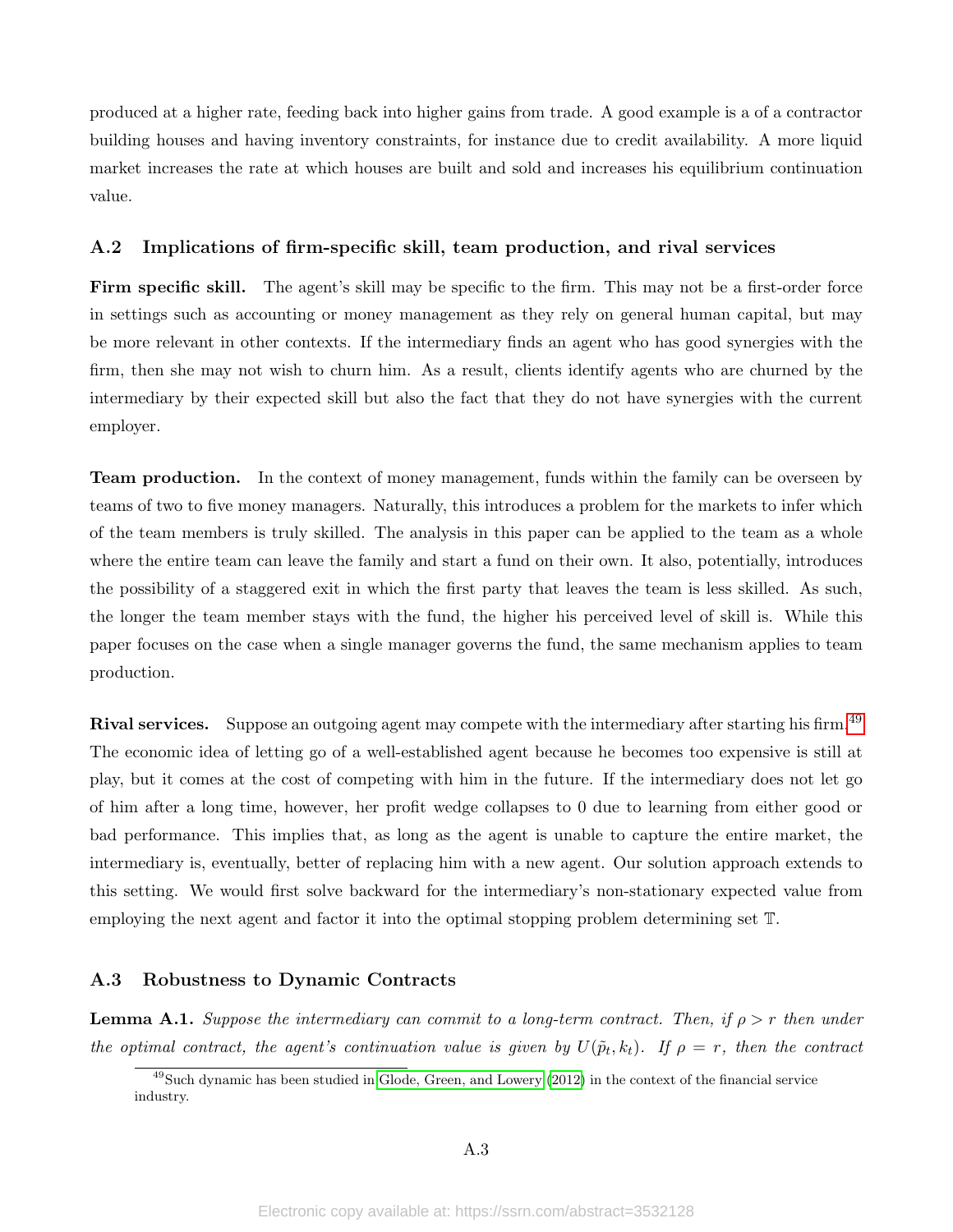in which the agent's continuation value is equal to  $U(\tilde{p}_t, k_t)$  up until termination is one of the optimal contracts.

*Proof.* Suppose the intermediary can commit to a cumulative compensation process  $(\tilde{C}_t)_{t\geq 0}$ . The agent's continuation value from staying with the intermediary is given by

$$
\hat{W}_t = \mathcal{E}_{\tilde{p}_t} \left[ \int_t^{\tau \wedge \eta} e^{-\rho(s-t)} d\hat{C}_s + e^{-\rho(\tau \wedge \eta - t)} \cdot U(\tilde{p}_\tau, k_\tau) \right].
$$

On the other hand, define wage  $\tilde{w}_t$  satisfying

$$
U(\tilde{p}_t, k_t) = \mathcal{E}_{\tilde{p}_t} \left[ \int_t^{\tau \wedge \eta} e^{-\rho(s-t)} dC_s + e^{-\rho(\tau \wedge \eta - t)} \cdot U(\tilde{p}_\tau, k_\tau) \right].
$$

Due to the agent's risk-neutrality, it is without loss that he is let go after generating poor performance and gets paid nothing in that event. The agent is retained by the intermediary as long as  $\tilde{W}_t \ge U(\tilde{p}_t, k_t)$ and at time  $\tau$  when the agent is let go,  $\tilde{W}_{\tau} = U(\tilde{p}_{\tau}, k_{\tau}).$ 

Suppose there exists a t such that  $\hat{W}_t > U(\tilde{p}_t, k_t)$ . Consider an alternative contract in which the intermediary follows contract  $(\hat{C}_s)_{s\leq t}$ , makes the agent a fixed payment  $\hat{W}_t - U(\tilde{p}_t, k_t)$  and, subsequently, compensate the agent according to process  $(C_s)_{s \in [t,\tau]}$ . The net continuation benefit to the intermediary of the new contract relative to the original contract is

$$
\begin{split}\n&\mathbf{E}\left[\int_{t}^{\tau}e^{-r(s-t)}\,d\hat{C}_{s}\right]-\hat{W}_{t}+U(\tilde{p}_{t},k_{t})-\mathbf{E}\left[\int_{t}^{\tau}e^{-r(s-t)}\,dC_{s}\right] \\
&=\mathbf{E}\left[\int_{t}^{\tau}e^{-r(s-t)}\,d\hat{C}_{s}\right]-\mathbf{E}\left[\int_{t}^{\tau}e^{-\rho(s-t)}\,d\hat{C}_{s}\right]+\mathbf{E}\left[\int_{t}^{\tau}e^{-\rho(s-t)}\,dC_{s}\right]-\mathbf{E}\left[\int_{t}^{\tau}e^{-r(s-t)}\,dC_{s}\right] \\
&=\mathbf{E}\left[\int_{t}^{\tau}\left(e^{-\rho(s-t)}-e^{-r(s-t)}\right)\cdot\left(dC_{s}-d\hat{C}_{s}\right)\right] \\
&=\mathbf{E}\left[\int_{t}^{\tau}\left(1-e^{(\rho-r)(s-t)}\right)\cdot e^{-\rho(s-t)}\left(dC_{s}-d\hat{C}_{s}\right)\right] \\
&=\mathbf{E}\left[\int_{t}^{\tau}\left(1-e^{(\rho-r)(s-t)}\right)\cdot\left(-dU\left(\tilde{p}_{s},k_{s}\right)+d\hat{W}_{s}\right)\right] \\
&=\mathbf{E}\left[\left(1-e^{(\rho-r)(s-t)}\right)\left(\hat{W}_{s}-U\left(\tilde{p}_{s},k_{s}\right)\right)\Big|_{s=t}^{s=\tau}-\int_{t}^{\tau}\left(\hat{W}_{s}-U\left(\tilde{p}_{s},k_{s}\right)\right)d\left(1-e^{(\rho-r)(s-t)}\right)\right] \\
&=\mathbf{E}\left[\int_{t}^{\tau}\left(\hat{W}_{s}-U\left(\tilde{p}_{s},k_{s}\right)\right)d e^{(\rho-r)(s-t)}\right] \\
&=\mathbf{E}\left[(\rho-r)\cdot\int_{t}^{\tau}e^{(\rho-r)(s-t)}\left(\hat{W}_{s}-U\left(\tilde{p}_{s},k_{s}\right)\right)ds\right]\stackrel{(i)}{\geq}0,\n\end{split}
$$

where inequality (*i*) is strict unless  $\hat{W}_s = U(\tilde{p}_s, k_s)$  P-a.s. This implies that under the optimal contract it must be the case that  $\tilde{W}_t = U(\tilde{p}_t, k_t)$ .  $\Box$ 

Lemma A.2. The equilibrium dynamics are unaffected if the intermediary can commit to a long-term contract with the agent.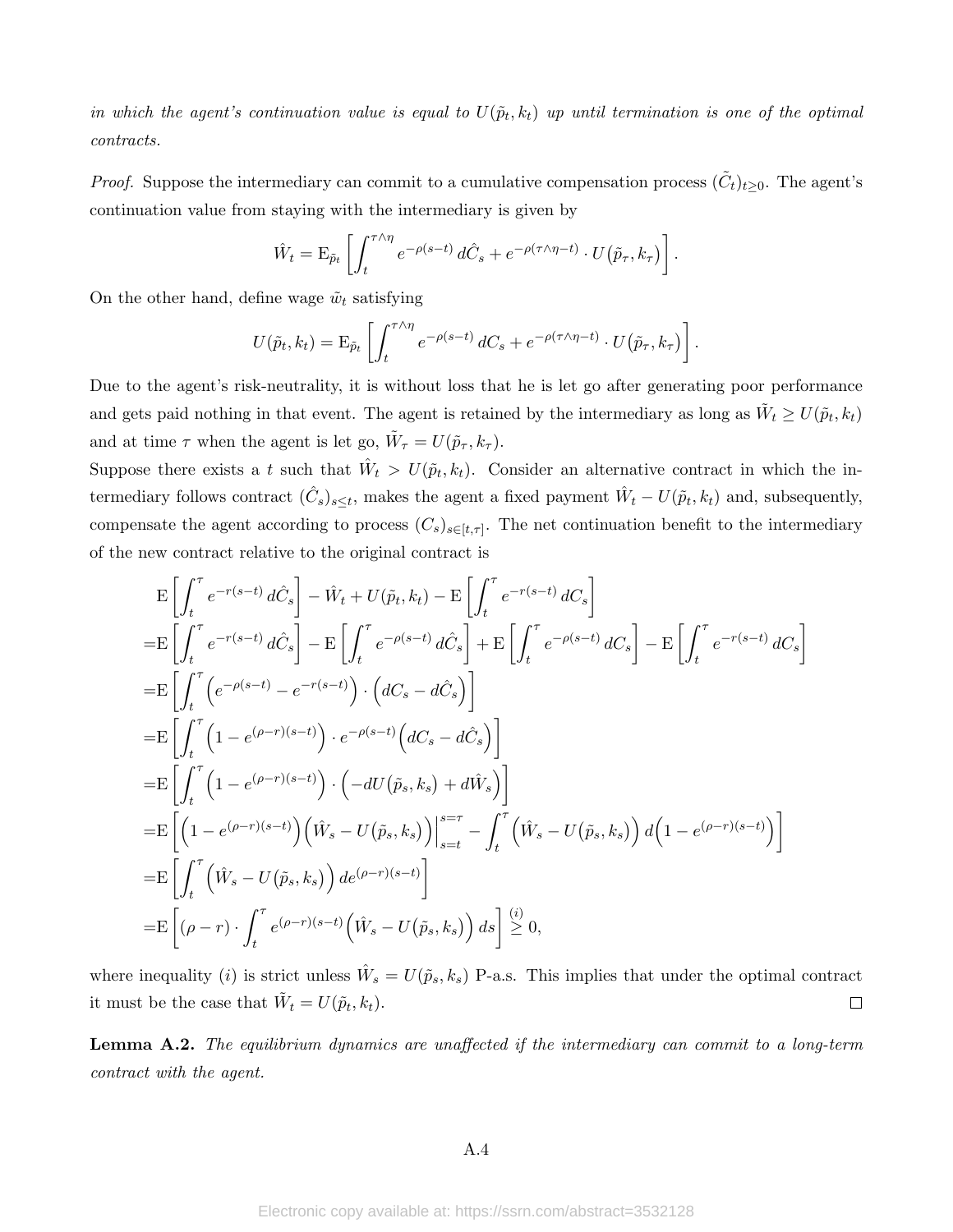Proof. Under the optimal dynamic contract, the intermediary keeps the agent exactly at his outside option for any equilibrium process of beliefs. As a result, commitment does not expand the set of feasible contracts offered to the agent implying equivalent dynamics to the setting where the intermediary cannot commit.  $\Box$ 

#### <span id="page-49-0"></span>A.4 Alternative Specification of Agent's Outside Option given Brownian Signals.

With Brownian signals, defining and deriving the equilibrium of the agent's subgame is a nontrivial task. Because the agent's off-equilibrium outside option determines his bargaining power with the intermediary via the retention constraint [\(6\)](#page-11-1), we characterize the agent's expected value of opening a firm if he is let go off the equilibrium path. The main result of this section is that similar to before, in equilibrium, higherskilled agents value reputation more than lower-skilled agents since they stay in the industry longer, under the sufficient condition that revenue  $A(\cdot)$  is weakly convex.

Clients assign belief  $k_t$  to the agent who opens his firm at time t. They subsequently update their beliefs based on his performance

<span id="page-49-1"></span>
$$
E\left[\theta \mid X_s, k_t\right] = \frac{\phi}{\phi s + 1} \cdot (X_s - X_t) + \frac{\phi t + 1}{\phi s + 1} \cdot k_t.
$$
\n(A.3)

 $\Box$ 

If the agent performs well, clients' belief increases and the agent obtains greater profits. If, however, he performs poorly, clients' belief declines, and he may find staying in the industry unprofitable, relative to his outside option L. The agent decides when to exit the industry given the clients' belief process and solves

$$
U(k_t, k_t, t) \stackrel{def}{=} \max_{\hat{\eta}} \mathbb{E}\left[\int_0^{\hat{\eta}} e^{-\rho(s-t)} A\left(\frac{\phi(X_s - X_t) + (\phi t + 1)k_t}{\phi s + 1}\right) ds + e^{-\rho \hat{\eta}} L \middle| X_t, k_t\right] \tag{A.4}
$$

This decision depends on past performance  $X_t$  as well as elapsed time t, which governs the residual uncertainty about his ability

$$
\Sigma_t \stackrel{def}{=} \text{Var}(\theta \mid X_t) = \frac{\sigma_\theta^2 \sigma^2}{\sigma_\theta^2 t + \sigma^2},
$$

If  $\Sigma_t$  is very low, then the estimate of the agent's ability is so precise that the optimal exit rule can be obtained by, essentially, comparing the current flow profit and the reservation utility  $\rho L$ . If  $\Sigma_t$  is high, however, then the agent values additional learning about his ability and is willing to stay in the industry even if current profits are low.

**Lemma A.3.** Suppose when the agent opens his own firm he shares the same belief as clients, i.e.,  $\tilde{p}_t = k_t$ . Then he optimally leaves the industry when his belief  $\tilde{p}_s$  drops below a deterministic boundary b(s). Boundary  $b(s) \to \rho L$  as  $s \to \infty$ .

*Proof.* Follows the steps to constructing boundary  $b(k, t)$  in Lemma [9.](#page-34-0)

The agent's compensation while working for the intermediary is determined by his outside option captured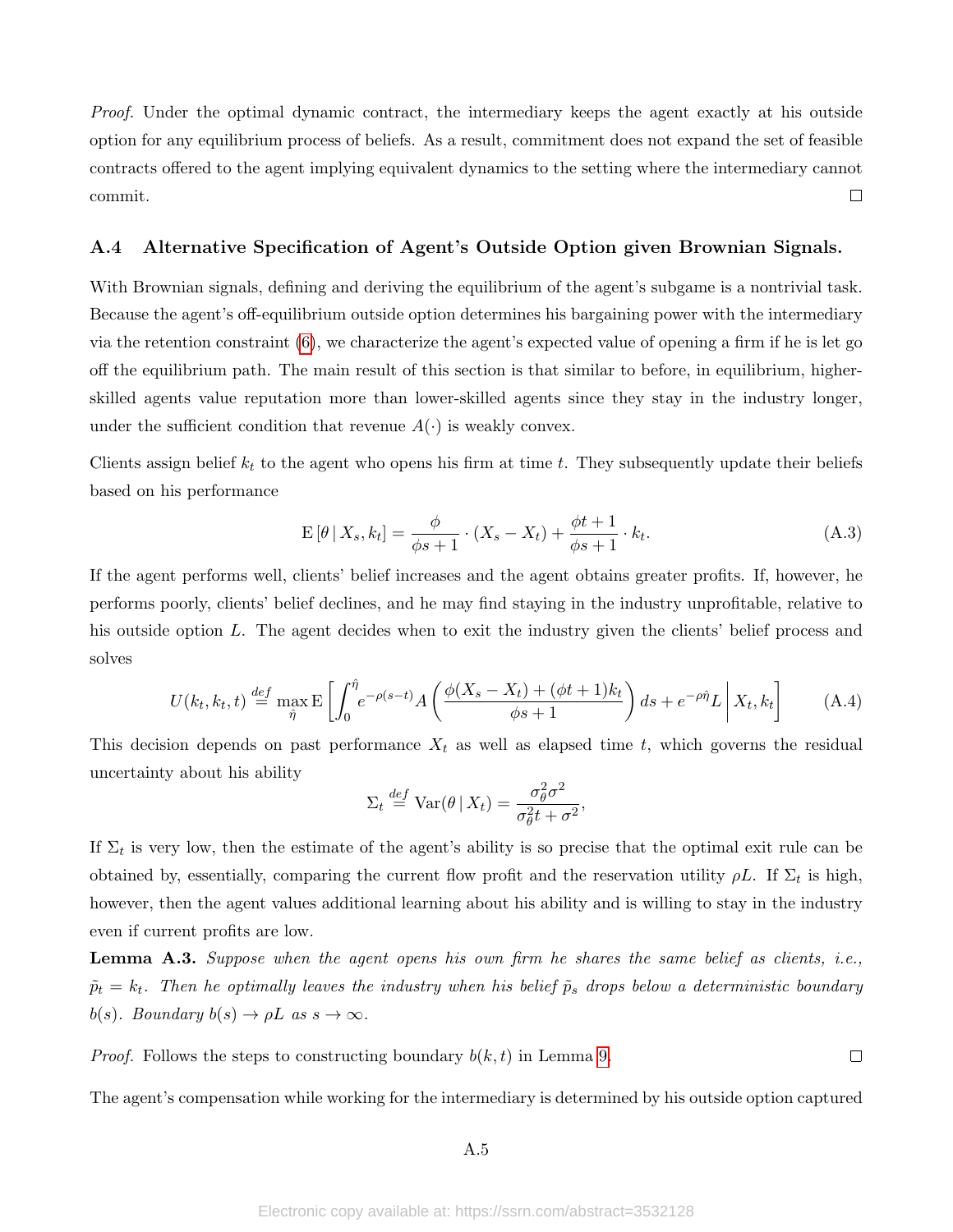by opening the firm in that instance. Suppose he opens his firm at time t when his belief is given by  $\tilde{p}_t$ exceeds that of clients, i.e.,  $k_t$ . Consequently, he is relatively more optimistic about future performance since, from his perspective,  $X_t$  has a higher drift, increasing his value of staying in the industry. In this case, he finds it optimal to stay in the industry longer than an agent with a lower private belief. In particular, the agent with  $\tilde{p}_t > k_t$  does not leave the industry if  $X_s$  reaches  $b(s)$ . This poses a conundrum for clients as it violates the incentive compatibility about the agent they expect to be dealing with.<sup>[50](#page-50-0)</sup> The clients need to interpret this deviation. On the one hand, they may assume that the agent delayed his exit from the industry by mistake, in which case beliefs should continue to follow [\(A.3\)](#page-49-1). On the other hand, they may think that the agent started his firm with a higher belief than expected, and his delayed exit from the industry is informative about his ability. In both cases, higher-skilled agents  $\tilde{p}_t > k_t$  stay in the industry longer, leading to very similar wage dynamics in the employment relationship. We find it more natural that the agent opens his firm early due to a disagreement with the intermediary over compensation, and the clients assign the lowest belief about the agent consistent with him staying in the industry given that history. Such assumption on off-equilibrium beliefs makes our analysis more difficult, but comes very close to nesting the case in which investors do not update on the exit times.<sup>[51](#page-50-1)</sup>

Definition 2. A Perfect Bayesian Equilibrium of the agent's subgame starting at time t is a belief process  $(k_{t,s})_{s\geq0}$  and a collection of exit times  $(\eta_t(\hat{p}))_{\hat{p}\geq k_t}$  adapted process  $(X_s - X_t)_{s\geq t}$  such that

(i)  $\eta_t(\hat{p})$  maximizes the agent's time of leaving the industry given clients' belief

$$
\eta_t(\hat{p}) = \arg \max_{\hat{\eta}} \mathbb{E} \left[ \int_t^{\hat{\eta}} e^{-\rho(s-t)} A(k_{t,s}) \, ds + e^{-\rho(\hat{\eta}-t)} \cdot L \mid \tilde{p}_t = \hat{p} \right].
$$

(ii) the clients' belief process  $k_{t,s}$  follows Bayes rule as long as  $s < \eta_t(k_t)$ . If they expect an agent's exit but do not observe it, then they revise their beliefs to the lowest skilled agent for whom such behavior is incentive compatible

$$
k_{t,s} = \frac{\phi}{\phi s + 1} \cdot (X_s - X_t) + \frac{\phi t + 1}{\phi s + 1} \cdot \max \Big[ k_t, \eta_t^{-1}(s) \Big].
$$

The equilibrium expected value to the agent if he leaves the intermediary is given by

$$
U(\tilde{p}_t, k_t, t) \stackrel{def}{=} \mathrm{E}\left[\int_t^{\eta_t(\tilde{p}_t)} e^{-\rho(s-t)} A(k_{t,s}) ds + e^{-\rho(\eta_t(\tilde{p}_t)-t)} \cdot L \mid \tilde{p}_t\right].
$$

For  $\tilde{p}_t = k_t$  the agent leaves the industry along the equilibrium path and the above expression coincides with one shown earlier for  $\tilde{p}_t = k_t$ . This results in higher skilled agents leaving the industry later, and leads them to put more value on reputation.

<span id="page-50-0"></span> $50$ In the Poisson model of Section [2](#page-8-0) and [3](#page-13-0) this did not arise as the agent either generated good performance and stayed in the industry, or received a negative shock, which revealed him to be unskilled. This resulted in clients not needing to update based on off-equilibrium behavior by the agent.

<span id="page-50-1"></span><sup>&</sup>lt;sup>51</sup>This does not change the equilibrium dynamics even though this gives the agent a tool to signal his ability. We have characterized both cases and they lead to very similar results. At the cost of notation, we present the more difficult case here.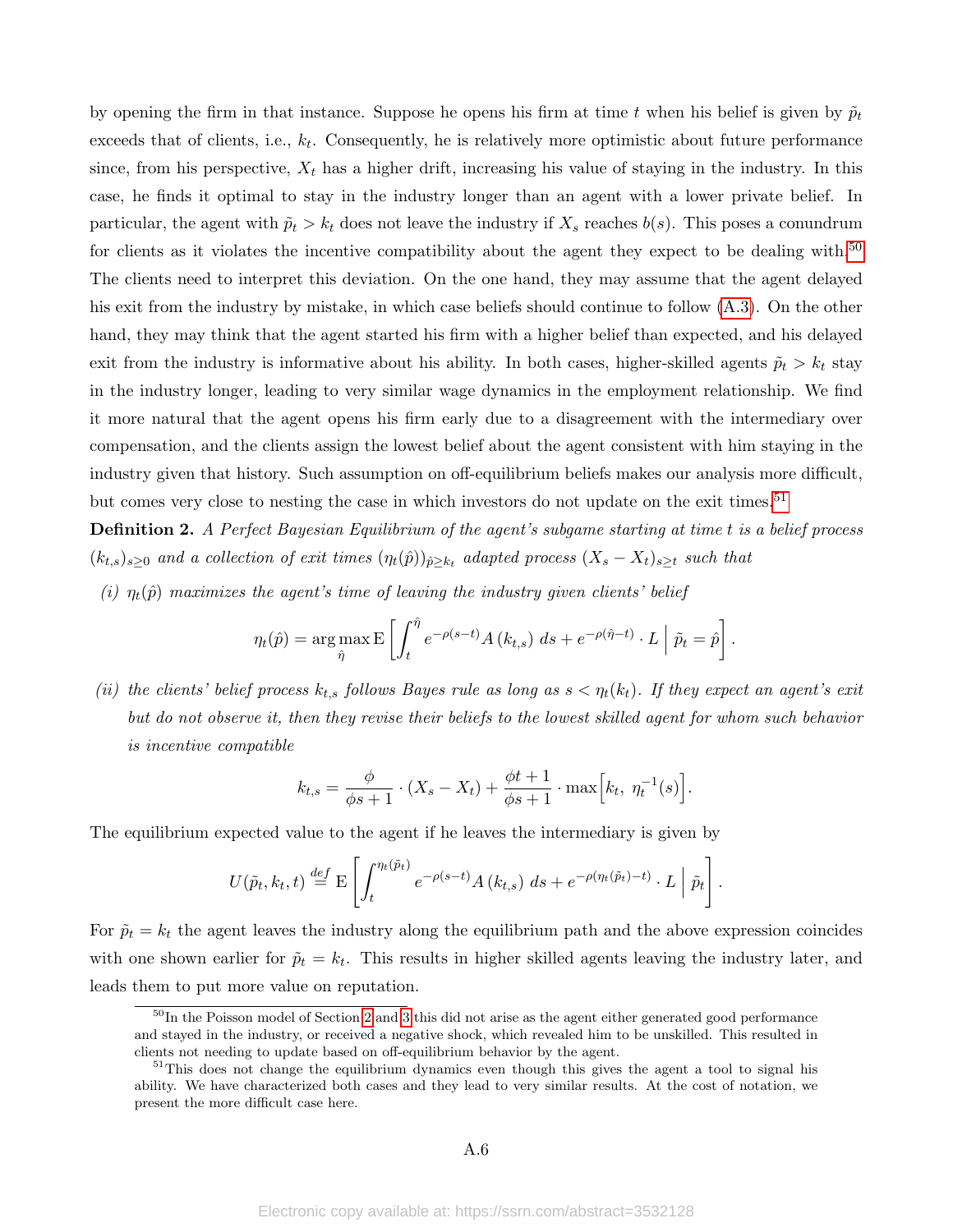<span id="page-51-0"></span>Proposition 5. There exists a Perfect Bayesian Equilibrium characterized by the on-path stopping boundary  $b(s)$ .

(i) The agent optimally leaves the industry when his private belief drops below  $b(s)$ :

<span id="page-51-1"></span>
$$
\eta_t(\hat{p}) = \inf \left\{ s \ge t : \quad \left[ \frac{\phi}{\phi s + 1} \cdot (X_s - X_t) + \frac{\phi t + 1}{\phi s + 1} \cdot \hat{p} \right] < b(s) \right\}.
$$
\n(A.5)

(ii) The clients' belief equals the posterior belief of the lowest skilled agent for whom it is incentive compatible to stay in the industry given the past performance history

$$
k_{t,s} = \frac{\phi(X_s - X_t)}{\phi s + 1} + \frac{\phi t + 1}{\phi s + 1} \cdot \max\left[k_t, \frac{\inf_{s' \in [t,s]} \{\phi(X_{s'} - X_t) - (\phi s' + 1)b(s')\}}{\phi t + 1}\right].
$$

Moreover, if  $A(\cdot)$  is weakly convex, then higher skilled agents value reputation more than lower skilled agents:  $\partial_2 U(\tilde{p}', k, t) > \partial_2 U(\tilde{p}, k, t)$ , for any  $\tilde{p}' > \tilde{p}$ .

*Proof.* It is without loss to set  $t = 0$  and show that  $\partial_{12}U(\tilde{p},k,0) > 0$ . Then

$$
k_{0,t} = \frac{\phi}{\phi t + 1} \cdot X_t + \frac{1}{\phi t + 1} \cdot \max[k_0, \eta_0^{-1}(t)].
$$

Since  $k_{0,t}$  Define  $l_{0,t} = \max[k_0, \eta_0^{-1}(t)]$  to be the initial type. Moreover, we can express the agent's private information as

$$
X_t = \tilde{p}_0 t + \xi t + \sigma B_t,
$$

where  $\theta = \tilde{p}_0 + \xi$  for  $\xi \sim \mathcal{N}(0, \sigma_\theta^2)$  independent from other model variables. The expected payoff of the agent can be written as

$$
U(\tilde{p}_0, l_0, 0) = \mathbf{E}\left[\int_0^{\tau} e^{-\rho t} A\left(\frac{\phi}{\phi t + 1} \cdot X_t + \frac{1}{\phi t + 1} \cdot l_{0,t}\right) dt + e^{-\rho \tau} \cdot L\right].
$$

Suppose that  $\tilde{p}_0 > \hat{l}_0 = l_0 + \varepsilon$ . Define

$$
\tau = \inf \left\{ \frac{\phi}{\phi t + 1} \cdot X_t + \frac{1}{\phi t + 1} \cdot l_0 = b(t) \right\},\
$$
  

$$
\hat{\tau} = \inf \{ t : l_{0,t} = \hat{l}_0 \}.
$$

Due to the dynamics specified for process  $l_{0,t}$  and  $\hat{l}_{0,t}$  it follows that  $d\hat{l}_{0,t} > 0$  only if  $l_{0,t} = \hat{l}_{0,t}$  Then

$$
U(\tilde{p}_0, \hat{l}_0, 0) - U(\tilde{p}_0, l_0, 0) = \mathcal{E} \left[ \int_0^{\hat{\tau}} e^{-\rho t} A \left( \frac{\phi}{\phi t + 1} \cdot \left( \tilde{p}_0 t + \xi t + \sigma B_t \right) + \frac{1}{\phi t + 1} \cdot \hat{l}_0 \right) dt + e^{-\rho \hat{\tau}} \cdot L \right]
$$
  

$$
- \mathcal{E} \left[ \int_0^{\hat{\tau}} e^{-\rho t} A \left( \frac{\phi}{\phi t + 1} \cdot \left( \tilde{p}_0 t + \xi t + \sigma B_t \right) + \frac{1}{\phi t + 1} \cdot l_{0,t} \right) dt + e^{-\rho \hat{\tau}} \cdot L \right]
$$
  

$$
= \mathcal{E} \left[ \int_0^{\tau} e^{-\rho t} A \left( \frac{\phi}{\phi t + 1} \cdot \left( \tilde{p}_0 t + \xi t + \sigma B_t \right) + \frac{1}{\phi t + 1} \cdot \hat{l}_0 \right) dt \right]
$$
  

$$
- \mathcal{E} \left[ \int_0^{\tau} e^{-\rho t} A \left( \frac{\phi}{\phi t + 1} \cdot \left( \tilde{p}_0 t + \xi t + \sigma B_t \right) + \frac{1}{\phi t + 1} \cdot l_0 \right) dt \right]
$$

A.7

Electronic copy available at: https://ssrn.com/abstract=3532128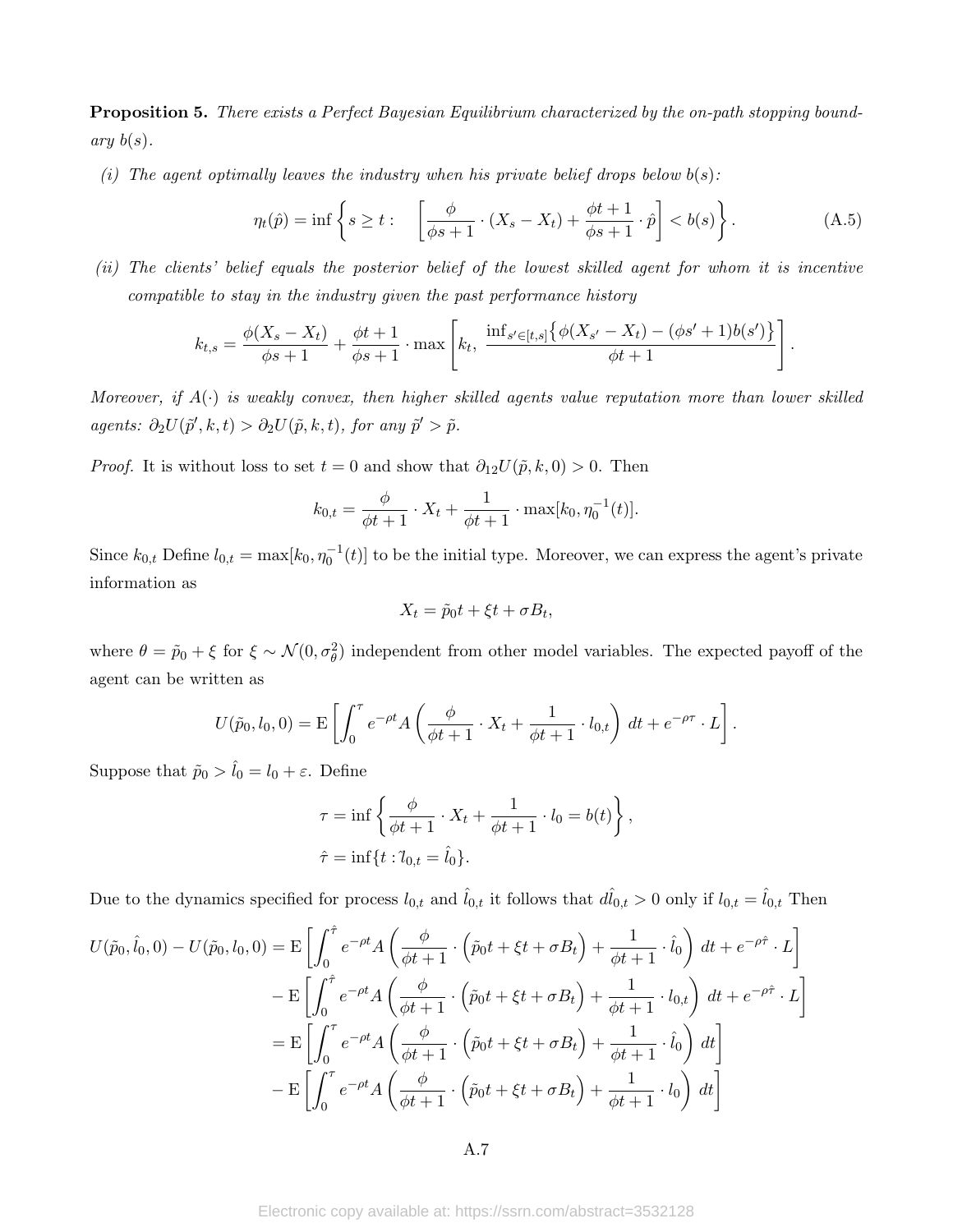$$
+ \mathbf{E} \left[ \int_{\tau}^{\hat{\tau}} e^{-\rho t} A \left( \frac{\phi}{\phi t + 1} \cdot \left( \tilde{p}_0 t + \xi t + \sigma B_t \right) + \frac{1}{\phi t + 1} \cdot \hat{l}_0 \right) dt \right]
$$
  
\n
$$
- \mathbf{E} \left[ \int_{\tau}^{\hat{\tau}} e^{-\rho t} A \left( \frac{\phi}{\phi t + 1} \cdot \left( \tilde{p}_0 t + \xi t + \sigma B_t \right) + \frac{1}{\phi t + 1} \cdot l_{0,t} \right) dt \right]
$$
  
\n
$$
\stackrel{(i)}{=} \mathbf{E} \left[ \int_{0}^{\tau} e^{-\rho t} A' \left( \frac{\phi}{\phi t + 1} \cdot \left( \tilde{p}_0 t + \xi t + \sigma B_t \right) + \frac{1}{\phi t + 1} \cdot l_0 \right) \frac{\varepsilon}{\phi t + 1} dt \right] + O(\varepsilon^2)
$$
  
\n
$$
+ \mathbf{E} \left[ \int_{\tau}^{\hat{\tau}} e^{-\rho t} A' \left( \frac{\phi}{\phi t + 1} \cdot \left( \tilde{p}_0 t + \xi t + \sigma B_t \right) + \frac{1}{\phi t + 1} \cdot l_0 \right) \frac{\varepsilon}{\phi t + 1} dt \right] + O(\varepsilon^2)
$$
  
\n
$$
\stackrel{(ii)}{=} \varepsilon \mathbf{E} \left[ \int_{0}^{\tau} e^{-\rho t} A' \left( \frac{\phi}{\phi t + 1} \cdot \left( \tilde{p}_0 t + \xi t + \sigma B_t \right) + \frac{1}{\phi t + 1} \cdot l_0 \right) \frac{1}{\phi t + 1} dt \right] + \overline{o}(\varepsilon) + O(\varepsilon^2),
$$

 $\Box$ 

where (i) holds by Taylor expansion and (ii) holds since  $\lim_{\varepsilon\to 0}(\hat{\tau}-\tau)=0$ . By this argument (not the same as the Envelope theorem) we can express the partial derivative of the agent's continuation payoff in, almost, closed form

$$
\frac{\partial}{\partial l_0} U(\tilde{p}_0, l_0, 0) = \mathbf{E} \left[ \int_0^{\tau} e^{-\rho t} A' \left( \frac{\phi}{\phi t + 1} \cdot \left( \tilde{p}_0 t + \xi t + \sigma B_t \right) + \frac{1}{\phi t + 1} \cdot l_0 \right) \frac{1}{\phi t + 1} dt \right].
$$

Taking the cross-partial we obtain

$$
\frac{\partial^2}{\partial \tilde{p}_0 \partial l_0} U(\tilde{p}_0, l_0, 0) = \mathbf{E} \left[ \int_0^\tau e^{-\rho t} A' \left( \frac{\phi}{\phi t + 1} \cdot (\tilde{p}_0 t + \xi t + \sigma B_t) + \frac{1}{\phi t + 1} \cdot l_0 \right) \frac{1}{\phi t + 1} dt \right]
$$
  
\n
$$
= \mathbf{E} \left[ \int_0^\tau e^{-\rho t} A'' \left( \frac{\phi}{\phi t + 1} \cdot (\tilde{p}_0 t + \xi t + \sigma B_t) + \frac{1}{\phi t + 1} \cdot l_0 \right) \frac{\phi t}{\phi t + 1} \cdot \frac{1}{\phi t + 1} dt \right]
$$
  
\n
$$
+ \mathbf{E} \left[ e^{-\rho \tau} A' \left( \frac{\phi}{\phi \tau + 1} \cdot (\tilde{p}_0 \tau + \xi \tau + \sigma B_\tau) + \frac{1}{\phi \tau + 1} \cdot l_0 \right) \frac{1}{\phi \tau + 1} \frac{\partial \tau}{\partial \tilde{p}_0} \right] \ge 0,
$$

since  $A''(\cdot) \geq 0$  and  $\tau$  is, by definition, increasing (strictly) in  $\tilde{p}_0$ . This concludes the proof.

Proposition [5](#page-51-0) establishes that higher-skilled agents value reputation more under the sufficient condition that  $A(\cdot)$  is weakly convex. First, higher-skilled agents stay longer in the industry, as manifested by  $\eta_t(\hat{p})$  being an increasing function of  $\hat{p}$  as can be seen from [\(A.5\)](#page-51-1). This is the same economic mechanism derived in Proposition [1.](#page-14-1) Second, higher-skilled agents are more likely to generate good performance and to have a high reputation. Weak convexity of  $A(\cdot)$  ensures that the revenues remain sensitive to clients' perceptions even when reputation is high. While weak convexity is sufficient to ensure the agent's single-crossing, it is not necessary, as the first channel is present and ensures our results arise if  $A(\cdot)$  is linear. It is also worthwhile to note that the agent leaves the industry when his private belief  $\tilde{p}_s$  coincides with the clients' belief  $k_{t,s}$  even when the subgame is started off equilibrium path,  $\tilde{p}_t > k_{t,t}$ . The agent's reservation wage in this case requires an adjustment since, whenever  $k_t < b(t)$ , beliefs experience a jump.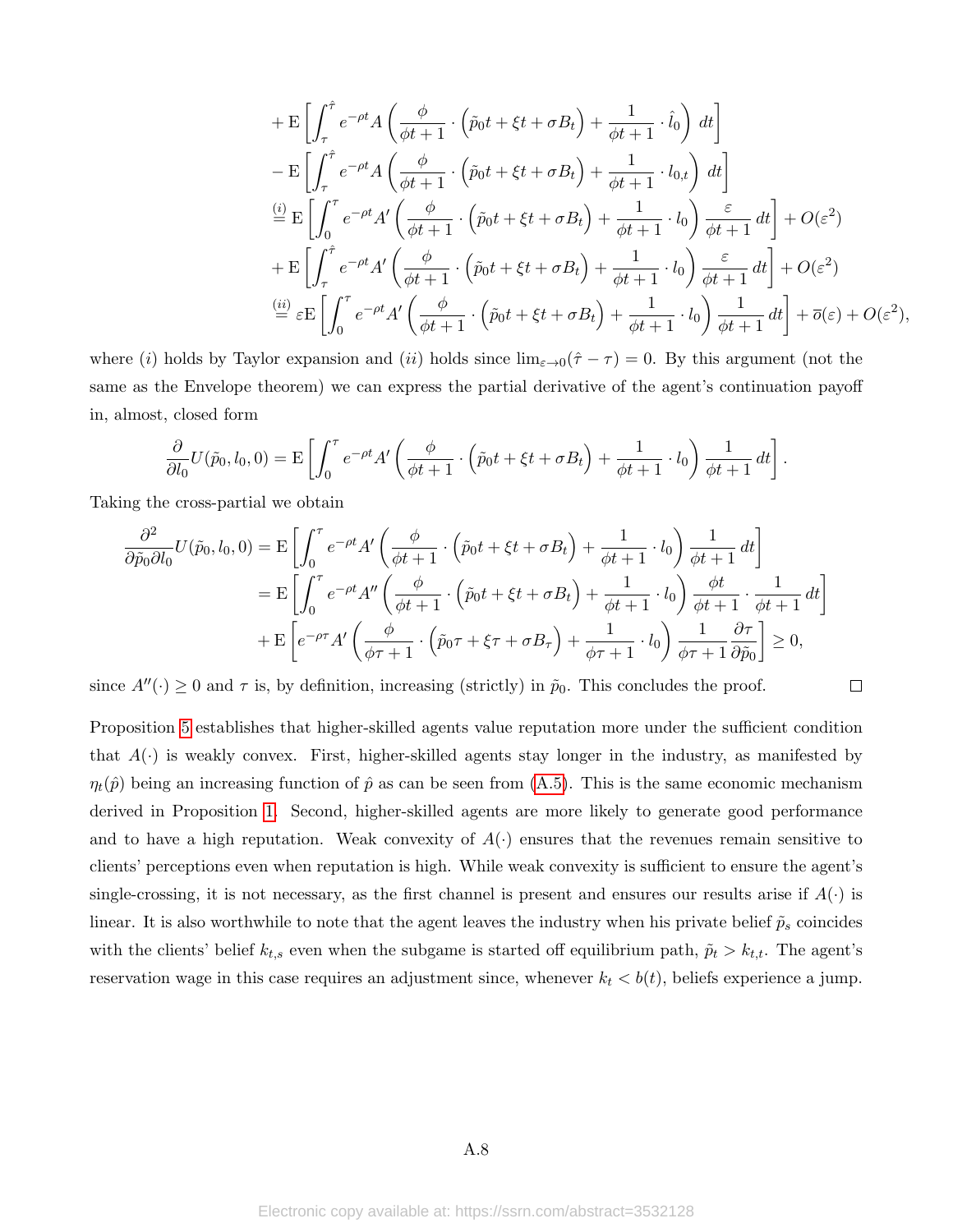The agent's cumulative reservation wage is given by

$$
d\tilde{W}_t = \begin{cases}\n\rho L dt & if \qquad U(\tilde{p}_t, k_t, t) = L, \\
w_R(\tilde{p}_t, k_t, t) dt & if \qquad U(\tilde{p}_t, k_t, t) > L \quad and \quad k_t > b(t), \\
U(\tilde{p}_t, b(t), t) - U(\tilde{p}_t, k_t, t) & if \qquad U(\tilde{p}_t, b(t), t) > 0 \quad and \quad k_t < b(t).\n\end{cases}
$$
(A.6)

which features an adjustment stemming from the fact that, were he to leave, he would be able to independently signal his ability to clients. If the agent's reservation value L is low, then  $b(t)$  is also low, and this adjustment to the reservation wage does not alter the equilibrium behavior of the main model.

#### <span id="page-53-0"></span>A.5 Main Text Proofs

#### <span id="page-53-1"></span>Proof of Lemma [1](#page-14-0) (agent's outside option)

If the agent leaves with reputation  $k$ , his continuation utility is given by

<span id="page-53-3"></span>
$$
u_{\theta}(k) = \mathcal{E}_{\theta}\left[\int_0^{\eta} e^{-\rho s} A(\pi(k, s)) ds + e^{-\rho \eta} \cdot L\right]
$$
 (A.7)

where  $\eta \stackrel{def}{=} \inf \{ t : N_t^{\theta} > 0 \}.$  The realized value to the agent of type  $\theta$  at time t can be expressed as

$$
Z_t \stackrel{def}{=} \int_0^{\eta \wedge t} e^{-\rho s} A(\pi(k, s)) ds + e^{-\rho t} \cdot U(\theta, \pi(k, s)) \cdot \mathbb{1} \left\{ t < \eta \right\} + e^{-\rho \eta} \cdot L \cdot \mathbb{1} \left\{ \eta \le t \right\}.
$$
 (A.8)

By Ito's lemma

<span id="page-53-2"></span>
$$
dZ_t = e^{-\rho t} A(\pi(k, t)) dt - r e^{-\rho t} u_{\theta}(\pi(k, t)) dt
$$
  
+ 
$$
e^{-\rho t} \lambda \pi(k, t) (1 - \pi(k, t)) \cdot \partial_2 u_{\theta}(\pi(k, t)) dt + e^{-\rho t} (L - u_{\theta}(\pi(k, t)) \cdot dN_t^{\theta}.
$$
 (A.9)

Process  $(Z_t)_{t\geq 0}$  is a Levy martingale with respect to filtration of type  $\theta$  agent, implying that the expected drift of process  $(Z_t)_{t\geq 0}$  is 0. Multiplying both sides of [\(A.9\)](#page-53-2) by  $e^{\rho t}$  obtain

$$
\rho u_{\theta}(\pi(k,t)) = A(\pi(k,t)) + \lambda \pi(k,t)(1-\pi(k,t)) \cdot u'_{\theta}(\pi(k,t)) + (L - u_{\theta}(\pi(k,t))) \cdot \lambda(1-\theta).
$$

Define  $x = \pi(k, t)$ . Then

<span id="page-53-4"></span>
$$
\rho u_{\theta}(x) = A(x) + \lambda x (1 - x) \cdot u_{\theta}(x) + (L - u_{\theta}(x)) \cdot \lambda (1 - \theta). \tag{A.10}
$$

.

The above is a linear differential equation. The general solution at  $t = 1$  is defined as the solution to the first order linear differential equation

$$
(\rho + \lambda(1 - \theta)) \cdot u_{\theta}^{G}(x) = \lambda x(1 - x) \cdot \partial_{2}U_{\theta}^{G}(x).
$$

It is given by

$$
u_{\theta}^{G}(x) = \left(\frac{x}{1-x}\right)^{\frac{\rho}{\lambda}+1-\theta}
$$

A.9

Electronic copy available at: https://ssrn.com/abstract=3532128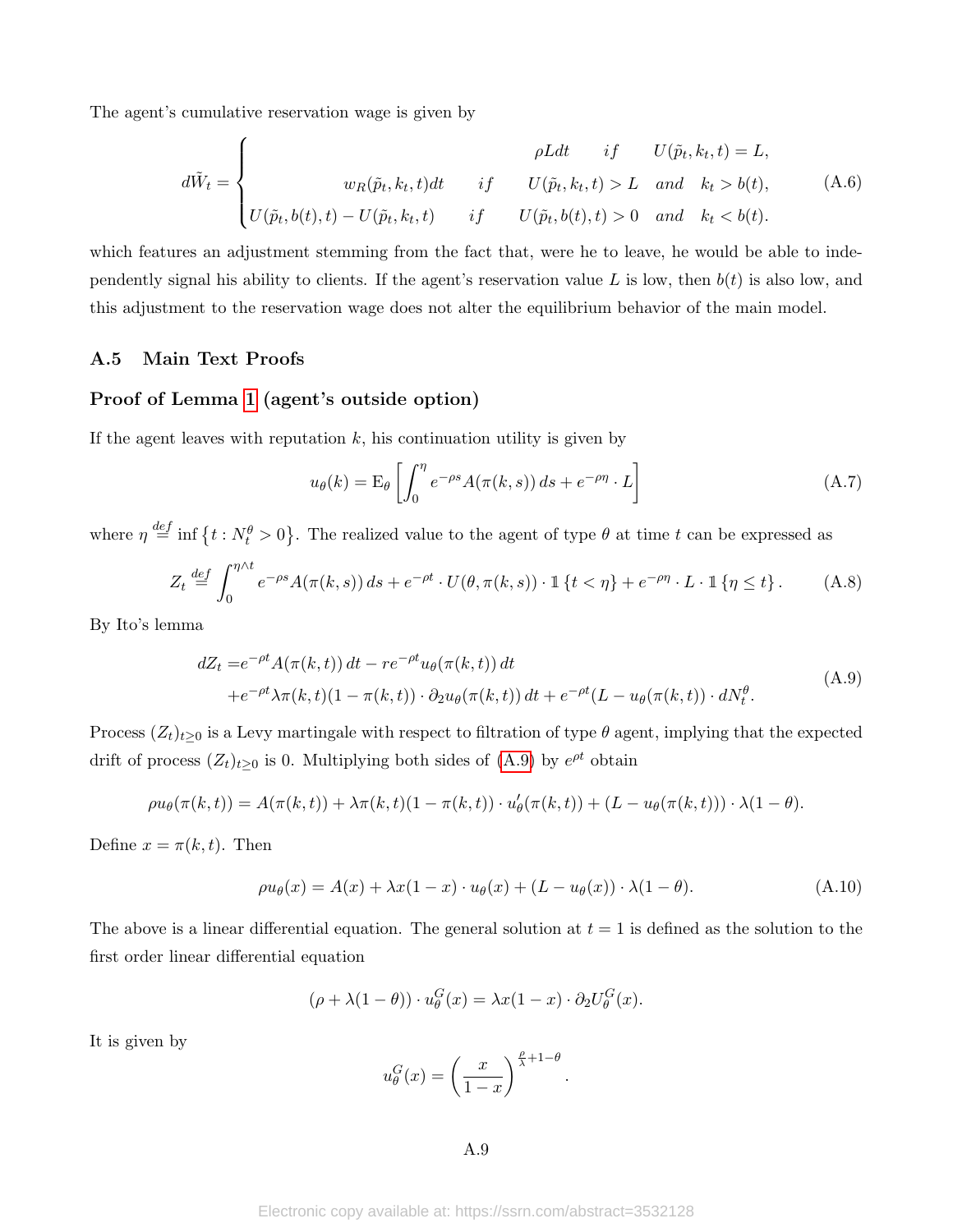Function  $u_{\theta}(k)$  is well defined as integral [\(A.7\)](#page-53-3). Thus, the bounded solution to [\(A.10\)](#page-53-4) exists. The fact that  $u_{\theta}^{G}(1) = \infty$  implies that this solution is unique. The unique bounded solution satisfies

$$
u_{\theta}(1) = \frac{A(1)}{\rho + \lambda(1 - \theta)} + \frac{\lambda(1 - \theta)L}{\rho + \lambda(1 - \theta)}.
$$

The agent's value function  $U(\tilde{p}, k)$  is defined in [\(5\)](#page-10-0), which we reiterate here

$$
U(\tilde{p}_t, k_t) \stackrel{def}{=} \max_{\hat{\eta}} \mathcal{E}_{\tilde{p}_t} \left[ \int_t^{\hat{\eta}} e^{-\rho(s-t)} A\Big(\pi(k_t, s-t)\Big) ds + e^{-\rho(\hat{\eta}-t)} \cdot L \right].
$$

**Lemma A.4.**  $U(\tilde{p}, k)$  is increasing in p.

Proof. The optimal time for the agent to leave the industry is

$$
\eta^{p} = \arg \max_{\hat{\eta}} \mathbb{E}\left[\tilde{p} \int_{0}^{\hat{\eta}} e^{-\rho t} \Big(A(\pi(k,t)) - \rho L\Big) dt + (1-\tilde{p}) \int_{0}^{\hat{\eta}} e^{-(\rho+\lambda)t} \Big(A(\pi(k,t) - \rho L\Big) dt + L\right].
$$

Subtract the value of stopping L. Taking expectations and applying the Envelope theorem with respect to  $\tilde{p}$  obtain

<span id="page-54-0"></span>
$$
\int_0^\eta e^{-\rho t} \Big( A(\pi(k,t)) - \rho L \Big) dt - \int_0^\eta e^{-(\rho + \lambda)t} \Big( A(\pi(k,t)) - \rho L \Big) dt.
$$
 (A.11)

Suppose [\(A.11\)](#page-54-0) is negative. Then

$$
\max_{\hat{\eta}} \mathbf{E} \left[ \tilde{p} \int_0^{\hat{\eta}} e^{-\rho t} \Big( A(\pi(k, t) - \rho L) dt + (1 - \tilde{p}) \int_0^{\hat{\eta}} e^{-(\lambda + \rho)t} \Big( A(\pi(k, t)) - \rho L \Big) dt \right]
$$
\n
$$
= \max_{\hat{\eta}} \mathbf{E} \left[ \int_0^{\hat{\eta}} \Big( \tilde{p} e^{-\rho t} + (1 - \tilde{p}) e^{-(\rho + \lambda)t} \Big) \Big( A(\pi(k, t) - \rho L) dt \Big) \right]
$$
\n
$$
< \max_{\hat{\eta}} \mathbf{E} \left[ \int_0^{\hat{\eta}} e^{-(\lambda + \rho)t} \Big( A(\pi(k, t) - \rho L) dt \Big) dt \right] = \mathbf{E} \left[ \int_0^{\eta^0} e^{-(\lambda + \rho)t} \Big( A(\pi(k, t) - \rho L) dt \Big) dt \right]
$$
\n
$$
= \mathbf{E} \left[ \int_0^\infty e^{-\rho t} \cdot e^{-\lambda t} \cdot \mathbf{P}(\eta^0 > t \mid X_t = \mu t) \Big( A(\pi(k, t) - \rho L) dt \right]
$$

For a given p, there exists a "mixed-strategy" stopping time  $\hat{\eta}^p$  given by the conditional probability distribution

$$
P(\hat{\eta}^p > t | X_t = \mu t) = e^{-\lambda t} \cdot P(\eta^0 > t | X_t = \mu t).
$$

This stopping time is feasible for a given p and generates the same exact same payoff under  $p > 0$  as it does for  $p = 0$ . It implies that the ex-post distribution that can be achieved for  $p = 0$  can be achieved  $\Box$ for any  $p > 0$ .

**Lemma A.5.** Agent's outside option  $U(\tilde{p}, k)$  is weakly increasing in k.

*Proof.* Subtracting  $L$  from [\(5\)](#page-10-0) and differentiating with respect to  $k$ , obtain

$$
\frac{\partial}{\partial k} \Big[ U(p,k) - L \Big] = \frac{\partial}{\partial k} \mathcal{E}_{\tilde{p}_t} \left[ \int_t^{\hat{\eta}} e^{-\rho(s-t)} \Big[ A \Big( \pi(k_t, s-t) \Big) - \rho L \Big] ds \right]
$$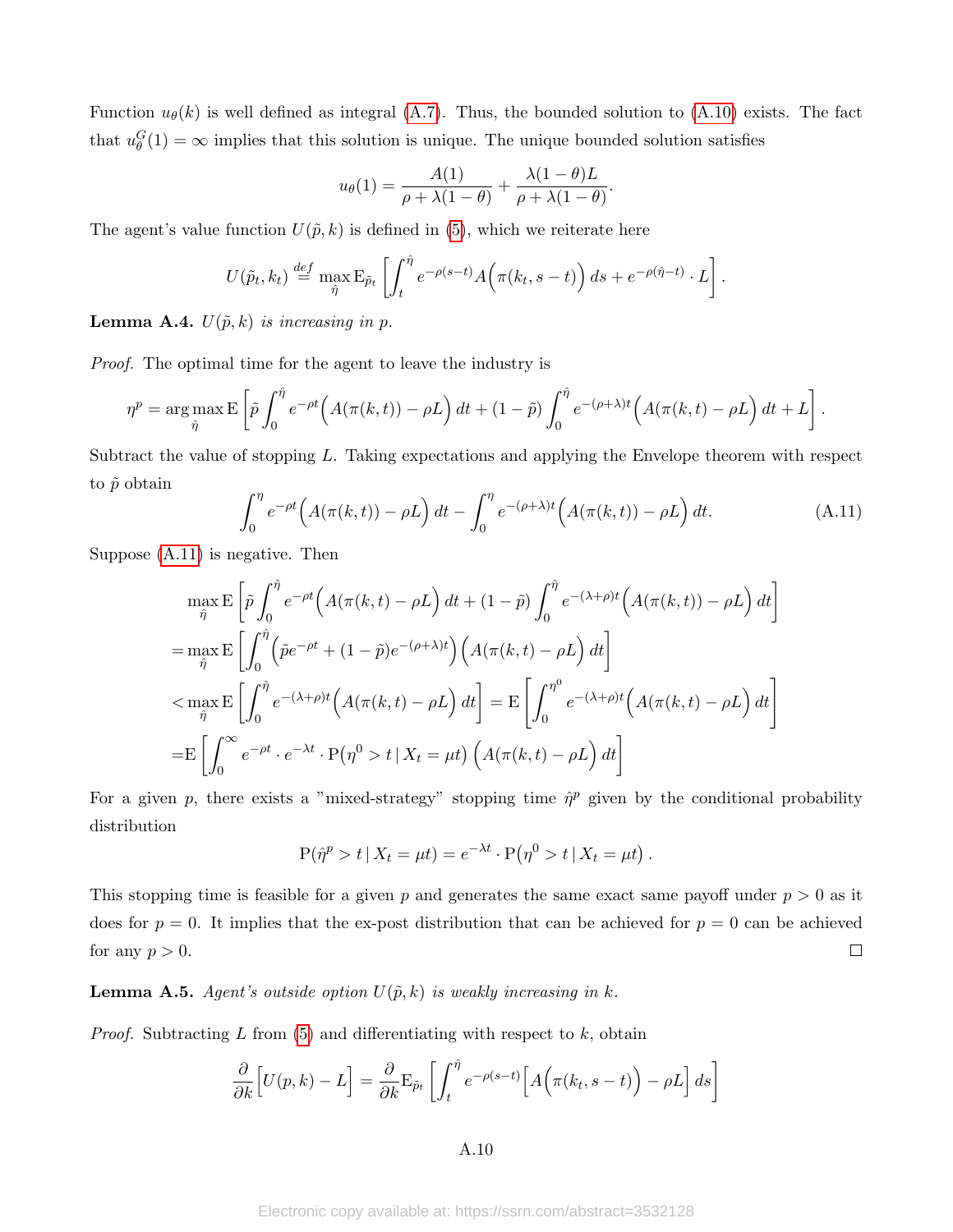$$
= \mathbf{E}\left[\int_0^{\eta^p} e^{-\rho t} A'(\pi(k,t)) \partial_1 \pi(k,t) dt\right] \stackrel{(i)}{\geq} 0,
$$

where inequality (*i*) is strictly positive whenever  $\eta^p > 0$  with positive probability and  $k \in (0,1)$ .  $\Box$ 

If the agent finds it optimal to stay in the industry for a given  $k$ , then he finds it optimal to stay in the industry for any  $k' > k$ . The dynamic counterpart to the argument is that he finds it optimal to remain in the industry until the arrival of the Poisson shock if he chose to remain in the industry when clients' belief was k. The expected payoff from staying in the industry until the arrival of the Poisson shock is, simply, given by  $pu_1(k) + (1-p)u_0(k)$ . As a result, [\(10\)](#page-14-2) holds.

## **Lemma A.6.** The agent's reservation wage  $w_R(\tilde{p}, k)$  is given by [\(12\)](#page-15-0) and is weakly decreasing in  $\tilde{p}$ .

*Proof.* Suppose  $A(k) > \rho L$ . Then the reservation wage of all agents is equal to  $A(k)$ , since they can collect the revenues until the arrival of the Poisson shock. If  $A(k) < \rho L$ , then, due to higher skilled agents being more likely to stay in the industry, they are willing to accept it, due to higher profits from surviving long enough. As a result, the willingness of the agent to accept  $A(k) < \rho L$  is increasing in  $\Box$  $\tilde{p}$ .

## <span id="page-55-0"></span>Proof of Proposition [1](#page-14-1) (agent's single-crossing)

Self-contained in the main text.

## <span id="page-55-1"></span>Proof of Proposition [2](#page-16-0) (equilibrium verification)

The argument is comprised of several small lemmas, but is conceptually very simple. First, we show that absent any pay-for-reputation dynamics, the intermediary prefers to retain higher skilled agents for longer. In the churning region the cutoff type pays the intermediary just enough to make her indifferent between keeping him and letting him go. This implies that all agents below the cutoff type are strictly unprofitable to the intermediary while all agents above the cutoff type are strictly profitable, due to the single-crossing condition of the agent.

For formal proofs, it is convenient to work with the initial agent types. I.e., for every type  $\tilde{p}_t$  at time t we identify type  $\tilde{p}_0$  such that  $\tilde{p}_t = \pi(\tilde{p}_0, t)$ . This is equivalent to  $\tilde{p}_0 = \pi(\tilde{p}_t, -t)$ . Similarly, denote by  $l_t$ the initial cutoff type

$$
l_t \stackrel{def}{=} \pi(k_t, -t). \tag{A.12}
$$

It is more convenient to work in the space of initial types  $l_t$ , rather than posterior types  $k_t$ , as to separate the learning stemming from churning versus performance. Define

$$
Q(l) \stackrel{def}{=} \mathbb{E} \left[ \tilde{p}_0 \, | \, \tilde{p}_0 > l \right] = \frac{1}{1 - F(l)} \cdot \int_l^1 x \, dF(x).
$$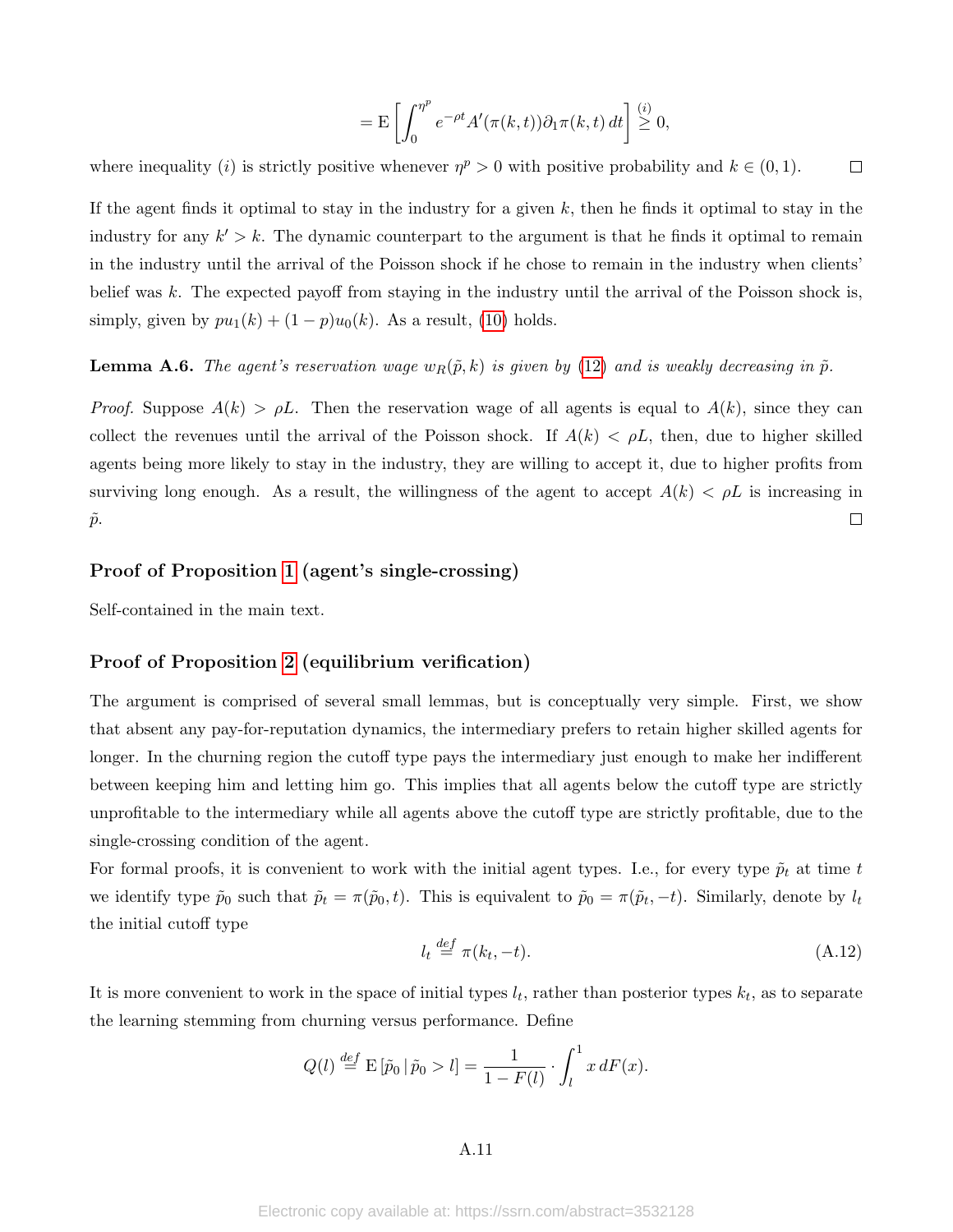to be the average initial type above l. Similarly, define

$$
\hat{Q}(l,t) \stackrel{def}{=} \pi(Q(l),t).
$$

Define by  $\eta$  to be the first time of arrival of process  $N^{\theta}$ 

$$
\eta \stackrel{\text{def}}{=} \inf\{t : X_t < \mu t\}.
$$

For each initial  $p_0$  define  $\mathbb{T}(\tilde{p}_0, l) \in \mathbb{R}$  to be the set of subgame-perfect times at which it is optimal to let go of the agent  $\tilde{p}_0$  if the clients belief the cutoff agent is of type l if the intermediary has to pay the agent exactly his reservation wage

$$
\mathbb{T}\left(\tilde{p}_0, l\right) \stackrel{def}{=} \bigcup_{t \geq 0} \left\{ \operatorname*{arg\,max}_{T \geq t} \mathcal{E}_{p_0} \left[ \int_t^{T \wedge \eta} e^{-r(s-t)} \left[ A\left(\hat{Q}(l,s)\right) - w_R\left(\pi(\tilde{p}_0,s), \pi(l,s)\right) - rV \right] ds + V \right] \right\} \tag{A.13}
$$

where we used the identity

$$
\int_{t}^{T \wedge \eta} e^{-r(s-t)} \left[ A(\hat{Q}(l,s)) - w_R(\pi(\tilde{p}_0,s), \pi(l,s)) \right] ds + e^{-r\hat{\tau} \wedge \eta} \cdot V
$$
  

$$
\equiv \int_{t}^{T \wedge \eta} e^{-r(s-t)} \left[ A(\hat{Q}(l,s)) - w_R(\pi(\tilde{p}_0,s), \pi(l,s)) - rV \right] ds + V.
$$

**Lemma A.7.** Stopping set  $\mathbb{T}(\tilde{p}_0, l)$  is weakly decreasing in  $\tilde{p}_0$ , i.e.,

<span id="page-56-1"></span><span id="page-56-0"></span>
$$
\mathbb{T}\left(\tilde{p}_0,l\right) \subseteq \mathbb{T}\left(\tilde{p}'_0,l\right) \quad \forall \tilde{p}'_0 \leq \tilde{p}_0.
$$

*Proof.* For any stopping time  $\hat{\tau}$ 

$$
\mathcal{E}_{\tilde{p}_0} \left[ \int_t^{T \wedge \eta} e^{-r(s-t)} \left[ A(\hat{Q}(l,s)) - w_R\Big(\pi(\tilde{p}_0,s), \pi(l,s)\Big) - rV \right] ds \right] + V \tag{A.14}
$$
\n
$$
= \mathcal{E} \left[ \int_t^{T \wedge \eta} e^{-r(s-t)} \left[ \tilde{p}_0 + (1-\tilde{p}_0)e^{-\lambda(s-t)} \right] \cdot \left[ A(\hat{Q}(l,s)) - w_R\Big(\pi(\tilde{p}_0,s), \pi(l,s)\Big) - rV \right] ds \right] + V. \tag{A.14}
$$

Since  $w(\tilde{p}, k)$  is weakly decreasing in  $\tilde{p}$ , applying the Envelope theorem obtain

$$
\frac{\partial}{\partial \tilde{p}_0} \left[ \mathbf{E}_{p_0} \left[ \int_t^{T \wedge \eta} e^{-r(s-t)} \left[ A \left( \hat{Q}(l,s) \right) - w_R \left( \pi(\tilde{p}_0, s), \pi(l,s) \right) - rV \right] ds \right] + V \right]
$$
\n
$$
\leq \mathbf{E} \left[ \int_t^{T \wedge \eta} e^{-r(s-t)} \left( 1 - e^{-\lambda(s-t)} \right) \left[ A \left( \hat{Q}(l,s) \right) - w_R \left( \pi(\tilde{p}_0, s), \pi(l,s) \right) - rV \right] ds \right]. \tag{A.15}
$$

Suppose  $(A.15)$  is negative. Then, the expected payoff  $(A.14)$  for a given T satisfies

$$
\mathcal{E}_{\tilde{p}_0} \left[ \int_t^{T \wedge \eta} e^{-r(s-t)} \left[ A(\hat{Q}(l,s)) - w_R\Big(\pi(\tilde{p}_0,s), \pi(l,s)\Big) - rV \right] ds \right] + V
$$
\n
$$
\langle \mathcal{E}_{\tilde{p}_0=0} \left[ \int_t^{T \wedge \eta} e^{-r(s-t)} \left[ A(\hat{Q}(l,s)) - w_R\Big(\pi(\tilde{p}_0,s), \pi(l,s)\Big) - rV \right] ds \right] + V. \tag{A.16}
$$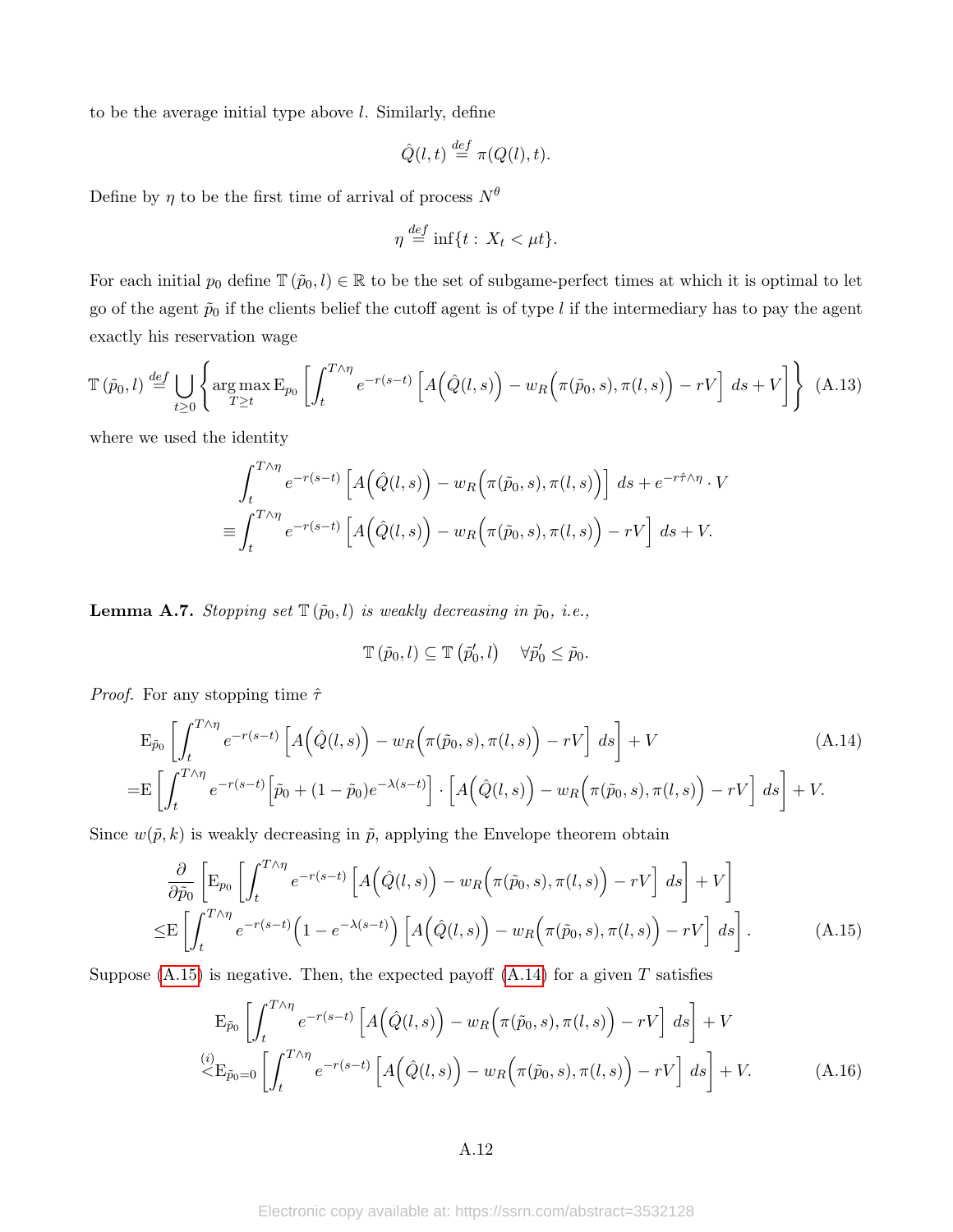Inequality  $(i)$  cannot be strict, however, since the intermediary can replicate the payoff by employing a mixed-stopping rule, similar to the argument used in the proof of Lemma [1.](#page-14-0) Thus, the intermediary's expected optimal stopping payoff is weakly increasing in  $p_0$ , which implies the ranking of the stopping sets.  $\Box$ 

Denote by  $V(\tilde{p}_0, l, t)$  the intermediary's expected continuation value from time t onwards from employing the agent of initial skill  $\tilde{p}_0$  while clients believe the cutoff type is l and absent any reputation-building considerations

$$
V(\tilde{p}_0, l, t) \stackrel{def}{=} \sup_{\hat{\tau}} \mathcal{E}_{\tilde{p}_0} \left[ \int_t^{\hat{\tau} \wedge \eta} e^{-r(s-t)} \left[ A(\hat{Q}(l, s)) - w_R(\pi(\tilde{p}_0, s), \pi(l, s)) - rV \right] ds \right] + V. \tag{A.17}
$$

Using Ito's Lemma for  $t \notin \mathbb{T}(\tilde{p}_0, l)$ , function  $V(\tilde{p}_0, l, t)$  satisfies

$$
rV(\tilde{p}_0,l,t) = A(\hat{Q}(l,s)) - w_R(\pi(\tilde{p}_0,s),\pi(l,s)) + \frac{\partial}{\partial t}V(\tilde{p}_0,l,t) + \lambda(1-\pi(\tilde{p}_0,t))\Big(V-V(\tilde{p}_0,l,t)\Big).
$$

For  $t \in \mathbb{T}(\tilde{p}_0, l)$  function  $V(\tilde{p}_0, l, t) = V$ . We can combine the two cases by writing

$$
rV(\tilde{p}_0, l, t) = \frac{\partial}{\partial t} V(\tilde{p}_0, l, t) + \lambda \Big( 1 - \pi(\tilde{p}_0, t) \Big) \Big( V - V(\tilde{p}_0, l, t) \Big) + \underbrace{\begin{cases} A(\hat{Q}(l, s)) - w_R \Big( \pi(\tilde{p}_0, s), \pi(l, s) \Big) & \text{if } t \notin \mathbb{T}(\tilde{p}_0, l), \\ rV & \text{if } t \in \mathbb{T}(\tilde{p}_0, l). \end{cases} \tag{A.18}
$$

First, we show that if the agent is initially hired by the intermediary, then the churning occurs only in the region where he opens his own firm upon being churned.

**Lemma A.8.** Define by  $t^*(\tilde{p}_0, l)$  the first time when the intermediary is willing to let go of the agent  $\tilde{p}_0$ given clients' belief l

$$
t^*(\tilde{p}_0,l) \stackrel{def}{=} \inf\big\{t \ge 0: \quad t \in \mathbb{T}(\tilde{p}_0,l)\big\}.
$$

If  $t^*(\tilde{p}_0, l) > 0$ , then  $U(\pi(\tilde{p}_0, t), \pi(l, t)) > L$  for every  $t \in \mathbb{T}(\tilde{p}_0, l)$ , i.e., the agent opens his firm when he leaves the intermediary.

*Proof.* Suppose, from the contrary, that  $U(\pi(\tilde{p}_0, t), \pi(l, t)) = L$  for some  $\hat{t} \in \mathbb{T}(\tilde{p}_0, l)$ . Due to Lemma [A.5](#page-23-0)

$$
w_R\Big(\pi(\tilde{p}_0,t),\pi(l,t)\Big)=\rho L \qquad \forall t\in[0,\hat{t}].
$$

This implies that for every  $t \leq \hat{t}$ 

$$
A(\hat{Q}(l,t)) - w_R(\pi(\tilde{p}_0,t),\pi(l,t)) - rV = A(\hat{Q}(l,t)) - \rho L - rV \le A(\hat{Q}(l,\hat{t})) - \rho L - rV \stackrel{(i)}{=} 0,
$$

where (i) stems from the necessary optimality condition [\(17\)](#page-18-0) for stopping at time  $\hat{t}$ . By definition of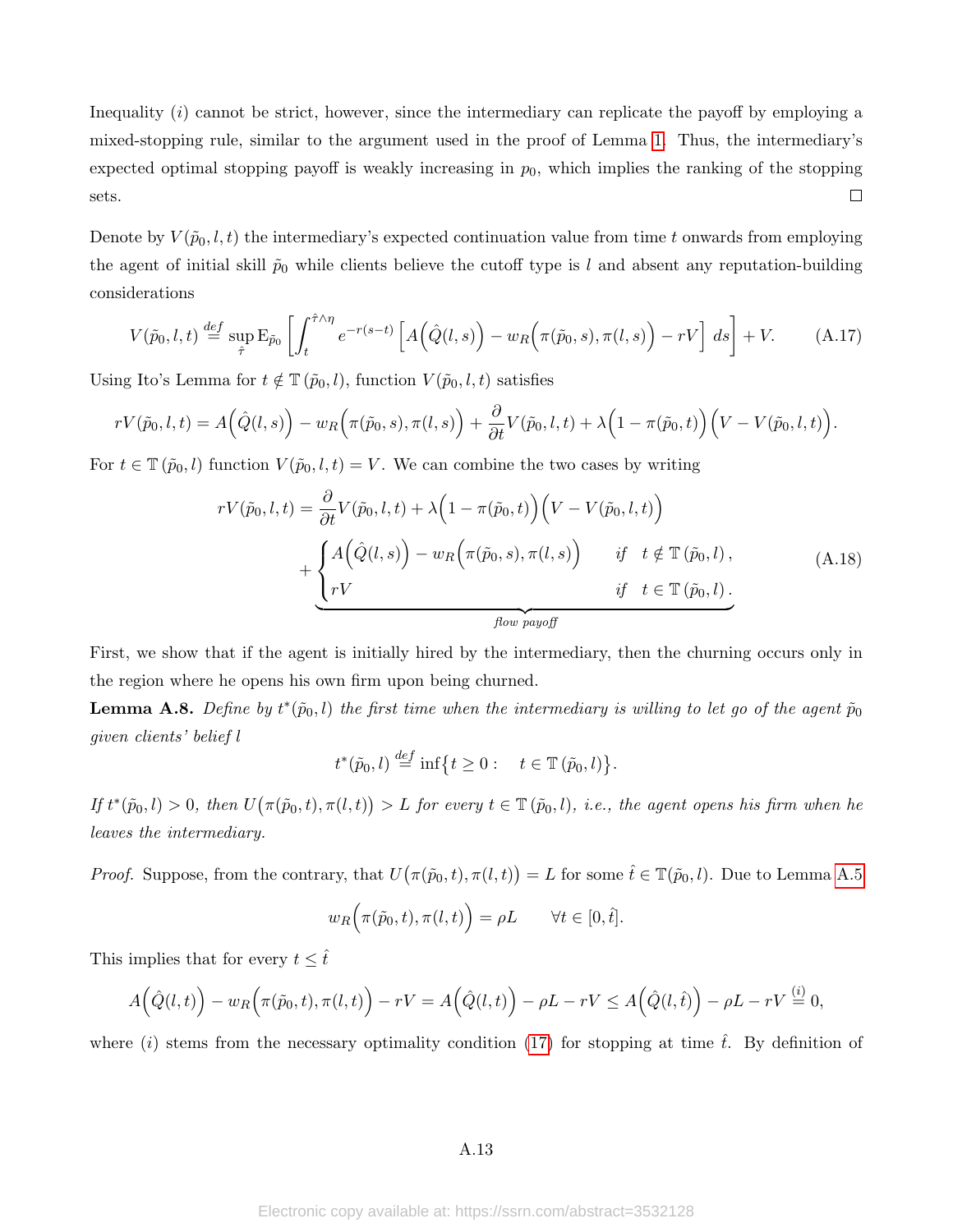$t^*(\tilde{p}_0, l)$  it holds that  $\hat{t} \geq t^*(\tilde{p}_0, l)$  implying that

$$
V(\tilde{p}_0, l, 0) = \mathcal{E}_{\tilde{p}_0} \left[ \int_0^{t^*(\tilde{p}_0, l)} e^{-rt} \left[ A(\hat{Q}(l, \hat{t})) - w_R(\pi(\tilde{p}_0, t), \pi(l, t)) - rV \right] dt + V \right]
$$
  
= 
$$
\mathcal{E}_{\tilde{p}_0} \left[ \int_0^{t^*(\tilde{p}_0, l)} e^{-rt} \left[ A(\hat{Q}(l, \hat{t})) - \rho L - rV \right] dt + V \right] \stackrel{(ii)}{\leq} V,
$$

where inequality (ii) is strict whenever  $t^*(\tilde{p}_0, l) > 0$ . This implies that, if  $t^*(\tilde{p}_0, l) > 0$ , then the intermediary is strictly better of replacing the agent at  $t = 0$ , posing a contradiction with the optimality of the intermediary stopping at  $t^*(\tilde{p}_0, l) > 0$ .  $\Box$ 

**Lemma A.9.** Suppose process  $(l_t)_{t\geq 0}$  is weakly increasing subject to  $dl_t > 0$  only for  $t \in \mathbb{T}(\tilde{p}_0, l_t)$ .<sup>[52](#page-58-0)</sup> Then, the intermediary does not benefit from the increase in process  $(l_t)_{t\geq0}$  and value function  $V(\tilde{p}_0, l_t, t)$ can be written as

<span id="page-58-1"></span>
$$
V(\tilde{p}_0, l_t, t) = \mathcal{E}_{\tilde{p}_0} \left[ \int_t^{\infty} e^{-r(s-t)} \left[ A(\hat{Q}(l_s, s)) - w_R(\pi(\tilde{p}_0, s), \pi(l_s, s)) - rV \right] \mathbbm{1} \left\{ s \in \mathbb{T}(\tilde{p}_0, l_s) \right\} ds \right] + V.
$$
\n(A.19)

*Proof.* Without loss, we prove  $(A.19)$  for  $t = 0$ . The same approach holds for any  $t > 0$ . Define the stochastic process  $Z = (Z_t)_{t \geq 0}$  as

$$
Z_t \stackrel{def}{=} \int_0^t e^{-rs} \left[ A\Big(\hat{Q}(l_s, s)\Big) - w_R\Big(\pi(\tilde{p}_0, s), \pi(l, s)\Big) - rV \right] \mathbb{1}\left\{ s \notin \mathbb{T}(\tilde{p}_0, l_s) \right\} ds + e^{-rt} \Big[V(\tilde{p}_0, l_t, t) - V \Big].
$$

Suppose  $t \notin \mathbb{T}(\tilde{p}_0, l_t)$ . Then

$$
dZ_t = e^{-rt} \left[ A(\hat{Q}(l_t, t)) - w_R(\pi(\tilde{p}_0, t), \pi(l, t)) - rV \right] dt - re^{-rt} \left[ V(\tilde{p}_0, l_t, t) - V \right] dt + e^{-rt} dV(\tilde{p}_0, l_t, t)
$$
  
\n
$$
= e^{-rt} \left[ A(\hat{Q}(l_t, t)) - w_R(\pi(\tilde{p}_0, t), \pi(l, t)) - rV \right] dt - re^{-rt} \left[ V(\tilde{p}_0, l_t, t) - V \right] dt
$$
  
\n
$$
+ e^{-rt} \frac{\partial}{\partial t} V(\tilde{p}_0, l_t, t) dt + e^{-rt} \left[ V - V(\tilde{p}_0, l_t, t) \right] dN_t^{\theta}
$$
  
\n
$$
= e^{-rt} \left[ A(\hat{Q}(l_t, t)) - w_R(\pi(\tilde{p}_0, t), \pi(l, t)) \right] dt - re^{-rt} V(\tilde{p}_0, l_t, t) dt
$$
  
\n
$$
+ e^{-rt} \frac{\partial}{\partial t} V(\tilde{p}_0, l_t, t) dt + e^{-rt} \left[ V - V(\tilde{p}_0, l_t, t) \right] dN_t^{\theta}
$$
  
\n
$$
= e^{-rt} \cdot \left[ V - V(\tilde{p}_0, l_t, t) \right] \cdot \left[ dN_t^{\theta} - \lambda \left( 1 - \pi(\tilde{p}_0, t) \right) dt \right]. \tag{A.20}
$$

For  $t \in \mathbb{T}(\tilde{p}_0, l_t)$  we have  $V(\tilde{p}_0, l_t, t) \equiv V$ , implying that  $Z_t \equiv 0$  regardless of the value of  $l_t$ . Thus, in addition to [\(A.20\)](#page-58-2) that process  $(Z_t)_{t\geq 0}$  is an  $L^1$  martingale. This implies that

<span id="page-58-2"></span>
$$
V(\tilde{p}_0, l_0, 0) - V = Z_0 = E[Z_{\infty}]
$$
  
= 
$$
E_{\tilde{p}_0} \left[ \int_0^{\infty} e^{-rt} \left[ A(\hat{Q}(l, t)) - w_R(\pi(\tilde{p}_0, t), \pi(l, t)) - rV \right] \mathbb{1} \left\{ t \in \mathbb{T}(\tilde{p}_0, l_t) \right\} dt \right]
$$

<span id="page-58-0"></span><sup>52</sup>In the case of  $l_t - l_{t-} > 0$  this requires that  $t \in \bigcap_{l \in [l_{t-}, l_t]} \mathbb{T}(\tilde{p}_0, l)$ .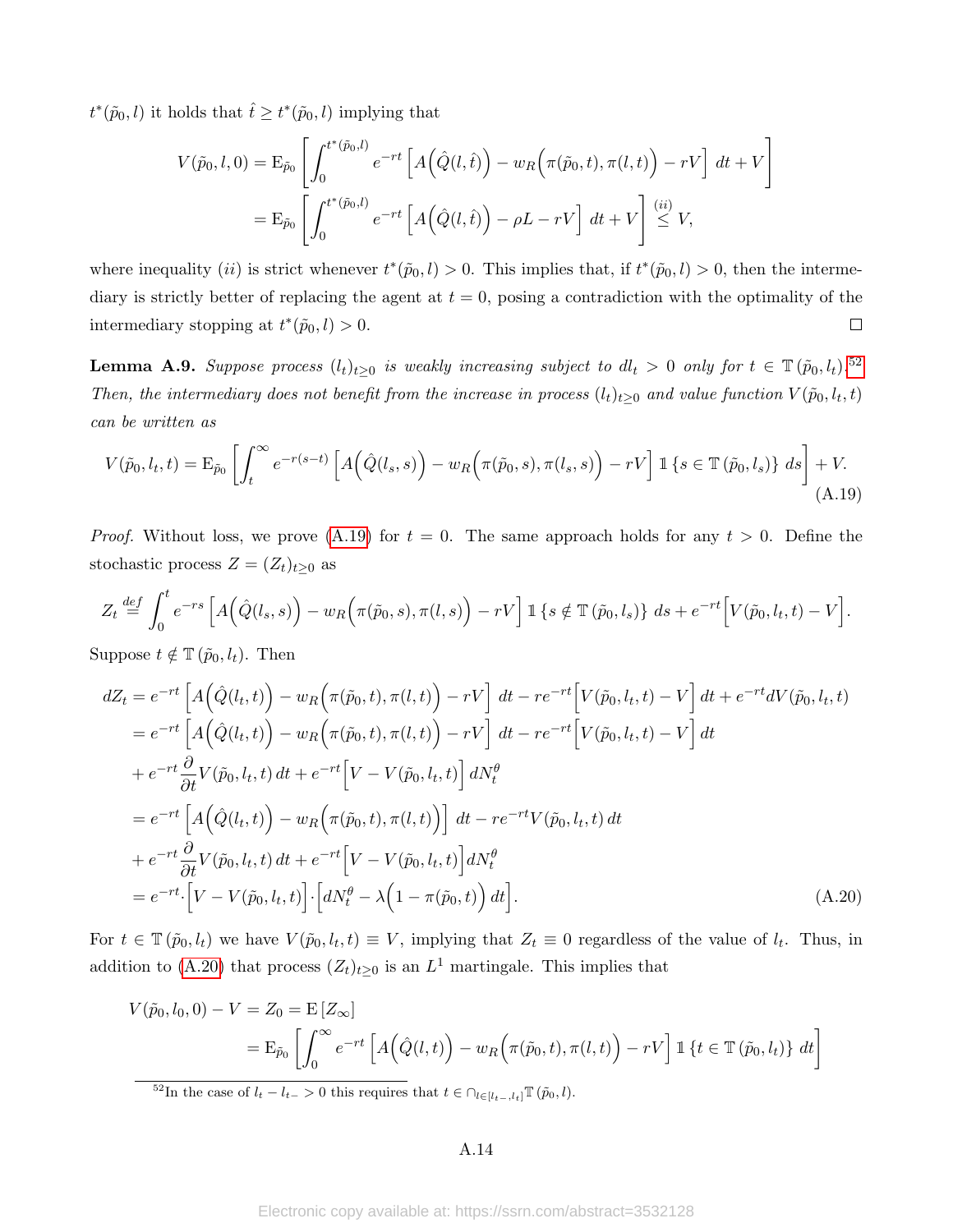**Lemma A.10** (Retention Wage). Consider an increasing process  $l = (l_t)_{t\geq0}$ . The cumulative compensation necessary to retain the agent of initial skill  $\tilde{p}_0$ , i.e., posterior skill  $(\pi(\tilde{p}_0,t))_{t\geq 0}$ , denoted by  $(\tilde{C}^{\tilde{p}_0}_t)_{t\geq 0}$ is given by

<span id="page-59-1"></span>
$$
d\tilde{C}_{t}^{\tilde{p}_{0}} = w_{R} \Big(\pi(\tilde{p}_{0},t),\pi(l_{t},t)\Big) dt - \partial_{2} U \Big(\pi(\tilde{p}_{0},t),\pi(l_{t},t)\Big) \partial_{1}\pi(l_{t},t) \cdot \mathbb{1}\left\{l_{t} - l_{t-} = 0\right\} dl_{t}
$$

$$
- \Big[U\Big(\pi(\tilde{p}_{0},t),\pi(l_{t},t)\Big) - U\Big(\pi(\tilde{p}_{0},t),\pi(l_{t-},t)\Big)\Big].
$$
 (A.21)

Moreover, if process  $(l_t)_{t\geq 0}$  is weakly increasing, then  $\tilde{C}^{\tilde{p}_0}_t \geq \tilde{C}^{\tilde{p}'_0}_t$  for  $\tilde{p}_0 \leq \tilde{p}'_0$ .

*Proof.* Without loss, we prove the result for  $t = 0$ . The same approach holds for any  $t > 0$ . Define process  $(Z_t)_{t\geq 0}$  as

$$
Z_t \stackrel{def}{=} \int_0^t e^{-\rho s} d\tilde{C}_s + e^{-\rho t} \cdot U\Big(\pi(\tilde{p}_0, t), \pi(l_t, t)\Big).
$$

Applying Ito's lemma obtain

$$
dZ_t = e^{-\rho t} d\tilde{C}_t - \rho e^{-\rho t} U(\pi(\tilde{p}_0, t), \pi(l_t, t)) dt + e^{-\rho t} dU(\pi(\tilde{p}_0, t), \pi(l_t, t))
$$
  
\n
$$
= e^{-\rho t} d\tilde{C}_t - \rho e^{-\rho t} U(\pi(\tilde{p}_0, t), \pi(l_t, t)) dt + e^{-\rho t} \partial_1 U(\pi(\tilde{p}_0, t), \pi(l_t, t)) \partial_2 \pi(\tilde{p}_0, t) dt
$$
  
\n
$$
+ e^{-\rho t} \partial_2 U(\pi(\tilde{p}_0, t), \pi(l_t, t)) \left[ \partial_1 \pi(l_t, t) \cdot \mathbb{1} \{ l_t - l_t = 0 \} dl_t + \partial_2 \pi(l_t, t) dt \right]
$$
  
\n
$$
+ e^{-\rho t} \left[ U(\pi(\tilde{p}_0, t), \pi(l_t, t)) - U(\pi(\tilde{p}_0, t), \pi(l_t, t)) \right]
$$
  
\n
$$
+ e^{-\rho t} \left[ L - U(\pi(\tilde{p}_0, t), \pi(l_t, t)) \right] dN_t^{\theta}
$$
  
\n
$$
= e^{-\rho t} \left[ L - U(\pi(\tilde{p}_0, t), \pi(l_t, t)) \right] \cdot \left[ dN_t^{\theta} - \lambda(1 - \pi(\tilde{p}_0, t)) dt \right].
$$

Using the definition of  $\tilde{C}$  and  $U(\tilde{p}, k)$ , it is easy to see that  $E[dZ_t] = 0$ . Due to the bounded flow payoffs, it implies that  $(Z_t)_{t\geq 0}$  is a martingale. This implies that

$$
U(\tilde{p}_0, l_0) = Z_0 = E[Z_{\hat{\tau}}] = E_{\tilde{p}_0} \left[ \int_0^{\eta} e^{-\rho t} d\tilde{C}_t + e^{-\rho \eta} L \right].
$$

The agent is, thus, indifferent at  $t=0$  between obtaining his reservation wage and compensation  $\tilde{C}_t$  up to any time  $\hat{t}$ . The monotonicity  $\tilde{C}_{t}^{\tilde{p}_0} < \tilde{C}_{t}^{\tilde{p}'_0}$  for  $\tilde{p}_0 < \tilde{p}'_0$  stems directly from the agent's outside option  $U(\tilde{p}, k)$  satisfying single-crossing, i.e.,  $\frac{\partial^2}{\partial p \partial k} U(\tilde{p}, k) \geq 0$ .  $\Box$ 

Rewriting the dynamics for process  $(k_t)_{t\geq 0}$  from [\(13\)](#page-16-1), the conjectured equilibrium dynamics for process  $(l_t)_{t\geq0}$  are given by

<span id="page-59-0"></span>
$$
\dot{l}_t = \begin{cases}\n0 & \text{if } t \notin \mathbb{T}(l_t, l_t), \\
\frac{rV + w_R\left(\pi(\tilde{p}_0, t), \pi(l_t, t)\right) - A\left(\hat{Q}(l_t, t)\right)}{\partial_1 \pi(l_t, t) \cdot \partial_2 U(\pi(l_t, t), \pi(l_t, t))} & \text{if } t \in \mathbb{T}(l_t, l_t).\n\end{cases}
$$
\n(A.22)

A.15

Electronic copy available at: https://ssrn.com/abstract=3532128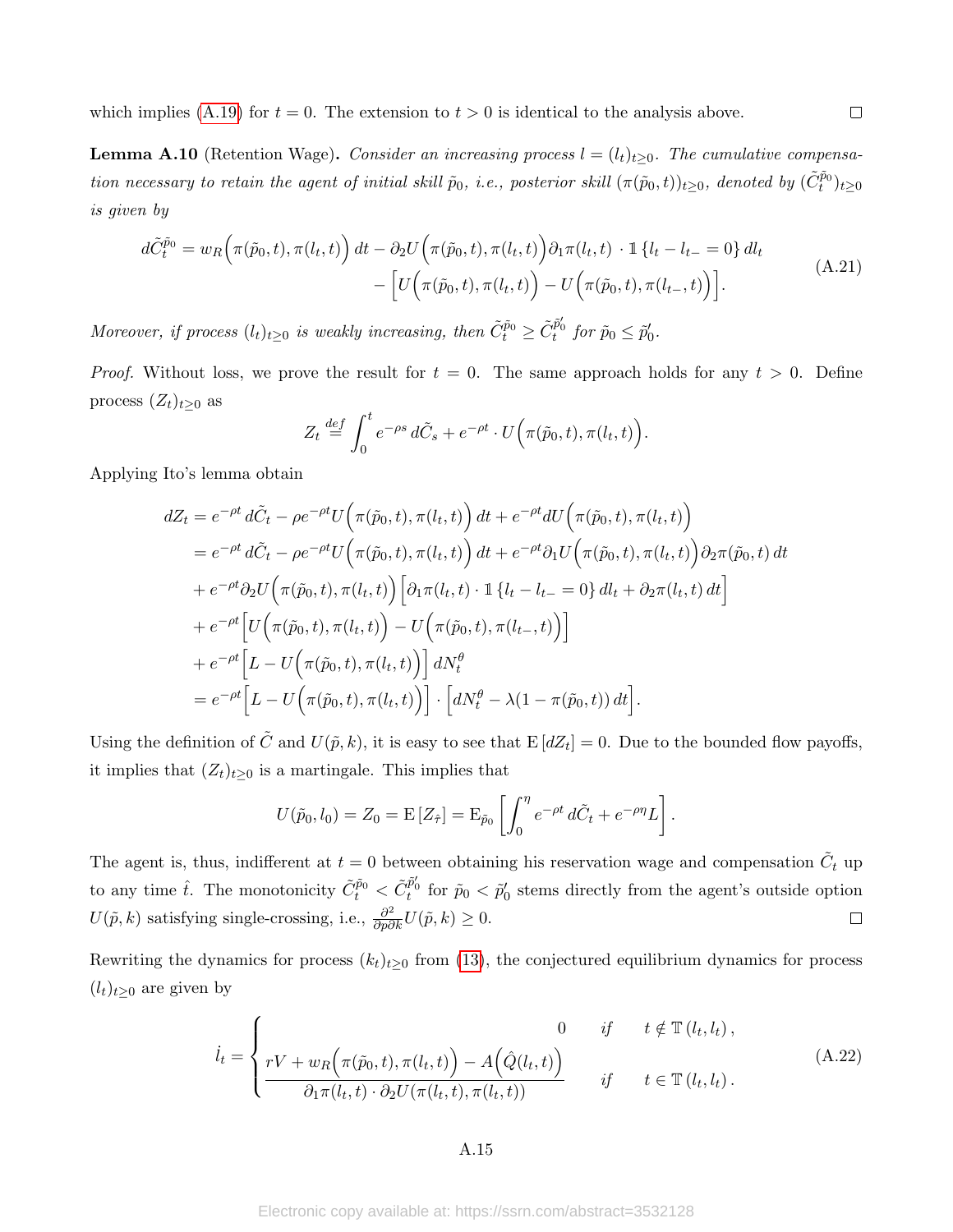subject to the initial condition  $l_0 = k_0$ .

**Lemma A.11** (Verification). Given dynamics  $(l_t)_{t\geq0}$  given by [\(A.22\)](#page-59-0), it is incentive compatible for the intermediary who employing agent  $l_t = \pi(k_t, -t)$  to let go of the agent when  $t \in \mathbb{T} = \{t : t \in \mathbb{T} (l_t, l_t)\}.$ 

*Proof.* The minimum retention wage necessary to retain the agent if  $dl_t > 0$  is

$$
\hat{w}(\pi(\tilde{p}_0,t),\pi(l_t,t)) = w_R(\pi(\tilde{p}_0,t),\pi(l_t,t)) - \Big[ rV + w_R\Big(\pi(\tilde{p}_0,t),\pi(l_t,t)\Big) - A\Big(\hat{Q}(l_t,t)\Big) \Big] \frac{\partial_2 U(\pi(\tilde{p}_0,t),\pi(l_t,t))}{\partial_2 U\Big(\pi(l_t,t),\pi(l_t,t)\Big)}.
$$

An important observation is

$$
\frac{\partial_2 U(\pi(\tilde{p}_0, t), \pi(l_t, t))}{\partial_2 U(\pi(l_t, t), \pi(l_t, t))} > 1 \qquad \Leftrightarrow \qquad \tilde{p}_0 > l_t.
$$

First, we show that it is sub-optimal for the intermediary to retain the agent of initial skill  $\tilde{p}_0$  if  $\tilde{p}_0 < l_t$ . The intermediary's flow payoff is

$$
A(\hat{Q}(l_{t},t)) - w_{R}(\pi(\tilde{p}_{0},t),\pi(l_{t},t)) - rV
$$
  
\n
$$
- [rV + w_{R}(\pi(\tilde{p}_{0},t),\pi(l_{t},t)) - A(\hat{Q}(l_{t},t))] \cdot \frac{\partial_{2}U(\pi(\tilde{p}_{0},t),\pi(l_{t},t))}{\partial_{2}U(\pi(l_{t},t),\pi(l_{t},t))} \cdot 1 \{t \in \mathbb{T}(l_{t},l_{t})\}
$$
  
\n
$$
\leq A(\hat{Q}(l_{t},t)) - w_{R}(\pi(\tilde{p}_{0},t),\pi(l_{t},t)) - rV - [rV + w_{R}(\pi(\tilde{p}_{0},t),\pi(l_{t},t)) - A(\hat{Q}(l_{t},t))] \cdot 1 \{t \in \mathbb{T}(l_{t},l_{t})\}
$$
  
\n
$$
= [A(\hat{Q}(l_{t},t)) - w_{R}(\pi(\tilde{p}_{0},t),\pi(l_{t},t)) - rV] \cdot 1 \{t \notin \mathbb{T}(l_{t},l_{t})\}
$$
  
\n
$$
= [A(\hat{Q}(l_{t},t)) - w_{R}(\pi(\tilde{p}_{0},t),\pi(l_{t},t)) - rV] \cdot 1 \{t \notin \mathbb{T}(\tilde{p}_{0},l_{t})\}
$$
  
\n
$$
+ [A(\hat{Q}(l_{t},t)) - w_{R}(\pi(\tilde{p}_{0},t),\pi(l_{t},t)) - rV] \cdot 1 \{t \in \mathbb{T}(\tilde{p}_{0},l_{t}) \setminus \mathbb{T}(l_{t},l_{t})\}
$$
  
\n
$$
\leq [A(\hat{Q}(l_{t},t)) - w_{R}(\pi(\tilde{p}_{0},t),\pi(l_{t},t)) - rV] \cdot 1 \{t \notin \mathbb{T}(\tilde{p}_{0},l_{t})\},
$$

since for every  $t \in \mathbb{T}(\tilde{p}_0, l_t) \setminus \mathbb{T}(l_t, l_t)$  we have

$$
A(\hat{Q}(l_t,t)) - w_R(\pi(\tilde{p}_0,t),\pi(l_t,t)) - rV \leq 0.
$$

This implies that for  $\tilde{p}_0 \leq l_t$  it follows that for every  $t \in \mathbb{T}(\tilde{p}_0, l_t)$ 

$$
V = \sup_{\tau} \left[ \mathcal{E}_{\tilde{p}_0} \left[ \int_t^{\tau} e^{-r(s-t)} \left[ A(\hat{Q}(l,s)) - w_R(\pi(\tilde{p}_0,s), \pi(l_s,s)) - rV \right] \cdot \mathbb{1} \left\{ s \in \mathbb{T}(\tilde{p}_0,l_s) \right\} ds \right] + V \right]
$$
  
\n
$$
\geq \sup_{\tau} \left[ \mathcal{E}_{\tilde{p}_0} \left[ \int_t^{\tau} e^{-r(s-t)} \left[ A(\hat{Q}(l,s)) - w(\pi(\tilde{p}_0,s), \pi(l,s)) - rV \right] \mathbb{1} \left\{ s \in \mathbb{T}(\tilde{p}_0,l_s) \right\} ds \right] + V \right].
$$

This implies that for  $p_0 < l_t$  it is weakly optimal for the intermediary to replace the agent the first time when  $t \in \mathbb{T}(\tilde{p}_0, l_t)$ .

Suppose, now, that  $\tilde{p}_0 > l_t$ . We reverse the previous argument by, similarly, ranking flow payoffs of the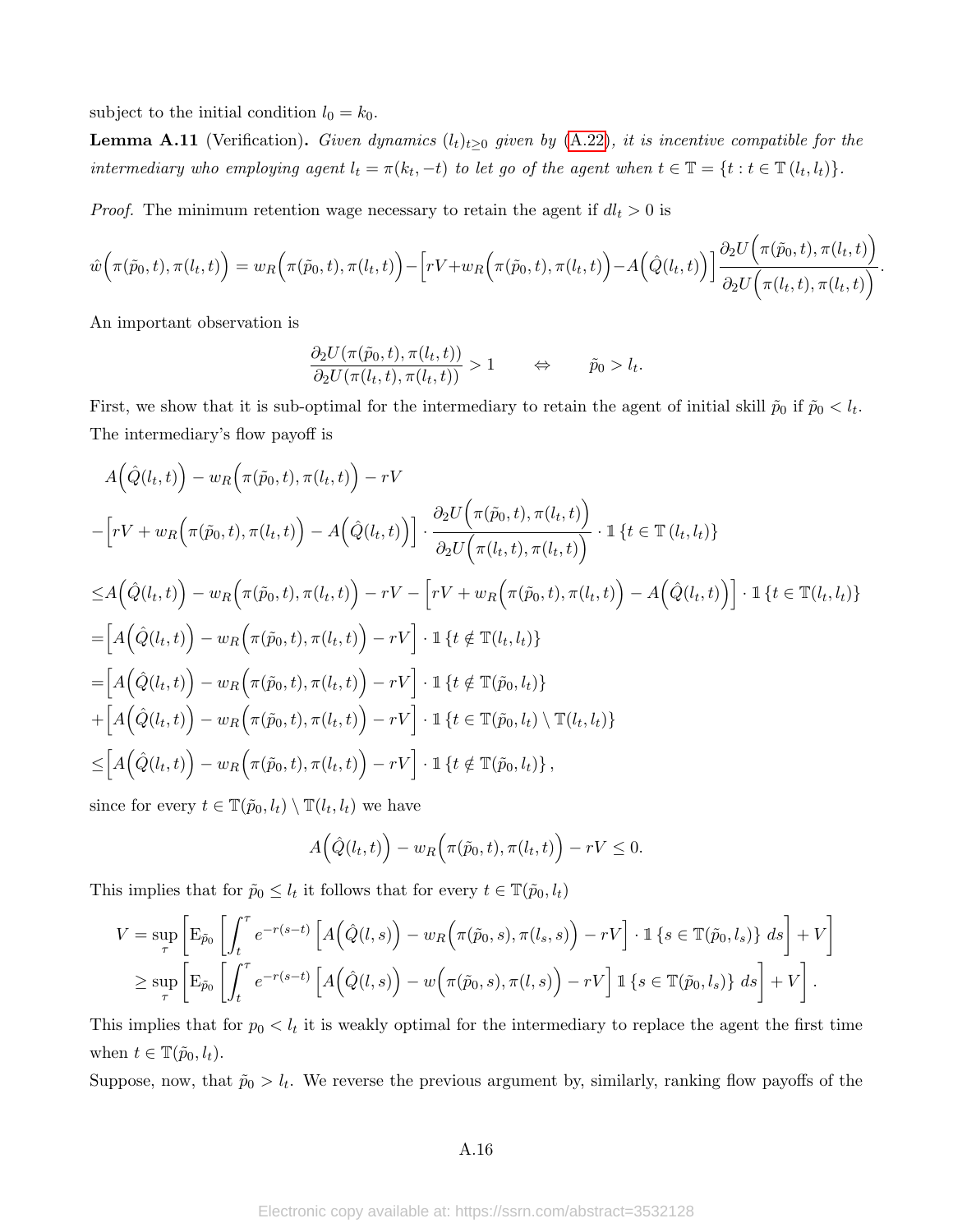intermediary

$$
A(\hat{Q}(l_{t},t)) - w_{R}(\pi(\tilde{p}_{0},t),\pi(l_{t},t)) - rV
$$
  
\n
$$
- [rV + w_{R}(\pi(\tilde{p}_{0},t),\pi(l_{t},t)) - A(\hat{Q}(l_{t},t))] \cdot \frac{\partial_{2}U(\pi(\tilde{p}_{0},t),\pi(l_{t},t))}{\partial_{2}U(\pi(l_{t},t),\pi(l_{t},t))} \cdot \mathbb{1} \{t \in \mathbb{T}(l_{t},l_{t})\}
$$
  
\n
$$
\geq A(\hat{Q}(l_{t},t)) - w_{R}(\pi(\tilde{p}_{0},t),\pi(l_{t},t)) - rV - [rV + w_{R}(\pi(\tilde{p}_{0},t),\pi(l_{t},t)) - A(\hat{Q}(l_{t},t))] \cdot \mathbb{1} \{t \in \mathbb{T}(l_{t},l_{t})\}
$$
  
\n
$$
= [A(\hat{Q}(l_{t},t)) - w_{R}(\pi(\tilde{p}_{0},t),\pi(l_{t},t)) - rV] \cdot \mathbb{1} \{t \notin \mathbb{T}(l_{t},l_{t})\}
$$
  
\n
$$
= [A(\hat{Q}(l_{t},t)) - w_{R}(\pi(\tilde{p}_{0},t),\pi(l_{t},t)) - rV] \cdot \mathbb{1} \{t \notin \mathbb{T}(\tilde{p}_{0},l_{t})\}
$$
  
\n
$$
\geq [A(\hat{Q}(l_{t},t)) - w_{R}(\pi(\tilde{p}_{0},t),\pi(l_{t},t)) - rV] \cdot \mathbb{1} \{t \notin \mathbb{T}(\tilde{p}_{0},l_{t})\}
$$

since for every  $t \in \mathbb{T}(\tilde{p}_0, l_t) \setminus \mathbb{T}(l_t, l_t)$  we have

$$
A(\hat{Q}(l_t,t)) - w_R(\pi(\tilde{p}_0,t),\pi(l_t,t)) - rV \le 0.
$$

This implies that for  $\tilde{p}_0 \geq l_t$  it follows that for every  $t \in \mathbb{T}(\tilde{p}_0, l_t)$ , which coincides with the first when  $\tilde{p}_0 = l_t.$ 

$$
V = \sup_{\tau} \left[ \mathcal{E}_{\tilde{p}_0} \left[ \int_t^{\tau} e^{-r(s-t)} \left[ A(\hat{Q}(l,s)) - w_R(\pi(\tilde{p}_0,s), \pi(l_s,s)) - rV \right] \mathbb{1} \left\{ s \in \mathbb{T}(\tilde{p}_0,l_s) \right\} ds \right] + V \right]
$$
  

$$
\leq \sup_{\tau} \left[ \mathcal{E}_{\tilde{p}_0} \left[ \int_t^{\tau} e^{-r(s-t)} \left[ A(\hat{Q}(l,s)) - w(\pi(\tilde{p}_0,s), \pi(l,s)) - rV \right] \mathbb{1} \left\{ s \in \mathbb{T}(\tilde{p}_0,l_s) \right\} ds \right] + V \right].
$$

This implies that for  $\tilde{p}_0 > l_t$  it is weakly optimal for the intermediary to retain the agent.

## <span id="page-61-0"></span>Proof of Lemma [2](#page-21-0) (determination of  $k_0$ )

**Lemma A.12.** Given V there exists a unique  $k_0$  such that the intermediary retains all agents such that  $\tilde{p}_0 > k_0$ .

*Proof.* Define  $\tau(\tilde{p}_0)$  to be the solution to

$$
\tau(\tilde{p}_0) \stackrel{def}{=} \arg \max_{\hat{\tau}} \mathbb{E}_{\tilde{p}_0} \left[ \int_0^{\hat{\tau}} e^{-rt} \left[ A(\hat{Q}(\tilde{p}_0, t)) - w_R(\pi(\tilde{p}_0, t), \pi(\tilde{p}_0, t)) - rV \right] dt \right]
$$

.

 $\Box$ 

Define  $k_0 \stackrel{def}{=} \sup\{\tilde{p}_0 : \tau(\tilde{p}_0) = 0\}$ . Consider  $\hat{k}_0 < k_0$ . Define

$$
\varepsilon = \frac{1}{\lambda} \left[ \log \left( \frac{k_0}{1 - k_0} \right) - \log \left( \frac{\hat{k_0}}{1 - \hat{k_0}} \right) \right].
$$

Then

$$
\mathcal{E}_{\hat{k}_0}\left[\int_0^{\hat{\tau}} e^{-rt}\left[A\left(\hat{Q}(\hat{k}_0,t)\right) - w_R\left(\pi(\hat{k}_0,t),\pi(\hat{k}_0,t)\right) - rV\right] dt\right]
$$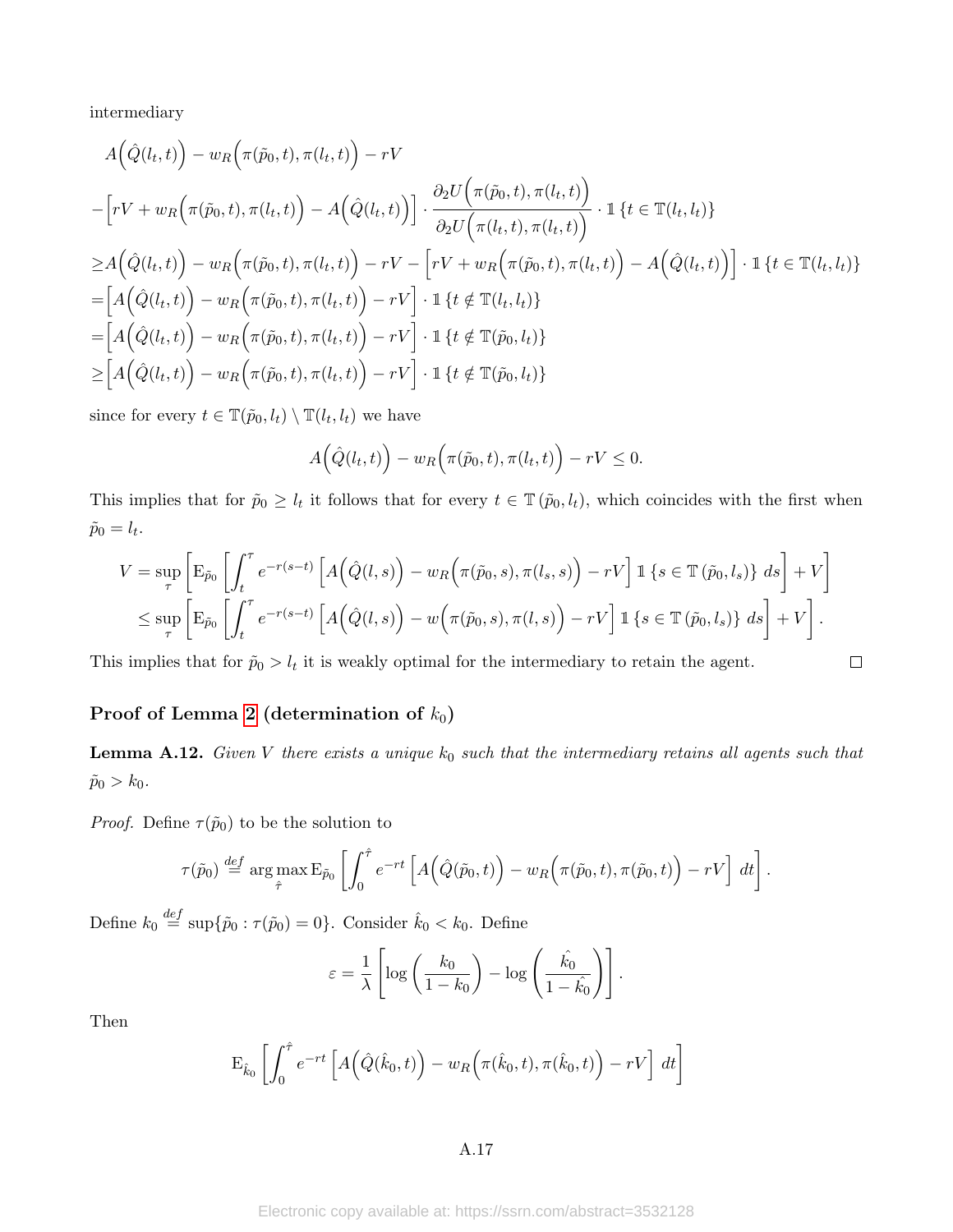$$
= \mathbb{E}_{\hat{k}_0} \left[ \int_0^{\varepsilon \wedge \hat{\tau}} e^{-rt} \left[ A(\hat{Q}(\hat{k}_0, t)) - w_R(\pi(\hat{k}_0, t), \pi(\hat{k}_0, t)) - rV \right] dt \right]
$$
  
+ 
$$
\mathbb{E}_{\hat{k}_0} \left[ \int_{\varepsilon \wedge \hat{\tau}}^{\hat{\tau}} e^{-rt} \left[ A(\hat{Q}(\hat{k}_0, t)) - w_R(\pi(\hat{k}_0, t), \pi(\hat{k}_0, t)) - rV \right] dt \right] < V
$$
  

$$
\leq \frac{\hat{k}_0}{k_0} \cdot \mathbb{E}_{k_0} \left[ \int_{\varepsilon}^{\tau + \varepsilon} e^{-rt} \left[ A(\hat{Q}(\hat{k}_0, t)) - w_R(\pi(\hat{k}_0, t), \pi(\hat{k}_0, t)) - rV \right] dt \right]
$$
  

$$
< \mathbb{E}_{k_0} \left[ \int_0^{\tau} e^{-rt} \left[ A(\hat{Q}(\hat{k}_0, t)) - w_R(\pi(\hat{k}_0, t), \pi(\hat{k}_0, t)) - rV \right] dt \right] = V.
$$

This implies that for any  $\tilde{p}_0 < k_0$  the intermediary does not find it profitable to hire the agent.

#### <span id="page-62-0"></span>Proof of Lemma [3](#page-22-0) (equilibrium uniqueness)

**Lemma A.13.** Suppose that  $V > 0$  and  $p > 0$ . Then, in any equilibrium, there exists time  $\overline{T} \in \mathbb{R}_+$  such that  $P(\tau \leq \overline{T}) = 1$ .

 $\Box$ 

*Proof.* Along the path of good performance there exists a finite threshold  $T$  such that for any initial type  $\tilde{p}_0$  the profit of the intermediary is

$$
A(\hat{Q}(l_t,t)) - w_R(\pi(\tilde{p}_0,t),\pi(l_t,t)) \le A(\hat{Q}(1,t)) - w_R(\pi(\tilde{p}_0,t),\pi(l_t,t))
$$
  

$$
\le A(\hat{Q}(1,t)) - w_R(\pi(1,t),\pi(l_t,t)) < rV
$$

for every  $t \geq \overline{T}$  and  $l_t \in [p, 1]$  since beliefs about the any agent in the support converge to 1 for a sufficiently long track record of good performance. This implies that the intermediary prefers to replace every agent by time  $T$ .  $\Box$ 

Suppose there exists a different equilibrium and  $(k_t)_{t\geq 0}$  is the clients' belief process about the type of the agent that may leave the intermediary at time t. As before, process  $l_t = \pi(k_t, -t)$  denotes the initial type of the departing agent. As we focus on pure-strategy equilibria, it is without loss to identify the intermediary's strategy by the deterministic time she fires the agent along the path of good performance.

**Lemma A.14.** Suppose the intermediary finds it strictly optimal to fire the agent of skill  $\tilde{p}_0$  at time  $T \leq \overline{T}$ . Then the intermediary also strictly prefers to fire every agent  $\tilde{p}_0 < \tilde{p}'_0$  by time T.

*Proof.* Strict optimality of the intermediary's stopping decision implies that for every stopping time  $\hat{\tau} > 0$ 

$$
V > \mathcal{E}_{\tilde{p}_0} \left[ \int_t^{\hat{\tau}} e^{-r(s-t)} \left[ A(\hat{Q}(l_s, s)) ds - d\tilde{C}_s^{\tilde{p}_0} - rV \right] + V \right]
$$
  
\n
$$
\stackrel{(i)}{\geq} \mathcal{E}_{\tilde{p}_0} \left[ \int_t^{\hat{\tau}} e^{-r(s-t)} \left[ A(\hat{Q}(l_s, s)) ds - d\tilde{C}_s^{\tilde{p}_0} - rV \right] + V \right]
$$
  
\n
$$
\stackrel{(ii)}{\geq} \mathcal{E}_{\tilde{p}_0'} \left[ \int_t^{\hat{\tau}} e^{-r(s-t)} \left[ A(\hat{Q}(l_s, s)) ds - d\tilde{C}_s^{\tilde{p}_0} - rV \right] + V \right],
$$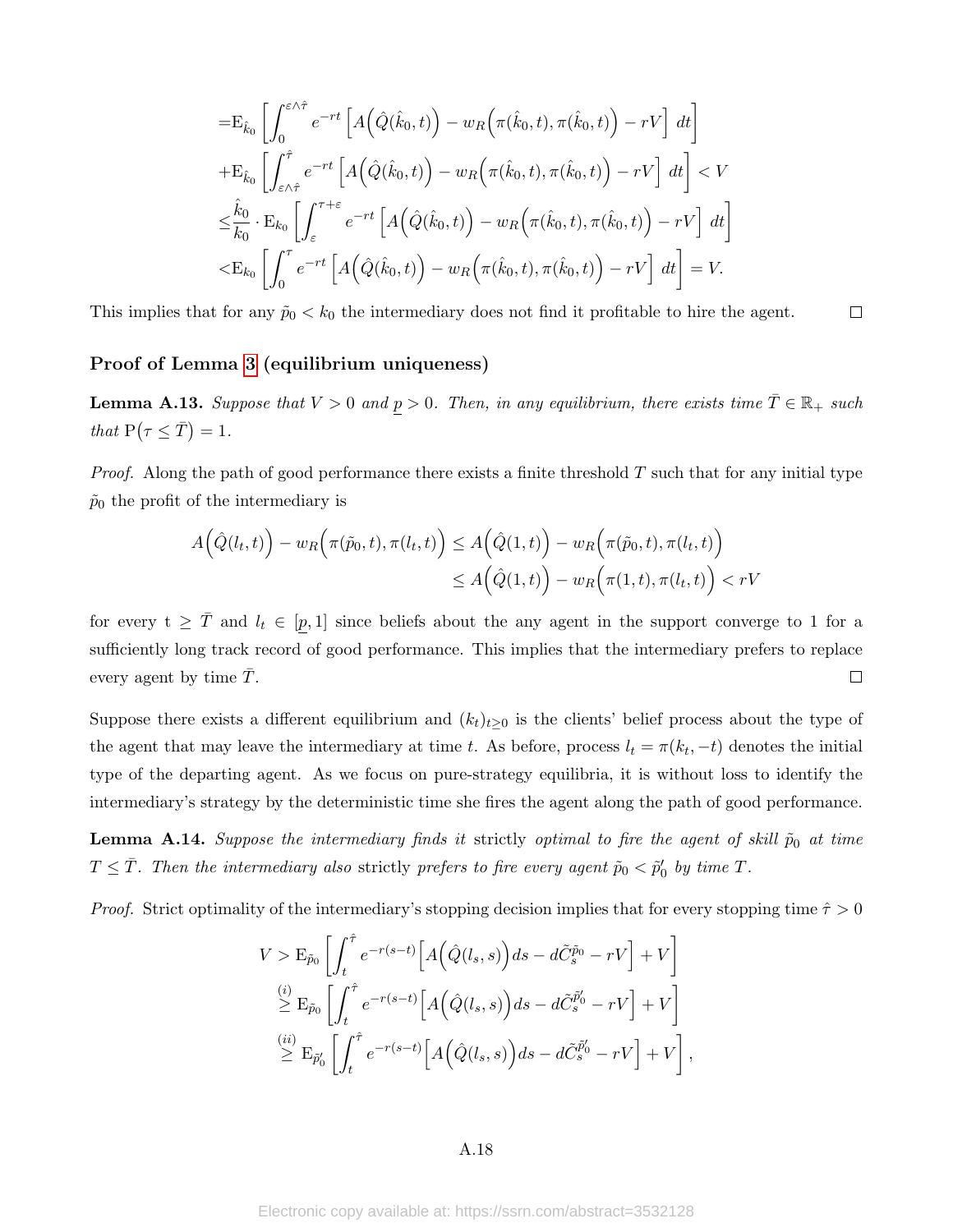where  $(i)$  holds due to Lemma [A.10](#page-35-0) and  $(ii)$  holds as the intermediary's expected payoff is weakly increasing in  $\tilde{p}_0$  given identical cash flows due to the possibility of randomized termination.  $\Box$ 

<span id="page-63-0"></span>**Lemma A.15.** Suppose the intermediary is indifferent between letting the agent of skill  $\tilde{p}_0$  go at time T and time  $T' > T$ . Then,

- either the intermediary strictly prefers to let go of all agents  $\tilde{p}'_0 < \tilde{p}_0$  time T;
- or the type of the cutoff agent does not change between T and T', i.e.,  $l_T = l_{T'}$ , the profit wedge of the intermediary is constant for  $t \in [T, T']$

$$
A(\hat{Q}(l_t,t)) - w_R(\pi(\tilde{p}_0,t),\pi(l_t,t)) = rV
$$

and, as a result, the intermediary is indifferent between letting the agent of skill  $\tilde{p}'_0$  go at time T and at time  $T' > T$ .

*Proof.* Follows from the uniform ranking of compensation processes if  $l_t$  increases between T and T'.  $\Box$ 

Denote by  $z_t$  the lowest skilled agent still employed by the intermediary at time  $t$ . This is known as the cutoff type. While we've characterized the equilibrium using the cutoff type, it is not necessarily the case that  $z_t = l_t$ .

<span id="page-63-1"></span>**Lemma A.16.** Denote by  $T(\tilde{p}_0)$  the equilibrium time when the agent of ex-ante skill  $\tilde{p}_0$  leaves the intermediary. Then, in equilibrium, it must be the case that  $T(\tilde{p}_0)$  is weakly increasing in  $\tilde{p}_0$ .

Proof. Define

$$
\underline{T} = \inf_{\tilde{p}_0} T(\tilde{p}_0).
$$

Suppose the contrary and for  $\tilde{p}_0 > l_0^c$  it is the case that  $\underline{T} = T(\tilde{p}_0) < T(l_0^c)$ . Define

$$
\bar{T}_1 = \sup_{\hat{p}_0 \in [l_0^c, \tilde{p}_0]} T(\hat{p}_0).
$$

Lemma [A.15](#page-63-0) implies that it is only weakly optimal for the intermediary employing agent  $\tilde{p}_0$  to let him go until  $\bar{T}_1$ . It implies that

$$
l_t = l_{T(\tilde{p}_0)} \qquad and \qquad A(\hat{Q}(l_t, t)) - w_R(\pi(\tilde{p}_0, t), \pi(l_t, t)) = rV
$$

for  $t \in [T(\tilde{p}_0), \bar{T}_1]$ . For  $t > \bar{T}$  no type of agent  $[l_0^c, \tilde{p}_0]$  remains with the intermediary. If  $P(\tau > T) = 0$ , then the independence of never a weak best response implies that  $l_T = 1$ . If  $P(\tau > T) > 0$ , then belief consistency requirement implies that  $l_{\bar{T}} \geq \tilde{p}_0$ . Lemma [A.15](#page-63-0) implies that  $l_t \geq \tilde{p}_0$  for every  $t \in [T(\tilde{p}_0), T]$ . Define  $\bar{l}(T) = \sup\{p_0: T(\tilde{p}_0) \leq T\}$ . Then, define

$$
\bar{T}_2 = \sup_{\hat{p}_0 \in [l_0^c, \bar{l}(\bar{T}_1)]} T(\hat{p}_0).
$$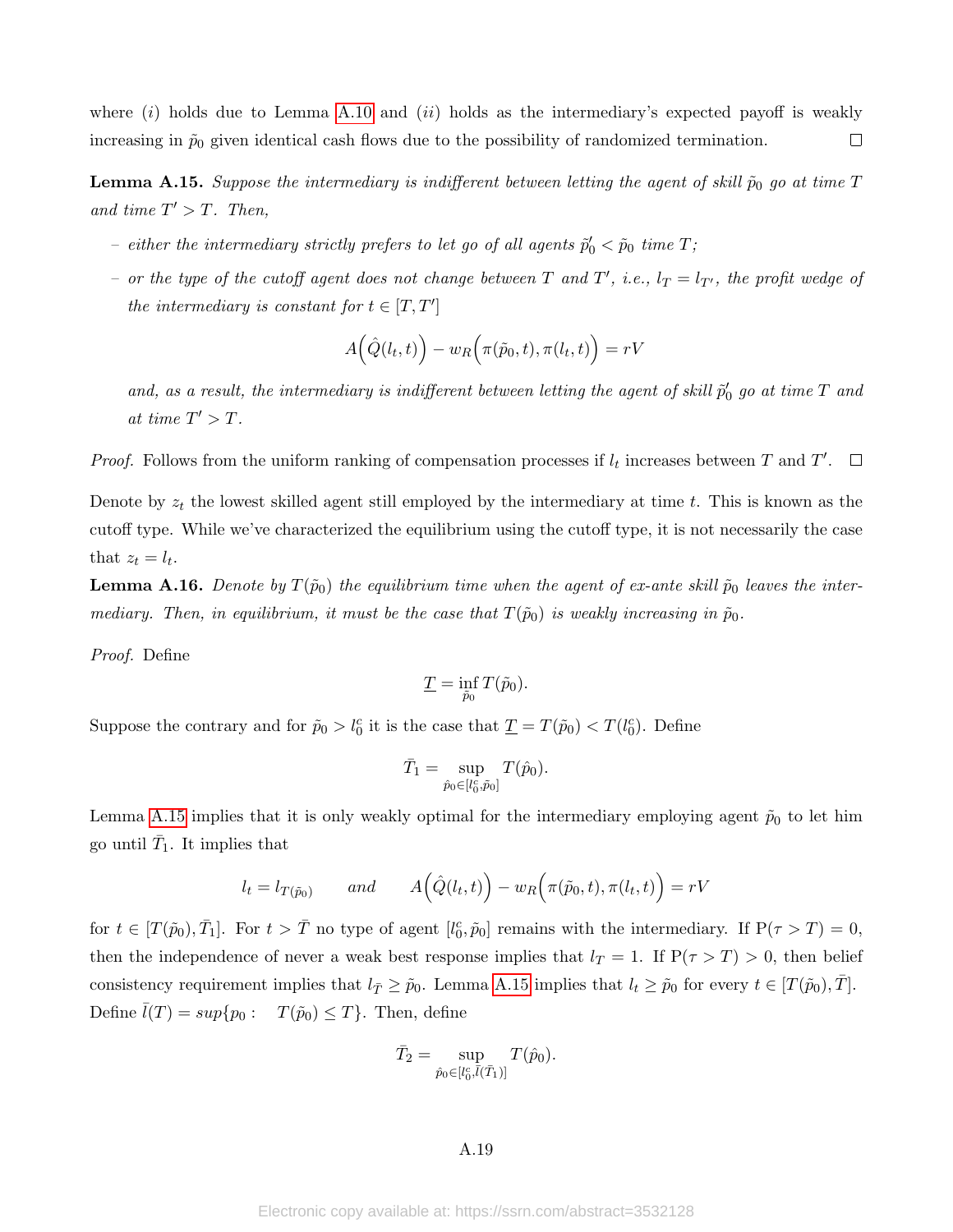By construction,  $\bar{T}_2 \geq \bar{T}_1$ . Continuing this construction by induction define  $\bar{T} = \lim_{n \to \infty} \bar{T}_n$ . Then for  $t \in [T(\tilde{p}_0), T]$  it must be the case that

$$
l_t = l_{T(\tilde{p}_0)} \qquad and \qquad A(\hat{Q}(l_t, t)) - w_R(\pi(\tilde{p}_0, t), \pi(l_t, t)) = rV
$$

Moreover, belief consistency requires that  $l_{\overline{T}} > \overline{l}(\overline{T}) \geq \tilde{p}_0$ . Suppose that  $\overline{l}(\overline{T}) = \tilde{p}_0$ . Then this is a violation of belief consistency of clients. If  $\bar{l}(\bar{T}) > \tilde{p}_0$ , then it implies that there is a positive belief jump occurring at time T. The global indifference of the intermediary implies that  $\tilde{p}_0$  type is better of waiting until  $\overline{T}$  and separating then.  $\Box$ 

Lemma [A.16](#page-63-1) implies that there exists a weakly increasing process  $z_t \in [p, \overline{p}]$  such that the set of types retained by time t are given by  $\{\tilde{p}_0 \geq z_t\}.$ 

**Lemma A.17.** [Uniqueness] Suppose  $V > 0$ . Then process  $(k_t)_{t>0}$ , and the corresponding  $k_0$ , pin down the unique pure-strategy equilibrium.

*Proof.* The equilibrium monotonicity requirement implies that  $(l_t)_{t\geq 0}$  is weakly increasing in t. A monotone process can be decomposed into the unique sum of an absolutely continuous  $(l_t^c)$ , a discrete  $(l_t^d$ , and a continuous singular  $(l_t^s)$  weakly increasing processes

<span id="page-64-1"></span>
$$
l_t = l_t^c + l_t^s + l_t^d. \tag{A.23}
$$

The optimal termination time of the intermediary solves

$$
\sup_{\hat{\tau}} \mathcal{E}_{p_0} \left[ \int_0^{\hat{\tau}} e^{-rt} \left[ A \left( \hat{Q}(l_t, t) \right) dt - rV dt - d\tilde{C}_t \right] \right]. \tag{A.24}
$$

<span id="page-64-0"></span>**On-path dynamics.** The necessary optimality condition to let go of the agent of initial skill  $p_0$  is given by

$$
A(\hat{Q}(l_t, t)) dt - rV dt - d\tilde{C}_t \le 0 \qquad \forall t \in support(\tau). \tag{A.25}
$$

Substituting  $d\tilde{C}_t$  from [\(A.21\)](#page-59-1) into [\(A.25\)](#page-64-0) it is easy to see that if process  $l_t$  has a jump at time t, i.e.,  $dl_t^d > 0$ , then it is sub-optimal to let go of the agent in some neighborhood  $(t - \varepsilon, t)$ . Similarly, if  $dl_t^s > 0$ , then  $(A.25)$  is not satisfied at time t, implying that it is sub-optimal to let go of the agent then. This disciplines process  $(l_t)_{t\geq 0}$  at times  $t \in support(\tau)$ .

Off-path dynamics. Lemma [A.16](#page-63-1) shows that the equilibrium features cutoff strategies. Denoting by  $(z_t)_{t\geq0}$  to be the cutoff type, it implies that if agents of skill  $z_t$  is let go, then all agents with skill  $p_0 < z_t$  is let go as well by time t. As process  $z_t$  is determined on- and off-path, if  $z_t$  increases discontinuously, then it implies that there is a positive mass of agents leaving the intermediary. Belief consistency implies that  $l_{t-} < l_t$ , implying an on-path jump in process  $l_t$ , leading to a contradiction with the optimal stopping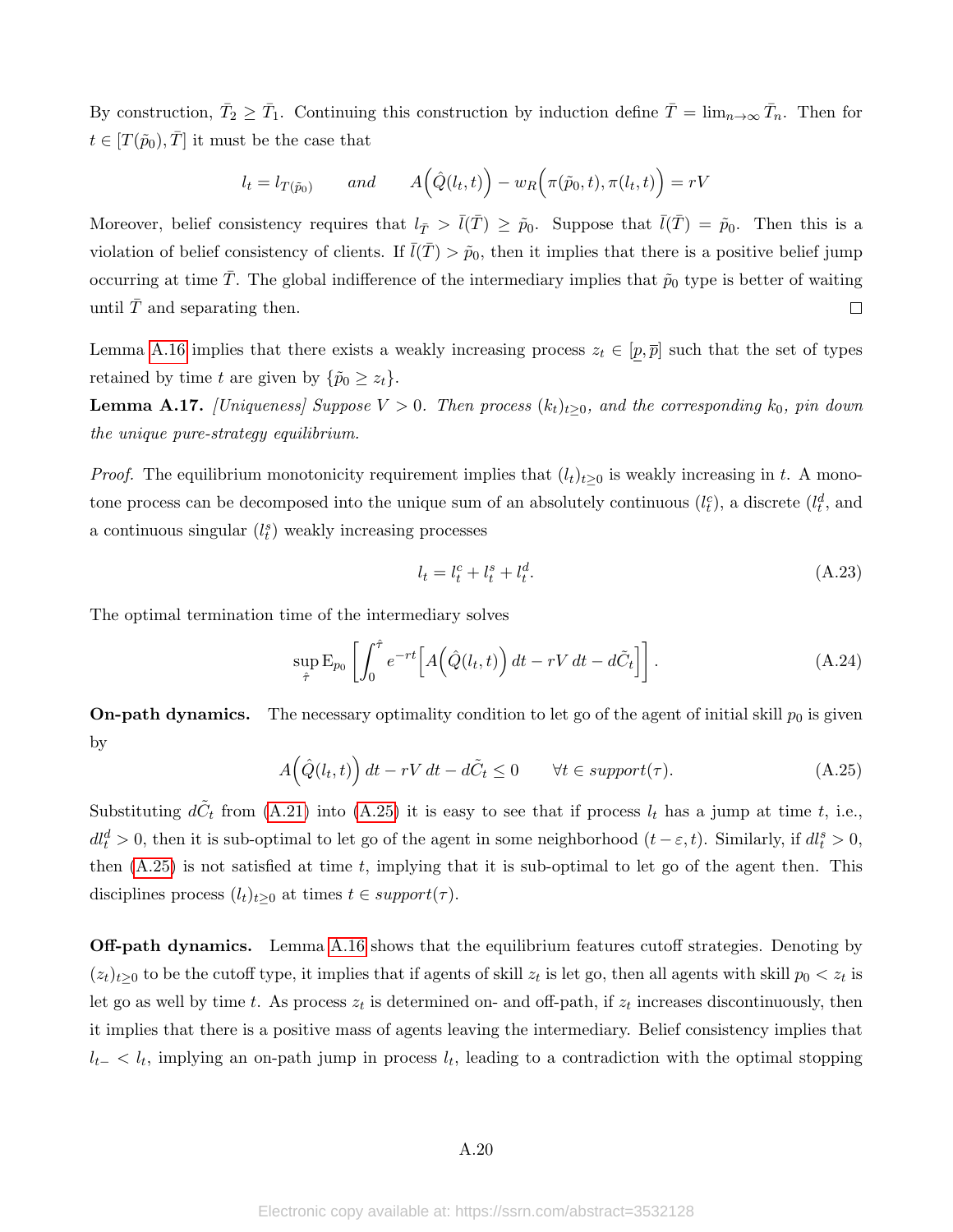condition [\(A.24\)](#page-64-1). This implies that process  $z_t$  cannot have jumps in equilibrium, leading to a continuous process of beliefs  $(l_t)_{t\geq0}$ .

If process  $(z_t)_{t\geq0}$  does not have jumps, it implies that the equilibrium is separating. Moreover, it implies that along the equilibrium path  $z_t = l_t$  for every  $t \in support(\tau)$ , or, in other words,  $\tilde{p}_{\tau} = k_{\tau}$ . The fact that the equilibrium is separating and that process  $(l_t)_{t\geq 0}$  is continuous implies that  $\tilde{p}_{\tau} = k_{\tau} = \pi(l_{\tau}, \tau)$ . The total mass of ex-ante types that separate from the intermediary is given by

$$
\int_0^{\infty} 1 \{ t \in \tau \} dF(t_t) = \int_0^{\infty} \int t \in \tau dF(t_t^c + t_t^s)
$$
  
= 
$$
\int_0^{\infty} 1 \{ t \in \tau \} f(t_t^c + t_t^s) dt_t^c + \int_0^{\infty} 1 \{ t \in \tau \} f(t_t^c + t_t^s) dt_t^s
$$
  
= 
$$
\int_0^{\infty} 1 \{ t \in \tau \} f(t_t^c + t_t^s) dt_t^c \le \int_0^{\infty} f(t_t^c + t_t^s) dt_t^c
$$
  

$$
\le \int_0^{\infty} f(t_t^c + t_t^s) d(t_t^c + t_t^s) = 1.
$$

where inequality (i) is strict if  $dl_t^s > 0$  for any t such that  $f(l_t) > 0$ . Intuitively, since no separation occurs when  $dl_t^s > 0$  stemming from the optimality of the stopping condition, and implies that in the separating equilibrium there is a positive mass of types that do not leave the intermediary, leading to a contradiction.  $\Box$ 

#### <span id="page-65-0"></span>Proof of Lemma [4](#page-22-1) (equilibrium value  $V$ )

The intermediary's equilibrium expected value satisfies

$$
V = \max\left[e^{-r\Delta} \cdot \mathbb{E}\left[\int_0^{\tau} e^{-rt}\left(A(Q(k_t, t)) - w(\tilde{p}_t, k_t) - rV\right)dt + V\right] - I, \quad 0\right].\tag{A.26}
$$

Similar to earlier, denote by  $G(V)$  the incremental value of the intermediary of retaining the current agent

<span id="page-65-1"></span>
$$
G(V) \stackrel{def}{=} \mathbf{E} \left[ \int_0^{\tau} e^{-rt} \Big( A(Q(k_t, t)) - w(\tilde{p}_t, k_t) - rV \Big) dt \right] > 0,
$$

where equilibrium processes k and q, as well as the stopping time  $\tau$  depend on V.

## **Lemma A.18.** The intermediary's expected payoff  $G(V) + V$  is weakly increasing in V.

*Proof.* Hold V fixed. Then  $k_t^V$  is increasing in V point-wise. Can prove this by contradiction. Need to derive it from the general nature of the stopping rule. Hence  $q_t^V$  is increasing in V pointwise.  $\Box$ 

Rewrite [\(A.26\)](#page-65-1) as

$$
V = \max \left[ e^{-r\Delta} \cdot (G(V) + V) - I, \quad 0 \right].
$$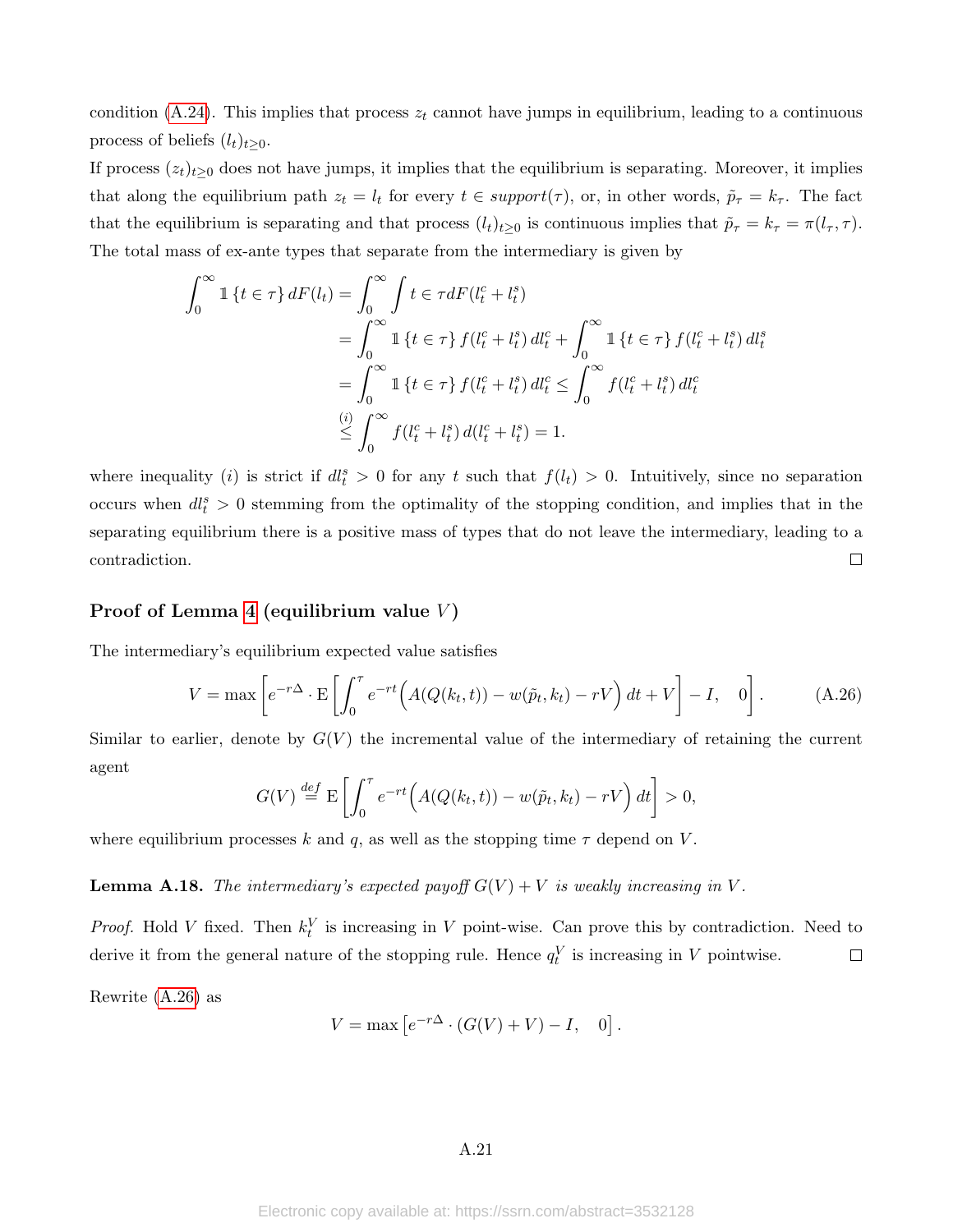The value of the continuation is

<span id="page-66-1"></span>
$$
\begin{cases}\nV_n = e^{-r\Delta} \cdot (G(V_{n-1}) + V_{n-1}) - I, \\
V_{n+1} = e^{-r\Delta} \cdot (G(V_n) + V_n) - I.\n\end{cases}
$$
\n(A.27)

The difference is

$$
V_{n+1} - V_n = e^{-r\Delta} \cdot (G(V_n) + V_n - G(V_{n-1}) - V_{n-1}) \ge 0.
$$

This implies the sequence  $(V_n)_{n\in\mathbb{N}}$  is increasing in n and there exists a unique limit

$$
V^* = \lim_{n \to \infty} V_n.
$$

Taking limits of both sides of  $(A.27)$  and noting that  $G(V)$  is a bounded, continuous function of V we obtain

$$
V^*=e^{-r\Delta}\cdot G(V^*)+e^{-r\Delta}\cdot V^*-I.
$$

**Lemma A.19.** Employment gain  $G(V)$  satisfies  $G'(0) = -\left[q_0 + (1 - q_0)\frac{r}{r+1}\right]$  $\frac{r}{r+\lambda}\bigg].$ 

*Proof.* For  $V = 0$  the optimal stopping time  $\tau = \inf\{X_t \le \mu t\}$ . By Envelope theorem with respect to stopping time  $\tau$  around  $V = 0$  we have

$$
G'(0) = \frac{d}{dV} \mathbb{E} \left[ \int_0^{\tau} e^{-rt} \left( A(q_t) - w(\tilde{p}_t, k_t) - rV \right) dt \right] \Big|_{V=0}
$$
  
= 
$$
- \int_0^{\infty} \left( q_0 e^{-rt} + (1 - q_0) e^{-(r+\lambda)t} \right) r dt = -\frac{r + \lambda q_0}{r + \lambda} < 0.
$$

## <span id="page-66-0"></span>Proof of Lemma [5](#page-23-0) (comparative statics)

First, we show that if I or  $\Delta$  are sufficiently large, then V is increasing the initial quality of the average agent  $E[\tilde{p}_0]$  and decreasing in the skill of the worst agent initially employed p. The fixed point equation is given by

$$
V = \max \left[ e^{-r\Delta} \cdot \mathbb{E} \left[ \int_0^{\tau} e^{-rt} \left[ A(Q(k_t, t)) - w(\tilde{p}_t, k_t) - rV \right] dt + V \right] - I, \quad 0 \right].
$$

If we have a corner solution, then the continuation value of the intermediary is 0. This implies her expected profit is to employ the agent until he generates a bad return leading to

$$
\mathbf{E}\left[\int_0^\infty \Big[A\Big(\hat{Q}(\tilde{p}_0,t)\Big)-w_R\Big(\pi(\tilde{p}_0,t),\pi(k_0,t)\Big)\Big]\,dt\right].
$$

This expression is increasing in  $E[\tilde{p}_0]$  and weakly decreasing in  $p$  as the intermediary decides which types to let go.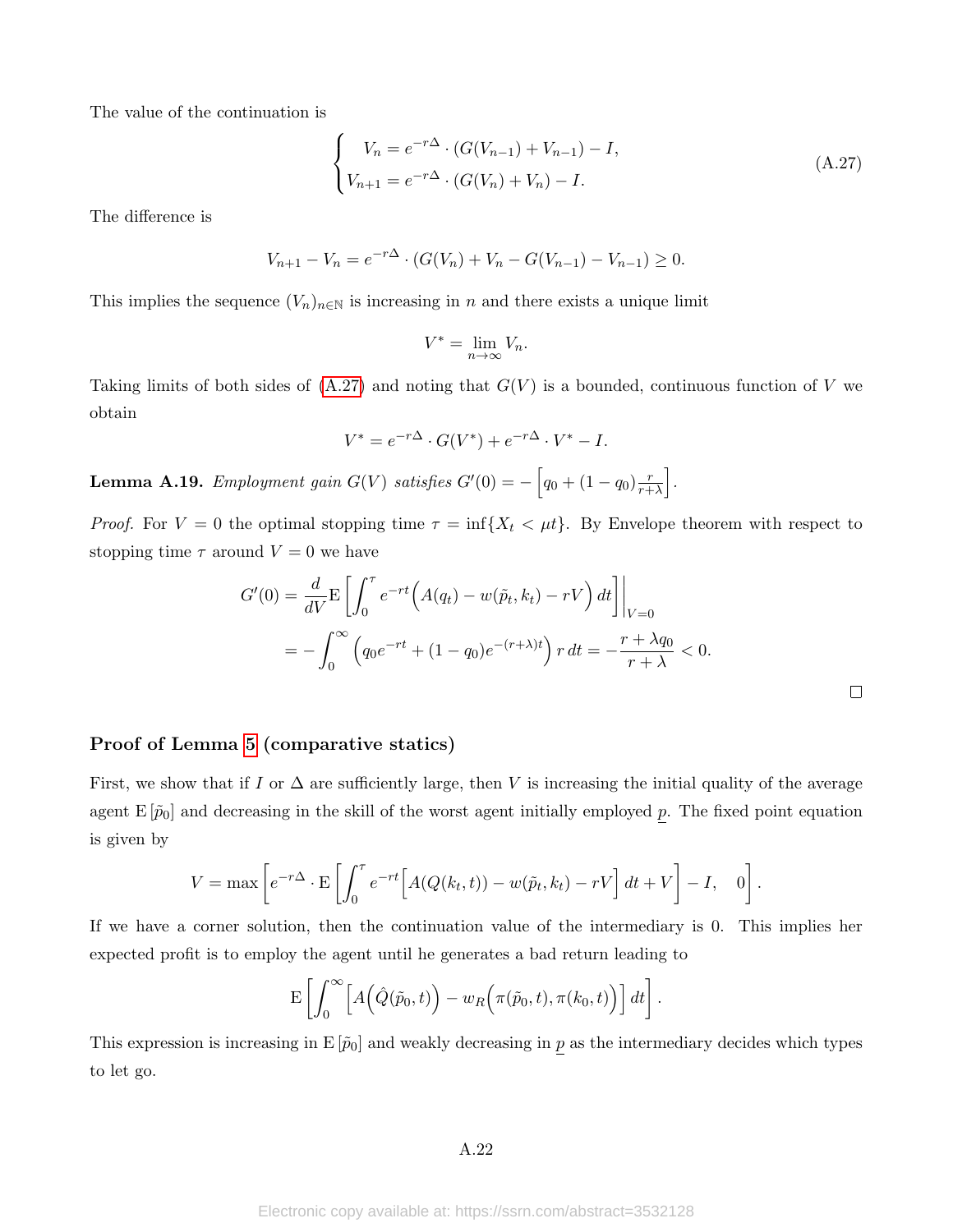Suppose that  $V > 0$ . Then the fixed point equation  $(A.26)$  rewritten above can be expressed as

<span id="page-67-0"></span>
$$
I e^{r\Delta} + (e^{r\Delta} - 1) V = \mathbb{E} \left[ \int_0^{\tau} e^{-rt} \left[ A \Big( Q(k_t, t) \Big) - w \Big( \tilde{p}_t, k_t \Big) - rV \right] dt \right]
$$
\n
$$
= \mathbb{E} \left[ \int_0^{\tau} e^{-rt} \left[ A \Big( Q(k_t, t) \Big) - w \Big( \tilde{p}_t, k_t \Big) - rV \right] \cdot \mathbb{I} \left\{ t \notin \mathbb{T} \right\} dt \right]
$$
\n
$$
+ \mathbb{E} \left[ \int_0^{\tau} e^{-rt} \Big[ rV + w \Big( \tilde{p}_t, k_t \Big) - A \Big( Q(k_t, t) \Big) \Big] \frac{\partial_2 U(\tilde{p}_t, k_t) - \partial_2 U(k_t, k_t)}{\partial_2 U(k_t, k_t)} \mathbb{I} \left\{ t \in \mathbb{T} \right\} dt \right]
$$
\n
$$
= \mathbb{E} \left[ \int_0^{t^* \wedge \eta} e^{-rt} \Big[ A \Big( (\pi(q_0, t) \Big) - w \Big( \tilde{p}_t, \pi(k_0, t) \Big) - rV \Big] dt \right]
$$
\n
$$
+ \mathbb{E} \left[ \int_{t^* \wedge \eta}^{\tau} e^{-rt} \Big[ A \Big( Q(k_t, t) \Big) - w \Big( \tilde{p}_t, k_t \Big) - rV \Big] \cdot \mathbb{I} \left\{ t \notin \mathbb{T} \right\} dt \right]
$$
\n
$$
+ \mathbb{E} \left[ \int_{t^* \wedge \eta}^{\tau} e^{-rt} \Big[ rV + w \Big( \tilde{p}_t, k_t \Big) - A \Big( Q(k_t, t) \Big) \Big] \frac{\partial_2 U(\tilde{p}_t, k_t) - \partial_2 U(k_t, k_t)}{\partial_2 U(k_t, k_t)} \mathbb{I} \left\{ t \in \mathbb{T} \right\} dt \right]
$$

First, we show that the right hand side of  $(A.28)$  is negative if V is small

$$
-rE\left[\int_{0}^{t^{*}\wedge\eta}e^{-rt}dt\right] + E\left[\int_{0}^{t^{*}\wedge\eta}e^{-rt}dt\right] \left[\partial_{1}A\Big((\pi(q_{0},t))\partial_{1}\pi(q_{0},t) - w\Big(\tilde{p}_{t},\pi(k_{0},t)\Big) - rV\right] + E\left[\int_{t^{*}\wedge\eta}^{\tau}e^{-rt}\Big[\partial_{1}A\Big(Q(k_{t},t)\Big)\partial_{1}Q(k_{t},t)\partial_{V}k_{t} - \partial_{2}w\Big(\tilde{p}_{t},k_{t}\Big)\partial_{V}k_{t} - r\right] \cdot \mathbb{1}\left\{t \notin \mathbb{T}\right\} dt\right] + E\left[\int_{t^{*}\wedge\eta}^{\tau}e^{-rt}\Big[r + \partial_{2}w\Big(\tilde{p}_{t},k_{t}\Big)\partial_{V}k_{t} - \partial_{1}A\Big(Q(k_{t},t)\Big)\partial_{1}Q(k_{t},t)\partial_{V}k_{t}\Big]\frac{\partial_{2}U(\tilde{p}_{t},k_{t}) - \partial_{2}U(k_{t},k_{t})}{\partial_{2}U(k_{t},k_{t})}\mathbb{1}\left\{t \in \mathbb{T}\right\} dt\right] + E\left[\int_{t^{*}\wedge\eta}^{\tau}e^{-rt}\Big[rV + w\Big(\tilde{p}_{t},k_{t}\Big) - A\Big(Q(k_{t},t)\Big)\Big] \cdot \partial_{V}\Big[\frac{\partial_{2}U(\tilde{p}_{t},k_{t}) - \partial_{2}U(k_{t},k_{t})}{\partial_{2}U(k_{t},k_{t})}\Big] \cdot \mathbb{1}\left\{t \in \mathbb{T}\right\} dt\right]
$$

Note that if V is sufficiently small, then  $t^*$  is very large. In this case the only term is  $-r \int_0^{t^* \wedge \eta}$  $e^{-rt}$  dt  $e^{-rt}$  dt of higher order than  $o(V)$ . This implies that for V sufficiently low, the derivative of the right hand side of [\(A.28\)](#page-67-0) is negative, while the derivative of the left hand side is clearly positive. This implies that the objective is decreasing in V .

Consider a Fréchét derivative as the distribution of private information  $F \to \hat{F}$  such that  $k_0 = \hat{k}_0$  and  $q_0 < \hat{q}_0$ . Such a change affects all of the endogenous belief process dynamics. Then, by the similar argument as before,[53](#page-67-1)

$$
\begin{aligned} &\mathbf{E}\left[\int_0^\tau e^{-rt}\Big[A\Big(Q(k_t,t)\Big)-w\Big(\tilde{p}_t,k_t\Big)-rV\Big]\,dt\right] \\ &- \mathbf{E}\left[\int_0^\tau e^{-rt}\Big[A\Big(Q(k_t,t)\Big)-w\Big(\tilde{p}_t,k_t\Big)-rV\Big]\,dt\right] \\ &\approx \mathbf{E}\left[\int_0^{t^*\wedge\eta} e^{-rt}\Big[A\Big((\pi(q_0,t)\Big)-w\Big(\tilde{p}_t,\pi(k_0,t)\Big)-rV\Big]\,dt\right] \end{aligned}
$$

<span id="page-67-1"></span> $\frac{53}{12}$  All  $\approx$  signs in the proof stand in for an equality with a lower order  $\overline{o}(V)$  term in V.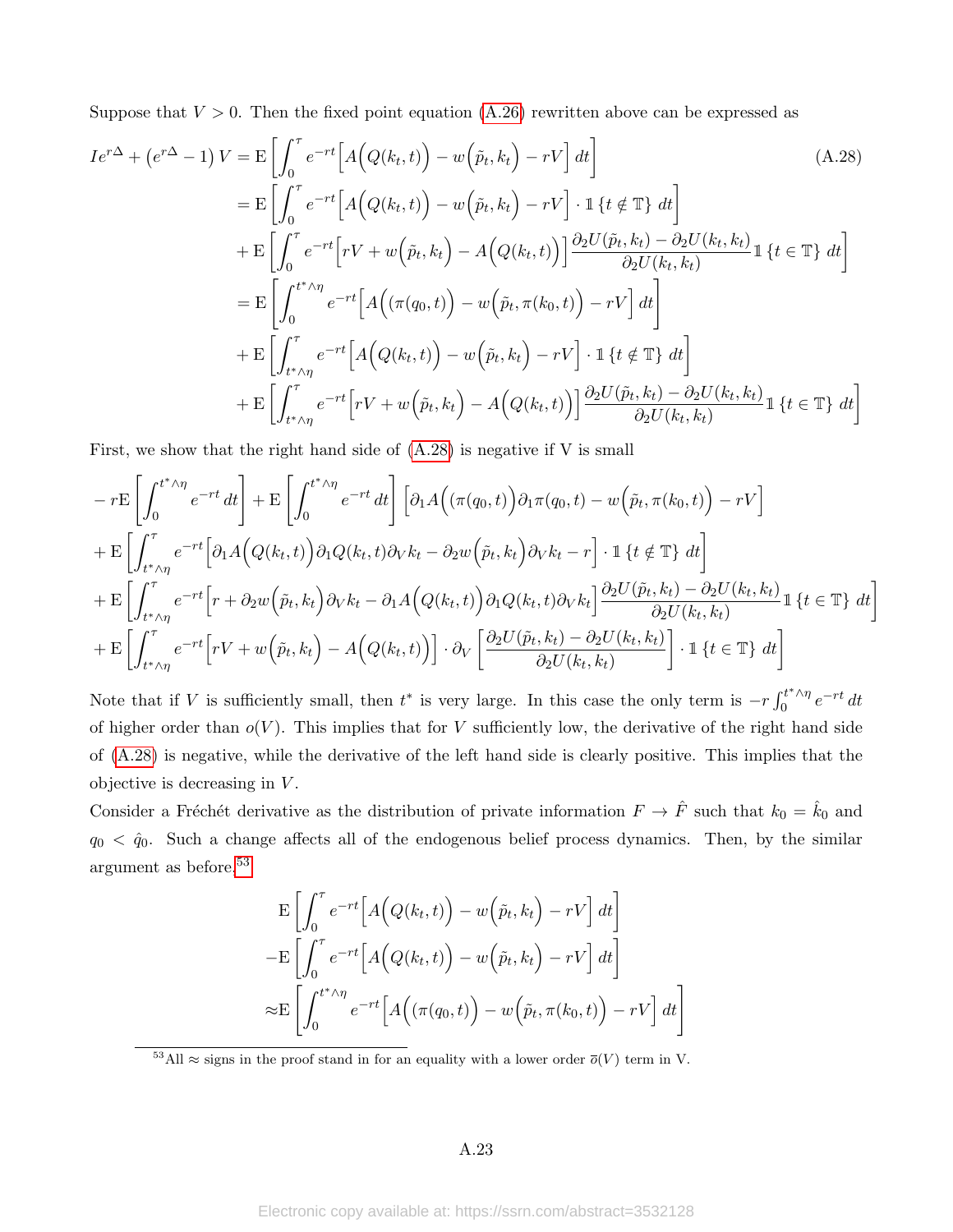$$
-E\left[\int_0^{t^*\wedge\eta} e^{-rt}\left[A\Big(\pi(q_0,t)\Big) - w\Big(\tilde{p}_t, \pi(k_0,t)\Big) - rV\right]dt\right]
$$
  
\n
$$
=E\left[\int_0^{t^*\wedge\eta} e^{-rt}\left[A\Big(\pi(\hat{q}_0,t)\Big) - w\Big(\tilde{p}_t, \pi(k_0,t)\Big) - rV\right]dt\right]
$$
  
\n
$$
-E\left[\int_0^{t^*\wedge\eta} e^{-rt}\left[A\Big(\pi(q_0,t)\Big) - w\Big(\tilde{p}_t, \pi(k_0,t)\Big) - rV\right]dt\right]
$$
  
\n
$$
=E\left[\int_0^{t^*\wedge\eta} e^{-rt}\left[A\Big(\pi(\hat{q}_0,t)\Big) - A\Big(\pi(q_0,t)\Big)\right]dt\right] > 0.
$$

This implies that if the Fréchét derivative in the direction of  $\hat{F}$  is positive. This implies that the right hand side of [\(A.28\)](#page-67-0) is increasing in the mean of  $E[\tilde{p}_0]$ , implying that a greater V is necessary to satisfy [\(A.28\)](#page-67-0). Similar argument carries over for a decrease in  $k_0$ . Note that

$$
\pi(\tilde{p}_0, t) = \frac{\tilde{p}_0}{\tilde{p}_0 + (1 - \tilde{p}_0)e^{-\lambda t}} \n\partial_2 \pi(\tilde{p}_0, t) = \frac{\lambda \tilde{p}_0 (1 - \tilde{p}_0)e^{-\lambda t}}{\tilde{p}_0 + (1 - \tilde{p}_0)e^{-\lambda t}} \n\frac{\partial}{\partial \lambda} \pi(\tilde{p}_0, t) = \frac{t \tilde{p}_0 (1 - \tilde{p}_0)e^{-\lambda t}}{\tilde{p}_0 + (1 - \tilde{p}_0)e^{-\lambda t}} = \frac{t}{\lambda} \partial_2(\tilde{p}_0, t).
$$

If  $t^*$  is sufficiently high, then the derivative of the right hand side of [\(A.28\)](#page-67-0) with respect to  $\lambda$  is approximately

<span id="page-68-0"></span>
$$
\frac{\partial}{\partial \lambda} \mathbf{E} \left[ \int_0^{\tau} e^{-rt} \left[ A \left( Q(k_t, t) \right) - w \left( \tilde{p}_t, k_t \right) - rV \right] dt \right]
$$
\n
$$
\approx \frac{\partial}{\partial \lambda} \mathbf{E} \left[ \int_0^{t^* \wedge \eta} e^{-rt} \left[ A \left( (\pi(q_0, t) - w \left( \tilde{p}_t, \pi(k_0, t) \right) - rV \right] dt \right] \right]
$$
\n
$$
= \mathbf{E} \left[ \int_0^{t^* \wedge \eta} e^{-rt} \frac{\partial}{\partial \lambda} \left[ A \left( (\pi(q_0, t) - w \left( \tilde{p}_t, \pi(k_0, t) \right) - rV \right] dt \right] 0 \right]
$$
\n
$$
= \mathbf{E} \left[ \int_0^{t^* \wedge \eta} e^{-rt} \frac{t}{\lambda} \frac{\partial}{\partial t} \left[ A \left( (\pi(q_0, t) - w \left( \tilde{p}_t, \pi(k_0, t) \right) - rV \right] dt \right] \right]
$$
\n
$$
= \mathbf{E} \left[ \int_0^{t^* \wedge \eta} e^{-rt} \frac{t}{\lambda} d \left[ A \left( (\pi(q_0, t) - w \left( \tilde{p}_t, \pi(k_0, t) \right) - rV \right] \right] \right]
$$
\n
$$
\approx - \mathbf{E} \left[ \int_0^{t^* \wedge \eta} \left[ A \left( (\pi(q_0, t) - w \left( \tilde{p}_t, \pi(k_0, t) \right) - rV \right] d \left( e^{-rt} \frac{t}{\lambda} \right) \right] \right]
$$
\n
$$
= \frac{1}{\lambda} \mathbf{E} \left[ \int_0^{t^* \wedge \eta} e^{-rt} \left[ A \left( (\pi(q_0, t) - w \left( \tilde{p}_t, \pi(k_0, t) \right) - rV \right] (rt - 1) dt \right]. \tag{A.29}
$$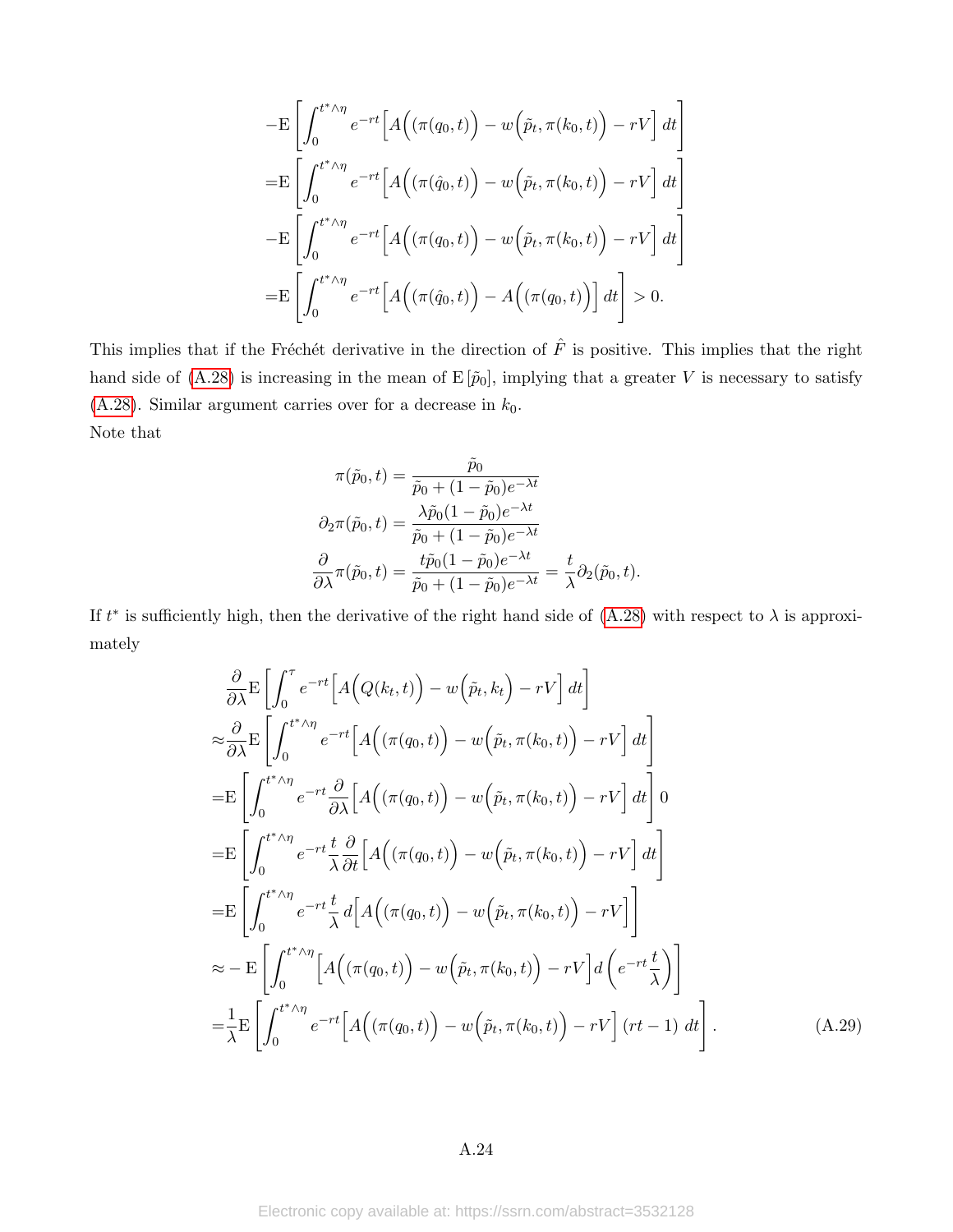$$
= \underbrace{\frac{1}{\lambda} \mathbf{E} \left[ \int_0^{t^* \wedge 1/r \wedge \eta} e^{-rt} \left[ A \Big( (\pi(q_0, t) \Big) - w \Big( \tilde{p}_t, \pi(k_0, t) \Big) - rV \right] (rt-1) \, dt \right]}_{(i)} + \underbrace{\frac{1}{\lambda} \mathbf{E} \left[ \int_{t^* \wedge 1/r \wedge \eta}^{t^* \wedge \eta} e^{-rt} \left[ A \Big( (\pi(q_0, t) \Big) - w \Big( \tilde{p}_t, \pi(k_0, t) \Big) - rV \right] (rt-1) \, dt \right]}_{(ii)}.
$$

If r is sufficiently low of  $\lambda$  is sufficiently high, then [\(A.29\)](#page-68-0) is negative as the negative term in (i) is significantly greater than the negative term in  $(ii)$  as in that case the profit wedge of the intermediary is substantively lower.

#### <span id="page-69-0"></span>Proof of Lemma [6](#page-26-0) (imperfect competition among intermediaries)

As before, denote the intermediary's expected value of employing type  $\tilde{p}$  while the belief is k as

<span id="page-69-3"></span>
$$
V(\tilde{p},k) = \mathcal{E}_{\tilde{p}}\left[\int_0^{\tau} e^{-rt}(A(q_t) - w(\tilde{p}_t, k_t)) dt + e^{-r\tau} \cdot V\right].
$$
 (A.30)

Then upon finding multiple potential employers, the agent obtains his equilibrium value  $U(\tilde{p}, k)$ , but also extracts the value added from the family,  $V(\tilde{p}, k) - V$ , in the form of the sign-on bonus. This implies that, in equilibrium, the agent's expected value in each period must satisfy

$$
U^{\zeta}(\tilde{p}_t, k_t) = \zeta_0 \cdot U(\tilde{p}_t, k_t) + \zeta_1 \cdot U^{\zeta}(\tilde{p}_t, k_t) + \zeta_2 \cdot (U^{\zeta}(\tilde{p}_t, k_t) + V(\tilde{p}_t, k_t) - V). \tag{A.31}
$$

since the current employer makes take-it-or-leave-it offers to match the agent's outside option. As before, denote  $\zeta = \frac{\zeta_2}{1-\zeta_1}$  $\frac{\zeta_2}{1-\zeta_1}$  to be the probability of the agent meeting multiple firms conditional on not meeting just one. We can rewrite the relation between the agent's and the intermediary's equilibrium expected values as

<span id="page-69-1"></span>
$$
(1 - \zeta_1) \cdot U^{\zeta}(\tilde{p}_t, k_t) - \zeta_0 \cdot U(\tilde{p}_t, k_t) = \zeta_2 \cdot (U^{\zeta}(\tilde{p}_t, k_t) + V(\tilde{p}_t, k_t) - V),
$$
  

$$
(1 - \zeta) \cdot (U^{\zeta}(\tilde{p}_t, k_t) - U(\tilde{p}_t, k_t)) = \zeta \cdot (V(\tilde{p}_t, k_t) - V).
$$
 (A.32)

**Lemma A.20.** The necessary retention wage for the agent is

$$
\tilde{w}_{\zeta}(\tilde{p}_t, k_t) \stackrel{def}{=} \zeta((\rho - r)V(\tilde{p}_t, k_t) + A(Q(k_t, t)) - \rho V) + (1 - \zeta)\Big(w_R(\tilde{p}_t, k_t) - \gamma(k_t, t)\partial_2 U(\tilde{p}_t, k_t)\Big). \tag{A.33}
$$

<span id="page-69-2"></span>*Proof.* Given belief processes  $(k_t, q_t)_{t \geq 0}$  the value of the intermediary from employing the agent of skill  $\tilde{p}_t$  is

$$
rV(\tilde{p}_t, k_t) = A(Q(k_t, t)) - \tilde{w}_t^{\zeta} + \left(\lambda k_t (1 - k_t) + \gamma(k_t, t)\right) \cdot \partial_2 V(\tilde{p}_t, k_t) + \lambda \tilde{p}_t (1 - \tilde{p}_t) \cdot \partial_1 V(\tilde{p}_t, k_t) + \lambda (1 - \tilde{p}_t) \left(V - V(\tilde{p}_t, k_t)\right).
$$
\n(A.34)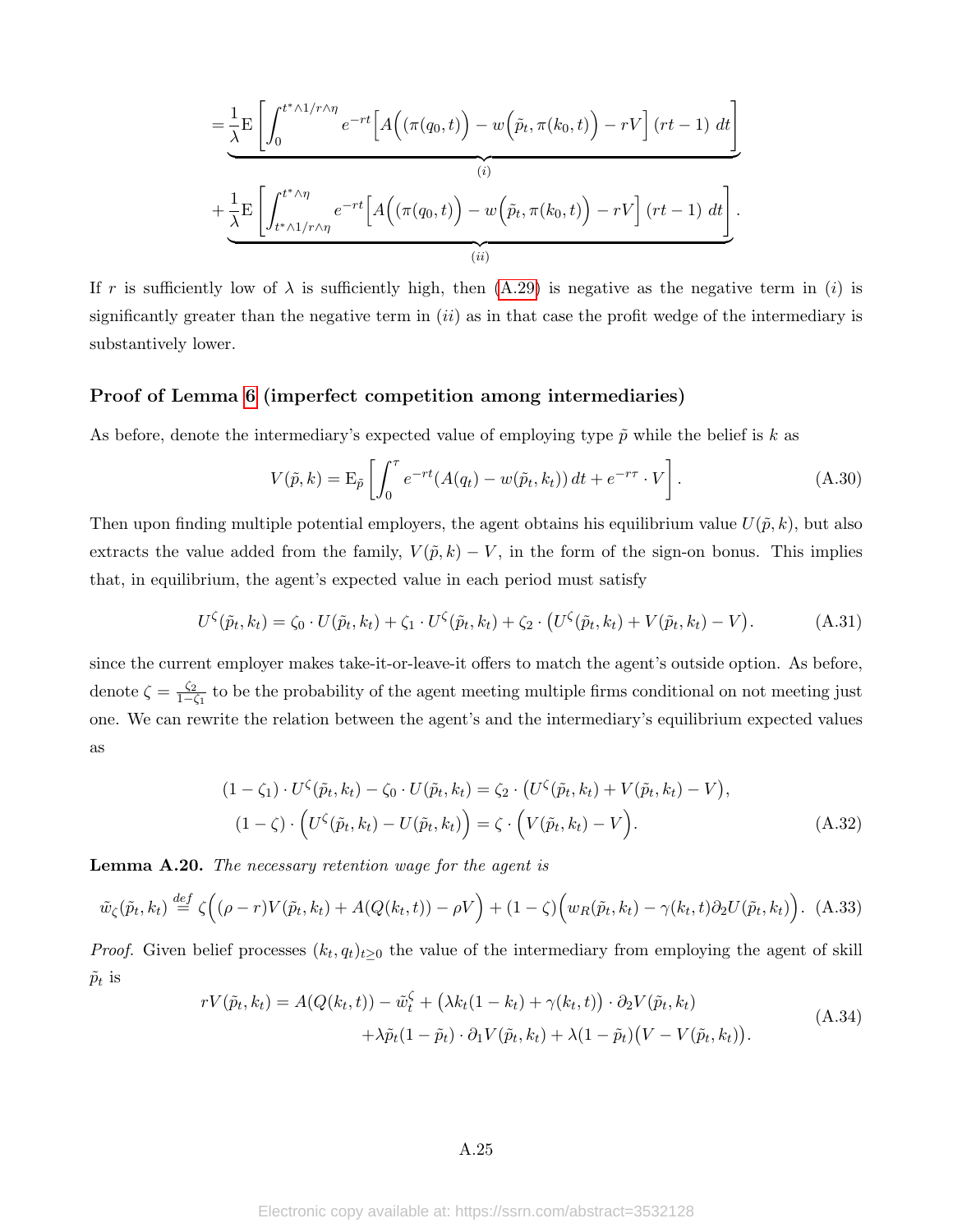Given wage process  $\tilde{w}_t$  the equilibrium payoff of the agent is given by  $U_1(\tilde{p}_t, k_t)$ 

<span id="page-70-0"></span>
$$
\rho U^{\zeta}(\tilde{p}_t, k_t) = \tilde{w}_t^{\zeta} + \left(\lambda k_t (1 - k_t) + \gamma_t\right) \cdot \partial_2 U^{\zeta}(\tilde{p}_t, k_t) + \lambda \tilde{p}_t (1 - \tilde{p}_t) \cdot \partial_1 U^{\zeta}(\tilde{p}_t, k_t) + \lambda (1 - \tilde{p}_t) \left(L - U^{\zeta}(\tilde{p}_t, k_t)\right).
$$
\n(A.35)

The payoff to the agent from opening his own firm is given by  $U(\tilde{p}_t, k_t)$  and is described by Lemma [1.](#page-14-0) Together with [\(A.35\)](#page-70-0) this implies

$$
\rho\Big(U^{\zeta}(\tilde{p}_t, k_t) - U(\tilde{p}_t, k_t)\Big) = \tilde{w}_t^{\zeta} - w_R(\tilde{p}_t, k_t) + \left(\lambda k_t(1 - k_t) + \gamma(k_t, t)\right)\left(\partial_2 U^{\zeta}(\tilde{p}_t, k_t) - \partial_2 U(\tilde{p}_t, k_t)\right) + \gamma(k_t, t)\partial_2 U(\tilde{p}_t, k_t) + \lambda \tilde{p}_t(1 - \tilde{p}_t)\left(\partial_1 U^{\zeta}(\tilde{p}_t, k_t) - \partial_1 U(\tilde{p}_t, k_t)\right) - \lambda(1 - \tilde{p}_t)\left(U^{\zeta}(\tilde{p}_t, k_t) - U(\tilde{p}_t, k_t)\right).
$$

Substituting [\(A.32\)](#page-69-1) into the equation above obtain

<span id="page-70-1"></span>
$$
\frac{\zeta}{1-\zeta} \cdot \rho \Big( V(\tilde{p}_t, k_t) - V \Big) = \tilde{w}_t^{\zeta} - w_R(\tilde{p}_t, k_t) + \frac{\zeta}{1-\zeta} \big( \lambda k_t (1-k_t) + \gamma(k_t, t) \big) \cdot \partial_2 V(\tilde{p}_t, k_t) \n+ \gamma(k_t, t) \cdot \partial_2 U(\tilde{p}_t, k_t) + \frac{\zeta}{1-\zeta} \lambda \tilde{p}_t (1-\tilde{p}_t) \cdot \partial_1 V(\tilde{p}_t, k_t) \n+ \frac{\zeta}{1-\zeta} \lambda (1-\tilde{p}_t) \big( V - V(\tilde{p}_t, k_t) \big).
$$
\n(A.36)

Multiply [\(A.34\)](#page-69-2) by  $\frac{\zeta}{1-\zeta}$  and subtract from [\(A.36\)](#page-70-1)

$$
\frac{\zeta}{1-\zeta} \cdot \left( \rho \big( V(\tilde{p}_t, k_t) - V \big) - r V(\tilde{p}_t, k_t) \right) = \tilde{w}_t^{\zeta} - w_R(\tilde{p}_t, k_t) + \gamma(k_t, t) \cdot \partial_2 U(\tilde{p}_t, k_t) - \frac{\zeta}{1-\zeta} \left( A(Q(k_t, t)) - \tilde{w}_t^{\zeta} \right).
$$

Simplifying terms obtain

$$
\frac{\zeta}{1-\zeta}\Big((\rho-r)V(\tilde{p}_t,k_t)-\rho V\Big)=\frac{1}{1-\zeta}\tilde{w}_t^{\zeta}-w_R(\tilde{p}_t,k_t)+\gamma(k_t,t)\cdot\partial_2U(\tilde{p}_t,k_t)-\frac{\zeta}{1-\zeta}A(Q(k_t,t))
$$

$$
\zeta((\rho-r)V(\tilde{p}_t,k_t)-\rho V)=\tilde{w}_t^{\zeta}-(1-\zeta)\Big(w_R(\tilde{p}_t,k_t)+\gamma(k_t,t)\cdot\partial_2U(\tilde{p}_t,k_t)\Big)-\zeta A(Q(k_t,t)).
$$

This results in

$$
\tilde{w}_t^{\zeta} = \zeta \cdot \left( (\rho - r) V(\tilde{p}_t, k_t) + A(Q(k_t, t)) - \rho V \right) + (1 - \zeta) \cdot \left( w_R(\tilde{p}_t, k_t) - \gamma(k_t, t) \cdot \partial_2 U(\tilde{p}_t, k_t) \right). \tag{A.37}
$$

The wage is the convex combination of the profit flow of the family and the opportunity cost of the agent  $\Box$ in staying with the mutual fund.

The intermediary's profit wedge is equal to her opportunity cost when she lets go of the agent at time  $\tau$ . This implies

$$
A(Q(k_{\tau},\tau)) - w^{\zeta}(k_{\tau},k_{\tau}) = rV, \qquad (A.38)
$$

$$
A(Q(k_{\tau},\tau)) - \zeta \Big( A(Q(k_{\tau},\tau)) - rV \Big) - (1-\zeta) \Big( w_R(\tilde{p}_t,k_t) - \gamma(k_t,t) \partial_2 U(\tilde{p}_t,k_t) \Big) = rV,
$$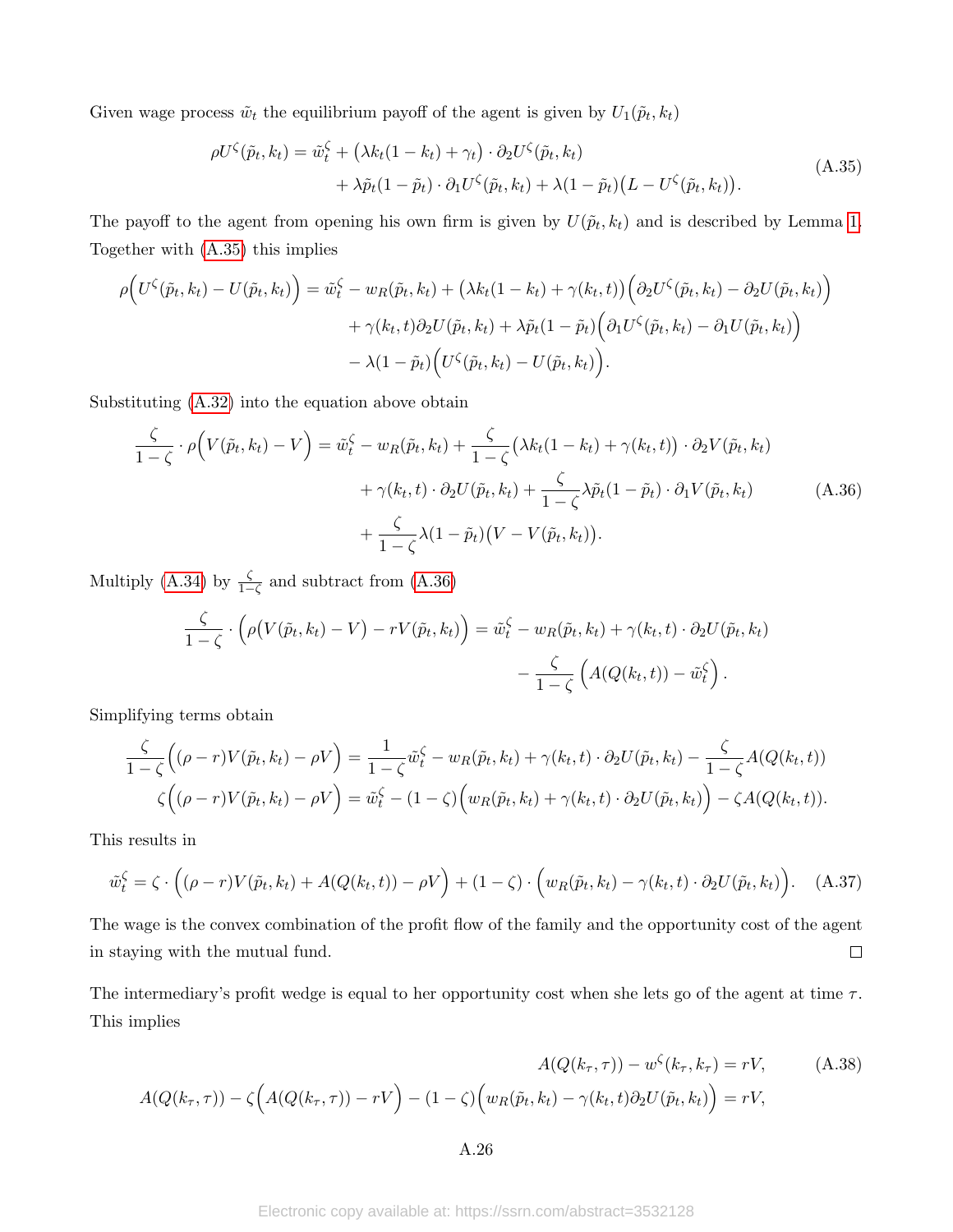$$
A(Q(k_{\tau},\tau)) - rV - w_R(\tilde{p}_{\tau},k_{\tau}) + \gamma(k_t,t)\partial_2 U(\tilde{p}_{\tau},k_{\tau}) = 0.
$$

The equilibrium churning rate  $\gamma(k_t, t)$  is, then, given by

$$
\gamma(k_t, t) = \frac{rV + w_R(k_t, k_t) - A(Q(k_t, t))}{\partial_2 U(\tilde{p}_t, k_t)}
$$

for  $t \in \mathbb{T}$ . For a given equilibrium value of V, coincides with the rate of separation obtained in [\(17\)](#page-18-0). Belief process  $k = (k_t)_{t\geq 0}$  does not depend on the agent's bargaining power  $\alpha$  given the intermediary's expected value  $V$ . Can express

$$
U^{\zeta}(\tilde{p}_0, k_0) = \mathcal{E}_{\tilde{p}_0} \left[ \int_0^{\tau} e^{-\rho t} \tilde{w}_t^{\zeta} dt + e^{-\rho \tau} \cdot U(k_{\tau}, k_{\tau}) \right],
$$
  

$$
U(\tilde{p}_0, k_0) = \mathcal{E}_{\tilde{p}_0} \left[ \int_0^{\tau} e^{-\rho t} \tilde{w}_t^0 dt + e^{-\rho \tau} \cdot U(k_{\tau}, k_{\tau}) \right].
$$

Subtracting the two obtain

$$
U^{\zeta}(\tilde{p}_0, k_0) - U(\tilde{p}_0, k_0) = \mathbf{E}_{\tilde{p}_0} \left[ \int_0^{\tau} e^{-\rho t} \left( \tilde{w}_t^{\zeta} - \tilde{w}_t^0 \right) dt \right].
$$

Suppose that  $\rho = r$ . Substituting the above and [\(A.30\)](#page-69-3) into [\(A.32\)](#page-69-1) obtain

$$
(1 - \zeta) \cdot \mathbf{E}_{\tilde{p}_0} \left[ \int_0^{\tau} e^{-\rho t} \left( \tilde{w}_t^{\zeta} - \tilde{w}_t^0 \right) dt \right] = \zeta \cdot \mathbf{E}_{\tilde{p}_0} \left[ \int_0^{\tau} e^{-rt} \left( A(Q(k_t, t)) - \tilde{w}_t^{\zeta} - rV \right) dt \right],
$$
  

$$
\mathbf{E}_{\tilde{p}_0} \left[ \int_0^{\tau} e^{-\rho t} \left( \tilde{w}_t^{\zeta} - \tilde{w}_t^0 \right) dt \right] = \zeta \cdot \mathbf{E}_{\tilde{p}_0} \left[ \int_0^{\tau} e^{-rt} \left( A(Q(k_t, t)) - \tilde{w}_t^0 - rV \right) dt \right],
$$
(A.39)

The intermediary's expected value is pinned down by

$$
V = e^{-r\Delta} \mathbf{E} \left[ \int_0^{\tau} e^{-rt} \left( A(Q(k_t, t)) - rV - \tilde{w}_t^{\zeta} \right) dt \right] + e^{-r\Delta} V - I
$$
  

$$
V = e^{-r\Delta} \cdot (1 - \zeta) \cdot \mathbf{E} \left[ \int_0^{\tau} e^{-rt} \left( A(Q(k_t, t)) - rV - \tilde{w}_t^0 \right) dt \right] + e^{-r\Delta} V - I
$$

Rewrite the above expression as

$$
\frac{1}{1-\zeta} \cdot \left( e^{r\Delta} \cdot I + \left( e^{r\Delta} - 1 \right) \cdot V^{\zeta} \right) = \mathcal{E} \left[ \int_0^{\tau} e^{-rt} \left( A(Q(k_t, t) - rV^{\zeta} - \tilde{w}_t^0) \right) dt \right]. \tag{A.40}
$$

As we see,  $\zeta$  magnifies the replacement cost faced by the intermediary.

# <span id="page-71-0"></span>Proof of Lemma [7](#page-27-0) (signaling outside option  $U_\beta(p,k)$ )

Define  $\beta(p,k)$  the fee chosen by the agent of type p, given that the lowest agent in the support of the distribution is of type k. Denote by  $U(p, \hat{p}, \beta)$  the expected value to the agent who has expected skill p but is perceived as skill  $\hat{p}$ 

$$
U(p,\hat{p},\beta) = \mathcal{E}_p \left[ \int_0^{\eta} e^{-\rho t} \beta A(\pi(\hat{p},t)) dt + e^{-\rho \eta} \cdot L \right] = \beta U(p,\hat{p}) + \frac{\lambda}{\rho + \lambda} (1 - \beta)(1 - p)L.
$$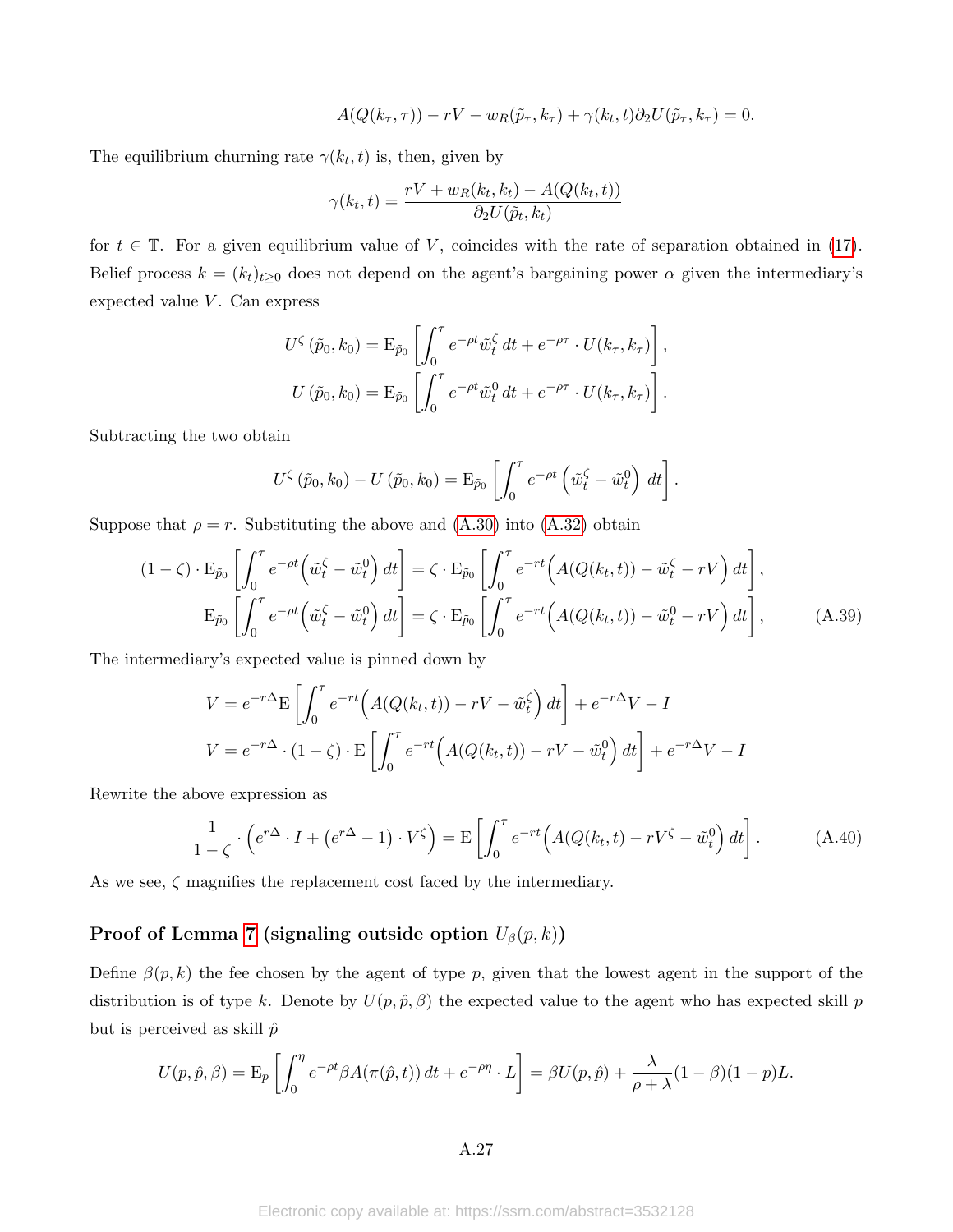Denote by  $\hat{p}(\beta, k)$  the inference made by clients about the agent's ability when they observe discount  $\beta$ and conjecture that the lowest type is k. Because higher skilled agents value reputation more, they may be willing to accept a lower fee in exchange for higher reputation:

<span id="page-72-0"></span>
$$
\beta(p,k) \in \underset{\hat{\beta}}{\arg \max} U\left(p, \hat{p}(\hat{\beta},k), \hat{\beta}\right)
$$
  
= 
$$
\underset{\hat{\beta}}{\arg \max} \left[\hat{\beta} \cdot U\left(p, \hat{p}(\hat{\beta},k)\right) + \frac{\lambda}{\rho + \lambda} (1 - \hat{\beta})(1 - p)L\right].
$$
 (A.41)

Taking the first order condition of  $(A.41)$  it must be the case that  $\beta(p, k)$  must satisfy

$$
U(p, \hat{p}(\beta(p,k), k)) - \frac{\lambda}{r + \lambda} (1 - p)L + \beta(p, k) \cdot \partial_2 U(p, \hat{p}(\beta(p,k), k)) \cdot \partial_1 \hat{p}(\beta(p,k), k) = 0.
$$
 (A.42)

In a separating equilibrium belief consistency requires that  $\hat{p}(\beta(p,k), k) = p$ . Differentiating this identify with respect to p obtain  $\partial_1 \hat{p}(\beta(p,k), k)$ ) ·  $\partial_1 \beta(p,k) = 1$ . Substituting into [\(A.43\)](#page-72-1), obtain a first order differential equation characterizing the equilibrium discount

$$
\partial_1 \beta(p,k) \cdot \left( U(p,p) - \frac{\lambda}{\rho + \lambda} (1-p)L \right) + \beta(p,k) \cdot \partial_2 U(p,p) = 0,
$$
\n(A.43)\n
$$
\frac{\partial_1 \beta(p,k)}{\beta(p,k)} = -\frac{\partial_2 U(p,p)}{U(p,p) - \frac{\lambda}{\rho + \lambda} (1-p)L}.
$$

The lowest type  $p = k$  maximizes revenues, implying that  $\beta(k, k) = 1$ , for every k. Solving [\(A.43\)](#page-72-1) for  $\beta(p, k)$  obtain the result of Lemma [7](#page-27-0) given by

<span id="page-72-1"></span>
$$
\beta(p,k) = exp\left[-\int_k^p \frac{\partial_2 U(x,x)}{U(x,x) - \frac{\lambda}{\rho+\lambda}(1-p)L} dx\right].
$$

# Proof of Lemma [8](#page-30-0) (training incentives)

By direct computation obtain

$$
\frac{\partial}{\partial p} \left( \frac{\tilde{p}_t}{\pi(\tilde{p}_s, s - t)} \right) = \frac{\partial}{\partial p} \left( \frac{\tilde{p}}{\frac{\tilde{p}}{\tilde{p} + (1 - \tilde{p})e^{-\lambda(s - t)}}} \right)
$$

$$
= \frac{\partial}{\partial p} \left( \tilde{p} + (1 - \tilde{p})e^{-\lambda(s - t)} \right) = 1 - e^{-\lambda(s - t)}.
$$

Applying Envelope theorem with respect to stopping time  $\tau$ ,

$$
\frac{\partial}{\partial \tilde{p}_t} V(\tilde{p}_t, k_t) = \frac{\partial}{\partial p} \mathbf{E}_{\tilde{p}} \left[ \int_t^\tau e^{-r(s-t)} \cdot \left[ A(q_s) - w_R(\tilde{p}_s, k_s) - rV \right] ds \right] = \frac{\partial}{\partial p} \mathbf{E}_{p=1} \left[ \int_t^\tau e^{-r(s-t)} \cdot \left[ A(q_s) - w_R(\tilde{p}_s, k_s) - rV \right] \frac{\tilde{p}_t}{\tilde{p}_s} ds \right]
$$
  
\n
$$
= \mathbf{E}_{p=1} \left[ \int_t^\tau e^{-r(s-t)} \cdot \left[ A(q_s) - w_R(\tilde{p}_s, k_s) - rV \right] \left( 1 - e^{-\lambda(s-t)} \right) ds \right]
$$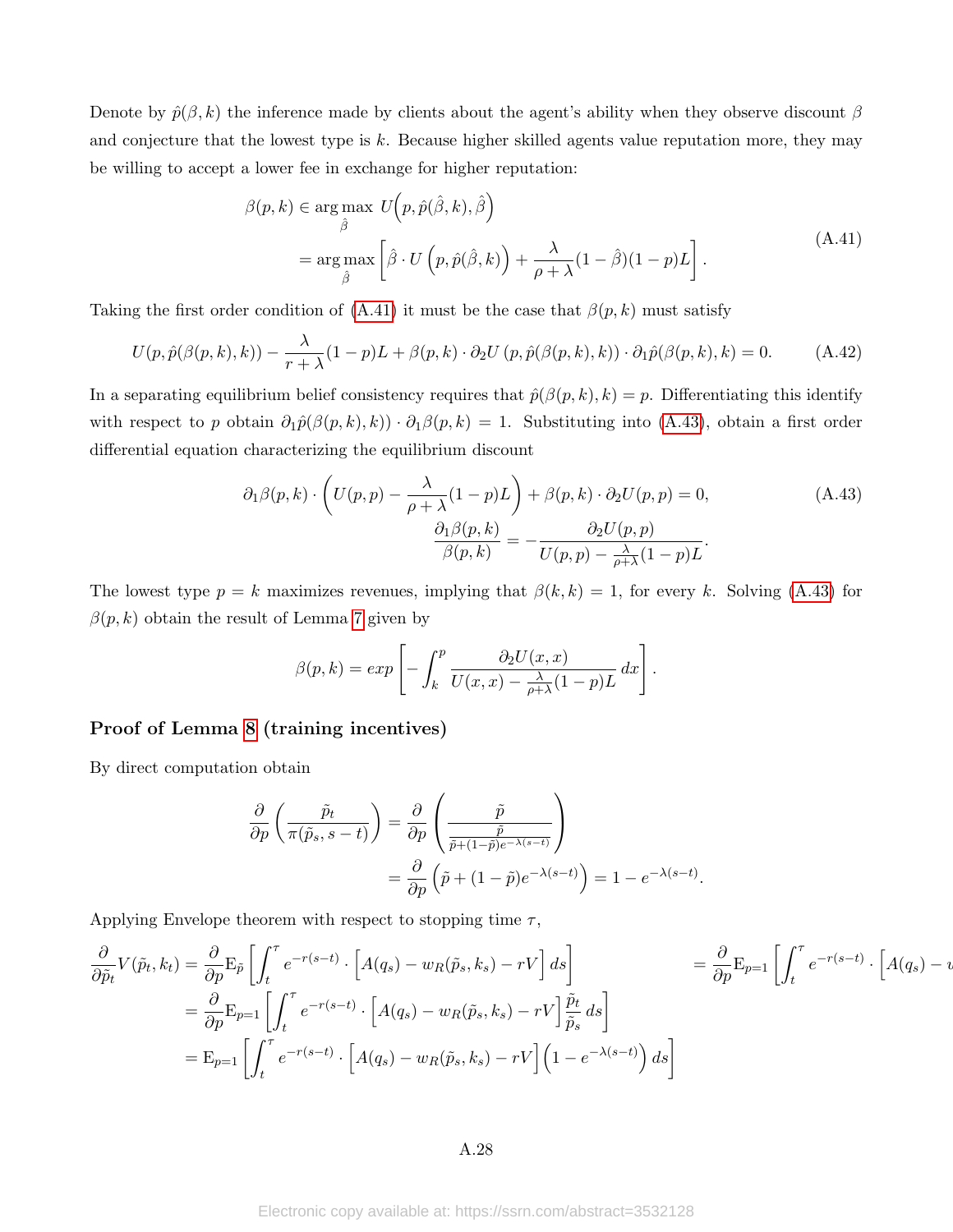This implies that  $\frac{\partial}{\partial \tilde{p}_t} V(k_t, k_t) = 0$  since the  $\tau = t$ .

# Proof of Proposition [3](#page-27-1) (equilibrium given signaling)

The agent's expected value can be written as

$$
\hat{U}(p,k) = \beta(p,k) \cdot \hat{U}(p,p) + \frac{\lambda}{\rho + \lambda} (1 - \beta(p,k))(1 - p)L.
$$

Define the wage necessary for the agent to delay signaling  $w(p, k)$  as

$$
\rho \hat{U}(p,k) = w_S(p,k) + \lambda p(1-p) \cdot \partial_1 \hat{U}(p,k) + \lambda (1-p)(L - \hat{U}(p,k)) + (\lambda k(1-k) + \gamma) \cdot \partial_2 \hat{U}(p,k).
$$

Rearranging terms obtain

$$
w_S(p,k) = \rho \hat{U}(p,k) - \lambda p(1-p)\partial_1 \hat{U}(p,k) + \lambda(1-p)(\hat{U}(p,k) - L) - (\lambda k(1-k) + \gamma)\partial_2 \hat{U}(p,k)
$$
  
\n
$$
= \rho \left(\beta(p,k)U(p,p) + \frac{\lambda}{\rho+\lambda}(1-\beta(p,k))(1-p)L\right)
$$
  
\n
$$
-\lambda p(1-p)\left(\beta(p,k)\partial_1 U(p,p) - \frac{\lambda}{\rho+\lambda}(1-\beta(p,k))L\right)
$$
  
\n
$$
+ \lambda(1-p)\left(\beta(p,k)U(p,p) + \frac{\lambda}{\rho+\lambda}(1-\beta(p,k))(1-p)L - L\right)
$$
  
\n
$$
- (\lambda k(1-k) + \gamma)\partial_2 \beta(p,k)\left(U(p,p) - \frac{\lambda}{\rho+\lambda}(1-p)L\right).
$$

Note that

$$
\partial_2 \beta(p,k) = \beta(p,k) \cdot \frac{\partial_2 U(k,k)}{U(k,k) - \frac{\lambda}{\rho + \lambda} (1-k)L}.
$$

Simplifying terms obtain

$$
w_S(p,k) = \rho \left(\beta(p,k)U(p,p) + \frac{\lambda}{\rho+\lambda}(1-\beta(p,k))(1-p)L\right)
$$
  

$$
-\lambda p(1-p)\left(\beta(p,k)\partial_1 U(p,p) - \frac{\lambda}{\rho+\lambda}(1-\beta(p,k))L\right)
$$
  

$$
+\lambda(1-p)\left(\beta(p,k)U(p,p) + \frac{\lambda}{\rho+\lambda}(1-\beta(p,k))(1-p)L-L\right)
$$
  

$$
-(\lambda k(1-k)+\gamma)\beta(p,k)\left(U(p,p) - \frac{\lambda}{\rho+\lambda}(1-p)L\right)\frac{\partial_2 U(k,k)}{U(k,k)-\frac{\lambda}{\rho+\lambda}(1-k)L}
$$

Rearranging terms obtain

$$
w_S(p,k) = (\rho + \lambda(1-p)) \left( \beta(p,k)U(p,p) + \frac{\lambda}{\rho + \lambda}(1 - \beta(p,k))(1 - p)L \right)
$$

$$
- \lambda p(1-p) \left( \beta(p,k)\partial_1 U(p,p) - \frac{\lambda}{\rho + \lambda}(1 - \beta(p,k))L \right)
$$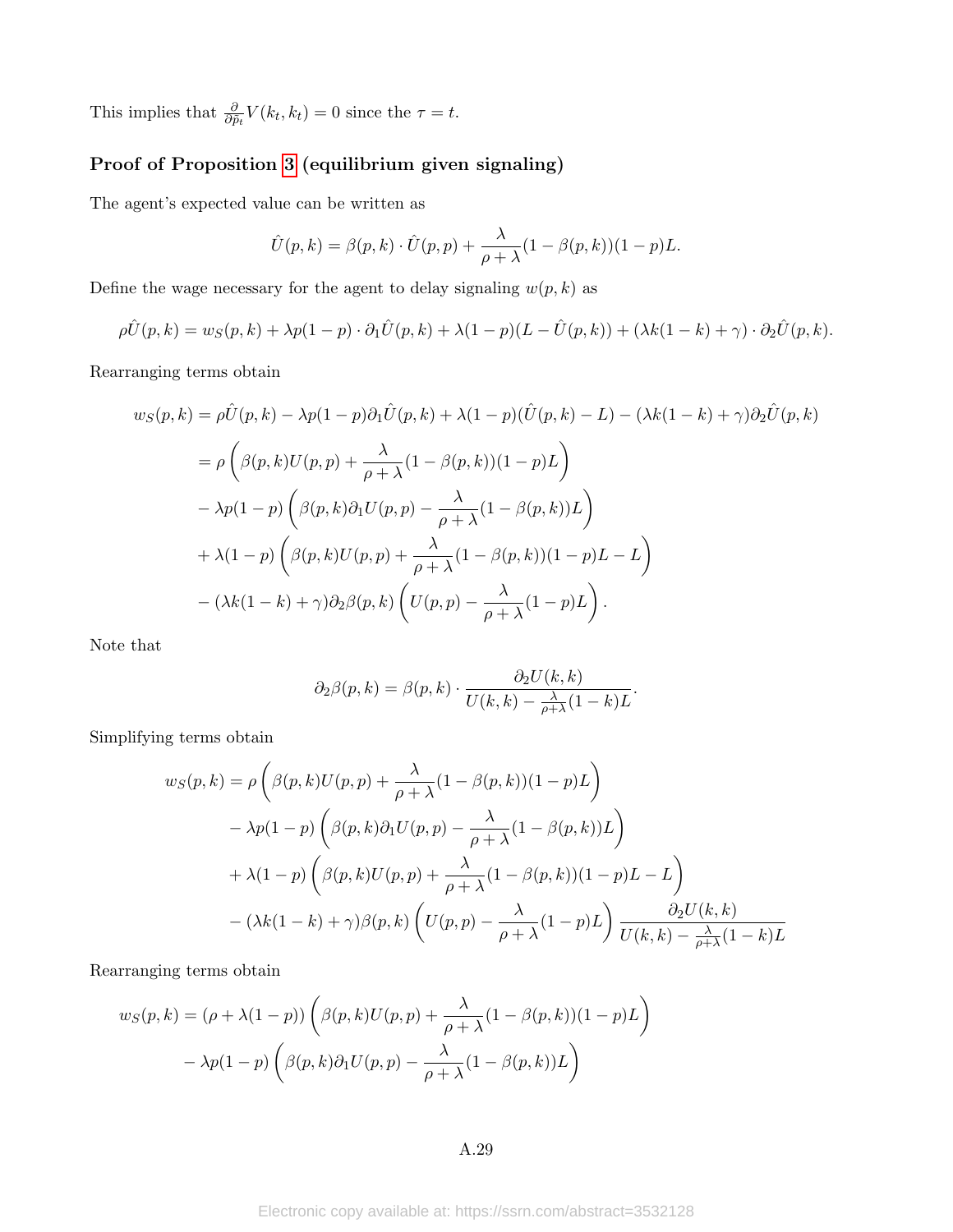$$
- (\lambda k(1 - k) + \gamma) \left( \beta(p, k)U(p, p) + (1 - \beta(p, k)) \frac{\lambda}{\rho + \lambda} (1 - p)L \right) \frac{\partial_2 U(k, k)}{U(k, k) - \frac{\lambda}{\rho + \lambda} (1 - k)L}
$$

$$
- \lambda (1 - p)L + (\lambda k(1 - k) + \gamma) \cdot \frac{\lambda}{\rho + \lambda} (1 - p)L \cdot \frac{\partial_2 U(k, k)}{U(k, k) - \frac{\lambda}{\rho + \lambda} (1 - k)L}
$$

Define

$$
\hat{u}_1(p) \stackrel{def}{=} u_1(p), \qquad \hat{u}_0(p) \stackrel{def}{=} u_0(p) - \frac{\lambda}{\rho + \lambda}L.
$$

Then can rewrite

$$
w_S(p,k) = (\rho + \lambda(1-p)) \left( \beta(p,k) \left( p\hat{u}_1(p) + (1-p)\hat{u}_0(p) \right) + \frac{\lambda}{\rho + \lambda} (1-p)L \right)
$$
  
-  $\lambda p(1-p) \left( \beta(p,k) \left( \hat{u}_1(p) - \hat{u}_0(p) \right) - \frac{\lambda}{\rho + \lambda} L \right)$   
-  $(\lambda k(1-k) + \gamma) \beta(p,k) \left( p\hat{u}_1(p) + (1-p)\hat{u}_0(p) \right) \frac{k\hat{u}_1'(k) + (1-k)\hat{u}_0'(k)}{k\hat{u}_1(k) + (1-k)\hat{u}_0(k)}$   
-  $\lambda(1-p)L$ 

The terms containing  $L$  add up to

$$
(\rho + \lambda(1-p))\frac{(1-p)\lambda L}{\rho + \lambda} + \lambda p(1-p)\frac{\lambda L}{\rho + \lambda} - \lambda(1-p)L = 0.
$$

This implies

$$
w_S(p,k) = (\rho + \lambda(1-p))\beta(p,k)\left(p\hat{u}_1(p) + (1-p)\hat{u}_0(p)\right) - \lambda p(1-p)\beta(p,k)\left(\hat{u}_1(p) - \hat{u}_0(p)\right) - (\lambda k(1-k) + \gamma)\beta(p,k)\left(p\hat{u}_1(p) + (1-p)\hat{u}_0(p)\right)\frac{k\hat{u}_1'(k) + (1-k)\hat{u}_0'(k)}{k\hat{u}_1(k) + (1-k)\hat{u}_0(k)}
$$

Simplifying terms obtain

$$
w_S(p,k) = \rho \beta(p,k) \left( p\hat{u}_1(p) + (1-p)\hat{u}_0(p) \right)
$$
  
+  $\lambda \left( p(1-p) - p(1-p) \right) \beta(p,k) \hat{u}_1(p) + \lambda \left( (1-p)^2 + p(1-p) \right) \beta(p,k) \hat{u}_0(p)$   
-  $(\lambda k(1-k) + \gamma) \beta(p,k) \left( p\hat{u}_1(p) + (1-p)\hat{u}_0(p) \right) \frac{k\hat{u}'_1(k) + (1-k)\hat{u}'_0(k)}{k\hat{u}_1(k) + (1-k)\hat{u}_0(k)}$ 

Simplifying terms obtain

$$
w_S(p,k) = \rho \beta(p,k) \left( p \hat{u}_1(p) + (1-p) \hat{u}_0(p) \right) + \lambda (1-p) \beta(p,k) \hat{u}_0(p)
$$

$$
- (\lambda k(1-k) + \gamma) \beta(p,k) \left( p \hat{u}_1(p) + (1-p) \hat{u}_0(p) \right) \frac{\partial_2 U(k,k)}{k \hat{u}_1(k) + (1-k) \hat{u}_0(k)}
$$

**Lemma A.21.** Suppose for every  $p \in [p, 1]$ 

$$
A'(p) \ge \frac{A(1) - A(p)}{1 - p} \cdot \frac{\frac{\rho}{\lambda} \left(\frac{\rho}{\lambda} + 1\right)}{\frac{\rho}{\lambda} + p}.\tag{A.44}
$$

# A.30

Electronic copy available at: https://ssrn.com/abstract=3532128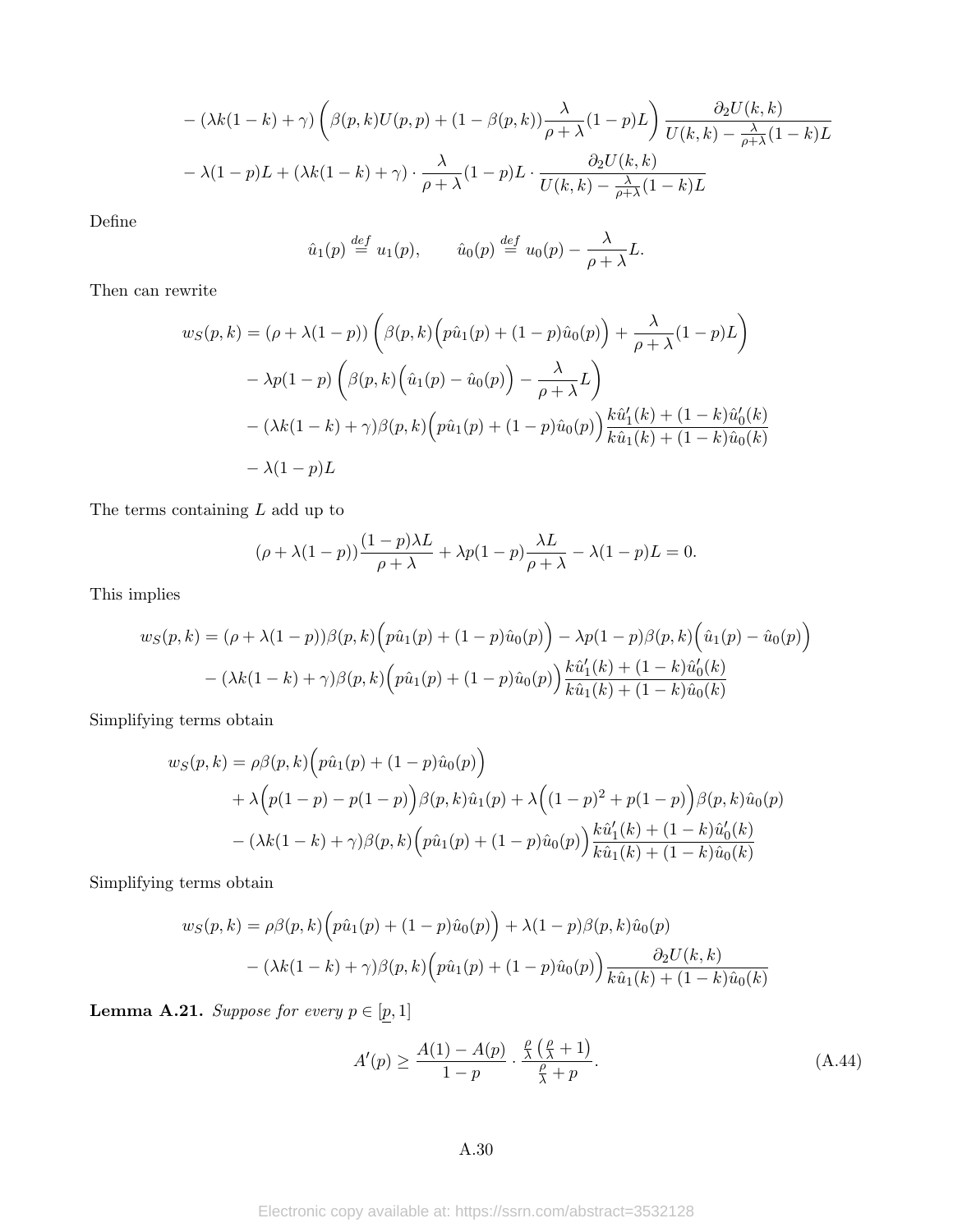This condition satisfied if  $\frac{\lambda}{\rho}$  is sufficiently large. Then, the signaling reservation wage  $w_S(p, k)$  is decreasing in p.

Proof. Under the new notation can write

$$
\beta(p,k) = exp\left(-\int_{k}^{p} \frac{p\hat{u}'_1(p) + (1-p)\hat{u}'_0(p)}{p\hat{u}_1(p) + (1-p)\hat{u}_0(p)}\right)
$$

.

By the envelope theorem

$$
\frac{\partial}{\partial p} \Big[ \beta(p,k)(p\hat{u}_1(p) + (1-p)\hat{u}_0(p)) \Big] = \beta(p,k)(\hat{u}'_1(p) - \hat{u}'_0(p))
$$

implying

$$
\partial_1 \beta(p,k) = -\beta(p,k) \frac{p\hat{u}'_1(p) + (1-p)\hat{u}'_0(p)}{p\hat{u}_1(p) + (1-p)\hat{u}_0(p)}.
$$

Then

$$
\partial_1 w_S(p,k) = \rho \beta(p,k)(\hat{u}_1(p) - \hat{u}_0(p)) \n+ \lambda(1-p)\partial_1\beta(p,k)\hat{u}_0(p) + \lambda(1-p)\beta(p,k)\hat{u}'_0(p) - \lambda\beta(p,k)\hat{u}_0(p) \n- (\lambda k(1-k) + \gamma)\beta(p,k)(\hat{u}_1(p) - \hat{u}_0(p)) \frac{\partial_2 U(k,k)}{k\hat{u}_1(k) + (1-k)\hat{u}_0(k)}
$$

Dividing both sides by  $\beta(p, k)$  obtain

$$
\frac{\partial_1 w_S(p,k)}{\beta(p,k)} = \rho(\hat{u}_1(p) - \hat{u}_0(p))
$$
  
 
$$
- \lambda (1-p)\beta(p,k)\frac{p\hat{u}'_1(p) + (1-p)\hat{u}'_0(p)}{p\hat{u}_1(p) + (1-p)\hat{u}_0(p)}\hat{u}_0(p) + \lambda (1-p)\hat{u}'_0(p) - \lambda \hat{u}_0(p)
$$
  
 
$$
- (\lambda k(1-k) + \gamma)(\hat{u}_1(p) - \hat{u}_0(p))\frac{k\hat{u}'_1(k) + (1-k)\hat{u}'_0(k)}{k\hat{u}_1(k) + (1-k)\hat{u}_0(k)}
$$

Simplifying terms obtain

$$
\frac{\partial_1 w_S(p,k)}{\beta(p,k)} = \rho \hat{u}_1(p) - (\rho + \lambda)\hat{u}_0(p)
$$
  
 
$$
- \lambda (1-p) \frac{p\hat{u}'_1(p) + (1-p)\hat{u}'_0(p)}{p\hat{u}_1(p) + (1-p)\hat{u}_0(p)} \hat{u}_0(p) + \lambda (1-p)\hat{u}'_0(p)
$$
  
 
$$
- (\lambda k(1-k) + \gamma)(\hat{u}_1(p) - \hat{u}_0(p)) \frac{k\hat{u}'_1(k) + (1-k)\hat{u}'_0(k)}{k\hat{u}_1(k) + (1-k)\hat{u}_0(k)}
$$

Simplifying terms obtain

<span id="page-75-0"></span>
$$
\frac{\partial_1 w_S(p,k)}{\beta(p,k)} = \rho \hat{u}_1(p) - (\rho + \lambda)\hat{u}_0(p) + \lambda p(1-p)\frac{\hat{u}_1(p)\hat{u}_0'(p) - \hat{u}_1'(p)\hat{u}_0(p)}{p\hat{u}_1(p) + (1-p)\hat{u}_0(p)} \n- (\lambda k(1-k) + \gamma)(\hat{u}_1(p) - \hat{u}_0(p))\frac{k\hat{u}_1'(k) + (1-k)\hat{u}_0'(k)}{k\hat{u}_1(k) + (1-k)\hat{u}_0(k)}
$$
\n(A.45)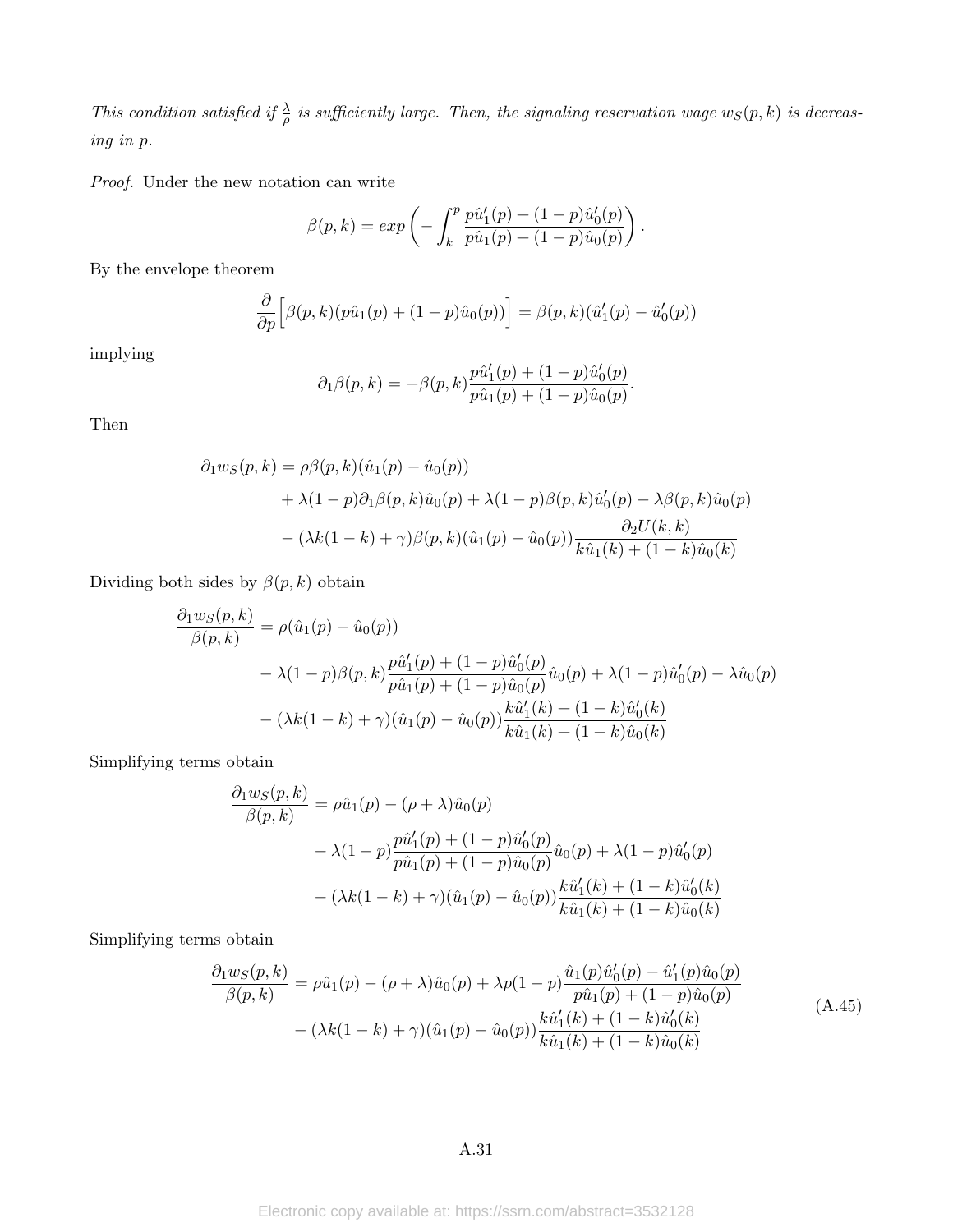It is useful to express

<span id="page-76-0"></span>
$$
\rho \hat{u}_1(p) = A(p) + \hat{u}'_1(p)\lambda p(1-p) (\rho + \lambda)\hat{u}_0(p) = A(p) + \hat{u}'_0(p)\lambda p(1-p)
$$
\n(A.46)

Substituting [\(A.46\)](#page-76-0) into [\(A.45\)](#page-75-0) obtain

$$
\frac{\partial_1 w_S(p,k)}{\beta(p,k)} = \rho \hat{u}_1(p) - (\rho + \lambda)\hat{u}_0(p) + \frac{\hat{u}_1(p)\left((\rho + \lambda)\hat{u}_0(p) - A(p)\right) - \left(\rho \hat{u}_1(p) - A(p)\right)\hat{u}_0(p)}{p\hat{u}_1(p) + (1 - p)\hat{u}_0(p)} - (\lambda k(1 - k) + \gamma)(\hat{u}_1(p) - \hat{u}_0(p))\frac{k\hat{u}_1'(k) + (1 - k)\hat{u}_0'(k)}{k\hat{u}_1(k) + (1 - k)\hat{u}_0(k)}
$$

Rearranging terms obtain

$$
\frac{\partial_1 w_S(p,k)}{\beta(p,k)} = \rho \hat{u}_1(p) - (\rho + \lambda)\hat{u}_0(p) + \frac{\hat{u}_1(p)(\lambda \hat{u}_0(p) - A(p)) + A(p)\hat{u}_0(p)}{p\hat{u}_1(p) + (1 - p)\hat{u}_0(p)}
$$

$$
- (\lambda k(1 - k) + \gamma)(\hat{u}_1(p) - \hat{u}_0(p))\frac{k\hat{u}'_1(k) + (1 - k)\hat{u}'_0(k)}{k\hat{u}_1(k) + (1 - k)\hat{u}_0(k)}
$$

Simplifying terms

$$
\frac{\partial_1 w_S(p,k)}{\beta(p,k)} = \rho(\hat{u}_1(p) - \hat{u}_0(p)) - \lambda \hat{u}_0(p) + \frac{\lambda \hat{u}_1(p)\hat{u}_0(p) - A(p)(\hat{u}_1(p) - \hat{u}_0(p))}{p\hat{u}_1(p) + (1 - p)\hat{u}_0(p)}
$$

$$
- (\lambda k(1 - k) + \gamma)(\hat{u}_1(p) - \hat{u}_0(p))\frac{k\hat{u}_1'(k) + (1 - k)\hat{u}_0'(k)}{k\hat{u}_1(k) + (1 - k)\hat{u}_0(k)}
$$

Simplifying terms

$$
\frac{\partial_1 w_S(p,k)}{\beta(p,k)} = \rho(\hat{u}_1(p) - \hat{u}_0(p)) + \frac{\lambda(1-p)\hat{u}_0(p)(\hat{u}_1(p) - \hat{u}_0(p)) - A(p)(\hat{u}_1(p) - \hat{u}_0(p))}{p\hat{u}_1(p) + (1-p)\hat{u}_0(p)}
$$

$$
- (\lambda k(1-k) + \gamma)(\hat{u}_1(p) - \hat{u}_0(p))\frac{k\hat{u}'_1(k) + (1-k)\hat{u}'_0(k)}{k\hat{u}_1(k) + (1-k)\hat{u}_0(k)}
$$

Dividing both sides by  $\hat{u}_1(p) - \hat{u}_0(p) > 0$  obtain

$$
\frac{\partial_1 w_S(p,k)}{\beta(p,k)(\hat{u}_1(p) - \hat{u}_0(p))} = \rho + \frac{\lambda(1-p)\hat{u}_0(p) - A(p)}{p\hat{u}_1(p) + (1-p)\hat{u}_0(p)} - (\lambda k(1-k) + \gamma) \frac{k\hat{u}'_1(k) + (1-k)\hat{u}'_0(k)}{k\hat{u}_1(k) + (1-k)\hat{u}_0(k)}
$$

Simplifying terms obtain

$$
\frac{\partial_1 w_S(p,k)}{\beta(p,k)(\hat{u}_1(p) - \hat{u}_0(p))} = \frac{p\rho \hat{u}_1(p) + (1-p)(\rho + \lambda)\hat{u}_0(p) - A(p)}{p\hat{u}_1(p) + (1-p)\hat{u}_0(p)} - (\lambda k(1-k) + \gamma) \frac{k\hat{u}'_1(k) + (1-k)\hat{u}'_0(k)}{k\hat{u}_1(k) + (1-k)\hat{u}_0(k)}
$$

Set  $\gamma = 0$ . Then use a similar calculation as before to obtain

$$
\frac{\partial_1 w_S(p,k)}{\beta(p,k)(\hat{u}_1(p) - \hat{u}_0(p))} \leq \frac{p \cdot \rho \hat{u}_1(p) + (1-p) \cdot (\rho + \lambda) \hat{u}_0(p) - A(p)}{p \hat{u}_1(p) + (1-p) \hat{u}_0(p)} - \frac{k \cdot \rho \hat{u}_1(k) + (1-k) \cdot (\rho + \lambda) \hat{u}_0(k) - A(k)}{k \hat{u}_1(k) + (1-k) \hat{u}_0(k)}.
$$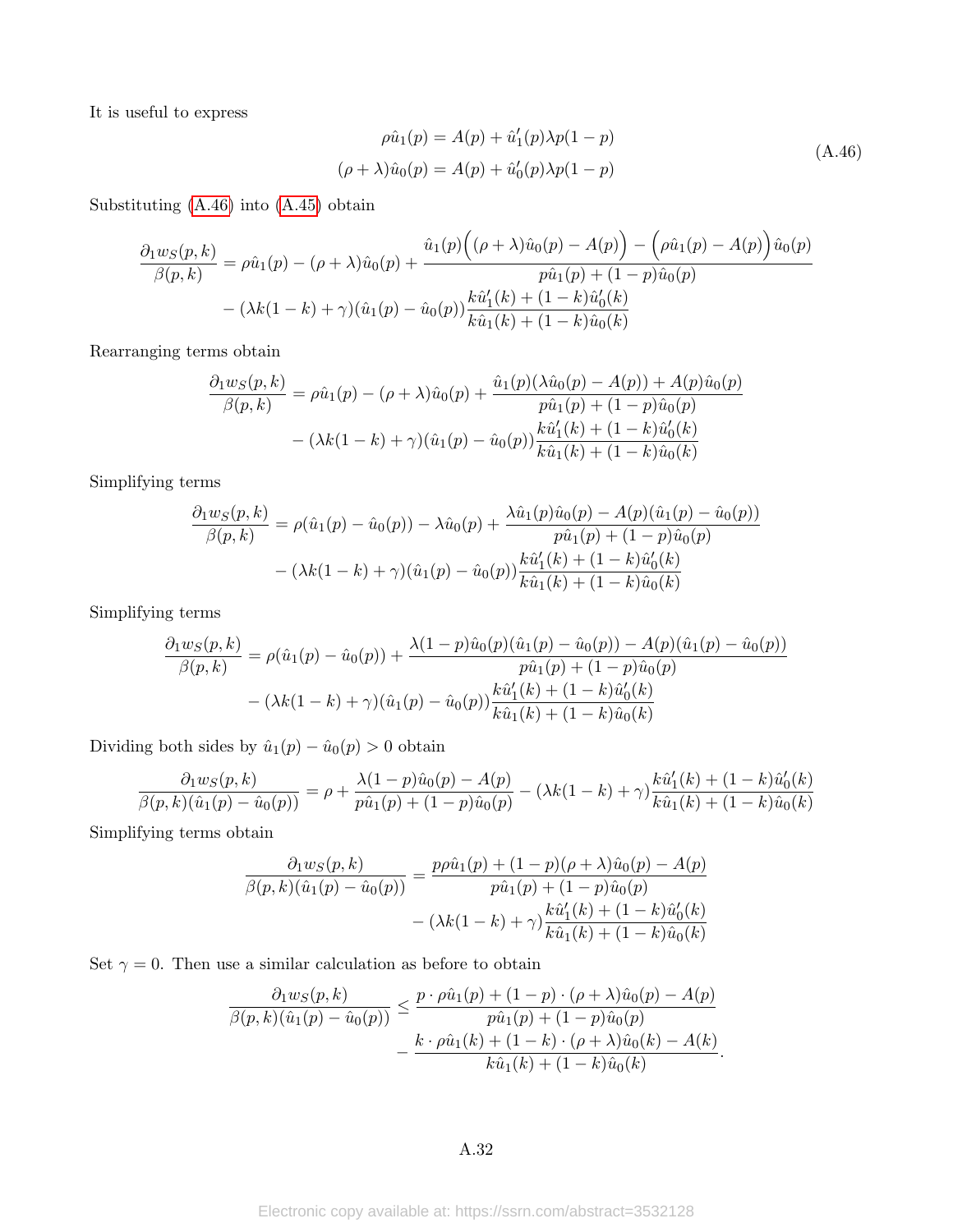Define an auxiliary function

$$
g(p) \stackrel{def}{=} \frac{p \cdot \rho \hat{u}_1(p) + (1 - p) \cdot (\rho + \lambda) \hat{u}_0(p) - A(p)}{p \hat{u}_1(p) + (1 - p) \hat{u}_0(p)}.
$$
 (A.47)

The goal is to show that  $g'(p) \leq 0$ . Then

$$
g'(p) = \frac{\rho \hat{u}_1(p) + p \rho \hat{u}'_1(p) - (\rho + \lambda)\hat{u}_0(p) + (\rho + \lambda)(1 - p)\hat{u}'_0(p) - A'(p)}{p \hat{u}_1(p) + (1 - p)\hat{u}_0(p)}
$$
  
 
$$
-\frac{\left(p \cdot \rho \hat{u}_1(p) + (1 - p) \cdot (\rho + \lambda)\hat{u}_0(p) - A(p)\right)\left(\hat{u}_1(p) - \hat{u}_0(p) + p\hat{u}'_1(p) + (1 - p)\hat{u}'_0(p)\right)}{(p \hat{u}_1(p) + (1 - p)\hat{u}_0(p))^2}.
$$

Multiplying by the common denominator

$$
\left(\rho \hat{u}_1(p) + p\rho \hat{u}'_1(p) - (\rho + \lambda)\hat{u}_0(p) + (\rho + \lambda)(1 - p)\hat{u}'_0(p) - A'(p)\right)\left(p\hat{u}_1(p) + (1 - p)\hat{u}_0(p)\right) - \left(p\rho \hat{u}_1(p) + (1 - p)(\rho + \lambda)\hat{u}_0(p) - A(p)\right)\left(\hat{u}_1(p) - \hat{u}_0(p) + p\hat{u}'_1(p) + (1 - p)\hat{u}'_0(p)\right) = \left(\rho \hat{u}_1(p) + p\rho \hat{u}'_1(p) - (\rho + \lambda)\hat{u}_0(p) + (\rho + \lambda)(1 - p)\hat{u}'_0(p) - A'(p)\right)\left(p\hat{u}_1(p) + (1 - p)\hat{u}_0(p)\right) - \rho\left(p\hat{u}_1(p) + (1 - p)\hat{u}_0(p)\right)\left(\hat{u}_1(p) - \hat{u}_0(p) + p\hat{u}'_1(p) + (1 - p)\hat{u}'_0(p)\right) - \left((1 - p)\lambda \hat{u}_0(p) - A(p)\right)\left(\hat{u}_1(p) - \hat{u}_0(p) + p\hat{u}'_1(p) + (1 - p)\hat{u}'_0(p)\right) = \left(-\lambda \hat{u}_0(p) + \lambda(1 - p)\hat{u}'_0(p) - A'(p)\right)\left(p\hat{u}_1(p) + (1 - p)\hat{u}_0(p)\right) - \left(\lambda(1 - p)\hat{u}_0(p) - A(p)\right)\left(\hat{u}_1(p) - \hat{u}_0(p) + p\hat{u}'_1(p) + (1 - p)\hat{u}'_0(p)\right)
$$

Splitting terms obtain

$$
\begin{aligned}\n&\left(-\lambda \hat{u}_0(p) + \lambda (1-p)\hat{u}'_0(p) - A'(p)\right) p\hat{u}_1(p) \\
&+ \left(-\lambda \hat{u}_0(p) + \lambda (1-p)\hat{u}'_0(p) - A'(p)\right) (1-p)\hat{u}_0(p) \\
&- \lambda (1-p)\hat{u}_0(p)\left(\hat{u}_1(p) - \hat{u}_0(p) + p\hat{u}'_1(p) + (1-p)\hat{u}'_0(p)\right) \\
&+ A(p)\left(\hat{u}_1(p) - \hat{u}_0(p) + p\hat{u}'_1(p) + (1-p)\hat{u}'_0(p)\right)\n\end{aligned}
$$

Simplifying terms obtain

$$
\left(-\lambda \hat{u}_0(p) + \lambda (1-p)\hat{u}'_0(p) - A'(p)\right) p\hat{u}_1(p) - A'(p)(1-p)\hat{u}_0(p)
$$

$$
-\lambda (1-p)\hat{u}_0(p)\left(\hat{u}_1(p) + p\hat{u}'_1(p)\right) + A(p)\left(\hat{u}_1(p) - \hat{u}_0(p) + p\hat{u}'_1(p) + (1-p)\hat{u}'_0(p)\right)
$$

Simplifying terms further obtain

$$
- \lambda \hat{u}_1(p)\hat{u}_0(p) - A'(p) \Big(p\hat{u}_1(p) + (1-p)\hat{u}_0(p)\Big) + \lambda p(1-p) \Big(\hat{u}_1(p)\hat{u}'_0(p) - \hat{u}'_1(p)\hat{u}_0(p)\Big) + A(p) \Big(\hat{u}_1(p) - \hat{u}_0(p) + p\hat{u}'_1(p) + (1-p)\hat{u}'_0(p)\Big)
$$

A.33

Electronic copy available at: https://ssrn.com/abstract=3532128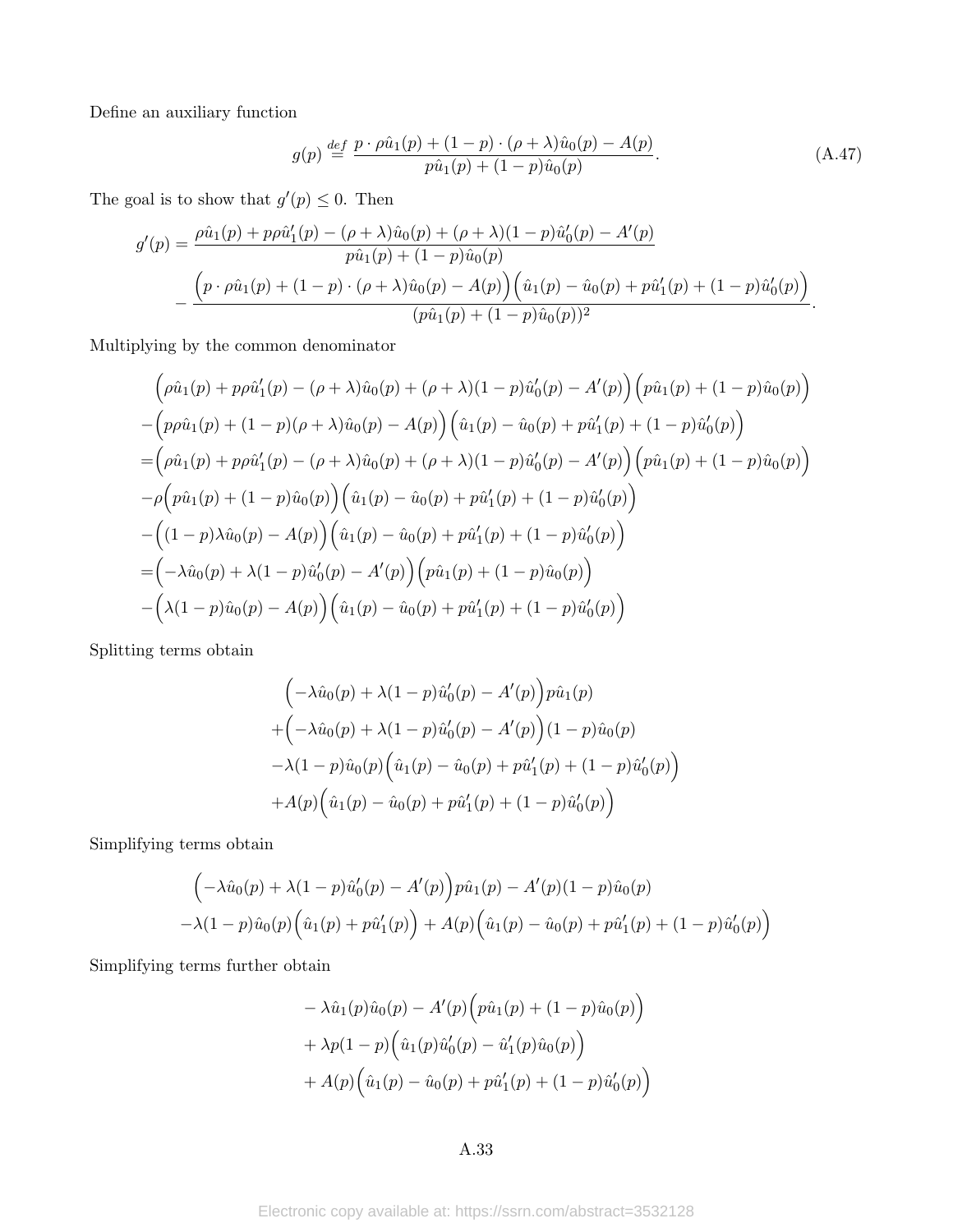Substituting [\(A.46\)](#page-76-0) into the above equation obtain

$$
- \lambda \hat{u}_1(p)\hat{u}_0(p) - A'(p) \Big(p\hat{u}_1(p) + (1-p)\hat{u}_0(p)\Big) + \hat{u}_1(p) \Big((\rho + \lambda)\hat{u}_0(p) - A(p)\Big) - \Big(\rho \hat{u}_1(p) - A(p)\Big)\hat{u}_0(p) + A(p) \Big(\hat{u}_1(p) - \hat{u}_0(p) + p\hat{u}'_1(p) + (1-p)\hat{u}'_0(p)\Big)
$$

Simplifying terms obtain

$$
-A'(p)\Big(p\hat{u}_1(p) + (1-p)\hat{u}_0(p)\Big) + A(p)\Big(p\hat{u}'_1(p) + (1-p)\hat{u}'_0(p)\Big) = p\Big(A(p)\hat{u}'_1(p) - A'(p)\hat{u}_1(p)\Big) + (1-p)\Big(A(p)\hat{u}'_0(p) - A'(p)\hat{u}_0(p)\Big)
$$

Using [\(A.46\)](#page-76-0), can write

$$
A(p)\hat{u}'_1(p) - A'(p)\hat{u}_1(p) = A(p)\frac{\rho \hat{u}_1(p) - A(p)}{\lambda p(1 - p)} - A'(p)\hat{u}_1(p) \le A(p)\frac{A(1) - A(p)}{\lambda p(1 - p)} - A'(p)\frac{A(p)}{\rho}
$$
  

$$
A(p)\hat{u}'_0(p) - A'(p)\hat{u}_0(p) = A(p)\frac{(\rho + \lambda)\hat{u}_0(p) - A(p)}{\lambda p(1 - p)} - A'(p)\hat{u}_0(p) \le A(p)\frac{A(1) - A(p)}{\lambda p(1 - p)} - A'(p)\frac{A(p)}{\rho + \lambda}
$$

This implies

$$
p\Big(A(p)\hat{u}'_1(p) - A'(p)\hat{u}_1(p)\Big) + (1-p)\Big(A(p)\hat{u}'_0(p) - A'(p)\hat{u}_0(p)\Big) \le A(p)p\Big(\frac{A(1) - A(p)}{\lambda p(1 - p)} - \frac{A'(p)}{\rho}\Big) + A(p)(1 - p)\Big(\frac{A(1) - A(p)}{\lambda p(1 - p)} - \frac{A'(p)}{\rho + \lambda}\Big) = \frac{A(1) - A(p)}{\lambda p(1 - p)} - A'(p)\frac{\rho + \lambda p}{\rho(\rho + \lambda)}
$$

The sufficient condition for this to be negative is

$$
A'(p) \ge \frac{A(1) - A(p)}{1 - p} \cdot \frac{\rho(\rho + \lambda)}{\lambda(\rho + \lambda p)} = \frac{A(1) - A(p)}{1 - p} \cdot \frac{\frac{\rho}{\lambda}(\frac{\rho}{\lambda} + 1)}{\frac{\rho}{\lambda} + p}.
$$

**Remark 1.** Note that  $w_S(p, k)$  is decreasing in p. This implies that, even though there is no churning, higher skilled agents are paid less than lower skilled agents. Specifically, it implies that  $w_S(p, k) < w_R(p, k)$ for  $t \notin \mathbb{T}$ . This may seem like a contradiction with the fact that additional bargaining power increases the equilibrium value of the agent. What occurs is that the higher skilled agent is willing to pay more for information from the performance process  $X$ , before signaling his ability, but less for reputation building  $\gamma$ . The net effect makes the agent better of in equilibrium.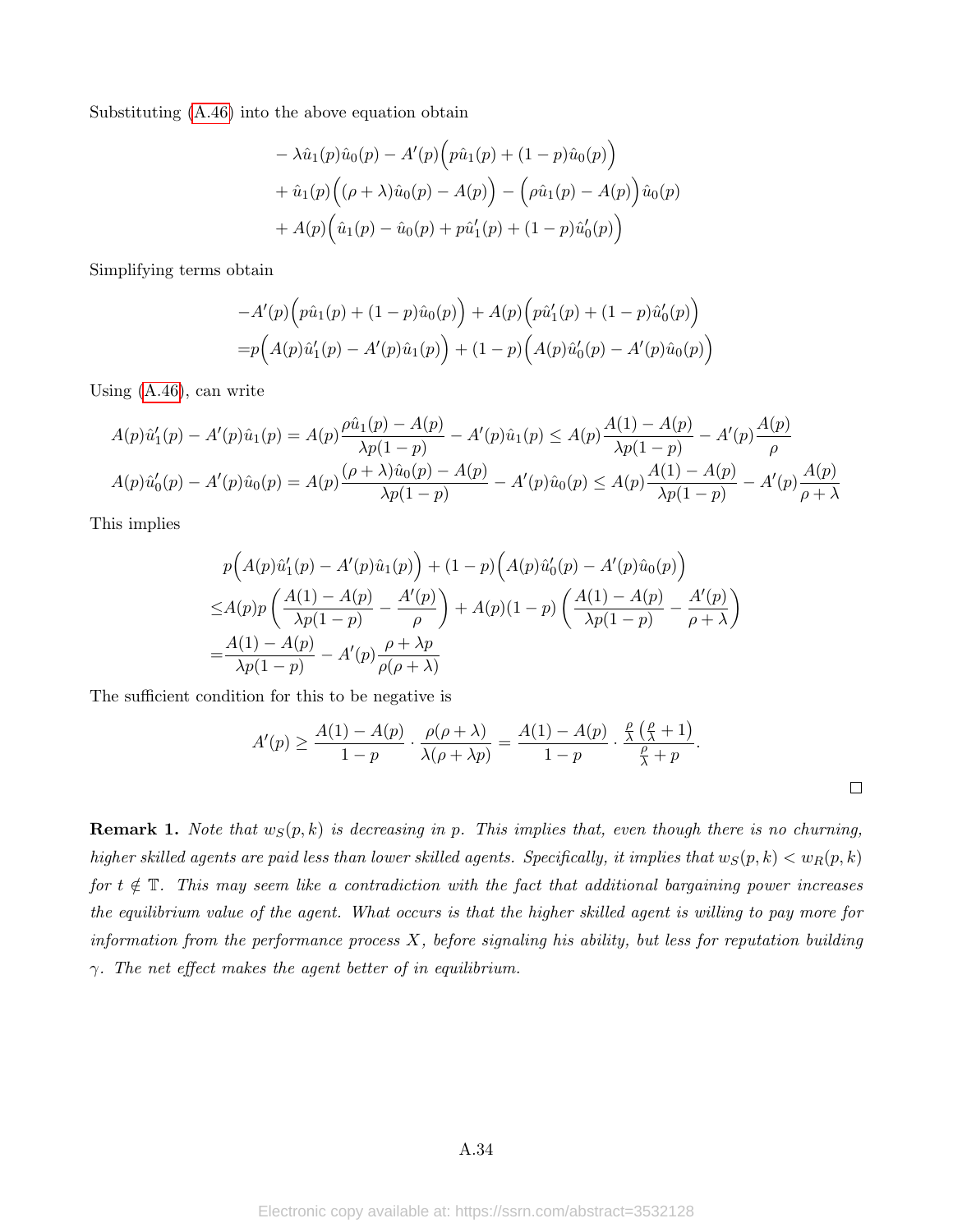## Proof of Lemma [9](#page-34-0) (agent's outside option under Brownian signals)

Suppose the leaves the family and investors assume that  $\mu = k_t$ . Based on  $(A.51)$ , the posterior of investors for  $s \geq t$  is given by [\(26\)](#page-33-0) rewritten here as

$$
k_{t,s} = \mathbb{E} [\theta | X_s - X_t, k_t] = (\phi t + 1) \left( \frac{\phi}{\phi s + 1} \cdot (X_s - X_t) + \frac{1}{\phi s + 1} \cdot k_t \right).
$$

Suppose the agent leaves the intermediary at time t. Suppose the agent's private belief is  $p_t$  at the time he leaves. We can write the agent's expected utility at time  $t$  as

$$
U(\tilde{p}_t, k_t, t) = \sup_{\hat{\eta}} \mathcal{E}_{\tilde{p}_t} \left[ \int_t^{\hat{\eta}} e^{-\rho(s-t)} A\left(\frac{\phi(\phi t + 1)}{\phi s + 1} \cdot (X_s - X_t) + \frac{\phi t + 1}{\phi s + 1} \cdot k_t\right) ds + e^{-\rho(\hat{\eta} - t)} L \right] \tag{A.48}
$$

where  $\hat{\eta}$  is the time when he leaves the industry. Denote by  $\eta^*$  the optimal stopping time of the agent. The agent's continuation value at time s is a function of states  $(\tilde{p}_s, k_{t,s}, s)$ . Also, note that the value of t does not matter as the forward dynamics of  $k_{t,s}$  do not depend on the initial t and are given by

<span id="page-79-0"></span>
$$
dk_{t,s} = \frac{\phi(\phi t + 1)}{\phi s + 1} (dX_s - k_{t,s} ds).
$$

The agent's continuation value increases in  $\tilde{p}_s$ , holding other variables constant. It implies that there exists a boundary  $b(k_{t,s}, s)$  such that

$$
\eta^* = \inf\{s \ge 0 : \tilde{p}_s \le b(k_{t,s}, s)\}.
$$

Moreover, since the agent's expected value is increasing in  $k_{t,s}$ , then  $b(k, s)$  is decreasing in k for a given s. By envelope theorem, the derivative  $(A.48)$  with respect to  $k_t$  is

$$
\frac{\partial}{\partial k_t} U(\tilde{p}_t, k_t, t) = \mathbf{E}_{\tilde{p}_t} \left[ \int_t^{\eta^*} e^{-\rho(s-t)} \cdot \frac{\phi t + 1}{\phi s + 1} \cdot A' \left( \frac{\phi(\phi t + 1)}{\phi s + 1} \cdot (X_s - X_t) + \frac{\phi t + 1}{\phi s + 1} \cdot k_t \right) ds \right].
$$

For  $\hat{p}_t > \tilde{p}_t$  it is the case that  $\hat{\eta}^* > \eta^*$  since  $X_t$  takes higher values with higher probability for  $\hat{p} > \tilde{p}$ . This implies

$$
\frac{\partial}{\partial k_t} U(\hat{p}_t, k_t, t) - \frac{\partial}{\partial k_t} U(\tilde{p}_t, k_t, t) = \mathcal{E}_{\tilde{p}_t} \left[ \int_{\eta^*}^{\hat{\eta}^*} e^{-\rho(s-t)} \frac{\phi t + 1}{\phi s + 1} A' \left( \frac{\phi(\phi t + 1)}{\phi s + 1} (X_s - X_t) + \frac{\phi t + 1}{\phi s + 1} k_t \right) ds \right] > 0.
$$

# Proof of Lemma [10](#page-35-0) (boundary  $B(p,t)$ )

Consider the following optimal stopping problem of the intermediary

$$
\sup_{\hat{\tau}} \mathbb{E}_{\tilde{p}_0} \left[ \int_0^{\hat{\tau}} e^{-rt} \Big( A(Q(\tilde{p}_t, t, X_t)) - w_R(\tilde{p}_t, \tilde{p}_t, t) - rV \Big) dt + V \right].
$$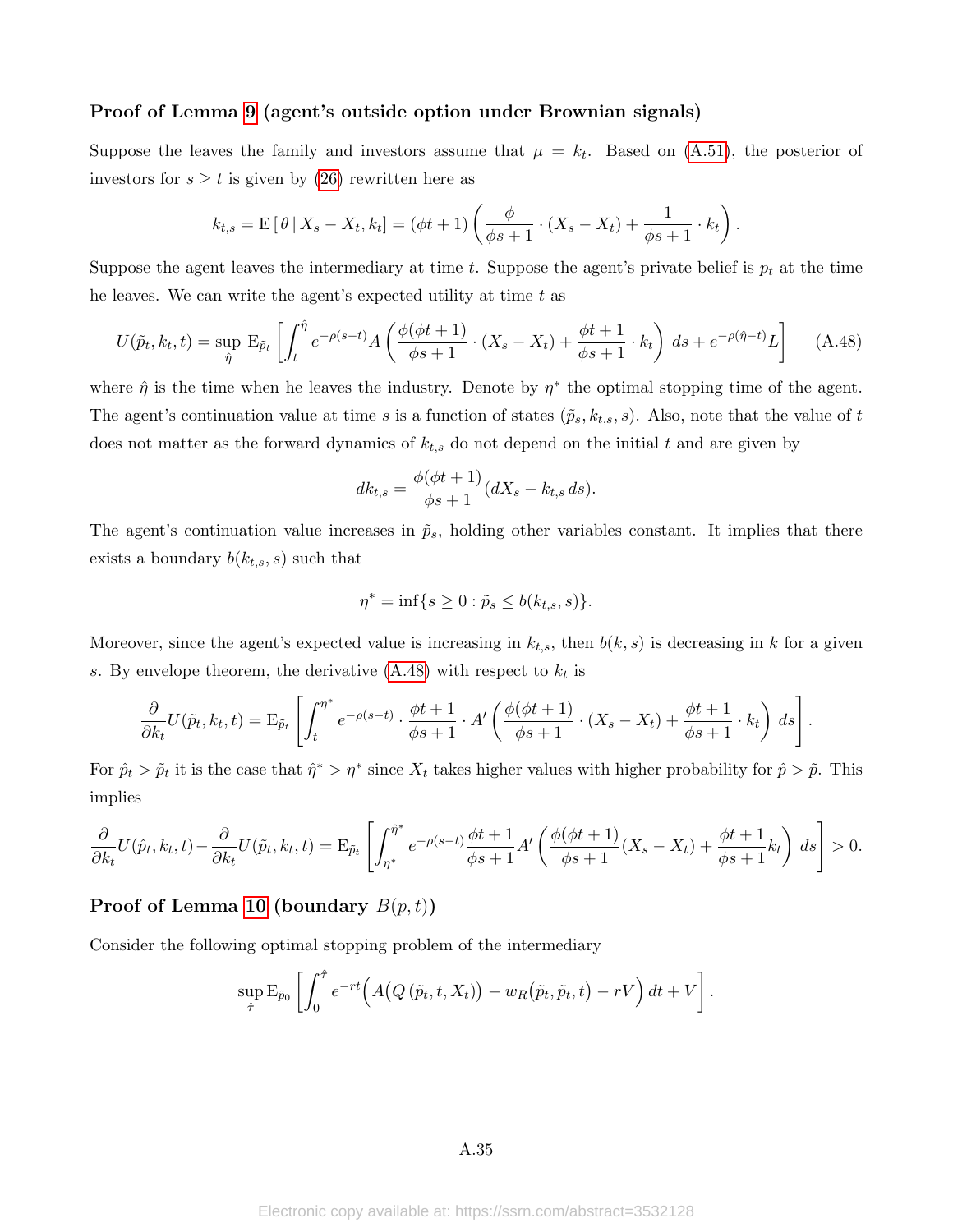It is convenient to rewrite the above optimal stopping problem using explicit dependency on past performance

$$
\sup_{\hat{\tau}} \mathcal{E}_{\tilde{p}_0}\left[\int_0^{\hat{\tau}} e^{-rt} \Big[ A\Big(\hat{Q}(\tilde{p}_0,t,X_t)\Big) - w_R\Big(\Pi(\tilde{p}_0,t,X_t),\Pi(\tilde{p}_0,t,X_t),t\Big)\Big] dt + e^{-r\hat{\tau}} \cdot V\right].
$$

Holding  $\tilde{p}_0$  fixed, this is an optimal stopping problem with  $(X_t, t)$  being the relevant state variables. It is not immediately clear that an optimal stopping time  $\tau$  exists and, if it does, how it is characterized. **Lemma A.22.** The optimal stopping rule is given by a boundary  $\hat{B}(\tilde{p}_0, s)$  such that

$$
\tau = \inf\{s : X_s \leq \hat{B}(\tilde{p}_0, s)\}.
$$

*Proof.* Fix  $\tilde{p}_0$ . Define  $\mathcal{T}(T, n)$  take values in  $\{\frac{1}{n}, \frac{2}{n}\}$  $\frac{2}{n}, \ldots, \frac{T \cdot n}{n}$  $\lfloor \frac{n}{n} \rfloor$ . Consider the finite horizon problem

$$
V_n^T(\tilde{p}_0, 0, X_0) = \sup_{\hat{\tau}} \mathcal{E}_{\mu} \left[ \int_0^{\hat{\tau}} e^{-rt} \left[ A\Big(Q\Big(\Pi(\tilde{p}_0, t, X_t), t, X_t\Big) \Big) - w_R\Big(\Pi(\tilde{p}_0, t, X_t), \Pi(\tilde{p}_0, t, X_t), t\Big) \right] dt + e^{-r\hat{\tau}} V \right]
$$

This is a discrete time problem and, by backward induction, there exists  $\tau_n^T$  such that

$$
V_n^T(\tilde{p}_0, 0, X_0) = \mathbb{E}\left[\int_0^{\tau_n^T} e^{-rt} \left[ A\Big(Q\Big(\Pi(\tilde{p}_0, t, X_t), t, X_t\Big)\Big) - w_R\Big(\Pi(\tilde{p}_0, t, X_t), \Pi(\tilde{p}_0, t, X_t), t\Big)\right] dt + e^{-r\tau_n^T} V\right].
$$

Stopping rule  $\tau_n^T$  is Markov in  $(X_t, t)$ . Moreover, it is monotone in  $X_t$ , i.e., there exists boundary  $\hat{B}_n^T(\tilde{p}_0, t)$ such that

$$
\tau_n^T = \inf \left\{ t : X_t \leq \hat{B}_n^T(\tilde{p}_0, t) \right\}.
$$

The sequence  $V_{2n}^T(\tilde{p}_0, 0, X_0)$  is increasing in n. This implies that there exists a limit

$$
\hat{B}_{2^n}^T(\tilde{p}_0,t) \overset{n\to\infty}{\searrow} \hat{B}^T(\tilde{p}_0,t).
$$

Boundary  $\hat{B}^T(\tilde{p}_0, t)$  and the corresponding stopping time  $\tau^T$  satisfy

$$
V^T(\tilde{p}_0, 0, X_0) \stackrel{def}{=} \sup_{\hat{\tau} \leq T} \mathbb{E}_{\mu} \left[ \int_0^{\hat{\tau}} e^{-rt} \left[ A \Big( Q \Big( \Pi(\tilde{p}_0, t, X_t), t, X_t \Big) \Big) - w_R \Big( \Pi(\tilde{p}_0, t, X_t), \Pi(\tilde{p}_0, t, X_t), t \Big) \right] dt + e^{-r\hat{\tau}} V \right]
$$
  

$$
= \mathbb{E} \left[ \int_0^{\tau^T} e^{-rt} \left[ A \Big( Q \Big( \Pi(\tilde{p}_0, t, X_t), t, X_t \Big) \Big) - w_R \Big( \Pi(\tilde{p}_0, t, X_t), \Pi(\tilde{p}_0, t, X_t), t \Big) \right] dt + e^{-r\tau} V \right].
$$

Functions  $V^T(\tilde{p}_0, t, k)$  are increasing in T. This implies there exists a limit

$$
\hat{B}^T(\tilde{p}_0,t) \overset{T\to\infty}{\searrow} \hat{B}(\tilde{p}_0,t).
$$

The stopping time  $\tau$  corresponding to  $\hat{B}(\tilde{p}_0, t)$  satisfies

$$
V(\tilde{p}_0, 0, X) \stackrel{def}{=} \sup_{\hat{\tau}} \mathcal{E}_{\tilde{p}_0} \left[ \int_0^{\hat{\tau}} e^{-rt} \left[ A(\hat{Q}(\tilde{p}_0, t, X_t)) - w_R \Big( \Pi(\tilde{p}_0, t, X_t), \Pi(\tilde{p}_0, t, X_t), t \Big) \right] dt + e^{-r\hat{\tau}} V \right]
$$
  

$$
= \mathcal{E}_{\tilde{p}_0} \left[ \int_0^{\tau} e^{-rt} \left[ A(\hat{Q}(\tilde{p}_0, t, X_t)) - w_R \Big( \Pi(\tilde{p}_0, t, X_t), \Pi(\tilde{p}_0, t, X_t), t \Big) \right] dt + e^{-r\tau} V \right].
$$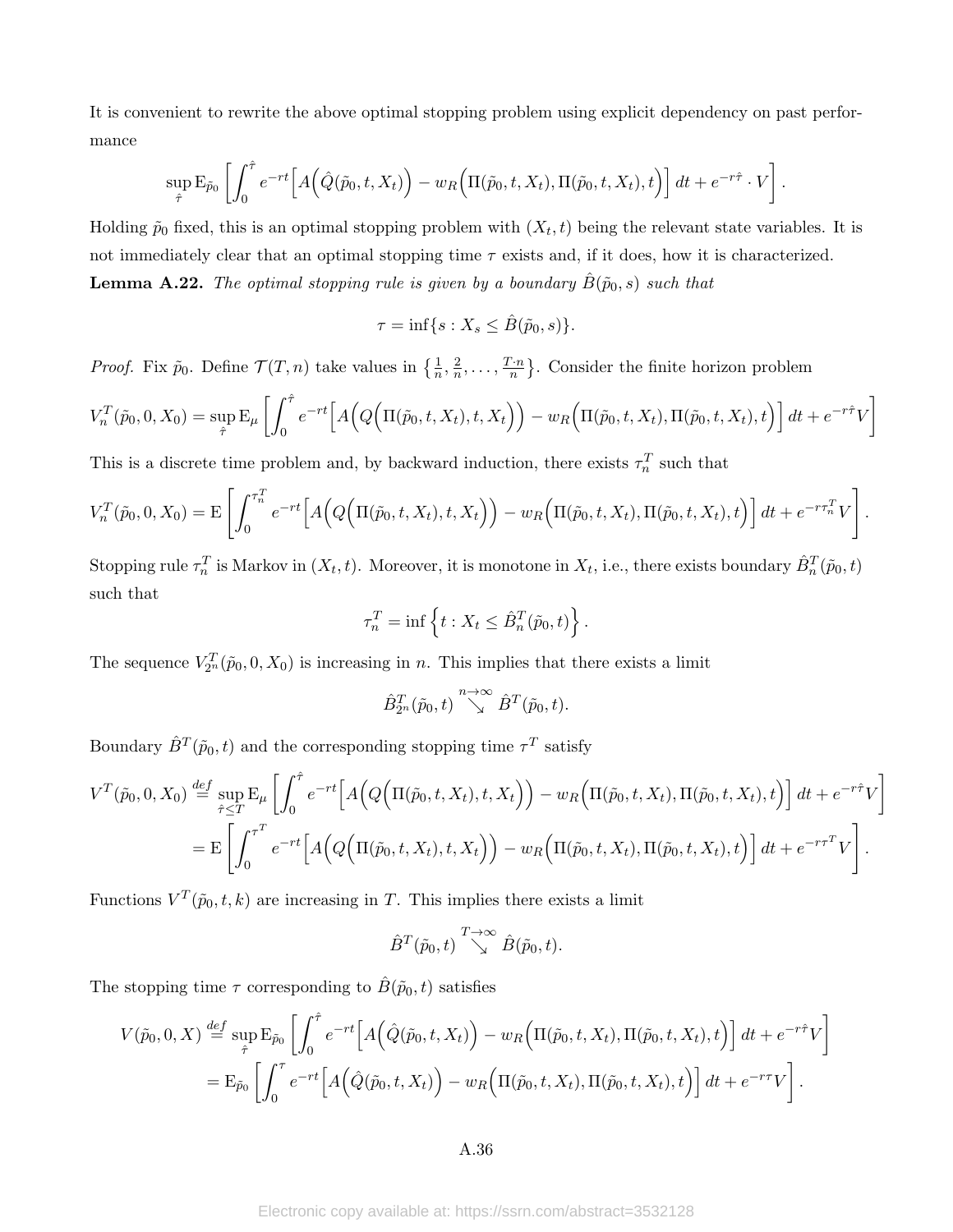**Lemma A.23.** Suppose  $F(\cdot)$  has a log-concave density function  $f(\cdot)$ . Then there exists a boundary  $B(k_t, t)$  such that

<span id="page-81-0"></span>
$$
X_t < \hat{B}(\tilde{p}_0, t) \quad \Leftrightarrow \quad X_t < B(\Pi(\tilde{p}_0, t, X_t), t). \tag{A.49}
$$

*Proof.* By definition,  $\Pi(\tilde{p}_0, t, X_t) = \frac{\phi}{\phi t+1} X_t + \frac{1}{\phi t+1} \tilde{p}_0$ . Inverting this mapping,

$$
\tilde{p}_0 = (\phi t + 1) \Pi(\tilde{p}_0, t, X_t) - \phi X_t.
$$

Then need to show that

$$
X_t < \hat{B}\Big((\phi t + 1)\Pi(\tilde{p}_0, t, X_t) - \phi X_t, t\Big).
$$

In order to establish [\(A.49\)](#page-81-0), it is sufficient to prove that  $\partial_1 \hat{B}(\tilde{p}_0, t) \geq -\frac{1}{\phi}$ . Consider  $\varepsilon > 0$ . Log-concavity of  $f(\cdot)$  ensures that

$$
\frac{\partial}{\partial k_0} \Big[ \mathbf{E} \left[ \tilde{p}_0 | \tilde{p}_0 - k_0 \right] - k_0 \Big] < 0.
$$

Moreover, this property is preserved conditional on learning from the Brownian performance process  $X_t$ . It, further, implies that

$$
Q\left(\Pi\left(\tilde{p}_0+\varepsilon,t,X_t-\frac{\varepsilon}{\phi}\right),t,X_t-\frac{\varepsilon}{\phi}\right) = \mathcal{E}\left[\theta \mid \tilde{p}_0 > \tilde{p}_0+\varepsilon,X_t-\frac{\varepsilon}{\phi}\right]
$$
  

$$
= \frac{\phi}{\phi t+1}\left(X_t-\frac{\varepsilon}{\phi}\right) + \frac{1}{\phi t+1}\mathcal{E}\left[\tilde{p}_0\middle|\tilde{p}_0 > \tilde{p}_0+\varepsilon\right]
$$
  

$$
= \frac{\phi}{\phi t+1}X_t + \frac{1}{\phi t+1}\left(\mathcal{E}\left[\tilde{p}_0\middle|\tilde{p}_0 > \tilde{p}_0+\varepsilon\right]-\varepsilon\right)
$$
  

$$
< Q\left(\Pi\left(\tilde{p}_0,t,X_t\right),t,X_t\right).
$$

If we rewrite it via  $\hat{Q}(l, t, X_t) \stackrel{def}{=} Q(\Pi(l, t, X_t), t, X_t)$  then

$$
\hat{Q}(\tilde{p}_0 + \varepsilon, t, X_t - \varepsilon/\phi) < \hat{Q}(\tilde{p}_0, t, X_t). \tag{A.50}
$$

This implies that

$$
\begin{split} & V\left(\tilde{p}_0+\varepsilon,0,X_0-\frac{\varepsilon}{\phi}\right) \\ &= \underset{\hat{\tau}}{\sup} \mathcal{E}_{\tilde{p}_0}\left[\int_0^{\hat{\tau}} e^{-rt} \left[ A\left(\hat{Q}\left(\tilde{p}_0+\varepsilon,t,X_t-\frac{\varepsilon}{\phi}\right)\right) - w_R\left(\Pi\left(\tilde{p}_0+\varepsilon,t,X_t-\frac{\varepsilon}{\phi}\right),\Pi\left(\tilde{p}_0+\varepsilon,t,X_t-\frac{\varepsilon}{\phi}\right),t\right) \right] dt + e^{-r\hat{\tau}} V \right] \\ &= \underset{\hat{\tau}}{\sup} \mathcal{E}_{\tilde{p}_0}\left[\int_0^{\hat{\tau}} e^{-rt} \left[ A\left(\hat{Q}\left(\tilde{p}_0+\varepsilon,t,X_t-\frac{\varepsilon}{\phi}\right)\right) - w_R\left(\Pi(\tilde{p}_0,t,X_t),\Pi(\tilde{p}_0,t,X_t),t\right) \right] dt + e^{-r\hat{\tau}} V \right] \\ & \leq \underset{\hat{\tau}}{\sup} \mathcal{E}_{\tilde{p}_0}\left[\int_0^{\hat{\tau}} e^{-rt} \left[ A\left(\hat{Q}(\tilde{p}_0,t,X_t)\right) - w_R\left(\Pi(\tilde{p}_0,t,X_t),\Pi(\tilde{p}_0,t,X_t),t\right) \right] dt + e^{-r\hat{\tau}} V \right] \\ & \leq V(\tilde{p}_0,0,X_0). \end{split}
$$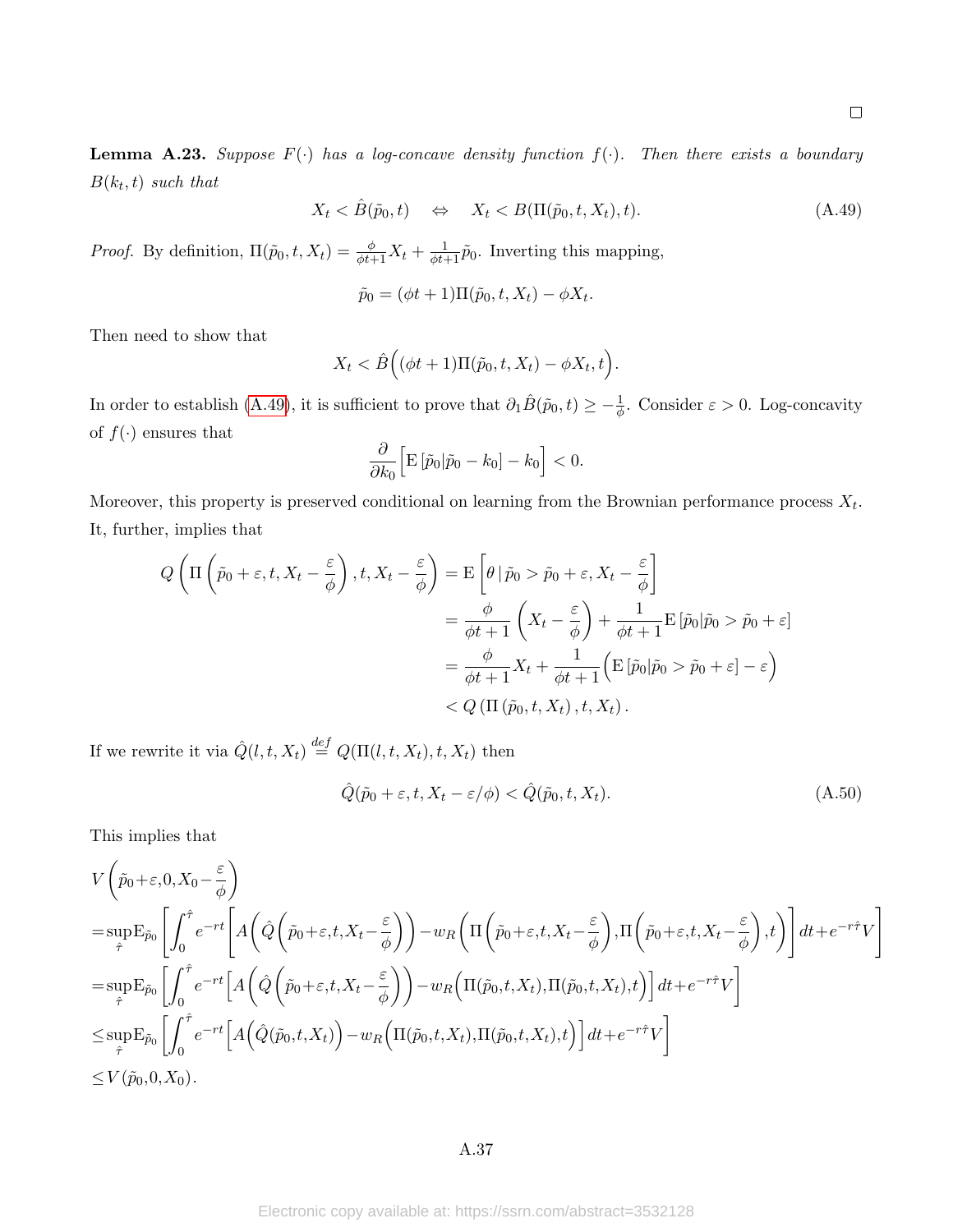This implies that  $V(\tilde{p}_0, 0, X_0) \ge V(\tilde{p}_0 + \varepsilon, 0, X_0 - \varepsilon/\phi)$ . It implies that

$$
\hat{B}(\tilde{p}_0 + \varepsilon, 0) > \hat{B}(\tilde{p}_0, 0) - \frac{\varepsilon}{\phi},
$$
  

$$
\frac{\hat{B}(\tilde{p}_0 + \varepsilon, 0) - \hat{B}(\tilde{p}_0, 0)}{\varepsilon} > -\frac{1}{\phi} \implies \partial_1 \hat{B}(\tilde{p}_0, 0) > -\frac{1}{\phi}.
$$

The same logic follows through unchanged for  $t > 0$ . This implies that function  $x - \hat{B}((\phi t + 1)y - x, t)$ is an increasing function in x. Thus, there exists a root  $B(y, t)$  to the equation

$$
B(y,t) = \hat{B}((\phi t + 1)y - B(y,t), t)
$$
  
\n
$$
\Rightarrow \qquad \{x \le \hat{B}((\phi t + 1)y - x, t)\} = \{x \le B(y,t)\}.
$$

This concludes the proof.

<span id="page-82-0"></span>**Lemma A.24.** The posterior belief conditional on  $\mu = \mu_0$  and the performance history  $(X_s)_{s\leq t}$  is given by

$$
\tilde{p}_t = \mathcal{E}_t\left[\theta \mid (X_s)_{s \le t}, \tilde{p}_0\right] = \frac{\phi}{\phi t + 1} \cdot X_t + \frac{1}{\phi t + 1} \cdot \tilde{p}_0. \tag{A.51}
$$

The posterior variance is given by

<span id="page-82-1"></span>
$$
\Sigma_t = \mathcal{E}_t \left[ (\theta - \tilde{p}_t)^2 \right] = \frac{\sigma_\theta^2 \sigma^2}{\sigma_\theta^2 t + \sigma^2} = \frac{\sigma^2 \phi}{\phi t + 1}.
$$
\n(A.52)

Proof. The proof if an application of the Kalman filter

$$
\begin{split} \mathcal{E}_{t}\left[\theta\left|\left(X_{s}\right)_{s\leq t},\tilde{p}_{0}\right]=\mathcal{E}_{t}\left[\tilde{p}_{0}+\theta-\tilde{p}_{0}\left|\left(X_{s}\right)_{s\leq t}\right.\right]=\mathcal{E}_{t}\left[\tilde{p}_{0}+\theta-\tilde{p}_{0}\left|\left(X_{t}\right)\right.\right] \\ =\tilde{p}_{0}+\frac{\text{cov}(\tilde{p}_{0}+\theta-\tilde{p}_{0},X_{t})}{\text{var}(X_{t})}\cdot\left(X_{t}-\tilde{p}_{0}t\right)=\tilde{p}_{0}+\frac{\sigma_{\theta}^{2}\cdot t}{\sigma_{\theta}t^{2}+\sigma^{2}t}\cdot\left(X_{t}-\tilde{p}_{0}t\right) \\ =\tilde{p}_{0}+\frac{\phi}{\phi t+1}\cdot\left(X_{t}-\tilde{p}_{0}t\right)=\frac{1}{\phi t+1}\cdot\tilde{p}_{0}+\frac{\phi}{\phi t+1}\cdot X_{t}. \end{split}
$$

Rewrite [\(A.52\)](#page-82-1) as

$$
\mathbf{E}\left[ (\theta - \tilde{p}_t)^2 \right] = \mathbf{E}\left[ \left( \theta - \frac{\phi}{\phi t + 1} \left( \tilde{p}_0 t + (\theta - \tilde{p}_0) t + \sigma B_t \right) - \frac{1}{\phi t + 1} \tilde{p}_0 \right)^2 \right]
$$
  
\n
$$
= \mathbf{E}\left[ \left( \theta - \tilde{p}_0 - \frac{\phi}{\phi t + 1} \left( (\theta - \tilde{p}_0) t + \sigma B_t \right) \right)^2 \right]
$$
  
\n
$$
= \mathbf{E}\left[ \left( \frac{1}{\phi t + 1} (\theta - \tilde{p}_0) - \frac{\phi}{\phi t + 1} \sigma B_t \right)^2 \right]
$$
  
\n
$$
= \frac{\phi \sigma^2}{(\phi t + 1)^2} + \frac{\phi^2 t \sigma^2}{(\phi t + 1)^2} = \frac{\sigma^2 \phi}{\phi t + 1}.
$$

 $\Box$ 

 $\Box$ 

**Lemma A.25.** The posterior average conditional on  $\tilde{p}_0 > l$  after a performance history  $(X_s)_{s\leq t}$  is given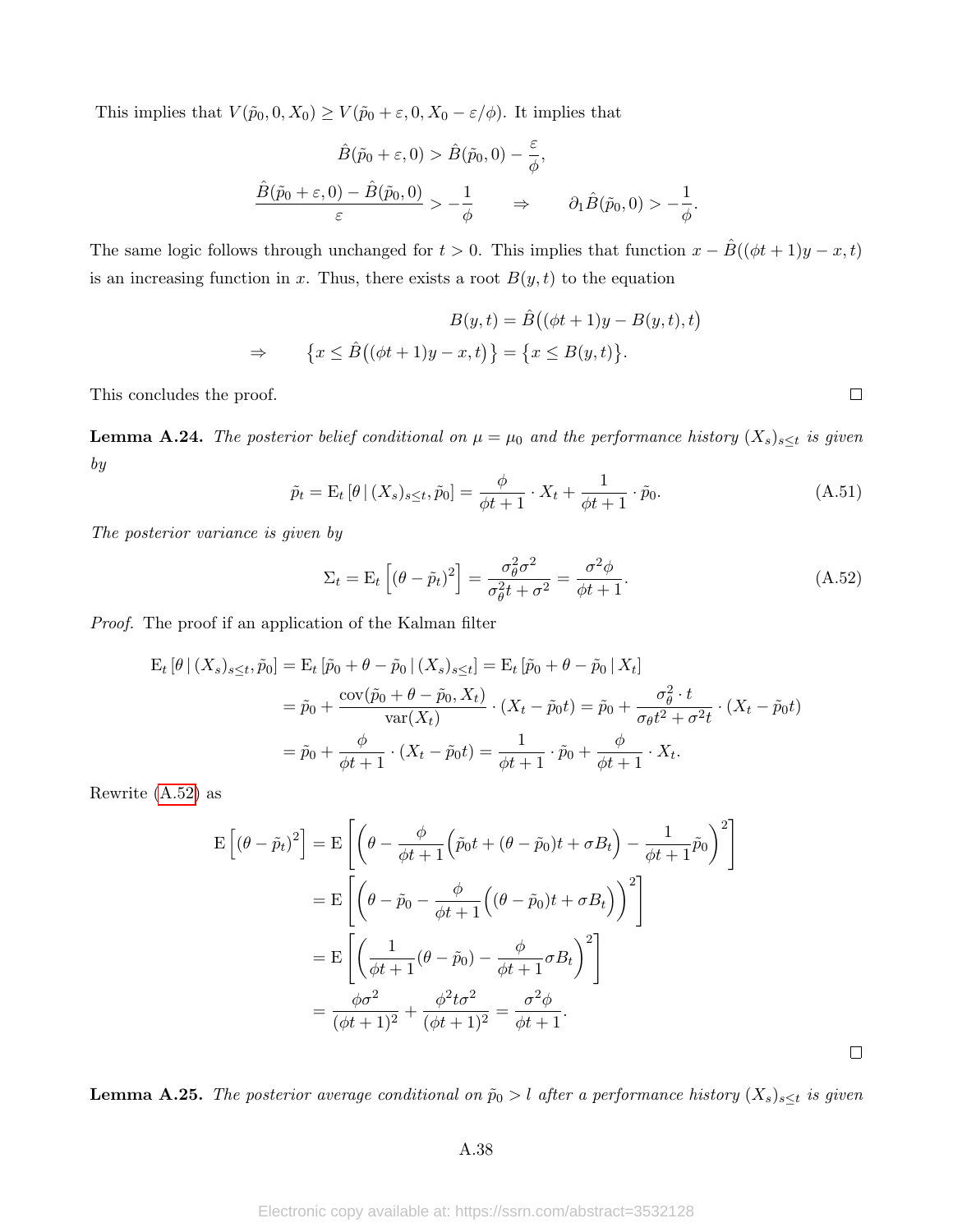by a function  $\hat{Q}(l, t, X_t)$ 

$$
\hat{Q}(l, t, X_t) \stackrel{def}{=} \mathcal{E}_t \left[ \theta \mid (X_s)_{s \le t}, \mu \ge k \right] = \mathcal{E}_t \left[ \theta \mid X_t, \tilde{p}_0 \ge l \right]
$$
\n
$$
= \frac{\phi}{\phi t + 1} X_t + \frac{1}{\phi t + 1} \mathcal{E}_t \left[ \tilde{p}_0 \mid X_t, \tilde{p}_0 \ge l \right]
$$
\n(A.53)

Moreover,  $\frac{\partial}{\partial x}\hat{Q}(l,t,x) > \frac{\phi}{\phi t+1}$ .

Proof. The sufficient condition result is given by

$$
\mathbf{E}\left[\theta\left|(X_s)_{s\leq t}, \tilde{p}_0 \geq l\right] = \mathbf{E}\left[\mathbf{E}\left[\theta\left|(X_s)_{s\leq t}, \tilde{p}_0\right] \middle| (X_s)_{s\leq t}, \tilde{p}_0 \geq l\right]\right]
$$
\n
$$
= \mathbf{E}\left[\mathbf{E}\left[\mu + \xi\left|(X_s)_{s\leq t}, \tilde{p}_0\right] \middle| (X_s)_{s\leq t}, \tilde{p}_0 \geq l\right]\right]
$$
\n
$$
= \mathbf{E}\left[\mathbf{E}\left[\tilde{p}_0 + \theta - \tilde{p}_0\middle| X_t, \tilde{p}_0\right] \middle| (X_s)_{s\leq t}, \tilde{p}_0 \geq l\right]\right]
$$
\n
$$
= \mathbf{E}\left[\frac{1}{\phi t + 1}\tilde{p}_0 + \frac{\phi}{\phi t + 1}X_t\middle| (X_s)_{s\leq t}, \tilde{p}_0 \geq l\right]
$$
\n
$$
= \frac{\phi}{\phi t + 1}X_t + \frac{1}{\phi t + 1} \mathbf{E}\left[\tilde{p}_0\middle| X_t, \left(X_s - \frac{s}{t}X_t\right)_{s\leq t}, \tilde{p}_0 \geq l\right]
$$
\n
$$
= \frac{\phi}{\phi t + 1}X_t + \frac{1}{\phi t + 1} \mathbf{E}\left[\tilde{p}_0\middle| X_t, \left(X_s - \frac{s}{t}X_t\right)_{s\leq t}, \tilde{p}_0 \geq l\right]
$$
\n
$$
= \frac{\phi}{\phi t + 1}X_t + \frac{1}{\phi t + 1} \mathbf{E}\left[\tilde{p}_0\middle| X_t, \left(B_s - \frac{s}{t}B_t\right)_{s\leq t}, \tilde{p}_0 \geq l\right]
$$
\n
$$
\stackrel{\text{(i)}{\equiv}}{\frac{\phi}{\phi t + 1}X_t + \frac{1}{\phi t + 1} \mathbf{E}\left[\tilde{p}_0\middle| X_t, \tilde{p}_0 \geq l\right]
$$

where (i) follows from  $X_t$  being independent from  $B_s - \frac{s}{t}$  $\frac{s}{t} \cdot B_t$ . This holds because

– Conditional on  $\mu$ ,  $X_t$  is uncorrelated with  $B_s - \frac{s}{t}$  $\frac{s}{t} \cdot B_t$ 

$$
\text{cov}\left[X_t, B_s - \frac{s}{t}B_t\left|\tilde{p}_0\right.\right] = \text{E}\left[\sigma B_t\left(B_s - \frac{s}{t}B_t\right)\right] = \sigma s - \sigma \frac{s}{t}t = 0.
$$

- − Both  $X_t$  and  $B_s \frac{s}{t}B_t$  are normal, conditional on  $\tilde{p}_0$ . This implies that  $X_t$  and  $B_s \frac{s}{t}B_t$  are independent, conditional on  $\tilde{p}_0$ .
- Since  $\tilde{p}_0$  is independent from  $(B_s)_{s\leq t}$  we can write

$$
P(X_t \le x_1, B_s - \frac{s}{t}B_t \le x_2) = E\left[P(X_t \le x_1, B_s - \frac{s}{t}B_t \le x_2 \mid \mu)\right]
$$
  

$$
= E\left[P(X_t \le x_1 \mid \mu) \cdot P(B_s - \frac{s}{t}B_t \le x_2 \mid \mu)\right]
$$
  

$$
= E\left[P(X_t \le x_1 \mid \mu) \cdot P(B_s - \frac{s}{t}B_t \le x_2)\right]
$$
  

$$
= E\left[P(X_t \le x_1 \mid \mu) \cdot P(B_s - \frac{s}{t}B_t \le x_2)\right]
$$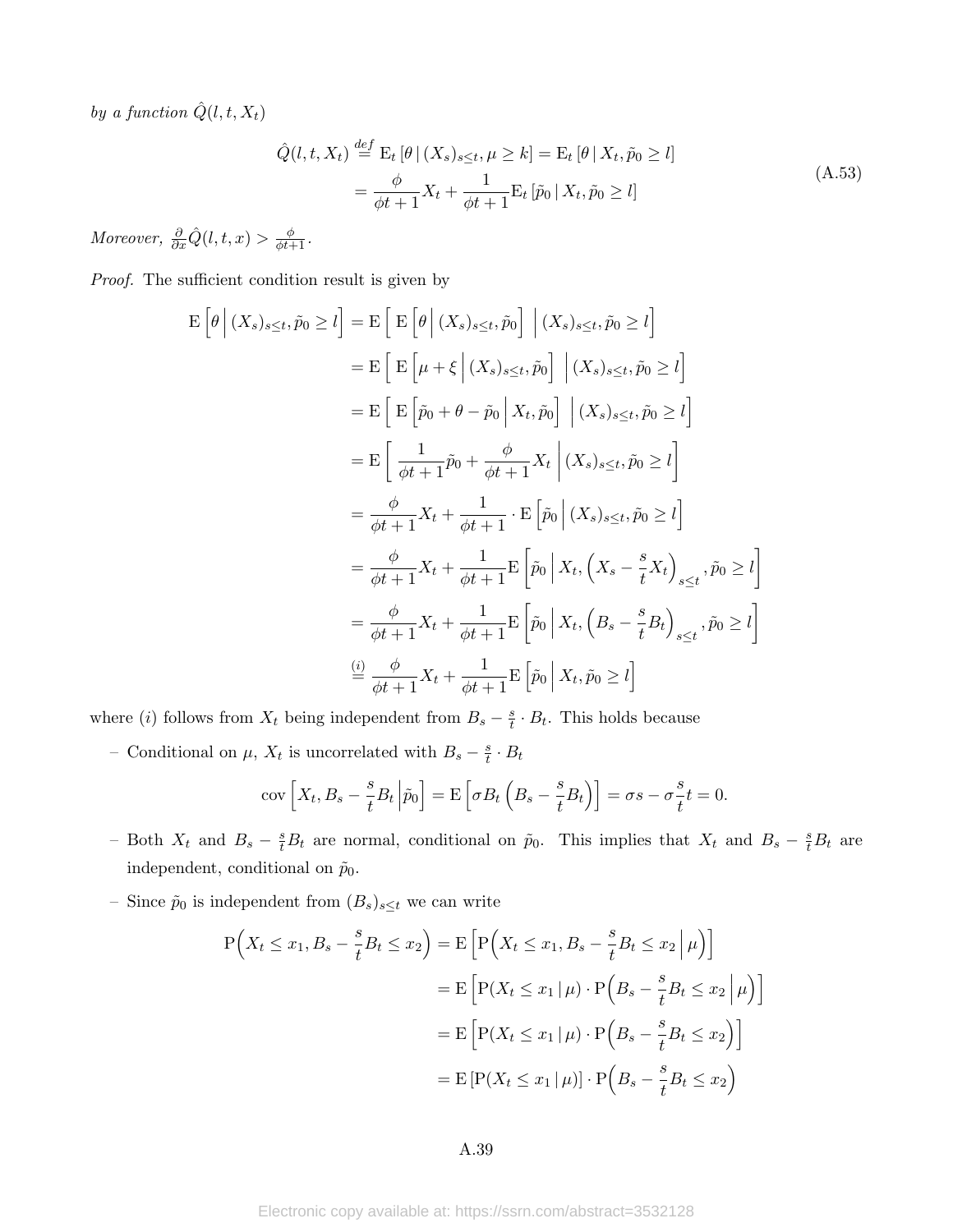$$
= P(X_t \le x_1) \cdot P\left(B_s - \frac{s}{t}B_t \le x_2\right).
$$

This proves that  $X_t$  is a sufficient statistic of returns. Following the definition of  $q(l, t, X_t)$ , we have

$$
q(l, t, X_t) = \frac{\phi}{\phi t + 1} X_t + \frac{1}{\phi t + 1} E [\tilde{p}_0 | X_t, \tilde{p}_0 \ge l].
$$

The second part of the Lemma is to show that  $E\left[\tilde{p}_0 \mid X_t = x, \tilde{p}_0 \ge l\right]$  is increasing in x for fixed t and k. The conditional density of  $\tilde{p}_0$  is given by

$$
P(\tilde{p}_0 = y | X_t = x, \tilde{p}_0 \ge l) = \frac{P(\tilde{p}_0 = y, X_t = x, \tilde{p}_0 \ge l)}{P(X_t = x, \tilde{p}_0 \ge l)} = \frac{P(\tilde{p}_0 = y, \sigma B_t = (x - yt))}{\int_l^{\infty} P(\tilde{p}_0 = z, \sigma B_t = (x - zt)) dz}
$$

$$
= \frac{\frac{1}{\sqrt{2\pi t}}e^{-\frac{(x - yt)^2}{2t}} \cdot P(\mu = y)}{\int_l^{\infty} \frac{1}{\sqrt{2\pi t}}e^{-\frac{(x - yt)^2}{2t}} \cdot f(z) dz} = \frac{e^{\frac{2xyt - (yt)^2}{2\sigma^2 t}} \cdot f(y)}{\int_l^{\infty} e^{\frac{2xzt - (zt)^2}{2\sigma^2 t}} \cdot f(z) dz}.
$$

The cumulative distribution of  $\tilde{p}_0$ , conditional on  $X_t = x$  and  $\tilde{p}_0 > l$  is given by

$$
P(\tilde{p}_0 \le y \mid X_t = x, \tilde{p}_0 \ge l) = \frac{\int_l^y e^{\frac{2xzt - (yt)^2}{2\sigma^2 t}} \cdot f(z) dz}{\int_l^\infty e^{\frac{2xzt - (zt)^2}{2\sigma^2 t}} \cdot f(z) dz}.
$$

The derivative with respect to  $x$  is given by

$$
\frac{\partial}{\partial x}\mathbf{P}\left(\tilde{p}_{0}\leq y\,\bigg|\,X_{t}=x,\tilde{p}_{0}\geq l\right) = \\ \frac{\int_{k}^{y}\frac{z_{1}}{\sigma^{2}}e^{-\frac{2x_{21}t-(y_{t})^{2}}{2\sigma^{2}t}}f(z_{1})dz_{1}}{\int_{k}^{\infty}e^{\frac{2x_{22}t-(z_{2}t)^{2}}{2\sigma^{2}t}}f(z_{2})dz_{2}} - \frac{\left(\int_{k}^{y}e^{\frac{2x_{21}t-(y_{t})^{2}}{2\sigma^{2}t}}f(z_{1})dz_{1}\right)\left(\int_{k}^{\infty}\frac{z_{2}}{\sigma^{2}}e^{\frac{2x_{22}t-(z_{2}t)^{2}}{2\sigma^{2}t}}f(z_{2})dz_{2}\right)}{\left(\int_{k}^{\infty}e^{\frac{2x_{21}t-(y_{t})^{2}}{2\sigma^{2}t}}f(z_{2})dz_{2}\right)^{2}} - \frac{\left(\int_{k}^{y}\frac{z_{1}}{\sigma^{2}}e^{-\frac{2x_{21}t-(y_{t})^{2}}{2\sigma^{2}t}}f(z_{2})dz_{2}\right)^{2}}{\left(\int_{k}^{\infty}e^{\frac{2x_{21}t-(y_{t})^{2}}{2\sigma^{2}t}}f(z_{1})dz_{1}\right)\left(\int_{k}^{\infty}e^{\frac{2x_{22}t-(z_{2}t)^{2}}{2\sigma^{2}t}}f(z_{2})dz_{2}\right)^{2}} - \frac{\left(\int_{k}^{\infty}e^{\frac{2x_{21}t-(y_{t})^{2}}{2\sigma^{2}t}}f(z_{2})dz_{2}\right)^{2}}{\left(\int_{k}^{\infty}e^{\frac{2x_{21}t-(y_{t})^{2}}{2\sigma^{2}t}}f(z_{1})dz_{1}\right)\left(\int_{k}^{y}\frac{z_{2}}{\sigma^{2}}e^{\frac{2x_{22}t-(z_{2}t)^{2}}{2\sigma^{2}t}}f(z_{2})dz_{2}\right)^{2}} - \frac{\left(\int_{k}^{\infty}e^{\frac{2x_{21}t-(y_{t})^{2}}{2\sigma^{2}t}}f(z_{2})dz_{2}\right)^{2}}{\left(\int_{k}^{\infty}e^{\frac{2
$$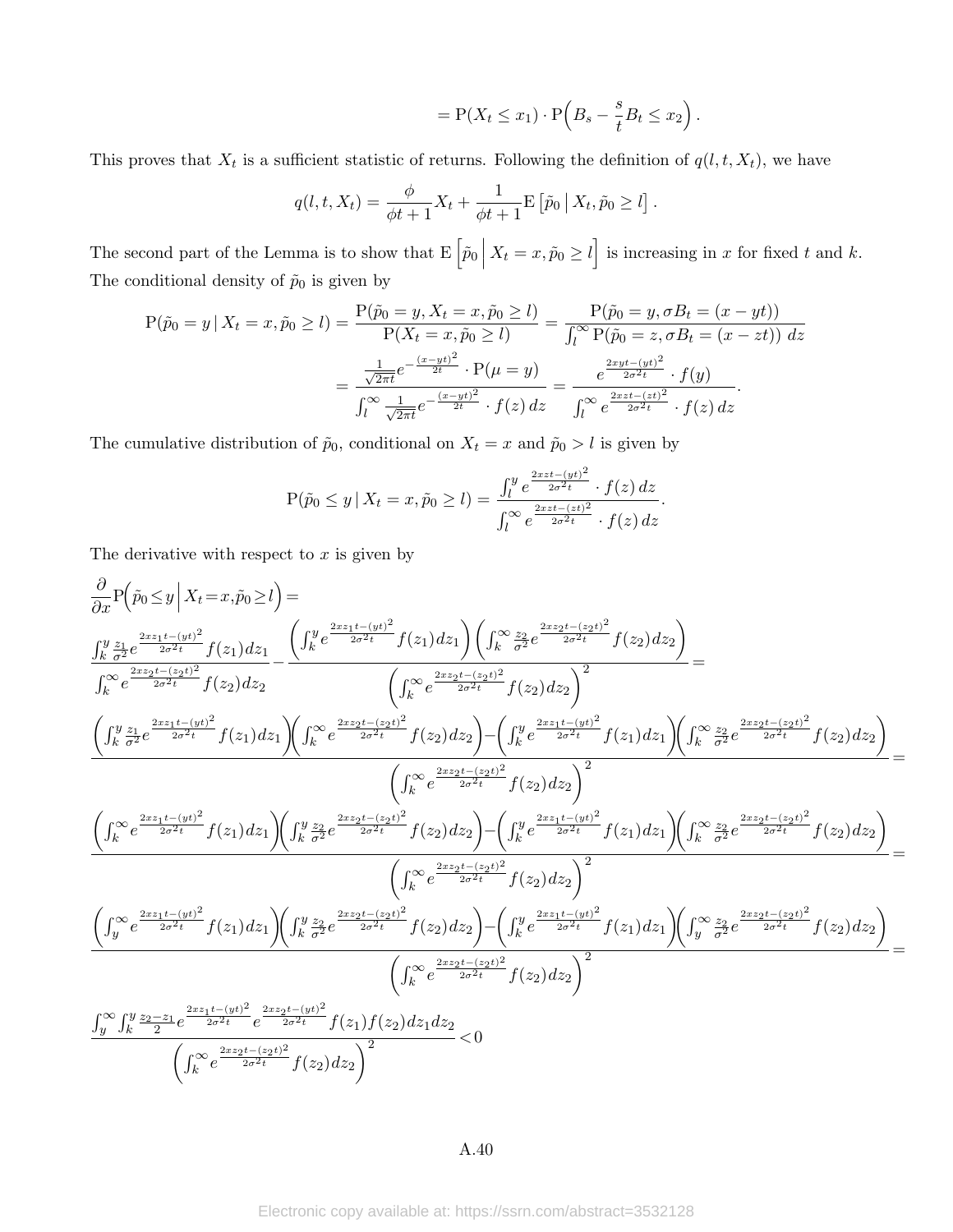where the last inequality holds since  $z_2 \leq y \leq z_1$ . This implies

Law
$$
(\tilde{p}_0 | X_t = x_1, \tilde{p}_0 \ge l)
$$
<sup>*FOSD*</sup> Law $(\tilde{p}_0 | X_t = x_2, \tilde{p}_0 \ge l)$ 

for any  $x_1 < x_2$ . This implies that

$$
\frac{\partial}{\partial x} \mathbf{E}_t \left[ \tilde{p}_0 \, | \, X_t = x, \tilde{p}_0 \ge l \right] > 0
$$

and it follows that

$$
\frac{\partial}{\partial x}\hat{Q}(l,t,x) > \frac{\phi}{\phi t + 1}.
$$

 $\Box$ 

# Proof of Proposition [4](#page-37-0) (equilibrium verification given Brownian signals)

Define by  $\mathbb{T}(\tilde{p}_0, l, t)$  to be the boundary at which the intermediary lets go of agent  $p_0$  given the market perception of l. Formally, it is the optimal non-stationary boundary of the optimal stopping problem

$$
V(\tilde{p}_0, l, t, X_t) = \sup_{\hat{\tau}} \mathbb{E}_{\tilde{p}_0} \left[ \int_t^{\hat{\tau}-t} e^{-r(s-t)} \left[ A(\hat{Q}(l, s, X_s)) - w_R\Big(\Pi(\tilde{p}_0, s, X_s), \Pi(l, s, X_s), s\Big) - rV \right] ds + V \right]
$$

**Lemma A.26.** Boundary  $\mathbb{T}(\tilde{p}_0, l, t)$  is weakly decreasing in  $p_0$  and  $\mathbb{T}(l, l, t) \equiv \hat{B}(l, t)$ .

*Proof.* Application of the Envelope theorem with respect to  $p_0$  shows that  $V(\tilde{p}_0, l, t, X_t)$  is weakly increasing in  $p_0$  leading to the optimal stopping boundary  $\mathbb{T}(\tilde{p}_0, l, t)$  to be weakly decreasing.  $\Box$ 

<span id="page-85-1"></span>**Lemma A.27.** Suppose that process  $(l_t)_{t\geq 0}$  is a weakly increasing. Moreover, suppose that  $dl_t > 0$  if and only if  $X_t \leq \mathbb{T}(\tilde{p}_0, l_t, t)^{54}$  $X_t \leq \mathbb{T}(\tilde{p}_0, l_t, t)^{54}$  $X_t \leq \mathbb{T}(\tilde{p}_0, l_t, t)^{54}$  Then

$$
V(\tilde{p}_0,l_t,t,X_t) = \mathbf{E}_{\tilde{p}_0}\left[\int_t^{\infty} e^{-r(s-t)} \left[ A\left(\hat{Q}(l_s,s,X_s)\right) - w_R\Big(\Pi(\tilde{p}_0,s,X_s),\Pi(l_s,s,X_s),s\Big) - rV\right] \mathbbm{1}\left\{X_s \geq \mathbbm{T}(\tilde{p}_0,l_s,s)\right\} ds + V\right]
$$

*Proof.* Using Ito's lemma for  $X_t > \mathbb{T}(\tilde{p}_0, l_t, t)$  since  $dl_t = 0$  we have

$$
rV(\tilde{p}_0, l_t, t, X_t) = A\left(\hat{Q}(l_t, t, X_t)\right) - w_R\left(\Pi(\tilde{p}_0, t, X_t), \Pi(l_t, t, X_t), t\right) + \frac{\partial}{\partial t}V(\tilde{p}_0, l_t, t, X_t) + \Pi(\tilde{p}_0, t, X_t) \cdot \frac{\partial}{\partial x}V(\tilde{p}_0, l_t, t, X_t) + \frac{\sigma^2}{2}\frac{\partial^2}{\partial x^2}V(\tilde{p}_0, l_t, t, X_t).
$$

For  $X_t \leq \mathbb{T}(\tilde{p}_0, l_t, t)$  we have  $V(\tilde{p}_0, l_t, t, X_t) = V$ , which can also be written (in differential form in case  $dl_t$  is non-differentiable due to a discrete or singular component)

$$
rV(\tilde{p}_0, l_t, t, X_t) dt = rV dt + \frac{\partial}{\partial t} V(\tilde{p}_0, l_t, t, X_t) dt + \Pi(\tilde{p}_0, l_t, t, X_t) \cdot \frac{\partial}{\partial x} V(\tilde{p}_0, l_t, t, X_t) dt + \frac{\sigma^2}{2} \frac{\partial^2}{\partial x^2} V(\tilde{p}_0, l_t, t, X_t) dt + \frac{\partial}{\partial l} V(\tilde{p}_0, l_t, t, X_t) dl_t.
$$

<span id="page-85-0"></span><sup>54</sup>In particular, it implies that  $X_t \leq \mathbb{T}(\tilde{p}_0, l, t)$  for any  $l \in [l_{t-}, l_t]$ .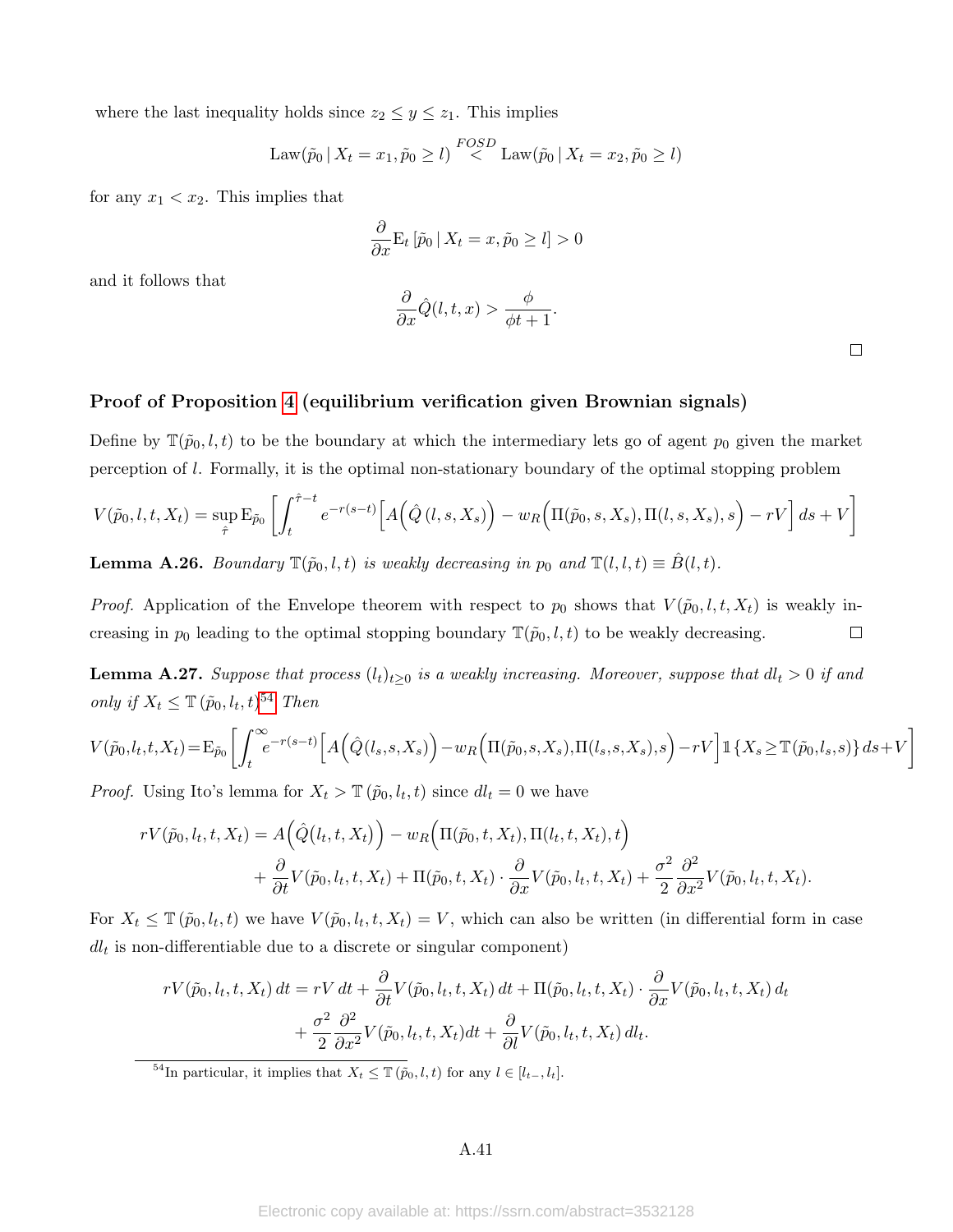where it does not matter if  $dl_t$  has a discrete jump or not as long as it is self-contained in the churning set. It is without loss to prove the result for  $t = 0$ . Define process  $(Z_t)_{t\geq 0}$  as

$$
Z_t \stackrel{def}{=} \int_0^t e^{-rs} \Big[ A(\hat{Q}(l_s, s, X_s)) - w_R\Big(\Pi(\tilde{p}_0, s, X_s), \Pi(l_s, s, X_s), s\Big) \Big] \mathbbm{1} \{X_s \ge \mathbbm{T}(\tilde{p}_0, l_s, s)\} ds + \int_0^t e^{-rs} rV \cdot \mathbbm{1} \{X_s < \mathbbm{T}(\tilde{p}_0, l_s, s)\} ds + e^{-rt} V(\tilde{p}_0, l_t, t, X_t).
$$

Using the Ito decomposition for  $V(\tilde{p}_0, l_t, t, X_t)$  obtained earlier, we see that process  $(Z_t)_{t\geq 0}$  is a martingale. Thus

$$
V(\tilde{p}_0, l_0, 0, X_0) = Z_0 = E[Z_{\infty}],
$$

which proves that the intermediary is indifferent between stopping and continuing in her stopping region as long as she obtains her opportunity cost  $rV$  in that region. This argument follows through almost  $\Box$ unchanged for every starting value  $t > 0$ .

Lemma [A.27](#page-85-1) establishes that the intermediary is willing to retain the agent of skill  $p_0$  in period t given performance  $X_t$  as long as the stream of revenues weakly exceeds

$$
s(\tilde{p}_0, l_t, t, X_t) \stackrel{def}{=} \begin{cases} A(\hat{Q}(l_t, t, X_t)) - w_R\Big(\Pi(\tilde{p}_0, t, X_t), \Pi(l_t, t, X_t), t\Big) & \text{if } X_t \ge \mathbb{T}(\tilde{p}_0, l_t, t), \\ rV & \text{if } X_t < \mathbb{T}(\tilde{p}_0, l_t, t). \end{cases} \tag{A.54}
$$

<span id="page-86-0"></span>**Lemma A.28.** Denote by  $S_t$  to be the flow profit of the intermediary employing agent  $p_0$ . Suppose there exists a time  $\tau$  such that

$$
S_t - \int_0^s s(\tilde{p}_0, l_s, s, X_s) ds
$$

is weakly increasing for  $t \leq \tau$  and weakly decreasing for  $t > \tau$ . Then the intermediary (weakly) prefers to let go of the agent and collect her outside option at time  $\tau$ .

*Proof.* It is without loss to prove the result for  $t = 0$ . Define process  $(\hat{V}_t)_{t \geq 0}$  as

$$
Z_{t} = \int_{0}^{t} e^{-rs} \left[ A(\hat{Q}(l_{s}, s, X_{s})) - w_{R}(\Pi(\tilde{p}_{0}, s, X_{s}), \Pi(l_{s}, s, X_{s}), s) \right] \mathbb{1} \{X_{s} \geq \mathbb{T}(\tilde{p}_{0}, l_{s}, s)\} ds + \int_{0}^{t} e^{-rs} rV \cdot \mathbb{1} \{X_{s} < \mathbb{B}(\tilde{p}_{0}, l_{s}, s)\} ds + e^{-rt}V(l_{t}, \tilde{p}_{0}, t, X_{t}).
$$

Given a stopping time  $\tau$ , both  $t \vee \tau$  and  $t \wedge \tau$  are also well-defined stopping times. By Ito's lemma it implies that for any stopping time  $\hat{\tau}$ 

- process  $Z_{(t\vee\tau)\wedge\hat{\tau}}$  is a super-martingale;
- process  $Z_{t\wedge\tau\wedge\hat{\tau}}$  is a sub-martingale.

This implies

$$
\mathrm{E}\left[Z_{\hat{\tau}}\right] = \mathrm{E}\left[Z_{\hat{\tau}} \cdot \mathbbm{1}\left\{\hat{\tau} \geq \tau\right\} + Z_{\hat{\tau}} \cdot \mathbbm{1}\left\{\hat{\tau} < \tau\right\}\right]
$$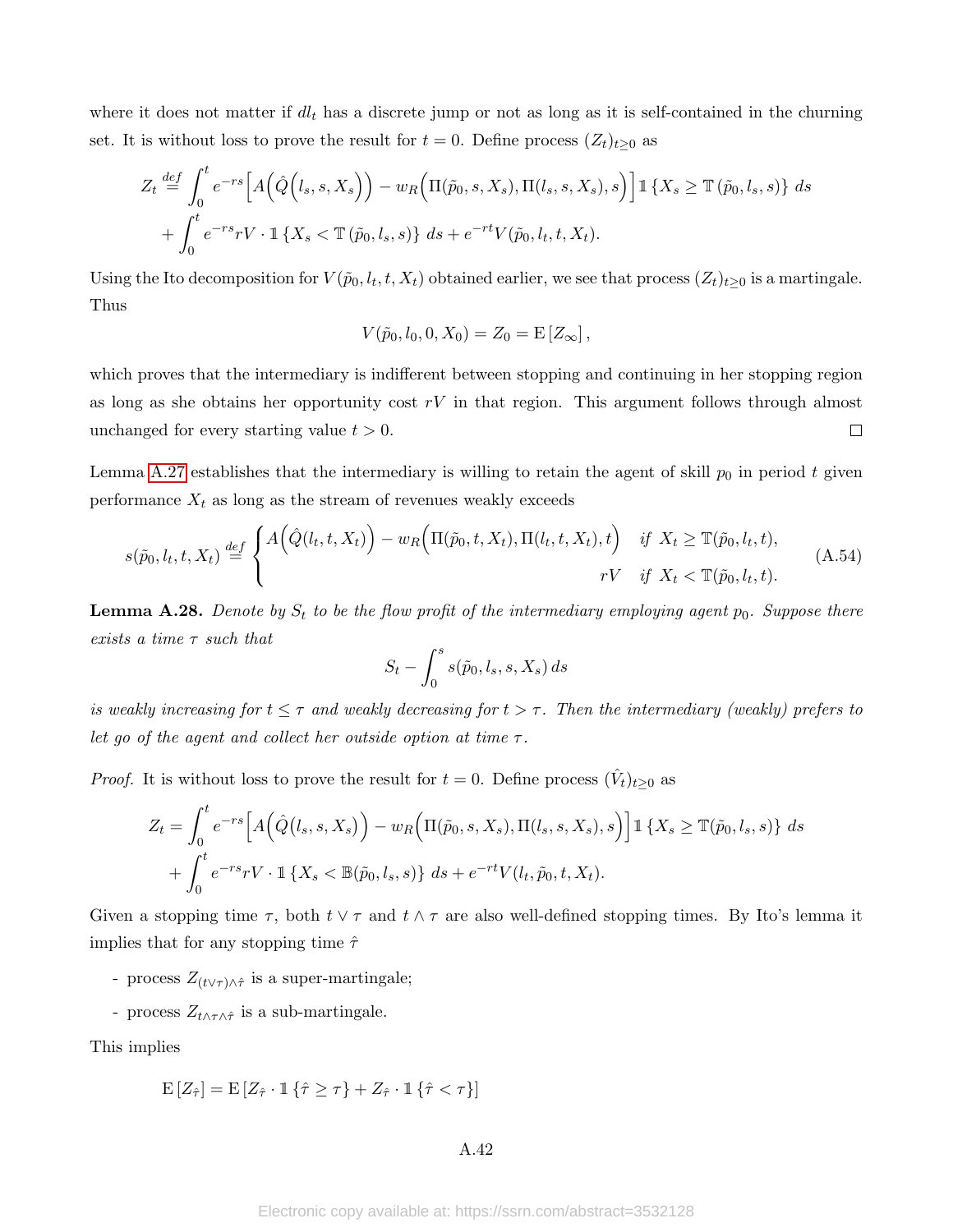<span id="page-87-0"></span>
$$
= \mathcal{E}\left[\left(Z_{\hat{\tau}} \cdot \mathbb{1}\left\{\hat{\tau} \geq \tau\right\} + Z_{\tau}\mathbb{1}\left\{\hat{\tau} < \tau\right\}\right) + \left(Z_{\hat{\tau}} \cdot \mathbb{1}\left\{\hat{\tau} < \tau\right\} + Z_{\tau}\mathbb{1}\left\{\hat{\tau} \geq \tau\right\}\right) - Z_{\tau}\right]
$$
\n
$$
= \mathcal{E}\left[Z_{\hat{\tau}\vee\tau} + Z_{\hat{\tau}\wedge\tau} - Z_{\tau}\right] = \mathcal{E}\left[\mathcal{E}_{\tau}\left[Z_{\hat{\tau}\vee\tau}\right] + Z_{\hat{\tau}\wedge\tau} - Z_{\tau}\right]
$$
\n
$$
\stackrel{(i)}{\leq} \mathcal{E}\left[Z_{\tau} + Z_{\hat{\tau}\wedge\tau} - Z_{\tau}\right] = \mathcal{E}\left[Z_{\hat{\tau}\wedge\tau}\right] \stackrel{(ii)}{\leq} \mathcal{E}\left[Z_{\tau}\right].
$$

where (i) holds because process  $Z_{(t\vee\tau)\wedge\hat{\tau}}$  is a super-martingale and (ii) holds because process  $Z_{t\wedge\tau\wedge\hat{\tau}}$  is a sub-martingale. The intermediary, thus, finds it strictly optimal to take her outside option at time  $\tau$ .  $\Box$ 

**Lemma A.29.** Consider an increasing continuous process  $l = (l_t)_{t\geq 0}$ . The cumulative compensation necessary to retain the agent of skill  $(\pi(\tilde{p}_0,t))_{t\geq 0}$  denoted by  $(\tilde{C}^{\tilde{p}_0}_t)_{t\geq 0}$  is given by

$$
d\tilde{C}_{t}^{\tilde{p}_{0}} = w_{R} \Big( \Pi(\tilde{p}_{0}, t, X_{t}), \Pi(l_{t}, t, X_{t}) \Big) dt - \partial_{2} U \Big( \Pi(\tilde{p}_{0}, t, X_{t}), \Pi(l_{t}, t, X_{t}) \Big) \partial_{1} \Pi(l_{t}, t, X_{t}) dl_{t} \mathbb{1} \{ l_{t} - l_{t-} = 0 \} - \Big[ \partial_{2} U \Big( \Pi(\tilde{p}_{0}, t, X_{t}), \Pi(l_{t}, t, X_{t}) \Big) - \partial_{2} U \Big( \Pi(\tilde{p}_{0}, t, X_{t}), \Pi(l_{t-}, t, X_{t}) \Big) \Big].
$$
\n(A.55)

Proof. Proof is identical to Lemma [A.10](#page-35-0) of the Poisson case and relies on the Martingale property of the resulting payoff to the agent if he accepts current compensation and then collects his outside option. Because we focus on equilibria which are separating at the time the agent leaves the industry, it implies that  $(l_t)_{t\geq 0}$  is continuous for  $t > 0$ .  $\Box$ 

**Lemma A.30.** Consider process  $(k_t)_{t>0}$  defined in [\(32\)](#page-37-1). Then it is optimal for the intermediary to retain the agent for  $\tilde{p}_t > k_t$  and let go of the agent the first time when  $\tilde{p}_t < k_t$ .

*Proof.* Given process  $k_t$ , define the corresponding initial cutoff of the agent given by  $l_t$  given by the unique solution to

$$
k_t = \Pi(l_t, t, X_t) \qquad \Rightarrow \qquad l_t = (\phi t + 1)k_t - \phi X_t.
$$

The dynamics for process  $(l_t)_{t\geq 0}$  are implied by the dynamics of process  $(k_t)_{t\geq 0}$  given by [\(32\)](#page-37-1)

$$
dl_t = \phi k_t + (\phi t + 1)dk_t - \phi dX_t
$$
  
=  $\phi k_t + (\phi t + 1) \frac{\phi}{\phi t + 1} (dX_t - k_t dt) - \phi dX_t + (\phi t + 1) \gamma (k_t, t, X_t) \cdot \mathbb{1} \{X_t < B(k_t, t)\} dt$   
=  $\phi k_t + \phi (dX_t - k_t dt) - \phi dX_t + (\phi t + 1) \gamma (k_t, t, X_t) \cdot \mathbb{1} \{X_t < B(k_t, t)\} dt$   
=  $(\phi t + 1) \gamma (k_t, t, X_t) \cdot \mathbb{1} \{X_t < B(k_t, t)\} dt$   
=  $(\phi t + 1) \gamma (\Pi(l_t, t, X_t), t, X_t) \cdot \mathbb{1} \{X_t < \hat{B}(l_t, t)\} dt$ .

<span id="page-87-1"></span>Denote by  $S_t$  the cumulative profit flow accruing to the intermediary from retaining the agent. We show that for

$$
dS_t \ge s(l_t, \tilde{p}_0, t, X_t) dt \qquad \Leftrightarrow \qquad \tilde{p}_0 \ge l_t. \tag{A.56}
$$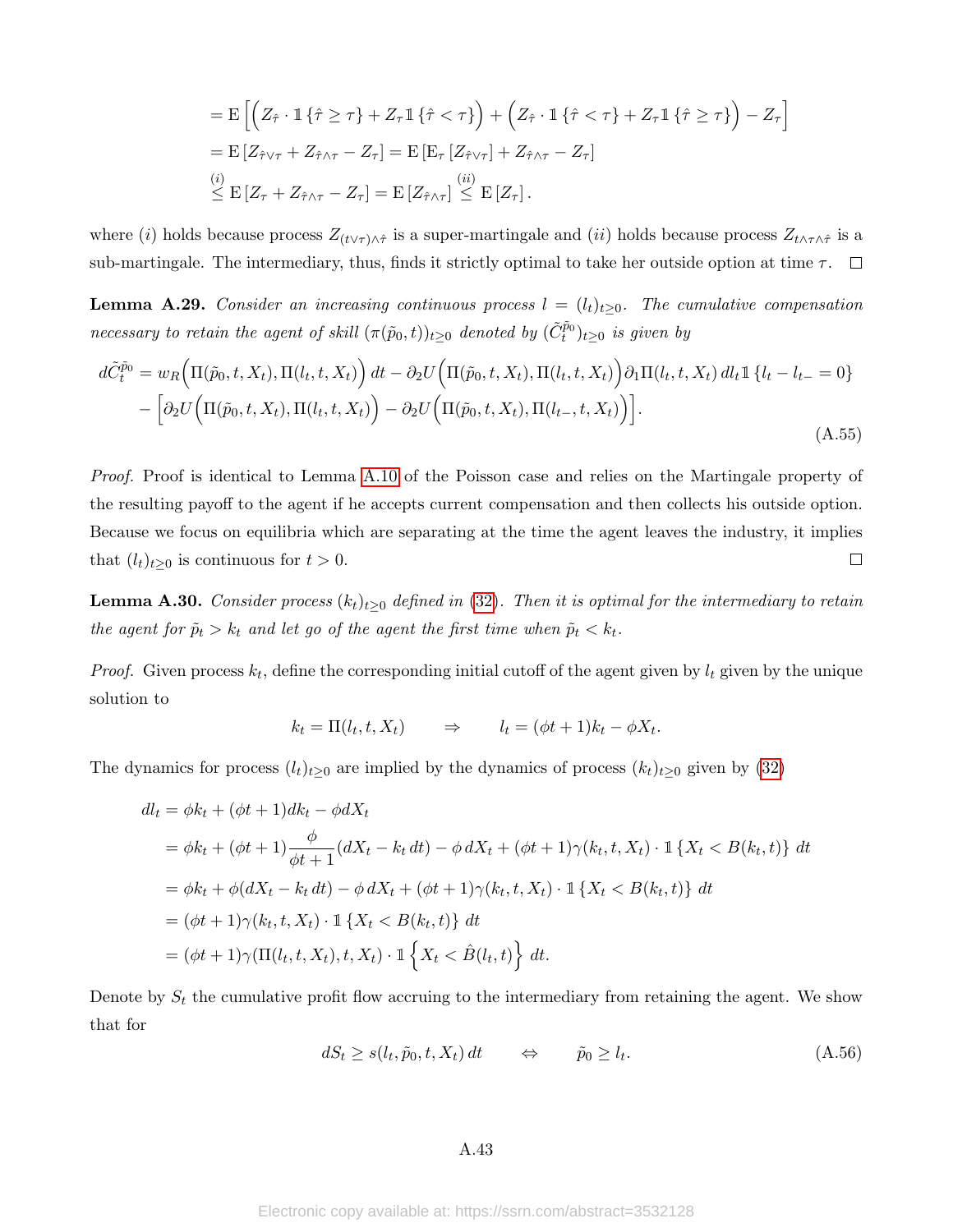The retention compensation needed to retain the agent is given by [\(A.55\)](#page-87-0) leading to a compensation flow given by

$$
\tilde{w}(\tilde{p}_t, k_t, t, X_t) = \tilde{w}(\Pi(\tilde{p}_0, t, X_t), \Pi(l_t, t, X_t))
$$
\n
$$
= w_R(\tilde{p}_t, k_t, t) - \partial_2 U(\tilde{p}_t, k_t, t) \gamma(k_t, t, X_t) \mathbb{1} \{X_t < B(k_t, t)\}
$$
\n
$$
= w_R(\tilde{p}_t, k_t, t) - \frac{\partial_2 U(\tilde{p}_t, k_t, t)}{\partial_2 U(k_t, k_t, t)} \cdot \left[ rV - A(Q(k_t, t, X_t)) + w_R(\tilde{p}_t, k_t, X_t) \right] \cdot \mathbb{1} \{X_t < B(k_t, t)\}
$$

Note that due to the agent's single-crossing condition  $\frac{\partial^2}{\partial p \partial k}U(\tilde{p},k,t) > 0$  we have

$$
\frac{\partial_2 U(\tilde{p}_t, k_t, t)}{\partial_2 U(k_t, k_t, t)} \ge 1 \qquad \Leftrightarrow \qquad \tilde{p}_t \ge k_t.
$$

Suppose  $\tilde{p}_t \leq k_t$  or, equivalently,  $\tilde{p}_0 \leq l_t$ , the flow profit of the intermediary satisfies

$$
A(Q(k_t, t, X_t)) - \tilde{w}(\tilde{p}_t, k_t, t, X_t)
$$
  
= $A(Q(k_t, t, X_t)) - A(k_t) + \frac{\partial_2 U(\tilde{p}_t, k_t, t)}{\partial_2 U(k_t, k_t, t)} [rV - A(Q(k_t, t, X_t)) + w_R(\tilde{p}_t, k_t, X_t)] \mathbb{1} \{X_t < B(k_t, t)\}$   
 $\leq A(Q(k_t, t, X_t)) - A(k_t) + \frac{\partial_2 U(k_t, k_t, t)}{\partial_2 U(k_t, k_t, t)} [rV - A(Q(k_t, t, X_t)) + w_R(\tilde{p}_t, k_t, X_t)] \mathbb{1} \{X_t < B(k_t, t)\}$   
= $A(Q(k_t, t, X_t)) - A(k_t) + [rV - A(Q(k_t, t, X_t)) + w_R(\tilde{p}_t, k_t, t)] \mathbb{1} \{X_t < B(k_t, t)\}$   
= $[A(Q(k_t, t, X_t)) - A(k_t)] \cdot \mathbb{1} \{X_t \geq B(k_t, t)\} + rV \cdot \mathbb{1} \{X_t < B(k_t, t)\}$   
= $[A(\hat{Q}(l_t, t, X_t)) - A(\Pi(l_t, t, X_t)))] \cdot \mathbb{1} \{X_t \geq \hat{B}(l_t, t)\} + rV \cdot \mathbb{1} \{X_t < \hat{B}(l_t, t)\}$   
 $\leq [A(\hat{Q}(l_t, t, X_t)) - A(\Pi(l_t, t, X_t)))] \cdot \mathbb{1} \{X_t \geq \mathbb{T}(\tilde{p}_0, l_t, t)\} + rV \cdot \mathbb{1} \{X_t < \mathbb{T}(\tilde{p}_0, l_t, t)\}$ 

where inequality (*i*) follows from  $\mathbb{T} (l_t, l_t, t) < \mathbb{T} (\tilde{p}_0, l_t, t)$  and

$$
A(\hat{Q}(l_t, t, X_t)) - A(\Pi(l_t, t, X_t)) < rV \quad \forall \quad X_t \in [\mathbb{T}(l_t, l_t, t), \mathbb{T}(\tilde{p}_0, l_t, t)] \quad \text{if} \quad \tilde{p}_0 < l_t.
$$

Similarly, for  $\tilde{p}_t > k_t$  or, equivalently,  $\tilde{p}_0 > l_t$ , the flow profit of the intermediary satisfies

$$
A(Q(k_t, t, X_t)) - \tilde{w}(\tilde{p}_t, k_t, t, X_t)
$$
  
= $A(Q(k_t, t, X_t)) - A(k_t) + \frac{\partial_2 U(\tilde{p}_t, k_t, t)}{\partial_2 U(k_t, k_t, t)} \Big[ rV - A(Q(k_t, t, X_t)) + w_R(\tilde{p}_t, k_t, X_t) \Big] \mathbb{1} \{X_t < B(k_t, t)\}$   
 $\geq A(Q(k_t, t, X_t)) - A(k_t) + \frac{\partial_2 U(k_t, k_t, t)}{\partial_2 U(k_t, k_t, t)} \Big[ rV - A(Q(k_t, t, X_t)) + w_R(\tilde{p}_t, k_t, X_t) \Big] \mathbb{1} \{X_t < B(k_t, t)\}$   
= $A(Q(k_t, t, X_t)) - A(k_t) + \Big[ rV - A(Q(k_t, t, X_t)) + w_R(\tilde{p}_t, k_t, t) \Big] \mathbb{1} \{X_t < B(k_t, t)\}$   
=  $\Big[ A(Q(k_t, t, X_t)) - A(k_t) \Big] \cdot \mathbb{1} \{X_t \geq B(k_t, t)\} + rV \cdot \mathbb{1} \{X_t < B(k_t, t)\}$   
=  $\Big[ A(\hat{Q}(l_t, t, X_t)) - A(\Pi(l_t, t, X_t)) \Big) \cdot \mathbb{1} \{X_t \geq \hat{B}(l_t, t)\} + rV \cdot \mathbb{1} \{X_t < \hat{B}(l_t, t)\} \Big]$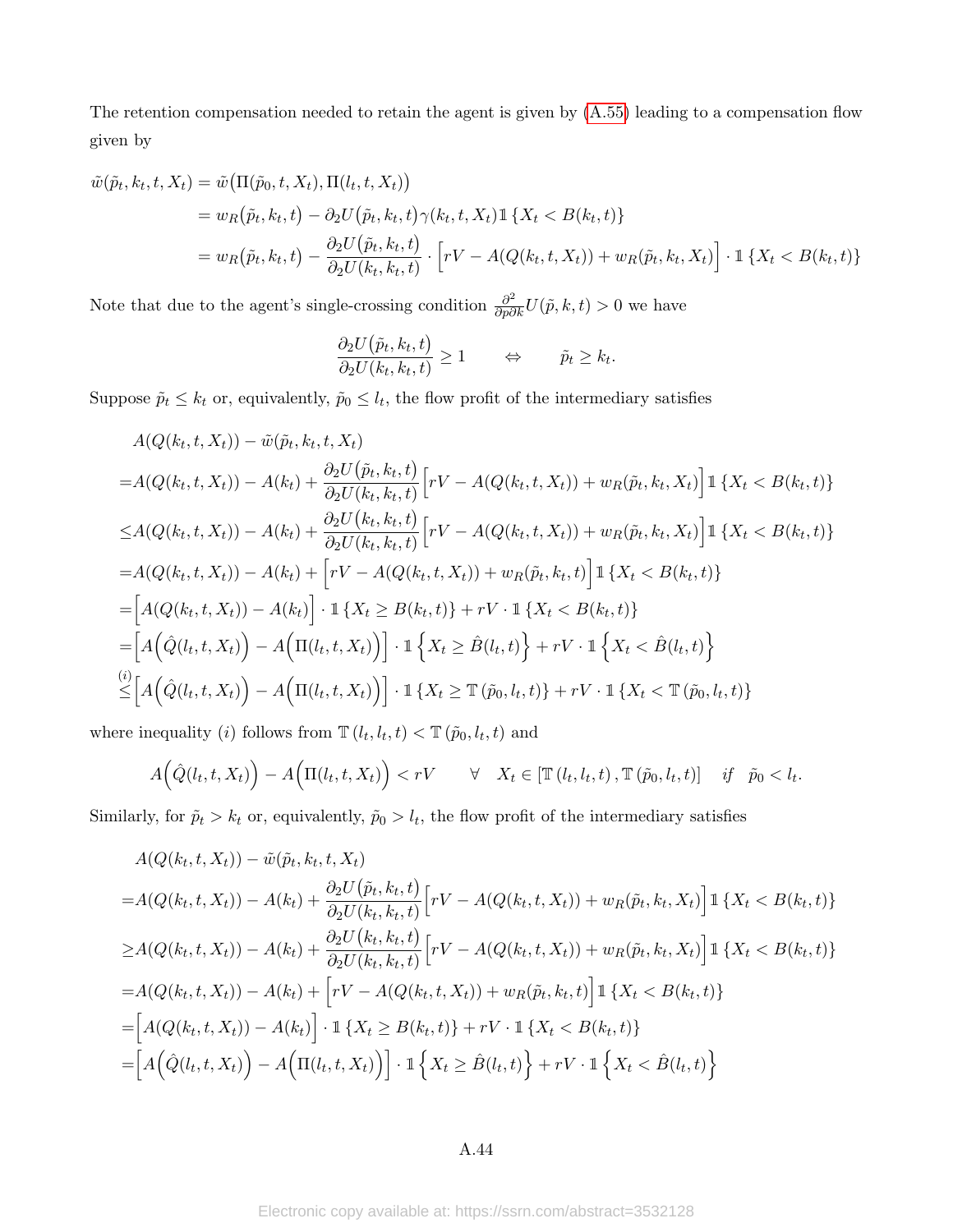$$
\stackrel{(ii)}{\geq} \Big[A\Big(\hat{Q}(l_t,t,X_t)\Big) - A\Big(\Pi(l_t,t,X_t)\Big)\Big] \cdot \mathbb{1}\left\{X_t \geq \mathbb{T}\left(\tilde{p}_0,l_t,t\right)\right\} + rV \cdot \mathbb{1}\left\{X_t < \mathbb{T}\left(\tilde{p}_0,l_t,t\right)\right\}
$$

where inequality (*ii*) follows from  $\mathbb{T} (l_t, l_t, t) > \mathbb{T} (\tilde{p}_0, l_t, t)$ 

$$
A(\hat{Q}(l_t, t, X_t)) - A(\Pi(l_t, t, X_t)) < rV \qquad \forall \quad X_t \in [\mathbb{T}(\tilde{p}_0, l_t, t), \mathbb{T}(l_t, l_t, t)] \quad \text{if} \quad \tilde{p}_0 > l_t.
$$

This proves [\(A.56\)](#page-87-1) and, by Lemma [A.28](#page-86-0) it follows that it is optimal to stop the first time when  $\tilde{p}_0 = l_t$ or, equivalently,  $\tilde{p}_t = k_t$ .

Now, suppose that  $k_t < b(k_t, t)$ . Then for  $p_0 < l_t$  the cutoff agent does not value reputation implying that the flow profit of the intermediary is

$$
A(Q(k_t, t, X_t)) - \tilde{w}(\tilde{p}_t, k_t, t, X_t)
$$
  
=  $A(Q(k_t, t, X_t)) - \tilde{w}(\tilde{p}_t, k_t, t, X_t) + \partial_2 U(\tilde{p}_t, k_t, t) \gamma(k_t, t, X_t) \mathbb{1} \{X_t < B(k_t, t)\}$   
=  $A(Q(k_t, t, X_t)) - \tilde{w}(\tilde{p}_t, k_t, t, X_t)$   
=  $A(\hat{Q}(l_t, t, X_t)) - \tilde{w}(\tilde{p}_t, k_t, t, X_t)$   

$$
\stackrel{(i')}{\leq} \Big[A(\hat{Q}(l_t, t, X_t)) - \tilde{w}(\tilde{p}_t, k_t, t, X_t)\Big] \cdot \mathbb{1} \{X_t \geq \mathbb{T}(\tilde{p}_0, l_t, t)\} + rV \cdot \mathbb{1} \{X_t < \mathbb{T}(\tilde{p}_0, l_t, t)\}.
$$

Similarly, if  $p_0 > l_t$  then the cumulative compensation is given by

$$
dS_t = A(Q(k_t, t, X_t)) dt - w_R(\tilde{p}_t, k_t, t) dt + \partial_2 U(\tilde{p}_t, k_t, t) \gamma(k_t, t, X_t) \mathbb{1} \{X_t < B(k_t, t), k_t > b(k_t, t)\} dt + \left(U(\tilde{p}_t, k_t, t) - U(\tilde{p}_t, k_{t-}, t)\right) \cdot \epsilon(k_{t-}, t, X_t) \cdot \mathbb{1} \{X_t < B(k_t, t), k_t \le b(k_t, t)\} \ge A(Q(k_t, t, X_t)) dt - w_R(\tilde{p}_t, k_t, t) dt + \partial_2 U(\tilde{p}_t, k_t, t) \gamma(k_t, t, X_t) \mathbb{1} \{X_t < B(k_t, t), k_t > b(k_t, t)\} dt \stackrel{(ii')}{\le} \left[A\left(\hat{Q}(l_t, t, X_t)\right) - \tilde{w}(\tilde{p}_t, k_t, t, X_t)\right] \cdot \mathbb{1} \{X_t \ge \mathbb{T}(\tilde{p}_0, l_t, t)\} + rV \cdot \mathbb{1} \{X_t < \mathbb{T}(\tilde{p}_0, l_t, t)\}.
$$

Thus,  $dS_t$  exceeds the necessary payment flow the intermediary would agree to to delay letting go of the agent. This proves that it is optimal to retain the agent as long as  $\tilde{p}_t > k_t$  and let him go the moment  $\tilde{p}_t < k_t.$  $\Box$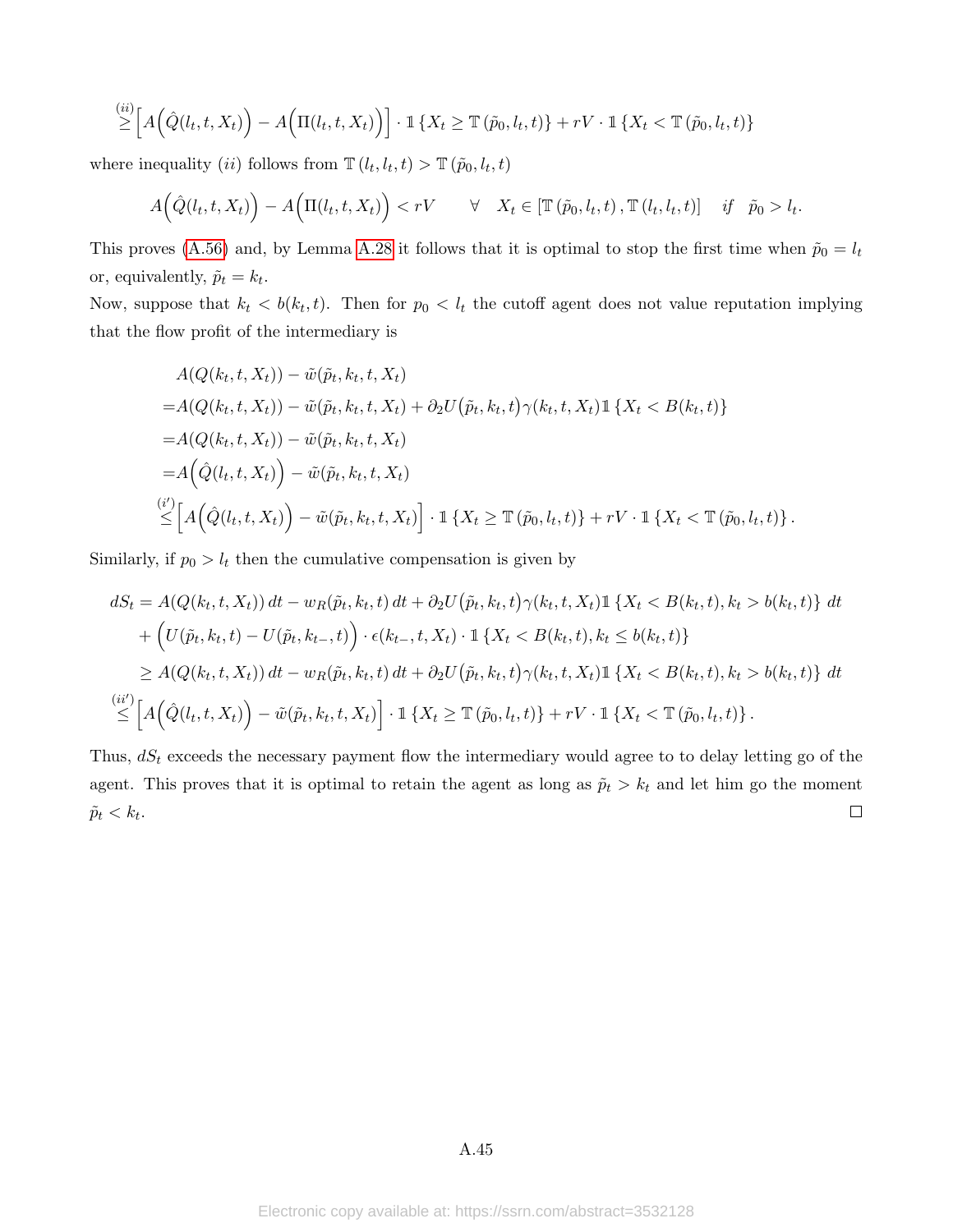# B Online Appendix (Not for Printed Publication)

We can use a Girsanov change of measure, normalizing the drift of process  $X_t$  to be 0, while introducing the Girsanov density term

$$
G(V) = \mathbb{E}\left[\int_0^{\tau} e^{-rt} \Big(A\big(Q(k_t, t, X_t)\big) - w(\tilde{p}_t, k_t, t) - rV\Big) dt\right]
$$
  
= 
$$
\mathbb{E}\left[\int_0^{\tau} e^{-rt} \cdot e^{\sigma B_t - \frac{\theta^2 \sigma^2}{2}t} \cdot \Big[A\Big(\hat{Q}(l_t, t, \sigma B_t\Big) - w\Big(\Pi(l_t, t, \sigma B_t), \Pi(l_t, t, \sigma B_t), t\Big) - rV\Big] dt\right]
$$

When then use the Law of Iterated Expectation to compute the expected value of the Girsanov density conditional on the public state  $(l_t, t, X_t)$  as

$$
\mathbf{E}\left[\int_0^{\tau} e^{-rt} \cdot e^{\sigma B_t - \frac{\theta^2 \sigma^2}{2}t} \cdot \left[ A\left(\hat{Q}(l_t, t, \sigma B_t) - w\left(\Pi(l_t, t, \sigma B_t), \Pi(l_t, t, \sigma B_t), t\right) - rV \right] dt \right] \n= \mathbf{E}\left[\int_0^{\tau} e^{-rt} \mathbf{E}_t \left[ e^{\sigma B_t - \frac{\theta^2 \sigma^2}{2}t} \middle| \tilde{p}_0 \ge l_t, X_t \right] \left[ A\left(\hat{Q}(l_t, t, \sigma B_t) - w\left(\Pi(l_t, t, \sigma B_t), \Pi(l_t, t, \sigma B_t), t\right) - rV \right] dt \right] \n= \mathbf{E}\left[\int_0^{\tau} e^{-rt} \overline{G}(l_t, t, \sigma B_t) \cdot \left[ A\left(\hat{Q}(l_t, t, \sigma B_t) - w\left(\Pi(l_t, t, \sigma B_t), \Pi(l_t, t, \sigma B_t), t\right) - rV \right] dt \right].
$$
\n(B.1)

If the distribution of private information follows a truncated normal distribution, we are able to express  $\overline{G}(l_t, t, X_t)$  in closed form via [\(B.16\)](#page-56-0). We can then evaluate  $G(V)$ , for a given V, via a dynamic program in three state variables  $(l_t, t, \sigma B_t)$ , where the cutoff process  $(l_t)_{t\geq 0}$  depends on the stopping surface  $\hat{B}(l_t, t)$ and the realized path of the Brownian motion. Such a dynamic program requires several hours to solve on a personal machine. Identifying the fixed point [\(35\)](#page-40-0), as well as obtaining comparative statics, then requires solving for a range of  $V$ 's, for each set of parameters. We utilize the parallel computational tools at the University of Wisconsin High Throughput Computing to obtain both the fixed point, as well as comparative statics within a day. We are happy to share our code upon request.

## B.1 Truncated Normal Distributions

**Lemma B.1.** Suppose that  $p \sim \mathcal{N}(p_0, \sigma_p^2, \underline{p}, \overline{p})$ . Then the posterior distribution is given by

Law
$$
(\tilde{p}_0|X_t) = \mathcal{N}\left(\frac{\sigma_\theta^2 t + \sigma^2}{(\sigma_p^2 + \sigma_\theta^2) \cdot t + \sigma^2} \cdot \tilde{p}_0 + \frac{\sigma_p^2}{(\sigma_p^2 + \sigma_\theta^2) \cdot t + \sigma^2} \cdot X_t, \quad \frac{\sigma_p^2(\sigma_\theta^2 t + \sigma^2)}{(\sigma_p^2 + \sigma_\theta^2)t + \sigma^2}, \quad [\underline{p}, \overline{p}]\right).
$$

*Proof.* Note that process  $X$  is given by

$$
X_t = \tilde{p}_0 t + (\theta - \tilde{p}_0)t + \sigma B_t.
$$

Absent truncation the normal distribution stays a normal distribution. This implies

$$
\begin{aligned} \mathcal{E}\left[\theta|X_t\right] &= \tilde{p}_0 + \frac{\text{cov}(\tilde{p}_0, X_t)}{\text{var}(X_t)} \cdot (X_t - \tilde{p}_0 t) \\ &= \tilde{p}_0 + \frac{\sigma_p^2 \cdot t}{(\sigma_p^2 + \sigma_\theta^2) \cdot t^2 + \sigma^2 \cdot t} \cdot (X_t - \tilde{p}_0 t) \end{aligned}
$$

B.1

Electronic copy available at: https://ssrn.com/abstract=3532128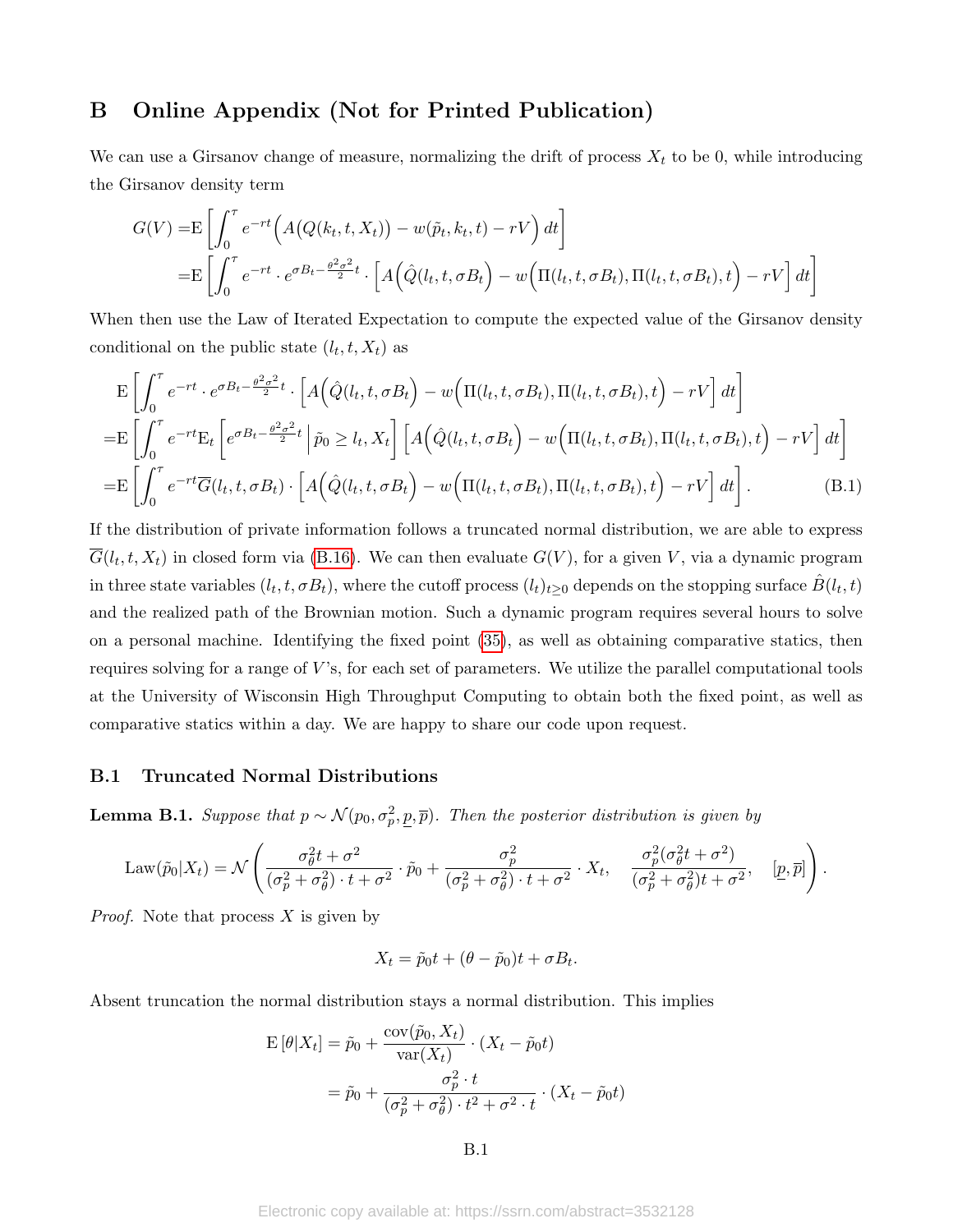$$
= \tilde{p}_0 + \frac{\sigma_p^2}{(\sigma_p^2 + \sigma_\theta^2) \cdot t + \sigma^2} \cdot (X_t - \tilde{p}_0 t)
$$
  
= 
$$
\frac{\sigma_\theta^2 \cdot t + \sigma^2}{(\sigma_p^2 + \sigma_\theta^2) \cdot t + \sigma^2} \cdot \tilde{p}_0 + \frac{\sigma_p^2}{(\sigma_p^2 + \sigma_\theta^2) \cdot t + \sigma^2} \cdot X_t
$$

Then

$$
\begin{split}\n&\mathbf{E}\left[\left(\theta-\frac{\sigma_{\theta}^{2}\cdot t+\sigma^{2}}{(\sigma_{p}^{2}+\sigma_{\theta}^{2})\cdot t+\sigma^{2}}\cdot\tilde{p}_{0}+\frac{\sigma_{p}^{2}}{(\sigma_{p}^{2}+\sigma_{\theta}^{2})\cdot t+\sigma^{2}}\cdot X_{t}\right)^{2}\right] \\
&=\mathbf{E}\left[\left(\theta-\frac{\sigma_{\theta}^{2}\cdot t+\sigma^{2}}{(\sigma_{p}^{2}+\sigma_{\theta}^{2})\cdot t+\sigma^{2}}\cdot\tilde{p}_{0}+\frac{\sigma_{p}^{2}}{(\sigma_{p}^{2}+\sigma_{\theta}^{2})\cdot t+\sigma^{2}}\cdot(\theta t+\theta t+\sigma B_{t})\right)^{2}\right] \\
&=\mathbf{E}\left[\left(\frac{\sigma_{\theta}^{2}\cdot t+\sigma^{2}}{(\sigma_{p}^{2}+\sigma_{\theta}^{2})\cdot t+\sigma^{2}}\cdot(\theta-\tilde{p}_{0})+\frac{\sigma_{p}^{2}}{(\sigma_{p}^{2}+\sigma_{\theta}^{2})\cdot t+\sigma^{2}}\cdot(\theta t+\sigma B_{t})\right)^{2}\right] \\
&=\left(\frac{\sigma_{\theta}^{2}\cdot t+\sigma^{2}}{(\sigma_{p}^{2}+\sigma_{\theta}^{2})\cdot t+\sigma^{2}}\right)^{2}\sigma_{p}^{2}+\left(\frac{\sigma_{p}^{2}}{(\sigma_{p}^{2}+\sigma_{\theta}^{2})\cdot t+\sigma^{2}}\right)^{2}\left(\sigma_{\theta}^{2}t^{2}+\sigma^{2}t\right) \\
&=\frac{\sigma_{p}^{2}(\sigma_{\theta}^{2}\cdot t+\sigma^{2})}{(\sigma_{p}^{2}+\sigma_{\theta}^{2})\cdot t+\sigma^{2}}\left(\frac{\sigma_{\theta}^{2}\cdot t+\sigma^{2}}{(\sigma_{p}^{2}+\sigma_{\theta}^{2})\cdot t+\sigma^{2}}+\frac{\sigma_{p}^{2}\cdot t}{(\sigma_{p}^{2}+\sigma_{\theta}^{2})\cdot t+\sigma^{2}}\right) \\
&=\frac{\sigma_{p}^{2}(\sigma_{\theta}^{2}t+\sigma^{2})}{(\sigma_{p}^{2}+\sigma_{\theta}^{2})t+\sigma^{2}}.\n\end{split}
$$

**Lemma B.2.** The expected value of a truncated normal distribution  $p \sim \mathcal{N}(p_0, \sigma^2, [p, \overline{p}])$  is given by

$$
\mathrm{E}\left[\left.\tilde{p}\,\right|\tilde{p}\in\left[\underline{p},\overline{p}\right]\right]=p_0+\sigma\cdot\frac{\phi\left(\frac{p-p_0}{\sigma}\right)-\phi\left(\frac{\overline{p}-p_0}{\sigma}\right)}{\Phi\left(\frac{\overline{p}-p_0}{\sigma}\right)-\Phi\left(\frac{p-p_0}{\sigma}\right)}
$$

Proof. Integration by parts.

# **B.1.1** Agent's Subgame if  $A(p) = e^{\alpha p}$  and  $L = 0$

Suppose the agent leaves at time t. The posterior variance about  $\theta$  is given by

$$
\Sigma_t \stackrel{def}{=} \frac{\sigma_\theta^2 \sigma^2}{\sigma_\theta^2 t + \sigma^2} \tag{B.2}
$$

 $\Box$ 

 $\Box$ 

At time t the agent's posterior belief about  $\theta$  is given by  $\mathcal{N}(\tilde{p}_t, \Sigma_t)$ , and we can write

$$
\theta = \tilde{p}_t + \xi_t.
$$

The investors' posterior belief about  $\theta$  is given by  $\mathcal{N}(k,\Sigma_t).^{55}$  $\mathcal{N}(k,\Sigma_t).^{55}$  $\mathcal{N}(k,\Sigma_t).^{55}$ 

<span id="page-91-0"></span> $\frac{55}{55}$ Note that the equilibrium is separating so there is no uncertainty in p here.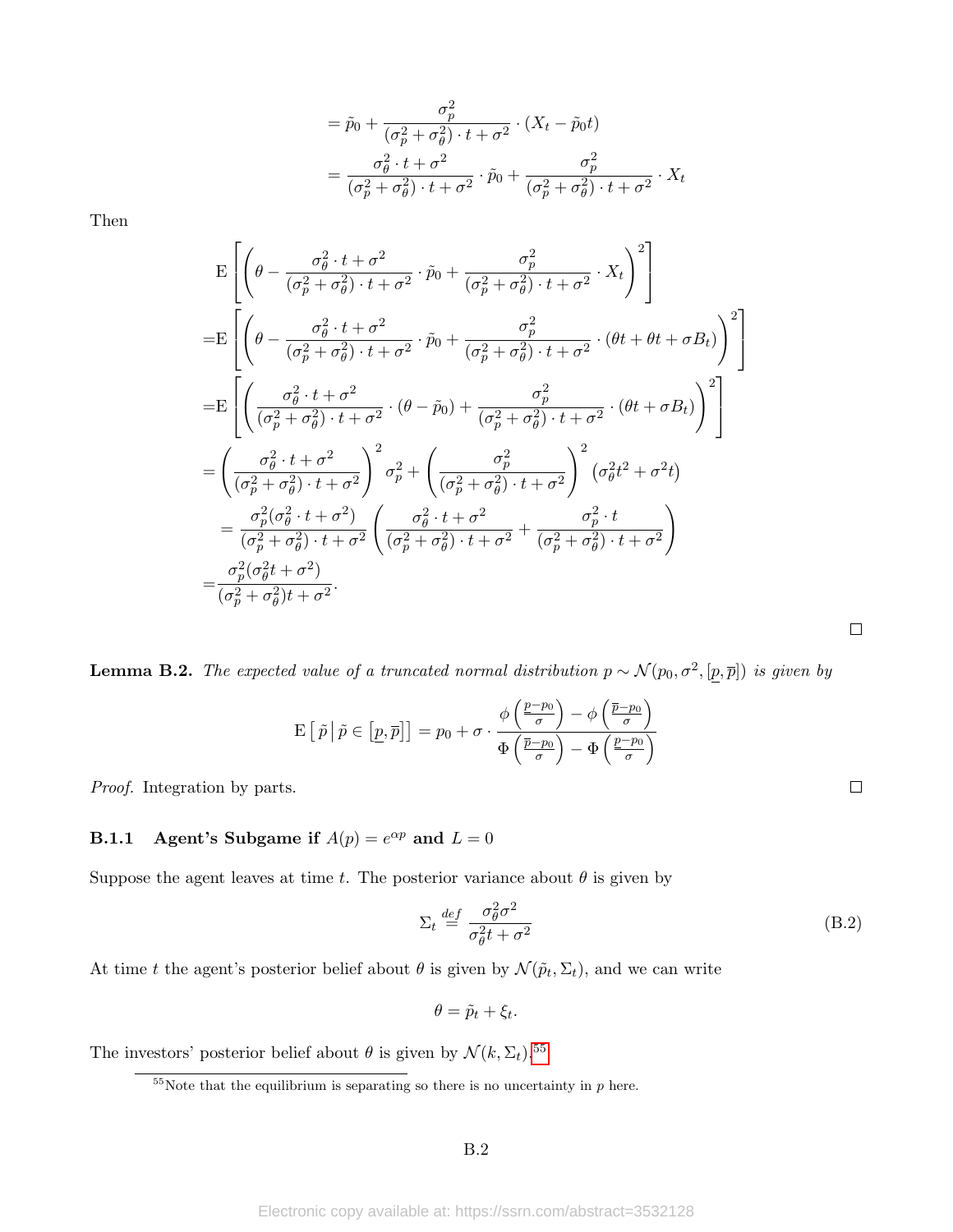Investors' posterior beliefs at time  $s > t$  are given by

$$
k_{t,s} = \frac{\Sigma_{t}}{\Sigma_{t}(s-t) + \sigma^{2}} \cdot (X_{s} - X_{t}) + \frac{\sigma^{2}}{\Sigma_{t}(s-t) + \sigma^{2}} \cdot k_{t}
$$
  
\n
$$
\stackrel{(i)}{=} \frac{\Sigma_{t}}{\Sigma_{t}(s-t) + \sigma^{2}} \cdot (\sigma(B_{s} - B_{t}) + k_{t}(s-t) + \xi_{t}(s-t)) + \frac{\sigma^{2}}{\Sigma_{t}(s-t) + \sigma^{2}} \cdot k_{t}
$$
  
\n
$$
= \frac{\Sigma_{t}}{\Sigma_{t}(s-t) + \sigma^{2}} \cdot (\sigma(B_{s} - B_{t}) + \xi_{t}(s-t)) + k_{t}
$$

where (i) holds along the equilibrium path, i.e., from the perspective of investors, and  $\tilde{\theta}_t \sim \mathcal{N}(0, \Sigma_t)$ . From the perspective of the agent

$$
X_s - X_t = \sigma(B_s - B_t) + \tilde{p}_t(s - t) + \xi_t(s - t).
$$

Hence belief process evolves according to

$$
k_{t,s} \stackrel{(ii)}{=} \frac{\Sigma_t}{\Sigma_t(s-t) + \sigma^2} \cdot (\sigma(B_s - B_t) + \tilde{p}_t(s-t) + \xi_t(s-t)) + \frac{\sigma^2}{\Sigma_t(s-t) + \sigma^2} \cdot k_t
$$
  

$$
= \frac{\Sigma_t}{\Sigma_t(s-t) + \sigma^2} \cdot (\sigma(B_s - B_t) + \xi_t(s-t)) + \frac{\Sigma_t(t-s)}{\Sigma_t(s-t) + \sigma^2} \cdot \tilde{p}_t + \frac{\sigma^2}{\Sigma_t(s-t) + \sigma^2} \cdot k_t.
$$

From the perspective of the agent, beliefs have an upward drift since  $p \geq k$ . In this normalization,  $\tilde{\theta}_t \sim \mathcal{N}(0,\Sigma_t)$  from the perspective of both the agent and the market.

Suppose  $L = 0$  and  $g(x) = \log(\frac{x}{\alpha})$  $\frac{x}{\alpha}$ ). Then  $A(x) = e^{\alpha x}$ . Moreover, the agent never finds it profitable to exit the industry. It implies that his value function is given by

$$
U(p,k,t) = \mathcal{E}\left[\int_{t}^{\infty} e^{-r(s-t)} \cdot e^{\alpha k s} ds\right]
$$
  
\n
$$
= \mathcal{E}\left[\int_{t}^{\infty} e^{-r(s-t)} \cdot e^{\alpha \left(\frac{\Sigma_{t}}{\Sigma_{t}(s-t)+\sigma^{2}} \cdot (\sigma(B_{s}-B_{t})+\tilde{\theta}_{t}(s-t)) + \frac{\Sigma_{t}(s-t)}{\Sigma_{t}(s-t)+\sigma^{2}} p + \frac{\sigma^{2}}{\Sigma_{t}(s-t)+\sigma^{2}} k\right)} ds\right]
$$
  
\n
$$
= \int_{t}^{\infty} e^{-r(s-t)} \mathcal{E}\left[e^{\alpha \left(\frac{\Sigma_{t}}{\Sigma_{t}(s-t)+\sigma^{2}} \cdot (\sigma(B_{s}-B_{t})+\tilde{\theta}_{t}(s-t)) + \frac{\Sigma_{t}(s-t)}{\Sigma_{t}(s-t)+\sigma^{2}} p + \frac{\sigma^{2}}{\Sigma_{t}(s-t)+\sigma^{2}} k\right)}\right] ds
$$
  
\n
$$
= \int_{t}^{\infty} e^{-r(s-t)} \cdot e^{\alpha \left(\frac{\Sigma_{t}(s-t)}{\Sigma_{t}(s-t)+\sigma^{2}} p + \frac{\sigma^{2}}{\Sigma_{t}(s-t)+\sigma^{2}} k\right)} \mathcal{E}\left[e^{\alpha \left(\frac{\Sigma_{t}}{\Sigma_{t}(s-t)+\sigma^{2}} \cdot (\sigma(B_{s}-B_{t})+\tilde{\theta}_{t}(s-t))\right)}\right] ds
$$
  
\n
$$
= \int_{t}^{\infty} e^{-r(s-t)} \cdot e^{\alpha \left(\frac{\Sigma_{t}(s-t)}{\Sigma_{t}(s-t)+\sigma^{2}} p + \frac{\sigma^{2}}{\Sigma_{t}(s-t)+\sigma^{2}} k\right)} \cdot e^{\frac{\alpha^{2}}{2} \left(\frac{\Sigma_{t}}{\Sigma_{t}(s-t)+\sigma^{2}}\right)^{2} \cdot (\sigma^{2}(s-t) + \Sigma_{t}(s-t)^{2}\right)} ds
$$
  
\n
$$
= \int_{t}^{\infty} e^{-r(s-t)} \cdot e^{\alpha \left(\frac{\Sigma_{t}(s-t)}{\Sigma_{t}(s-t)+\sigma^{2}} p + \frac{\sigma^{2}}{\Sigma_{t}(s-t)+\sigma^{2}} k\right)} \cdot e^{\frac{\alpha^{2}}{2} \frac{\Sigma_{t}^{2}(s-t)}{\Sigma_{t}(s-t)+\sigma^{2}} ds
$$
(B.3)

At  $t = 0$  we have  $\Sigma_0 = \sigma_\theta^2$  and [\(B.3\)](#page-49-0) as

$$
U(p,k,0) = \int_0^\infty e^{-rs} \cdot e^{\alpha \left(\frac{\sigma_\theta^2 s}{\sigma_\theta^2 s + \sigma^2} p + \frac{\sigma^2}{\sigma_\theta^2 s + \sigma^2} k\right)} \cdot e^{\frac{\alpha^2}{2} \frac{\sigma_\theta^4 s}{\sigma_\theta^2 s + \sigma^2}} ds
$$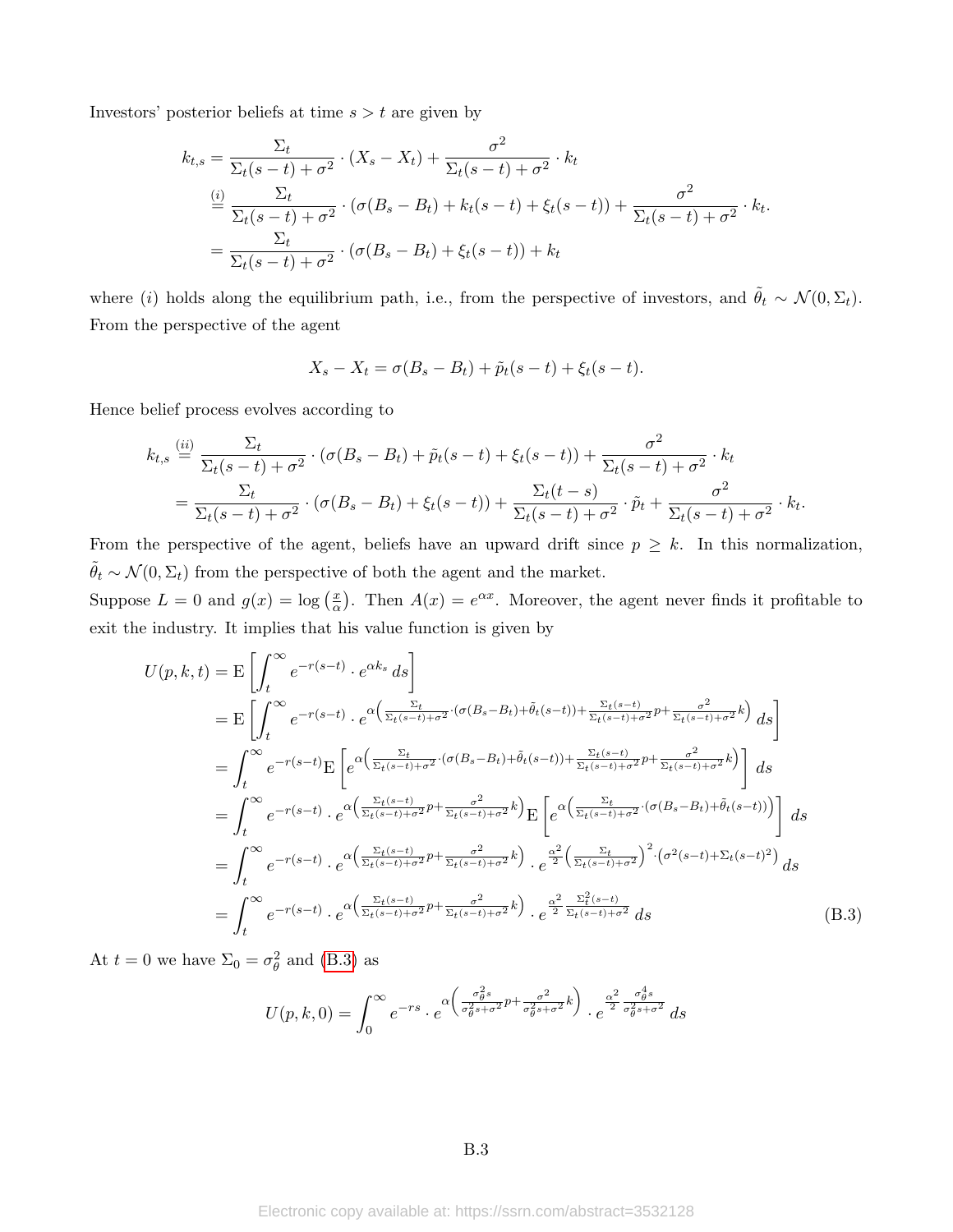We can simplify [\(B.3\)](#page-49-0) by showing that

$$
\frac{\Sigma_t^2(s-t)}{\Sigma_t(s-t)+\sigma^2} = \Sigma_t(s-t)\frac{\Sigma_t}{\Sigma_t(s-t)+\sigma^2}
$$

$$
= \frac{\sigma_\theta^2 \sigma^2(s-t)}{\sigma_\theta^2 t + \sigma^2} \frac{\frac{\sigma_\theta^2 \sigma^2}{\sigma_\theta^2 t + \sigma^2}}{\frac{\sigma_\theta^2 \sigma^2}{\sigma_\theta^2 t + \sigma^2} (s-t) + \sigma^2}
$$

$$
= \frac{\sigma_\theta^2 \sigma^2(s-t)}{\sigma_\theta^2 t + \sigma^2} \frac{\sigma_\theta^2}{\sigma_\theta^2 s + \sigma^2}
$$

$$
= \frac{\sigma_\theta^4 \sigma^2(s-t)}{(\sigma_\theta^2 t + \sigma^2)(\sigma_\theta^2 s + \sigma^2)}
$$

$$
= \frac{\sigma_\theta^2 \sigma^2 (\sigma_\theta^2 s + \sigma^2 - \sigma_\theta^2 t - \sigma^2)}{(\sigma_\theta^2 t + \sigma^2)(\sigma_\theta^2 s + \sigma^2)}
$$

$$
= \frac{\sigma_\theta^2 \sigma^2}{\sigma_\theta^2 t + \sigma^2} - \frac{\sigma_\theta^2 \sigma^2}{\sigma_\theta^2 s + \sigma^2}
$$

$$
= \Sigma_t - \Sigma_s.
$$

This implies that we can rewrite [\(B.3\)](#page-49-0) as

$$
U(p,k,t) = \int_t^{\infty} e^{-r(s-t)} \cdot e^{\alpha \left(\frac{\sum_t (s-t)}{\sum_t (s-t) + \sigma^2} p + \frac{\sigma^2}{\sum_t (s-t) + \sigma^2} k\right)} \cdot e^{\frac{\alpha^2}{2} (\sum_t - \sum_s)} ds.
$$

Along the equilibrium path  $p = k$  and we can simplify the second exponent in the integral

$$
U(k, k, t) = \int_{t}^{\infty} e^{-r(s-t)} \cdot e^{\alpha \left(\frac{\Sigma_{t}(s-t)}{\Sigma_{t}(s-t)+\sigma^{2}}p+\frac{\sigma^{2}}{\Sigma_{t}(s-t)+\sigma^{2}}k\right)} \cdot e^{\frac{\alpha^{2}}{2}(\Sigma_{t}-\Sigma_{s})} ds
$$
  
=  $e^{\alpha k} \cdot \int_{t}^{\infty} e^{-r(s-t)} \cdot e^{\frac{\alpha^{2}}{2}(\Sigma_{t}-\Sigma_{s})} ds.$ 

Define

$$
\hat{u}_1(t) \stackrel{def}{=} e^{rt + \frac{\alpha^2}{2} \Sigma_t} \cdot \int_t^\infty e^{-rs - \frac{\alpha^2}{2} \Sigma_s} ds. \tag{B.4}
$$

Then

$$
U(k,k,t) = e^{\alpha k} \cdot \hat{u}_1(t). \tag{B.5}
$$

The expected payoff if perceived correctly is given by

$$
E[U(p, p, 0)] = E[e^{\alpha p}] \cdot \hat{u}_1(0).
$$

To characterize the forward dynamics we must consider the partial derivative of the agent. It is given by

$$
\frac{\partial}{\partial k}U(p,k,t) = \int_t^{\infty} e^{-r(s-t)} \cdot \frac{\alpha \sigma^2}{\Sigma_t(s-t) + \sigma^2} \cdot e^{\alpha \left(\frac{\Sigma_t(s-t)}{\Sigma_t(s-t) + \sigma^2} p + \frac{\sigma^2}{\Sigma_t(s-t) + \sigma^2} k\right)} \cdot e^{\frac{\alpha^2}{2}(\Sigma_t - \Sigma_s)} ds.
$$

This is difficult to evaluate off-path, but we only need to compute it for  $p = k$ . This, again, allows us to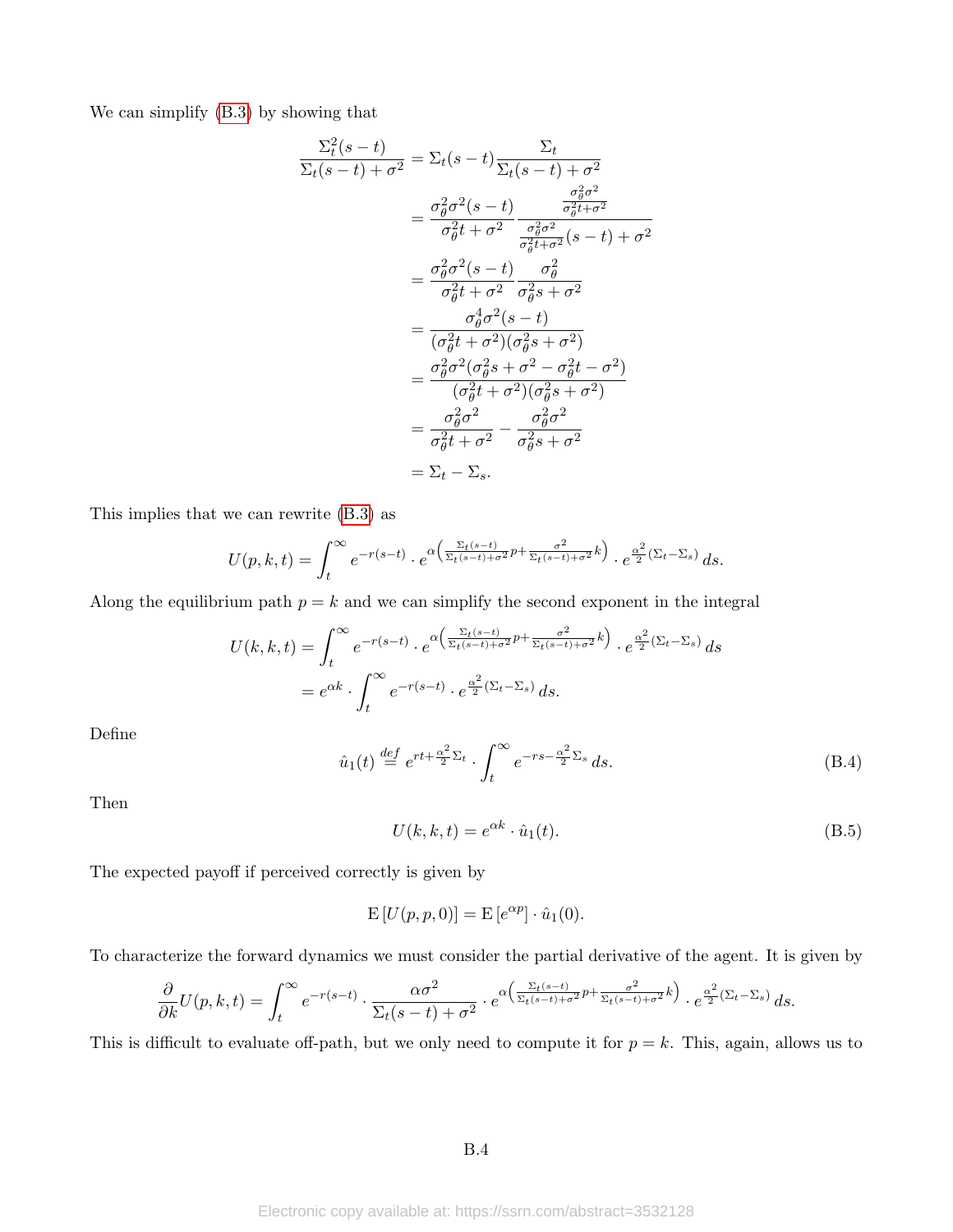separate  $k$  out and write

$$
\frac{\partial U}{\partial k}(k, k, t) = \int_{t}^{\infty} e^{-r(s-t)} \cdot \frac{\alpha \sigma^{2}}{\Sigma_{t}(s-t) + \sigma^{2}} \cdot e^{\alpha \left(\frac{\Sigma_{t}(s-t)}{\Sigma_{t}(s-t) + \sigma^{2}} k + \frac{\sigma^{2}}{\Sigma_{t}(s-t) + \sigma^{2}} k\right)} \cdot e^{\frac{\alpha^{2}}{2} (\Sigma_{t} - \Sigma_{s})} ds
$$
\n
$$
= \int_{t}^{\infty} e^{-r(s-t)} \cdot \frac{\alpha \sigma^{2}}{\Sigma_{t}(s-t) + \sigma^{2}} \cdot e^{\alpha k} \cdot e^{\frac{\alpha^{2}}{2} (\Sigma_{t} - \Sigma_{s})} ds
$$
\n
$$
= \alpha e^{\alpha k} \cdot \int_{t}^{\infty} e^{-r(s-t)} \cdot \frac{\sigma^{2}}{\sigma_{\theta}^{2} \sigma^{2}} (s-t) + \sigma^{2}
$$
\n
$$
= \alpha e^{\alpha k} \cdot \int_{t}^{\infty} e^{-r(s-t)} \cdot \frac{\sigma_{\theta}^{2} t + \sigma^{2}}{\sigma_{\theta}^{2} s + \sigma^{2}} \cdot e^{\frac{\alpha^{2}}{2} (\Sigma_{t} - \Sigma_{s})} ds
$$
\n
$$
= \alpha e^{\alpha k} \cdot \int_{t}^{\infty} e^{-r(s-t)} \cdot \frac{\Sigma_{s}}{\Sigma_{t}} \cdot e^{\frac{\alpha^{2}}{2} (\Sigma_{t} - \Sigma_{s})} ds
$$
\n
$$
= e^{\alpha k} \cdot \int_{t}^{\infty} e^{-r(s-t)} \cdot \frac{\Sigma_{s}}{\Sigma_{t}} \cdot e^{\frac{\alpha^{2}}{2} (\Sigma_{t} - \Sigma_{s})} ds
$$
\n
$$
= e^{\alpha k} \cdot \alpha \cdot \frac{e^{rt + \frac{\alpha^{2}}{2} \Sigma_{t}}}{\Sigma_{t}} \cdot \int_{t}^{\infty} e^{-rs - \frac{\alpha^{2}}{2} \Sigma_{s}} \cdot \Sigma_{s} ds
$$

Define function  $\hat{u}_2(t)$  as

$$
\hat{u}_2(t) \stackrel{def}{=} \alpha \cdot \frac{e^{rt + \frac{\alpha^2}{2} \Sigma_t}}{\Sigma_t} \cdot \int_t^\infty e^{-rs - \frac{\alpha^2}{2} \Sigma_s} \cdot \Sigma_s ds. \tag{B.6}
$$

Then

$$
\frac{\partial}{\partial k}U(k,k,t) = e^{\alpha t}\hat{u}_2(t).
$$
\n(B.7)

Agent's Reservation Utility. The intermediary must compensate the agent for his ex-ante reservation utility. The expected value of the agent perceived as the lowesst type at  $t = 0$  is given by

$$
U(p, \underline{p}, 0) = \int_0^\infty e^{-rs} \cdot e^{\alpha \left(\frac{\sigma_\theta^2 s}{\sigma_\theta^2 s + \sigma^2} p + \frac{\sigma^2}{\sigma_\theta^2 s + \sigma^2} \underline{p}\right)} \cdot e^{\frac{\alpha^2}{2} (\Sigma_0 - \Sigma_s)} ds
$$
  
= 
$$
\int_0^\infty e^{-rs} \cdot e^{\alpha \left(\frac{\sigma_\theta^2 s}{\sigma_\theta^2 s + \sigma^2} p + \frac{\sigma^2}{\sigma_\theta^2 s + \sigma^2} \underline{p}\right)} \cdot e^{\frac{\alpha^2}{2} \frac{\sigma_\theta^4 s}{\sigma_\theta^2 s + \sigma^2}} ds.
$$

Considering the "expected" reservation value of the agent, we must take the expected value with respect to  $p$ . It is given by

$$
\mathcal{E}\left[U(p,\underline{p},0)\right] = \mathcal{E}\left[\int_0^\infty e^{-rs} \cdot e^{\alpha\left(\frac{\sigma_\theta^2 s}{\sigma_\theta^2 s + \sigma^2} p + \frac{\sigma^2}{\sigma_\theta^2 s + \sigma^2} \underline{p}\right)} \cdot e^{\frac{\alpha^2}{2} \frac{\sigma_\theta^4 s}{\sigma_\theta^2 s + \sigma^2}} ds\right]
$$
  

$$
= \int_0^\infty e^{-rs} \cdot \mathcal{E}\left[e^{\frac{\alpha \sigma_\theta^2 s}{\sigma_\theta^2 s + \sigma^2} p}\right] \cdot e^{\frac{\alpha \sigma^2}{\sigma_\theta^2 s + \sigma^2} \underline{p} + \frac{\alpha^2}{2} \cdot \frac{\sigma_\theta^4 s}{\sigma_\theta^2 s + \sigma^2}} ds.
$$

Define  $b(s) \stackrel{def}{=} \frac{\alpha \sigma_{\theta}^2 s}{\sigma_{\theta}^2 s}$  $\frac{\omega_{\theta}s}{\sigma_{\theta}^{2}s+\sigma^{2}}$ . Define the moment generating function of the truncated normal distribution as

$$
MGF_{TR}(b) \stackrel{def}{=} \mathrm{E}\left[e^{bp}\right]
$$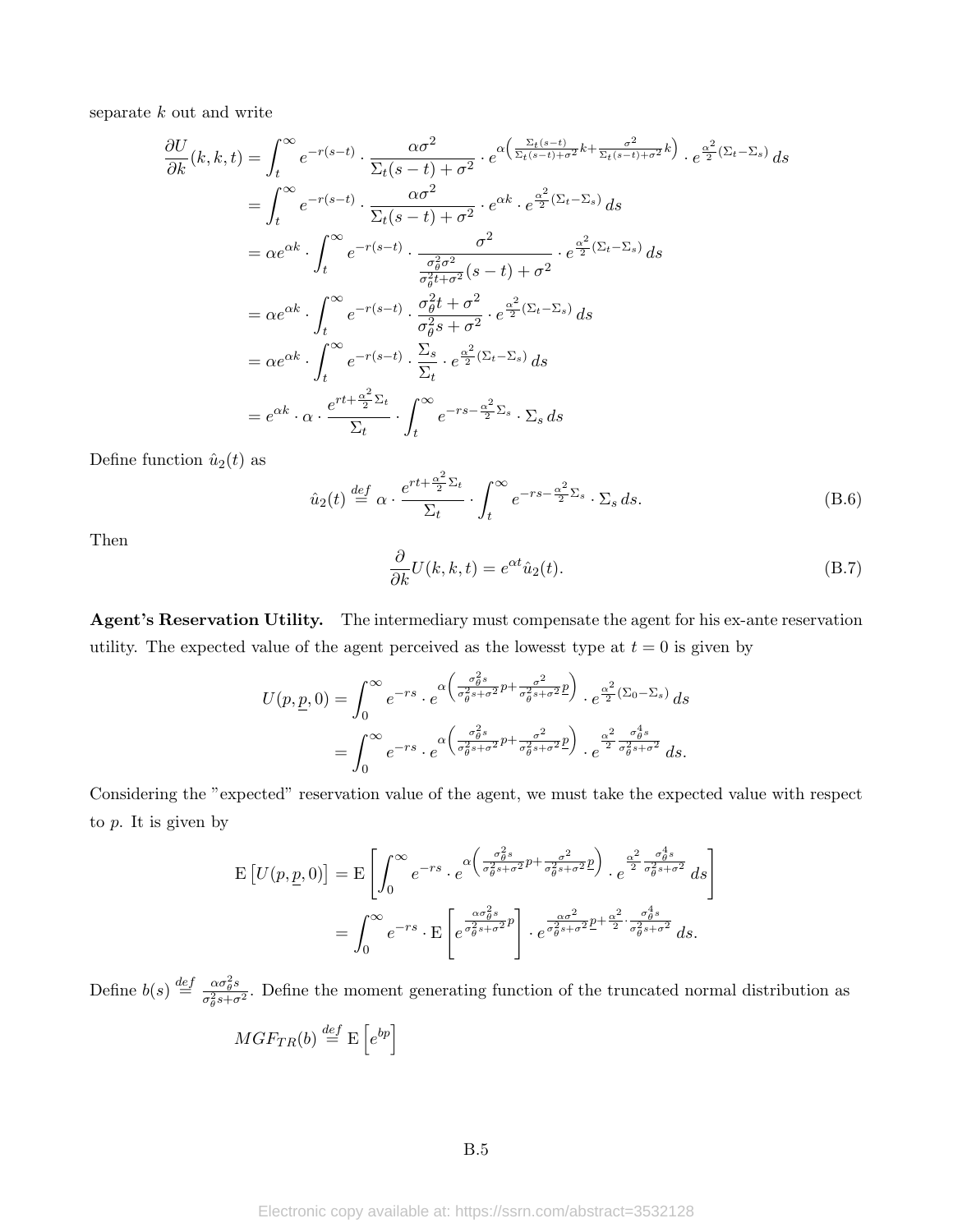$$
= \frac{1}{\Phi\left(\frac{\bar{p}-p_0}{\sigma_p}\right) - \Phi\left(\frac{p-p_0}{\sigma_p}\right)} \cdot \frac{1}{\sqrt{2\pi\sigma_p^2}} \cdot \int_{\underline{p}}^{\overline{p}} e^{bz} e^{-\frac{(z-p_0)^2}{2\sigma_p^2}} dz
$$

Then have

$$
\begin{split}\n\left[\Phi\left(\frac{\bar{p}-p_{0}}{\sigma_{p}}\right)-\Phi\left(\frac{p-p_{0}}{\sigma_{p}}\right)\right] MGF_{TR}(b) &= \frac{1}{\sqrt{2\pi\sigma_{p}^{2}}}\cdot\int_{p}^{\overline{p}} e^{-\frac{1}{2}\left(\frac{z}{\sigma_{p}}-b\sigma_{p}-\frac{p_{0}}{\sigma_{p}}\right)^{2}+\frac{1}{2}\left(b\sigma_{p}+\frac{p_{0}}{\sigma_{p}}\right)^{2}-\frac{1}{2}\frac{p_{0}^{2}}{\sigma_{p}^{2}}}\frac{1}{dz} \\
&= \frac{1}{\sqrt{2\pi\sigma_{p}^{2}}}\cdot\int_{p}^{\overline{p}} e^{-\frac{1}{2}\left(\frac{z}{\sigma_{p}}-b\sigma_{p}-\frac{p_{0}}{\sigma_{p}}\right)^{2}+\frac{1}{2}\left(b\sigma_{p}+\frac{p_{0}}{\sigma_{p}}\right)^{2}-\frac{1}{2}\frac{p_{0}^{2}}{\sigma_{p}^{2}}}\frac{1}{dz} \\
&= \frac{1}{\sqrt{2\pi\sigma_{p}^{2}}}\cdot\int_{p}^{\overline{p}} e^{-\frac{1}{2}\left(\frac{z}{\sigma_{p}}-b\sigma_{p}-\frac{p_{0}}{\sigma_{p}}\right)^{2}+\frac{b^{2}\sigma_{p}^{2}}{2}+bp_{0}}\frac{1}{\sqrt{2\pi\sigma_{p}^{2}}}\frac{1}{\sigma_{p}^{2}}\frac{1}{\sigma_{p}^{2}}\frac{1}{\sigma_{p}^{2}}\frac{1}{\sigma_{p}^{2}}\frac{1}{\sigma_{p}^{2}}\frac{1}{\sigma_{p}^{2}}\frac{1}{\sigma_{p}^{2}}\frac{1}{\sigma_{p}^{2}}\frac{1}{\sigma_{p}^{2}}\frac{1}{\sigma_{p}^{2}}\frac{1}{\sigma_{p}^{2}}\frac{1}{\sigma_{p}^{2}}\frac{1}{\sigma_{p}^{2}}\frac{1}{\sigma_{p}^{2}}\frac{1}{\sigma_{p}^{2}}\frac{1}{\sigma_{p}^{2}}\frac{1}{\sigma_{p}^{2}}\frac{1}{\sigma_{p}^{2}}\frac{1}{\sigma_{p}^{2}}\frac{1}{\sigma_{p}^{2}}\frac{1}{\sigma_{p}^{2}}\frac{1}{\sigma_{p}^{2}}\
$$

This implies that the moment generating function of the truncated normal distribution is equal to

$$
MGF_{TR}(b) = e^{\frac{b^2 \sigma_p^2}{2} + bp_0} \cdot \frac{\Phi\left(\frac{\overline{p} - p_0}{\sigma_p} - b\sigma_p\right) - \Phi\left(\frac{p - p_0}{\sigma_p} - b\sigma_p\right)}{\Phi\left(\frac{\overline{p} - p_0}{\sigma_p}\right) - \Phi\left(\frac{p - p_0}{\sigma_p}\right)}.
$$

Substitute the value of  $b(s) = \frac{\alpha \sigma_{\theta}^2 s}{\sigma_{\theta}^2 s}$  $rac{\alpha \sigma_{\theta} s}{\sigma_{\theta}^2 s + \sigma^2}$  to obtain

$$
\mathcal{E}\left[U\left(\tilde{p},\underline{p},0\right)\right] = \int_0^\infty e^{-rs} \cdot e^{\frac{\alpha \sigma^2 \underline{p}}{\sigma_\theta^2 s + \sigma^2} + \frac{\alpha^2}{2} \frac{\sigma_\theta^4 s}{\sigma_\theta^2 s + \sigma^2}} \cdot MGF_{TR}\left(\frac{\alpha \sigma_\theta^2 s}{\sigma_\theta^2 s + \sigma^2}\right) ds. \tag{B.8}
$$

This can be computed once and is independent of the fixed point calculation of M.

## Agent's first-best payoff. We have

$$
E[U(\tilde{p}, \tilde{p}, 0)] = E[e^{\alpha p}] \cdot \hat{u}_1(0) = MGF_{TR}(\alpha) \cdot \hat{u}_1(0).
$$
\n(B.9)

.

## B.1.2 Evaluating Expected Payoff under Girsanov Change of Measure

Suppose  $X_t$  is the path of returns and  $l_t$  is the corresponding cutoff agent type process. The realized expected payoff to the intermediary is

$$
\int_0^{\tau} e^{-rt} A\Big(Q(\Pi(l_t, t, X_t), t, X_t)\Big) dt + e^{-r\tau} \Big[U\Big(\Pi(l_{\tau}, \tau, X_{\tau}), \Pi(l_{\tau}, \tau, X_{\tau}), \tau\Big) + V\Big] - U(\tilde{p}, \underline{p}, 0).
$$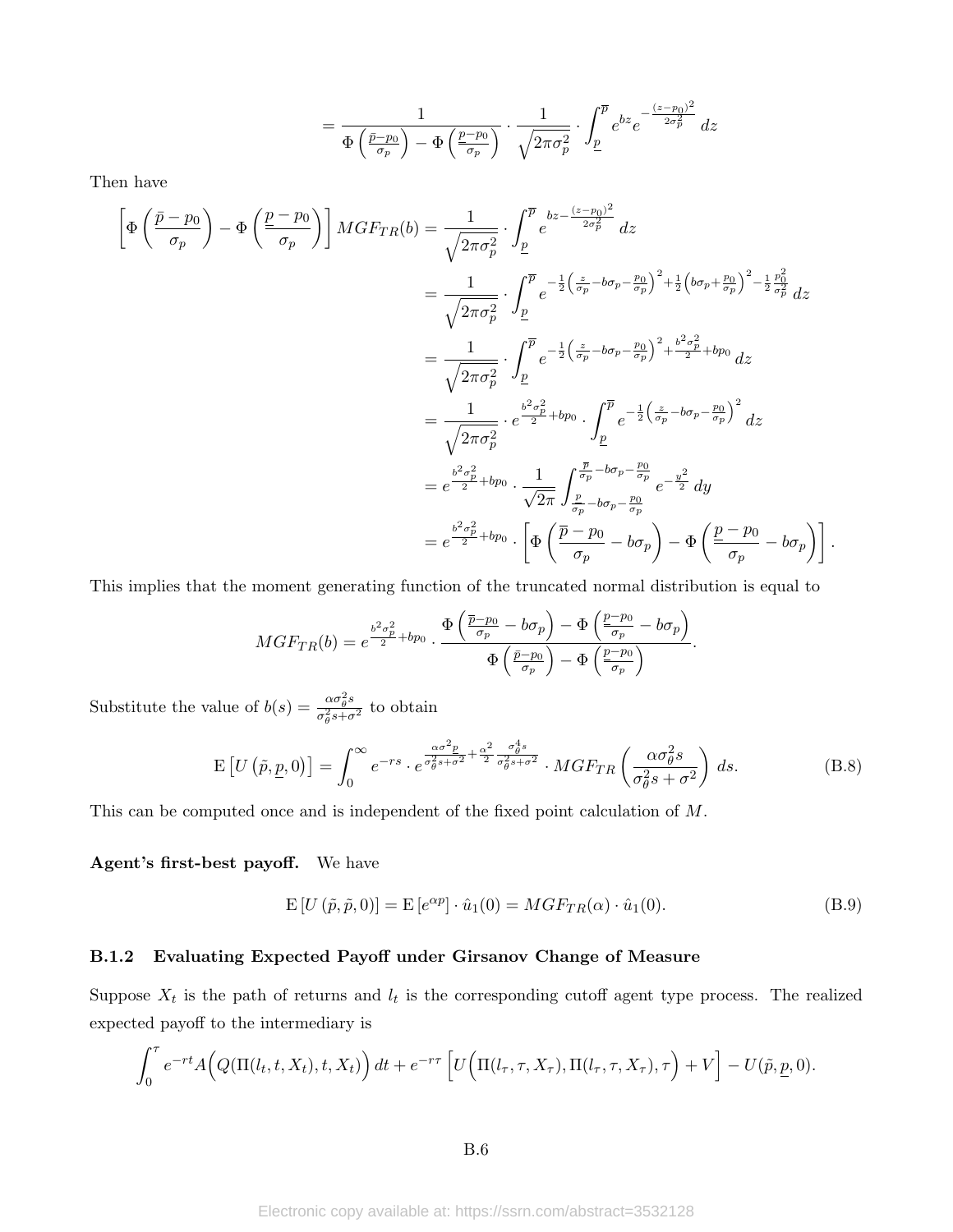Define

$$
V_1 \stackrel{def}{=} \mathcal{E}\left[\int_0^\tau e^{-rt}A\Big(Q(\Pi(l_t, t, X_t), t, X_t)\Big) dt\right],\tag{B.10}
$$

$$
V_2 \stackrel{def}{=} \mathcal{E}\left[e^{-r\tau}\left(U\left(\Pi(l_\tau, \tau, X_\tau), \Pi(l_\tau, \tau, X_\tau), \tau\right) + V\right)\right].
$$
\n(B.11)

The agent's reservation utility is already computed in [\(B.8\)](#page-53-0).

**Integrating flow profits.** Process  $X_t$  is given by

$$
X_t = \sigma B_t + \theta t.
$$

Then

$$
\mathcal{E}_{P}\left[\int_{0}^{\tau} e^{-rt} A\Big(Q(\Pi(l_t, t, X_t), t, X_t)\Big) dt\right] = \mathcal{E}_{\hat{P}}\left[e^{\frac{\theta}{\sigma}\hat{B}_{T} - \frac{T}{2}\left(\frac{\theta}{\sigma}\right)^{2}} \int_{0}^{\tau} e^{-rt} A\Big(Q(\Pi(l_t, t, \sigma \hat{B}_t), t, X_t)\Big) dt\right]
$$
(B.12)

where  $(\hat{B}_t)_{t\geq0}$  is a standard Brownian motion under the risk-neutral measure  $\hat{P}$ . This is true since, under the change of measure density

$$
e^{\frac{\theta}{\sigma}\hat{B}_T - \frac{T}{2}\left(\frac{\theta}{\sigma}\right)^2},
$$

Brownian motion  $\hat{B}_t$  has a drift  $\frac{\theta}{\sigma}$  under the initial measure. This implies

$$
V_1 = \mathbf{E} \left[ e^{\frac{\theta}{\sigma} B_{\tau} - \frac{\tau}{2} \left( \frac{\theta}{\sigma} \right)^2} \cdot \int_0^{\tau} e^{-rt} A \Big( Q(\Pi(l_t, t, X_t), t, X_t) \Big) dt \right]
$$
  

$$
\stackrel{\text{(i)}}{=} \mathbf{E} \left[ \int_0^{\tau} e^{-rt} \cdot e^{\frac{\theta}{\sigma} B_t - \frac{t}{2} \left( \frac{\theta}{\sigma} \right)^2} \cdot A \Big( Q(\Pi(l_t, t, X_t), t, X_t) \Big) dt \right]
$$

where (i) holds by the law of iterated expectation. Note that path by path  $X_t = \sigma B_t$ , which has drift  $(p + \theta)t$  under the new change of measure. Thus, we can write

$$
V_1 = \mathbf{E}\left[\int_0^{\tau} e^{-rt} \cdot e^{\frac{\theta}{\sigma^2}X_t - \frac{t}{2}(\frac{\theta}{\sigma})^2} \cdot A\Big(Q(\Pi(l_t, t, X_t), t, X_t)\Big) dt\right].
$$

Define the Girsanov density

$$
G(t, x, p, \theta) \stackrel{def}{=} e^{\frac{\theta}{\sigma^2} X_t - \frac{t}{2} \left(\frac{\theta}{\sigma}\right)^2}
$$
\n(B.13)

Then

$$
V_1 = \mathbf{E}\left[\int_0^{\tau} e^{-rt} \cdot G(t, X_t, p, \theta) \cdot A(Q(t, X_t, l_t)) dt\right].
$$

Note that  $X_t$  is independent of  $\theta$  since we perform the change of measure conditional on  $\theta$ .<sup>[56](#page-96-0)</sup> We can compute the expected value of  $G(t, x, p, \theta)$  with respect to  $\theta$  as

$$
G(p, t, x) \stackrel{def}{=} \mathbf{E}_{X_t, p} \left[ G(t, x, \theta) \mid \tilde{p}_0 = p \right] = \mathbf{E}_{X_t, p} \left[ e^{\frac{\theta}{\sigma^2} X_t - \frac{t}{2} \left( \frac{\theta}{\sigma} \right)^2} \right]
$$

<span id="page-96-0"></span><sup>56</sup>This can be verified by direct integration.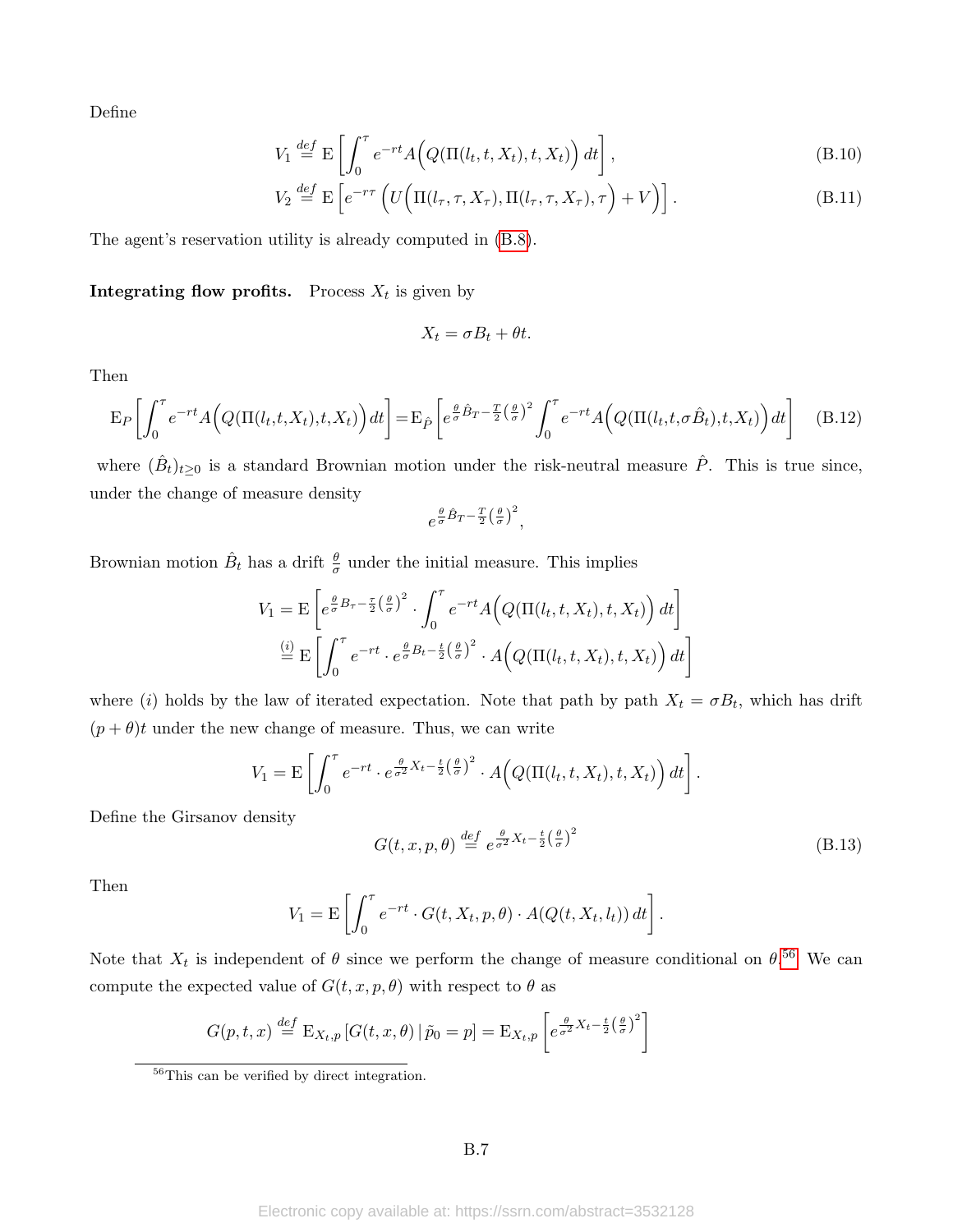$$
\begin{split}\n&= \frac{1}{\sqrt{2\pi}} \int_{-\infty}^{\infty} e^{\frac{p+\sigma_{\theta}z}{\sigma^{2}}} X_{t} - \frac{t}{2} \left(\frac{p+\sigma_{\theta}z}{\sigma}\right)^{2} e^{-\frac{z^{2}}{2}} dz \\
&= \frac{1}{\sqrt{2\pi}} e^{\frac{p}{\sigma^{2}}} X_{t} - \frac{t}{2} \left(\frac{p}{\sigma}\right)^{2} \cdot \int_{-\infty}^{\infty} e^{\frac{\sigma_{\theta}}{\sigma^{2}}} X_{t} z - \frac{(t\sigma_{\theta}^{2} + \sigma^{2})z^{2} + 2p\sigma_{\theta}z}{2\sigma^{2}} dz \\
&= \frac{1}{\sqrt{2\pi}} e^{\frac{p}{\sigma^{2}}} X_{t} - \frac{t}{2} \left(\frac{p}{\sigma}\right)^{2} \cdot \int_{-\infty}^{\infty} e^{\left(\frac{\sigma_{\theta}}{\sigma^{2}} X_{t} - p\frac{\sigma_{\theta}}{\sigma^{2}}t\right)z - \frac{(\sigma_{\theta}^{2}t + \sigma^{2})z^{2}}{2\sigma^{2}}} dz \\
&= \sqrt{\frac{\sigma_{\theta}^{2}}{\frac{\sigma^{2}}{2} + \sigma^{2}}} \int_{-\infty}^{\infty} e^{\frac{p}{\sigma^{2}}} X_{t} - \frac{t}{2} \left(\frac{p}{\sigma}\right)^{2} \int_{-\infty}^{\infty} e^{\frac{\sigma_{\theta}}{\sigma} \frac{X_{t} - p t}{\sigma_{\theta}^{2}t + \sigma^{2}}} \frac{z - \frac{z^{2}}{2}}{2} dz \\
&= \frac{\sigma}{\sqrt{\sigma_{\theta}^{2}t + \sigma^{2}}} \cdot e^{\frac{p}{\sigma^{2}} X_{t} - \frac{t}{2} \left(\frac{p}{\sigma}\right)^{2} + \frac{1}{2} \frac{\sigma_{\theta}^{2}(X_{t} - p t)^{2}}{\sigma^{2}(\sigma_{\theta}^{2}t + \sigma^{2})}} \\
&= \frac{\sigma}{\sqrt{\sigma_{\theta}^{2}t + \sigma^{2}}} \cdot e^{\frac{p}{\sigma^{2}} X_{t} - \frac{1}{2} \frac{p^{2}t}{\sigma^{2}} + \frac{1}{2} \frac{\sigma_{\theta}^{2}(X_{t}^{2} - 2pX_{t}t + p^{2}t^{2})}{\sigma^{2}(\
$$

Using Law of Iterated Expectation, we can write

$$
V_1 = \mathbf{E} \left[ \int_0^{\tau} e^{-rt} \cdot G(p, t, X_t, \theta) \cdot A \Big( Q(\Pi(l_t, t, X_t), t, X_t) \Big) dt \right]
$$
  
\n
$$
= \mathbf{E} \left[ \int_0^{\tau} e^{-rt} \cdot \mathbf{E} \left[ G(p, t, X_t, \theta) \mid t, X_t, p \right] \cdot A \Big( Q(\Pi(l_t, t, X_t), t, X_t) \Big) dt \right]
$$
  
\n
$$
= \mathbf{E} \left[ \int_0^{\tau} e^{-rt} \cdot G(p, t, X_t) \cdot A \Big( Q(\Pi(l_t, t, X_t), t, X_t) \Big) dt \right].
$$
\n(B.15)

The next step is to compute

$$
\bar{G}(l, t, X_t) \stackrel{def}{=} \mathbf{E} \left[ G(\tilde{p}, t, X_t) \cdot \mathbb{1} \left\{ \tilde{p}_0 > l \right\} \right]
$$
\n
$$
= \mathbf{E} \left[ \frac{\sigma}{\sqrt{\sigma_\theta^2 t + \sigma^2}} \cdot e^{\frac{pX_t}{\sigma_\theta^2 t + \sigma^2} - \frac{1}{2} \frac{p^2 t}{\sigma_\theta^2 t + \sigma^2} + \frac{1}{2} \frac{\sigma_\theta^2 X_t^2}{\sigma^2 (\sigma_\theta^2 t + \sigma^2)}} \cdot \mathbb{1} \left\{ \tilde{p}_0 > l \right\} \right].
$$

Denote  $b=\frac{1}{\sigma^2+1}$  $\frac{1}{\sigma_{\theta}^2 t + \sigma^2}$ . Then

$$
\int_l^{\bar{p}} e^{b(X_t y - \frac{t}{2}y^2)} d\Phi(y, p_0, \sigma_p)
$$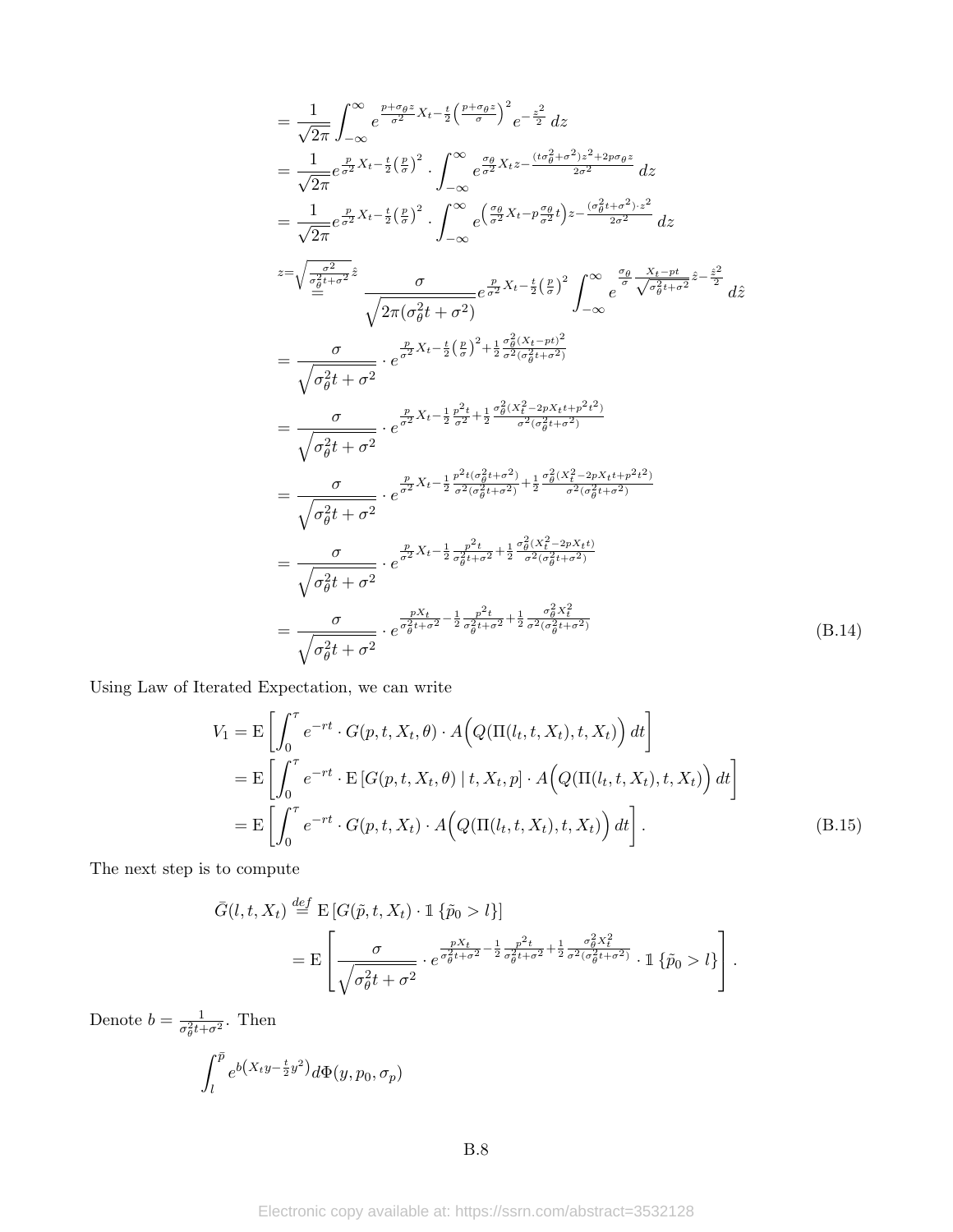$$
= \frac{1}{\sqrt{2\pi}\sigma_{p}}\int_{l}^{\bar{p}}e^{b(X_{t}y-\frac{t}{2}y^{2})}e^{-\frac{(y-p_{0})^{2}}{2\sigma_{p}^{2}}}dy
$$
\n
$$
y = \sigma_{\underline{p}\underline{\hat{y}}} + p_{0} \frac{1}{\sqrt{2\pi}} \int_{\frac{l-p_{0}}{\sigma_{p}}}^{\frac{\bar{p}-p_{0}}{\bar{p}}} e^{b(X_{t}(\sigma_{p}\hat{y}+p_{0})-\frac{t}{2}(\sigma_{p}\hat{y}+p_{0})^{2})}e^{-\frac{\hat{y}^{2}}{2}}d\hat{y}
$$
\n
$$
= \frac{1}{\sqrt{2\pi}}e^{bX_{t}p_{0}-\frac{t}{2}bp_{0}^{2}} \int_{\frac{l-p_{0}}{\sigma_{p}}}^{\frac{\bar{p}-p_{0}}{\bar{p}}} e^{b\sigma_{p}(X_{t}-tp_{0})\hat{y}-\frac{1}{2}(b\sigma_{p}^{2}t+1)\hat{y}^{2}}d\hat{y}
$$
\n
$$
\hat{y} = \frac{1}{\sqrt{2\pi}}e^{bX_{t}p_{0}-\frac{t}{2}bp_{0}^{2}} \int_{\frac{l-p_{0}}{\sigma_{p}}}^{\frac{\bar{p}-p_{0}}{\bar{p}}} \sqrt{b\sigma_{p}^{2}t+1}e^{-\frac{b\sigma_{p}(X_{t}-tp_{0})}{b\sigma_{p}^{2}t+1}y-\frac{1}{2}(y')^{2}}dy'
$$
\n
$$
= \frac{1}{\sqrt{2\pi(b\sigma_{p}^{2}t+1)}}e^{bX_{t}p_{0}-\frac{t}{2}bp_{0}^{2}+\frac{1}{2}\frac{b^{2}\sigma_{p}^{2}(X_{t}-p_{0}t)^{2}}{b\sigma_{p}^{2}t+1}} \int_{\frac{l-p_{0}}{\sigma_{p}}\sqrt{b\sigma_{p}^{2}t+1}-\frac{b\sigma_{p}(X_{t}-tp_{0})}{\sqrt{b\sigma_{p}^{2}t+1}}}e^{-\frac{1}{2}(y')^{2}}dy'
$$
\n
$$
= \frac{1}{\sqrt{2\pi(b\sigma_{p}^{2}t+1)}}e^{bX_{t}p_{0}-\frac{t}{2}bp_{0}^{2}+\frac{1}{2}\frac{b^{2}\sigma_{p}^{2
$$

We can now write

$$
\bar{G}(l, t, x) = \frac{\sigma \sqrt{b}}{\sqrt{b \sigma_p^2 t + 1}} e^{bX_t p_0 - \frac{t}{2} b p_0^2 + \frac{1}{2} \frac{b^2 \sigma_p^2 (X_t - p_0 t)^2}{b \sigma_p^2 t + 1} + \frac{1}{2} \frac{b \sigma_p^2 X_t^2}{\sigma^2}} \times \frac{\Phi\left(\frac{\bar{p} - p_0}{\sigma_p} \sqrt{b \sigma_p^2 t + 1} - \frac{b \sigma_p (X_t - t p_0)}{\sqrt{b \sigma_p^2 t + 1}}\right) - \Phi\left(\frac{l - p_0}{\sigma_p} \sqrt{b \sigma_p^2 t + 1} - \frac{b \sigma_p (X_t - t p_0)}{\sqrt{b \sigma_p^2 t + 1}}\right)}{\Phi\left(\frac{\bar{p} - p_0}{\sigma_p}\right) - \Phi\left(\frac{p - p_0}{\sigma_p}\right)} \tag{B.16}
$$

For computational reasons, we can define  $c = b\sigma_p^2 t + 1$ . Then we have <sup>[57](#page-98-0)</sup>

$$
\bar{G}(l,t,x) = \frac{\sigma\sqrt{b}}{\sqrt{c}} \cdot e^{bX_t p_0 - \frac{t}{2}bp_0^2 + \frac{1}{2}\frac{b^2\sigma_p^2(X_t - p_0t)^2}{c} + \frac{1}{2}\frac{b\sigma_p^2X_t^2}{\sigma^2}} \times \frac{\Phi\left(\frac{\bar{p}-p_0}{\sigma_p}\sqrt{c} - \frac{b\sigma_p(X_t - tp_0)}{\sqrt{c}}\right) - \Phi\left(\frac{l-p_0}{\sigma_p}\sqrt{c} - \frac{b\sigma_p(X_t - tp_0)}{\sqrt{c}}\right)}{\Phi\left(\frac{\bar{p}-p_0}{\sigma_p}\right) - \Phi\left(\frac{p-p_0}{\sigma_p}\right)}.
$$

We can now express

$$
V_1(\underline{p}, 0, 0) \stackrel{def}{=} \mathbf{E} \left[ \int_0^\tau e^{-rt} \cdot \bar{G}(t, X_t, l_t) \cdot A\Big(Q(\Pi(l_t, t, X_t), t, X_t)\Big) dt \right]. \tag{B.17}
$$

We can, thus, write

$$
V_1(l_t, t, X_t) \stackrel{def}{=} \mathcal{E}\left[\int_t^\tau e^{-r(s-t)}\bar{G}(s, X_s, l_s)A\Big(Q(\Pi(l_s, s, X_s), s, X_s)\Big)ds\right].
$$
 (B.18)

<span id="page-98-0"></span> $\mathrm{^{57}This}$  expression has been checked numerically.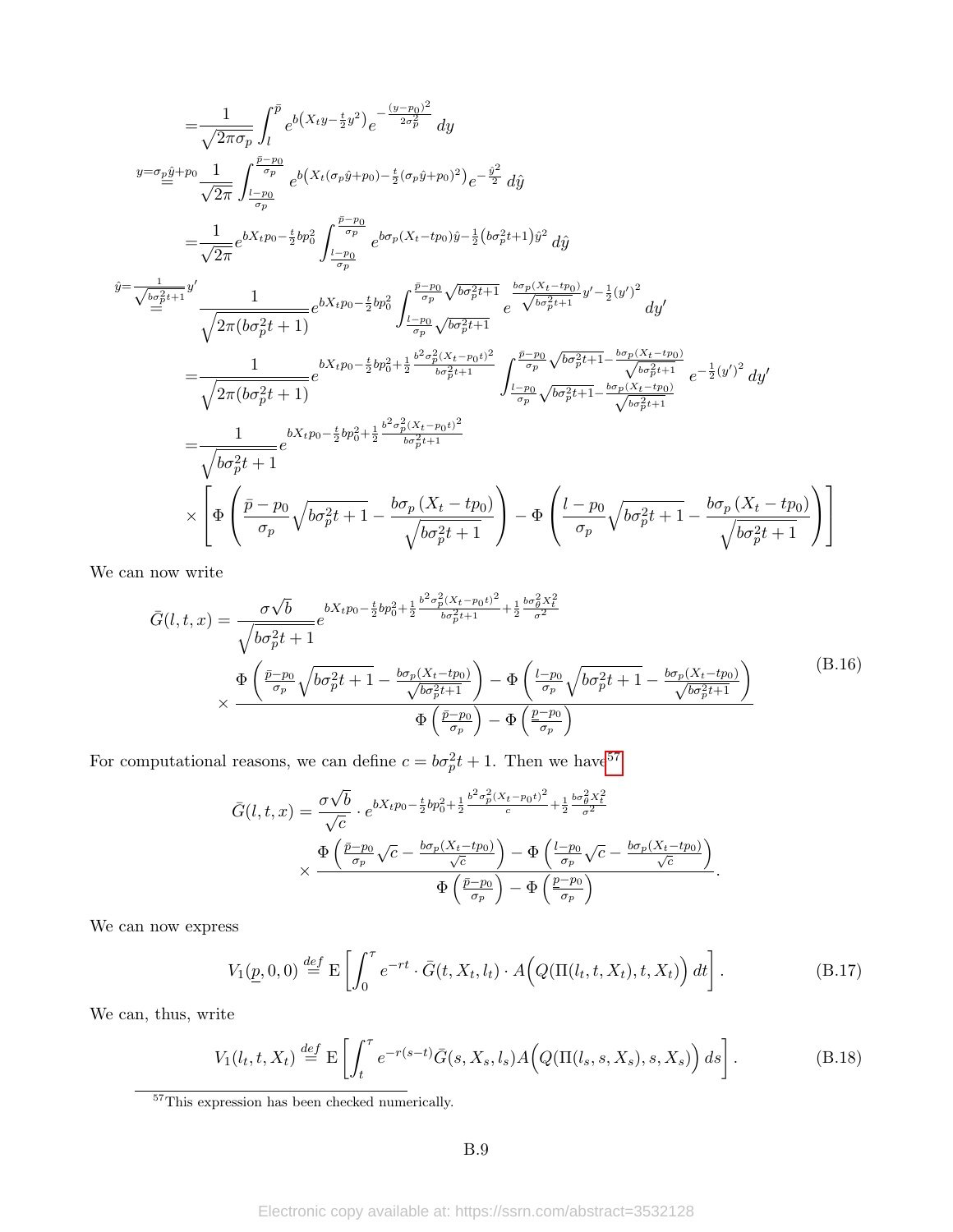Note that  $V_1(l, t, x)$  is not a continuation value of the intermediary since we are not conditioning the change of measure. However,  $V_1 = V_1(\underline{p}, 0, 0)$  since at  $t = 0$  no such conditioning needs to be done. We can solve for  $V_1(p, 0, 0)$  via a dynamic program by solving the "fictitious" value function  $V_1(l, t, x)$ 

$$
rV_1(l,t,x) = \bar{G}(l,t,x) \cdot e^{\alpha Q(t,x,l)} + \frac{\partial}{\partial t} V_1(l,t,x) + \frac{\sigma^2}{2} \cdot \frac{\partial^2}{\partial x^2} V_1(l,t,x) + \gamma(t,x,l) \cdot \frac{\partial}{\partial l} V_1(l,t,x), \quad (B.19)
$$

where policy function  $\gamma(t, x, l)$  is pinned down by the optimal stopping problem of the intermediary given by

$$
\gamma(\Pi(l,t,x),t,x) = \frac{rV + A(Q(l,t,x)) - A(\Pi(l,t,x))}{\frac{\sigma^2}{\sigma_\theta^2 t + \sigma^2} \partial_k U(\Pi(l,t,x),\Pi(l,t,x),t)} \cdot \mathbb{1}\left\{x < hat B(l,t)\right\} \tag{B.20}
$$

$$
= \frac{\sigma_{\theta}^{2}t + \sigma^{2}}{\sigma^{2}} \cdot \frac{rV + A(\hat{Q}(l, t, x)) - A(\Pi(l, t, x))}{\partial_{k}U(\Pi(l, t, x), \Pi(l, t, x), t)} \cdot \mathbb{1}\left\{x < \hat{B}(l, t)\right\}
$$
(B.21)

$$
= \frac{\sigma_{\theta}^2 t + \sigma^2}{\sigma^2} \cdot \frac{rV + A(\hat{Q}(l, t, x)) - A(\Pi(l, t, x))}{e^{\alpha \Pi(l, t, x)} \cdot \hat{u}_2(t)} \cdot \mathbb{1}\left\{x < \hat{B}(l, t)\right\}.
$$
\n(B.22)

We can see here that over time there needs to be more turnover to compensate for the fact that information becomes more stale over time. Note that  $\gamma(t, x, l)$  is written in terms of ex-ante types, not ex-post types as in the Poisson model. This helps with tractability significantly.

Integrating sale profits. We can write

$$
V_2 \stackrel{def}{=} \mathcal{E}\left[e^{-r\tau}\left(U(P(l_\tau, \tau, X_\tau), \Pi(l_\tau, \tau, X_\tau), \tau) + V\right)\right]
$$
\n(B.23)

$$
= \mathcal{E}\left[e^{\theta X_\tau - \frac{\sigma^2 \theta^2 \tau}{2}} e^{-r\tau} \Big( U(\Pi(p, \tau, X_\tau), \Pi(p, \tau, X_\tau), \tau) + V \Big) \right]
$$
(B.24)

$$
= \mathbf{E}\left[G(p,\tau,X_{\tau})e^{-r\tau}\Big(U(\Pi(p,\tau,X_{\tau}),\Pi(p,\tau,X_{\tau}),\tau)+V\Big)\right]
$$
(B.25)

$$
= \mathbf{E}\left[e^{-r\tau} \cdot G(p,\tau,X_{\tau}) \cdot \left(e^{\alpha \Pi(p,\tau,X_{\tau})} \cdot \hat{u}_1(\tau) + V\right)\right]
$$
\n(B.26)

$$
= \frac{\mathrm{E}\left[\int_0^\infty e^{-rt}G(l_t, t, X_t)\left(e^{\alpha\Pi(l_t, t, X_t)}\hat{u}_1(t) + V\right) d\Phi\left(\frac{l_t - p_0}{\sigma_p}\right)\right]}{\Phi\left(\frac{\overline{p} - p}{\sigma}\right) - \Phi\left(\frac{p - p}{\sigma}\right)}\tag{B.27}
$$

$$
\Phi\left(\frac{\overline{p}-p}{\sigma_p}\right) - \Phi\left(\frac{p-p}{\sigma_p}\right)
$$
\n
$$
E\left[\frac{1}{\sqrt{2\pi\sigma_p^2}}\int_0^\infty e^{-rt}G(l_t, t, X_t)\left(e^{\alpha\Pi(l_t, t, X_t)}\hat{u}_1(t) + V\right)e^{-\frac{1}{2}\left(\frac{l_t - p}{\sigma_p}\right)^2}\cdot \gamma_t dt\right]
$$
\n
$$
\Phi\left(\frac{\overline{p}-E[\tilde{p}_0]}{\sigma_p}\right) - \Phi\left(\frac{p-E[\tilde{p}_0]}{\sigma_p}\right)
$$
\n(B.28)

where  $\gamma_t$  is given by [\(B.22\)](#page-59-0). We can write

=

$$
V_2(l_t, t, X_t) \stackrel{def}{=} \frac{\mathrm{E}\left[\frac{1}{\sqrt{2\pi\sigma_p^2}} \int_t^{\infty} e^{-r(s-t)} \cdot G(l_s, s, X_s) \cdot \left(e^{\alpha \Pi(l_s, s, X_s)} \cdot \hat{u}_1(s) + V\right) \cdot e^{-\frac{1}{2}\left(\frac{l_s - \mathrm{E}[\tilde{p}_0]}{\sigma_p}\right)^2} \cdot \gamma_s ds\right]}{\Phi\left(\frac{\overline{p} - \mathrm{E}[\tilde{p}_0]}{\sigma_p}\right) - \Phi\left(\frac{p - \mathrm{E}[\tilde{p}_0]}{\sigma_p}\right)}\tag{B.29}
$$

## B.10